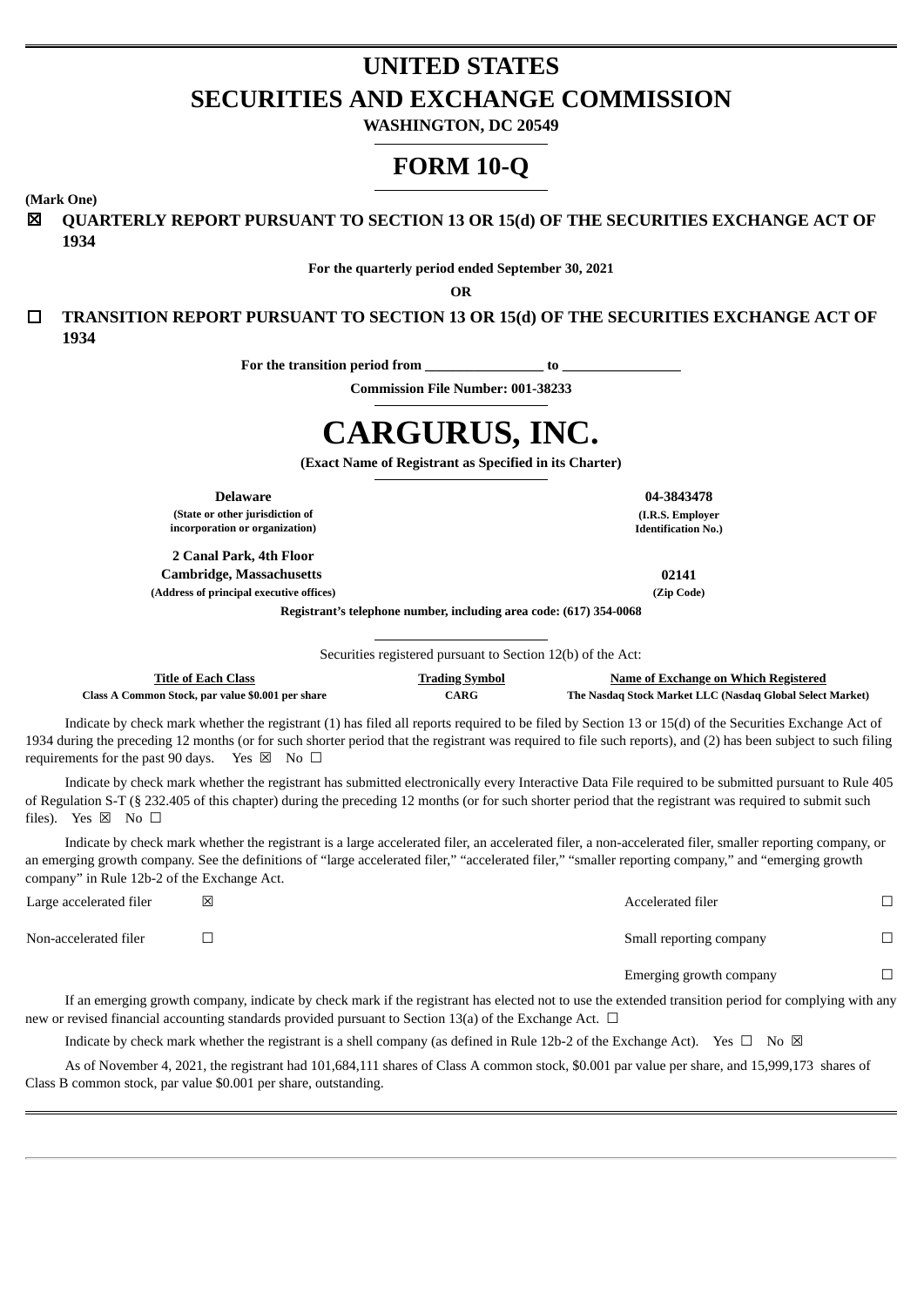|                   |                                                                                                            | Page |
|-------------------|------------------------------------------------------------------------------------------------------------|------|
| PART I.           | <b>FINANCIAL INFORMATION</b>                                                                               |      |
| Item 1.           | <b>Financial Statements</b>                                                                                |      |
|                   | <b>Unaudited Condensed Consolidated Balance Sheets</b>                                                     |      |
|                   | <b>Unaudited Condensed Consolidated Income Statements</b>                                                  |      |
|                   | <b>Unaudited Condensed Consolidated Statements of Comprehensive Income</b>                                 | 3    |
|                   | Unaudited Condensed Consolidated Statements of Redeemable Noncontrolling Interest and Stockholders' Equity | 4    |
|                   | <b>Unaudited Condensed Consolidated Statements of Cash Flows</b>                                           |      |
|                   | <b>Notes to Unaudited Condensed Consolidated Financial Statements</b>                                      | 6    |
| Item 2.           | <b>Management's Discussion and Analysis of Financial Condition and Results of Operations</b>               | 24   |
| Item 3.           | <b>Quantitative and Qualitative Disclosures About Market Risk</b>                                          | 42   |
| Item 4.           | <b>Controls and Procedures</b>                                                                             | 43   |
| PART II.          | <b>OTHER INFORMATION</b>                                                                                   | 44   |
| Item 1.           | <b>Legal Proceedings</b>                                                                                   | 44   |
| Item 1A.          | <b>Risk Factors</b>                                                                                        | 44   |
| Item 6.           | <b>Exhibits</b>                                                                                            | 59   |
| <b>Signatures</b> |                                                                                                            | 60   |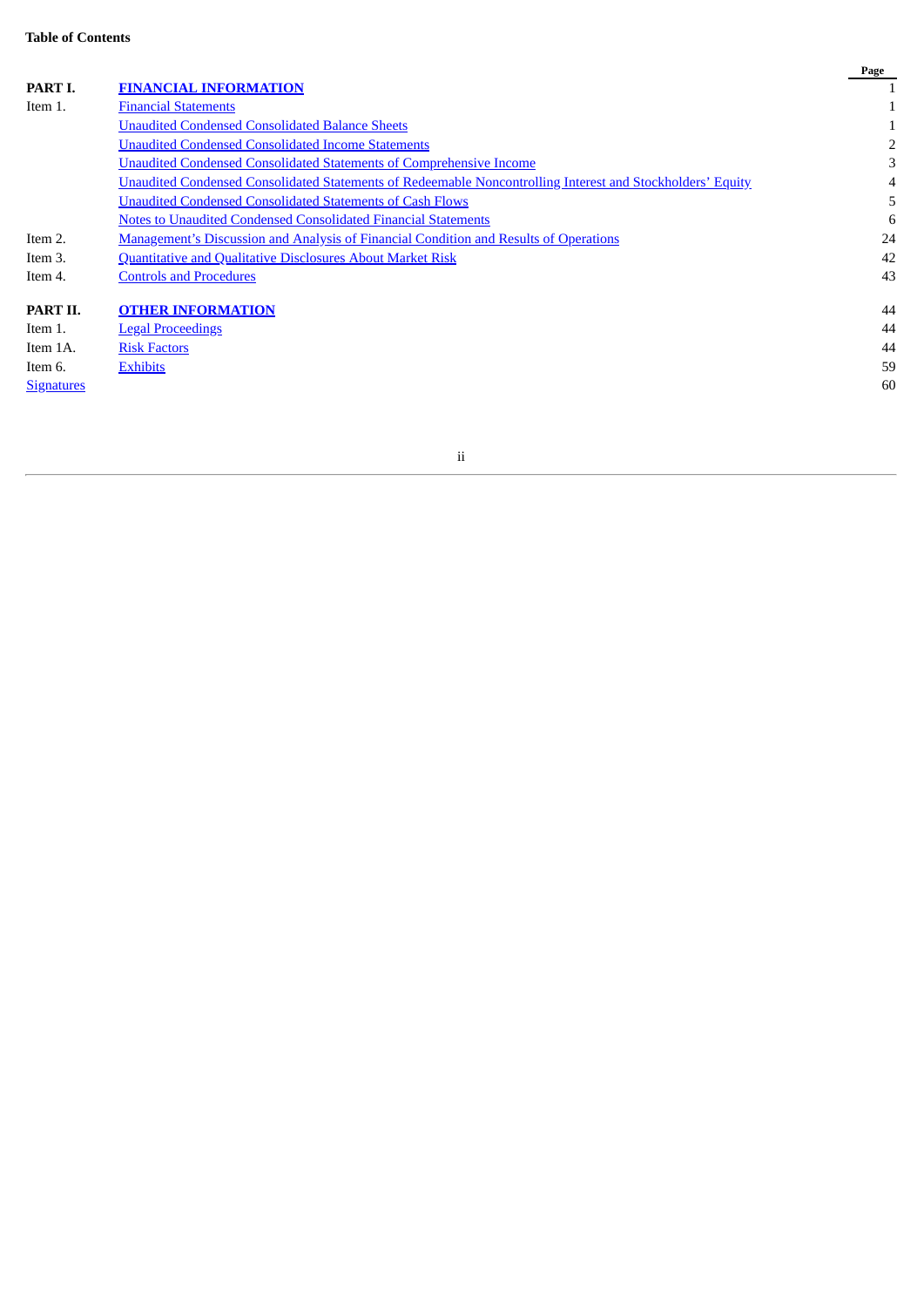### **SPECIAL NOTE REGARDING FORWARD‑LOOKING STATEMENTS**

This report contains forward-looking statements within the meaning of the federal securities laws, which statements involve substantial risks and uncertainties. Forward-looking statements generally relate to future events or our future financial or operating performance. In some cases, you can identify forward-looking statements because they contain words such as "anticipates," "believes," "could," "estimates," "expects," "intends," "likely," "may," "might," "plans," "potential," "predicts," "projects," "seeks," "should," "target," "will," "would," or similar expressions and the negatives of those terms. Forward-looking statements contained in this report include, but are not limited to, statements about:

- our future financial performance, including our expectations regarding our revenue, cost of revenue, gross profit or gross margin, operating expenses, ability to generate cash flow, and ability to achieve, and maintain, future profitability;
- $\Box$  our growth strategies and our ability to effectively manage any growth;
- $\Box$  the value proposition of our product offerings for dealers and consumers;
- $\Box$  our ability to deliver quality leads at a high volume for our dealer customers;
- $\Box$  our ability to maintain and acquire new customers;
- $\Box$  our ability to maintain and build our brand;
- □ our ability to succeed internationally;
- $\Box$  our ability to realize benefits from our acquisitions and successfully implement the integration strategies in connection therewith;
- $\Box$  our expectations regarding future share issuances and the exercise of put and call rights in connection with potentially acquiring additional equity interests in CarOffer, LLC, as well as the associated valuation of redeemable noncontrolling interests;
- the impact of competition in our industry and innovation by our competitors;
- $\Box$  the impact of accounting pronouncements;
- $\Box$  the impact of litigation;
- $\Box$  our ability to hire and retain necessary qualified employees to expand our operations;
- $\Box$  our ability to adequately protect our intellectual property;
- $\Box$  our ability to stay abreast of, and effectively comply with, new or modified laws and regulations that currently apply or become applicable to our business and our beliefs regarding our compliance therewith;
- our ability to overcome challenges facing the automotive industry ecosystem, including inventory supply problems, global supply chain challenges, the global semiconductor chip shortage, changes to trade policies and other macroeconomic issues;
- $\Box$  failure to maintain an effective system of internal controls necessary to accurately report our financial results and prevent fraud;
- $\Box$  our expectations regarding cash generation and the sufficiency of our cash to fund our operations;
- $\Box$  the future trading prices of our Class A common stock;
- $\Box$  our expectation that we will realize the benefits of deferred tax assets;
- □ our expected returns on investments;
- $\Box$  our ability to realize cost savings and achieve other benefits for our business from our expense reduction efforts, the impact of such reductions on our business and the timing of payments associated with such efforts;
- our outlook for our Restricted Listings product;
- our expectations regarding future fee reductions for customers; and
- $\Box$  the impacts of the COVID-19 pandemic.

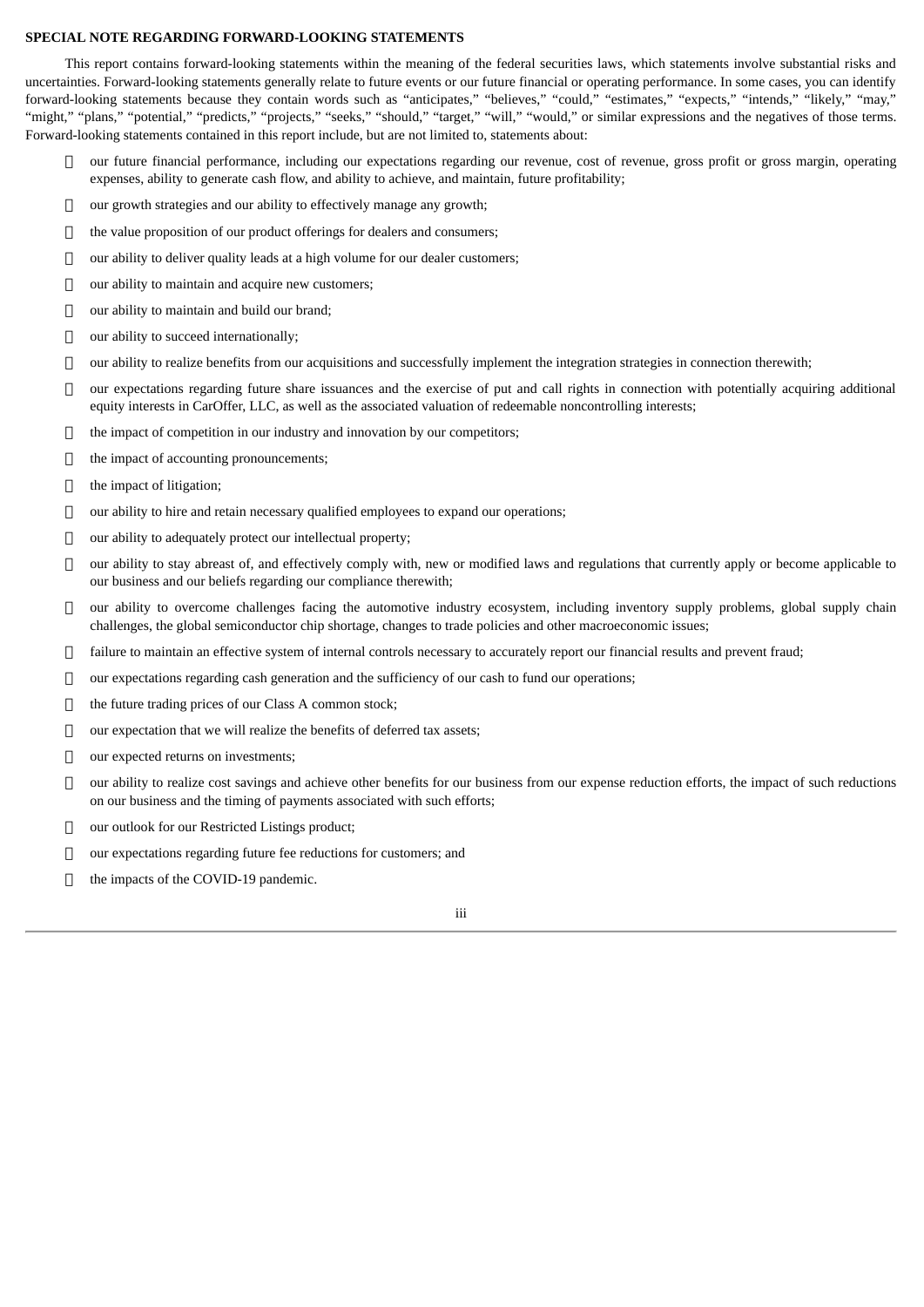You should not rely upon forward-looking statements as predictions of future events. We have based the forward-looking statements contained in this report primarily on our current expectations and projections about future events and trends that we believe may affect our business, financial condition, operating results, and growth prospects. The outcome of the events described in these forward‑looking statements is subject to risks, uncertainties, and other factors described in the section titled "Risk Factors" and elsewhere in this report. Moreover, we operate in a very competitive and rapidly changing environment. New risks and uncertainties emerge from time to time, and it is not possible for us to predict all risks and uncertainties that could have an impact on the forward-looking statements contained in this report. Further, our forward-looking statements do not reflect the potential impact of any future acquisitions, mergers, dispositions or joint ventures in which we may be involved, or investments we may make. We cannot assure you that the results, events, and circumstances reflected in the forward-looking statements will be achieved or occur, and actual results, events, or circumstances could differ materially from those described in the forward-looking statements.

The forward-looking statements made in this report relate only to events as of the date on which the statements are made. We undertake no obligation to update any forward‑looking statement made in this report to reflect events or circumstances after the date of this report or to reflect new information or the occurrence of unanticipated events, except as required by law.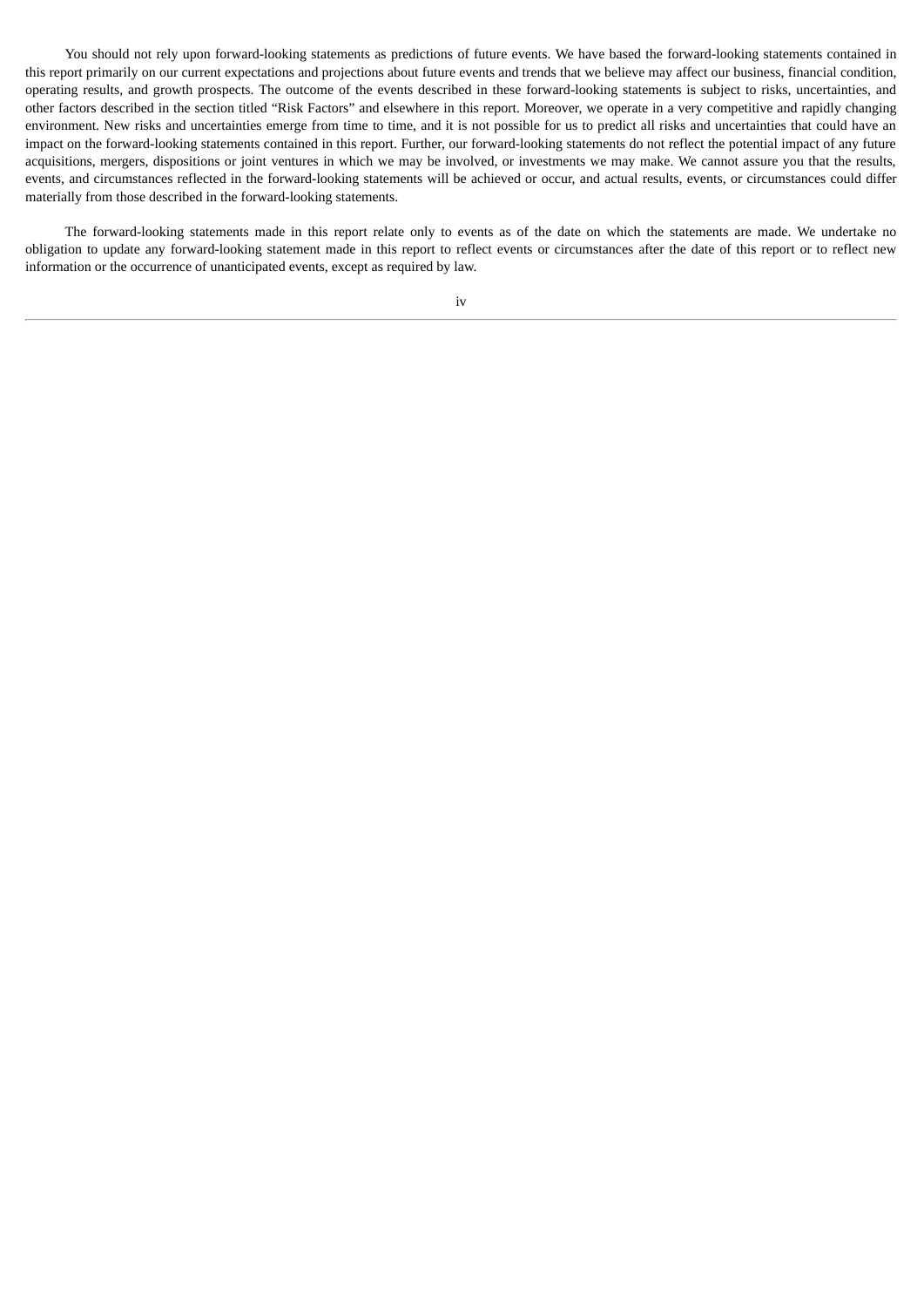### **PART I—FINANCIAL INFORMATION**

### **CarGurus, Inc.**

### **Unaudited Condensed Consolidated Balance Sheets**

### **(in thousands, except share and per share data)**

<span id="page-4-2"></span><span id="page-4-1"></span><span id="page-4-0"></span>

| <b>Assets</b><br>Current assets<br>\$<br>231,091<br>\$<br>190,299<br>Cash and cash equivalents<br>90,000<br>100,000<br>Investments<br>Accounts receivable, net of allowance for doubtful accounts of \$602<br>85,182<br>18,235<br>and \$616, respectively<br>6,395<br>Inventory<br>13,183<br>Prepaid expenses, prepaid income taxes and other current assets<br>12,385<br>Deferred contract costs<br>9,905<br>10,807<br>5,753<br>Restricted cash<br>250<br>441,509<br>331,976<br>Total current assets<br>29,569<br>27,483<br>Property and equipment, net<br>Intangible assets, net<br>92,421<br>10,862<br>Goodwill<br>155,707<br>29,129<br>63,841<br>Operating lease right-of-use assets<br>60,835<br>10,377<br>Restricted cash<br>10,377<br>Deferred tax assets<br>13,741<br>19,774<br>6,866<br>Deferred contract costs, net of current portion<br>9,189<br>Other non-current assets<br>5,886<br>2,673<br>\$<br>\$<br><b>Total assets</b><br>819,917<br>502,298<br>Liabilities, redeemable noncontrolling interest and stockholders' equity<br><b>Current liabilities</b><br>\$<br>55,340<br>\$<br>Accounts payable<br>21,563<br>Accrued expenses, accrued income taxes and other current liabilities<br>21,922<br>24,751<br>Deferred revenue<br>12,517<br>9,137<br>Operating lease liabilities<br>12,671<br>11,085<br>Total current liabilities<br>102,450<br>66,536<br><b>Operating lease liabilities</b><br>61,013<br>58,810<br>Deferred tax liabilities<br>291<br>19<br>Other non-current liabilities<br>12,546<br>3,075<br>128,712<br><b>Total liabilities</b><br>176,028<br>Commitments and contingencies (Note 9)<br>Redeemable noncontrolling interest<br>54,633<br>Stockholders' equity:<br>Preferred stock, \$0.001 par value; 10,000,000 shares authorized;<br>no shares issued and outstanding<br>Class A common stock, \$0.001 par value per share; 500,000,000 shares<br>authorized; 101,003,874 and 94,310,309 shares issued and outstanding<br>at September 30, 2021 and December 31, 2020, respectively<br>101<br>94<br>Class B common stock, \$0.001 par value per share; 100,000,000 shares<br>authorized; 16,470,842 and 19,076,500 shares issued and outstanding<br>at September 30, 2021 and December 31, 2020, respectively<br>16<br>19<br>Additional paid-in capital<br>379,808<br>242,181<br>Retained earnings<br>209,024<br>129,412<br>Accumulated other comprehensive income<br>307<br>1,880<br>Total stockholders' equity<br>589,256<br>373,586<br>\$<br>Total liabilities, redeemable noncontrolling interest and stockholders' equity<br>819,917<br>\$<br>502,298 |  | At<br>September 30,<br>2021 | At<br>December 31,<br>2020 |
|--------------------------------------------------------------------------------------------------------------------------------------------------------------------------------------------------------------------------------------------------------------------------------------------------------------------------------------------------------------------------------------------------------------------------------------------------------------------------------------------------------------------------------------------------------------------------------------------------------------------------------------------------------------------------------------------------------------------------------------------------------------------------------------------------------------------------------------------------------------------------------------------------------------------------------------------------------------------------------------------------------------------------------------------------------------------------------------------------------------------------------------------------------------------------------------------------------------------------------------------------------------------------------------------------------------------------------------------------------------------------------------------------------------------------------------------------------------------------------------------------------------------------------------------------------------------------------------------------------------------------------------------------------------------------------------------------------------------------------------------------------------------------------------------------------------------------------------------------------------------------------------------------------------------------------------------------------------------------------------------------------------------------------------------------------------------------------------------------------------------------------------------------------------------------------------------------------------------------------------------------------------------------------------------------------------------------------------------------------------------------------------------------------------------------------------------------------------------------------------------------------------------------------------------------------------------------------------------------|--|-----------------------------|----------------------------|
|                                                                                                                                                                                                                                                                                                                                                                                                                                                                                                                                                                                                                                                                                                                                                                                                                                                                                                                                                                                                                                                                                                                                                                                                                                                                                                                                                                                                                                                                                                                                                                                                                                                                                                                                                                                                                                                                                                                                                                                                                                                                                                                                                                                                                                                                                                                                                                                                                                                                                                                                                                                                  |  |                             |                            |
|                                                                                                                                                                                                                                                                                                                                                                                                                                                                                                                                                                                                                                                                                                                                                                                                                                                                                                                                                                                                                                                                                                                                                                                                                                                                                                                                                                                                                                                                                                                                                                                                                                                                                                                                                                                                                                                                                                                                                                                                                                                                                                                                                                                                                                                                                                                                                                                                                                                                                                                                                                                                  |  |                             |                            |
|                                                                                                                                                                                                                                                                                                                                                                                                                                                                                                                                                                                                                                                                                                                                                                                                                                                                                                                                                                                                                                                                                                                                                                                                                                                                                                                                                                                                                                                                                                                                                                                                                                                                                                                                                                                                                                                                                                                                                                                                                                                                                                                                                                                                                                                                                                                                                                                                                                                                                                                                                                                                  |  |                             |                            |
|                                                                                                                                                                                                                                                                                                                                                                                                                                                                                                                                                                                                                                                                                                                                                                                                                                                                                                                                                                                                                                                                                                                                                                                                                                                                                                                                                                                                                                                                                                                                                                                                                                                                                                                                                                                                                                                                                                                                                                                                                                                                                                                                                                                                                                                                                                                                                                                                                                                                                                                                                                                                  |  |                             |                            |
|                                                                                                                                                                                                                                                                                                                                                                                                                                                                                                                                                                                                                                                                                                                                                                                                                                                                                                                                                                                                                                                                                                                                                                                                                                                                                                                                                                                                                                                                                                                                                                                                                                                                                                                                                                                                                                                                                                                                                                                                                                                                                                                                                                                                                                                                                                                                                                                                                                                                                                                                                                                                  |  |                             |                            |
|                                                                                                                                                                                                                                                                                                                                                                                                                                                                                                                                                                                                                                                                                                                                                                                                                                                                                                                                                                                                                                                                                                                                                                                                                                                                                                                                                                                                                                                                                                                                                                                                                                                                                                                                                                                                                                                                                                                                                                                                                                                                                                                                                                                                                                                                                                                                                                                                                                                                                                                                                                                                  |  |                             |                            |
|                                                                                                                                                                                                                                                                                                                                                                                                                                                                                                                                                                                                                                                                                                                                                                                                                                                                                                                                                                                                                                                                                                                                                                                                                                                                                                                                                                                                                                                                                                                                                                                                                                                                                                                                                                                                                                                                                                                                                                                                                                                                                                                                                                                                                                                                                                                                                                                                                                                                                                                                                                                                  |  |                             |                            |
|                                                                                                                                                                                                                                                                                                                                                                                                                                                                                                                                                                                                                                                                                                                                                                                                                                                                                                                                                                                                                                                                                                                                                                                                                                                                                                                                                                                                                                                                                                                                                                                                                                                                                                                                                                                                                                                                                                                                                                                                                                                                                                                                                                                                                                                                                                                                                                                                                                                                                                                                                                                                  |  |                             |                            |
|                                                                                                                                                                                                                                                                                                                                                                                                                                                                                                                                                                                                                                                                                                                                                                                                                                                                                                                                                                                                                                                                                                                                                                                                                                                                                                                                                                                                                                                                                                                                                                                                                                                                                                                                                                                                                                                                                                                                                                                                                                                                                                                                                                                                                                                                                                                                                                                                                                                                                                                                                                                                  |  |                             |                            |
|                                                                                                                                                                                                                                                                                                                                                                                                                                                                                                                                                                                                                                                                                                                                                                                                                                                                                                                                                                                                                                                                                                                                                                                                                                                                                                                                                                                                                                                                                                                                                                                                                                                                                                                                                                                                                                                                                                                                                                                                                                                                                                                                                                                                                                                                                                                                                                                                                                                                                                                                                                                                  |  |                             |                            |
|                                                                                                                                                                                                                                                                                                                                                                                                                                                                                                                                                                                                                                                                                                                                                                                                                                                                                                                                                                                                                                                                                                                                                                                                                                                                                                                                                                                                                                                                                                                                                                                                                                                                                                                                                                                                                                                                                                                                                                                                                                                                                                                                                                                                                                                                                                                                                                                                                                                                                                                                                                                                  |  |                             |                            |
|                                                                                                                                                                                                                                                                                                                                                                                                                                                                                                                                                                                                                                                                                                                                                                                                                                                                                                                                                                                                                                                                                                                                                                                                                                                                                                                                                                                                                                                                                                                                                                                                                                                                                                                                                                                                                                                                                                                                                                                                                                                                                                                                                                                                                                                                                                                                                                                                                                                                                                                                                                                                  |  |                             |                            |
|                                                                                                                                                                                                                                                                                                                                                                                                                                                                                                                                                                                                                                                                                                                                                                                                                                                                                                                                                                                                                                                                                                                                                                                                                                                                                                                                                                                                                                                                                                                                                                                                                                                                                                                                                                                                                                                                                                                                                                                                                                                                                                                                                                                                                                                                                                                                                                                                                                                                                                                                                                                                  |  |                             |                            |
|                                                                                                                                                                                                                                                                                                                                                                                                                                                                                                                                                                                                                                                                                                                                                                                                                                                                                                                                                                                                                                                                                                                                                                                                                                                                                                                                                                                                                                                                                                                                                                                                                                                                                                                                                                                                                                                                                                                                                                                                                                                                                                                                                                                                                                                                                                                                                                                                                                                                                                                                                                                                  |  |                             |                            |
|                                                                                                                                                                                                                                                                                                                                                                                                                                                                                                                                                                                                                                                                                                                                                                                                                                                                                                                                                                                                                                                                                                                                                                                                                                                                                                                                                                                                                                                                                                                                                                                                                                                                                                                                                                                                                                                                                                                                                                                                                                                                                                                                                                                                                                                                                                                                                                                                                                                                                                                                                                                                  |  |                             |                            |
|                                                                                                                                                                                                                                                                                                                                                                                                                                                                                                                                                                                                                                                                                                                                                                                                                                                                                                                                                                                                                                                                                                                                                                                                                                                                                                                                                                                                                                                                                                                                                                                                                                                                                                                                                                                                                                                                                                                                                                                                                                                                                                                                                                                                                                                                                                                                                                                                                                                                                                                                                                                                  |  |                             |                            |
|                                                                                                                                                                                                                                                                                                                                                                                                                                                                                                                                                                                                                                                                                                                                                                                                                                                                                                                                                                                                                                                                                                                                                                                                                                                                                                                                                                                                                                                                                                                                                                                                                                                                                                                                                                                                                                                                                                                                                                                                                                                                                                                                                                                                                                                                                                                                                                                                                                                                                                                                                                                                  |  |                             |                            |
|                                                                                                                                                                                                                                                                                                                                                                                                                                                                                                                                                                                                                                                                                                                                                                                                                                                                                                                                                                                                                                                                                                                                                                                                                                                                                                                                                                                                                                                                                                                                                                                                                                                                                                                                                                                                                                                                                                                                                                                                                                                                                                                                                                                                                                                                                                                                                                                                                                                                                                                                                                                                  |  |                             |                            |
|                                                                                                                                                                                                                                                                                                                                                                                                                                                                                                                                                                                                                                                                                                                                                                                                                                                                                                                                                                                                                                                                                                                                                                                                                                                                                                                                                                                                                                                                                                                                                                                                                                                                                                                                                                                                                                                                                                                                                                                                                                                                                                                                                                                                                                                                                                                                                                                                                                                                                                                                                                                                  |  |                             |                            |
|                                                                                                                                                                                                                                                                                                                                                                                                                                                                                                                                                                                                                                                                                                                                                                                                                                                                                                                                                                                                                                                                                                                                                                                                                                                                                                                                                                                                                                                                                                                                                                                                                                                                                                                                                                                                                                                                                                                                                                                                                                                                                                                                                                                                                                                                                                                                                                                                                                                                                                                                                                                                  |  |                             |                            |
|                                                                                                                                                                                                                                                                                                                                                                                                                                                                                                                                                                                                                                                                                                                                                                                                                                                                                                                                                                                                                                                                                                                                                                                                                                                                                                                                                                                                                                                                                                                                                                                                                                                                                                                                                                                                                                                                                                                                                                                                                                                                                                                                                                                                                                                                                                                                                                                                                                                                                                                                                                                                  |  |                             |                            |
|                                                                                                                                                                                                                                                                                                                                                                                                                                                                                                                                                                                                                                                                                                                                                                                                                                                                                                                                                                                                                                                                                                                                                                                                                                                                                                                                                                                                                                                                                                                                                                                                                                                                                                                                                                                                                                                                                                                                                                                                                                                                                                                                                                                                                                                                                                                                                                                                                                                                                                                                                                                                  |  |                             |                            |
|                                                                                                                                                                                                                                                                                                                                                                                                                                                                                                                                                                                                                                                                                                                                                                                                                                                                                                                                                                                                                                                                                                                                                                                                                                                                                                                                                                                                                                                                                                                                                                                                                                                                                                                                                                                                                                                                                                                                                                                                                                                                                                                                                                                                                                                                                                                                                                                                                                                                                                                                                                                                  |  |                             |                            |
|                                                                                                                                                                                                                                                                                                                                                                                                                                                                                                                                                                                                                                                                                                                                                                                                                                                                                                                                                                                                                                                                                                                                                                                                                                                                                                                                                                                                                                                                                                                                                                                                                                                                                                                                                                                                                                                                                                                                                                                                                                                                                                                                                                                                                                                                                                                                                                                                                                                                                                                                                                                                  |  |                             |                            |
|                                                                                                                                                                                                                                                                                                                                                                                                                                                                                                                                                                                                                                                                                                                                                                                                                                                                                                                                                                                                                                                                                                                                                                                                                                                                                                                                                                                                                                                                                                                                                                                                                                                                                                                                                                                                                                                                                                                                                                                                                                                                                                                                                                                                                                                                                                                                                                                                                                                                                                                                                                                                  |  |                             |                            |
|                                                                                                                                                                                                                                                                                                                                                                                                                                                                                                                                                                                                                                                                                                                                                                                                                                                                                                                                                                                                                                                                                                                                                                                                                                                                                                                                                                                                                                                                                                                                                                                                                                                                                                                                                                                                                                                                                                                                                                                                                                                                                                                                                                                                                                                                                                                                                                                                                                                                                                                                                                                                  |  |                             |                            |
|                                                                                                                                                                                                                                                                                                                                                                                                                                                                                                                                                                                                                                                                                                                                                                                                                                                                                                                                                                                                                                                                                                                                                                                                                                                                                                                                                                                                                                                                                                                                                                                                                                                                                                                                                                                                                                                                                                                                                                                                                                                                                                                                                                                                                                                                                                                                                                                                                                                                                                                                                                                                  |  |                             |                            |
|                                                                                                                                                                                                                                                                                                                                                                                                                                                                                                                                                                                                                                                                                                                                                                                                                                                                                                                                                                                                                                                                                                                                                                                                                                                                                                                                                                                                                                                                                                                                                                                                                                                                                                                                                                                                                                                                                                                                                                                                                                                                                                                                                                                                                                                                                                                                                                                                                                                                                                                                                                                                  |  |                             |                            |
|                                                                                                                                                                                                                                                                                                                                                                                                                                                                                                                                                                                                                                                                                                                                                                                                                                                                                                                                                                                                                                                                                                                                                                                                                                                                                                                                                                                                                                                                                                                                                                                                                                                                                                                                                                                                                                                                                                                                                                                                                                                                                                                                                                                                                                                                                                                                                                                                                                                                                                                                                                                                  |  |                             |                            |
|                                                                                                                                                                                                                                                                                                                                                                                                                                                                                                                                                                                                                                                                                                                                                                                                                                                                                                                                                                                                                                                                                                                                                                                                                                                                                                                                                                                                                                                                                                                                                                                                                                                                                                                                                                                                                                                                                                                                                                                                                                                                                                                                                                                                                                                                                                                                                                                                                                                                                                                                                                                                  |  |                             |                            |
|                                                                                                                                                                                                                                                                                                                                                                                                                                                                                                                                                                                                                                                                                                                                                                                                                                                                                                                                                                                                                                                                                                                                                                                                                                                                                                                                                                                                                                                                                                                                                                                                                                                                                                                                                                                                                                                                                                                                                                                                                                                                                                                                                                                                                                                                                                                                                                                                                                                                                                                                                                                                  |  |                             |                            |
|                                                                                                                                                                                                                                                                                                                                                                                                                                                                                                                                                                                                                                                                                                                                                                                                                                                                                                                                                                                                                                                                                                                                                                                                                                                                                                                                                                                                                                                                                                                                                                                                                                                                                                                                                                                                                                                                                                                                                                                                                                                                                                                                                                                                                                                                                                                                                                                                                                                                                                                                                                                                  |  |                             |                            |
|                                                                                                                                                                                                                                                                                                                                                                                                                                                                                                                                                                                                                                                                                                                                                                                                                                                                                                                                                                                                                                                                                                                                                                                                                                                                                                                                                                                                                                                                                                                                                                                                                                                                                                                                                                                                                                                                                                                                                                                                                                                                                                                                                                                                                                                                                                                                                                                                                                                                                                                                                                                                  |  |                             |                            |
|                                                                                                                                                                                                                                                                                                                                                                                                                                                                                                                                                                                                                                                                                                                                                                                                                                                                                                                                                                                                                                                                                                                                                                                                                                                                                                                                                                                                                                                                                                                                                                                                                                                                                                                                                                                                                                                                                                                                                                                                                                                                                                                                                                                                                                                                                                                                                                                                                                                                                                                                                                                                  |  |                             |                            |
|                                                                                                                                                                                                                                                                                                                                                                                                                                                                                                                                                                                                                                                                                                                                                                                                                                                                                                                                                                                                                                                                                                                                                                                                                                                                                                                                                                                                                                                                                                                                                                                                                                                                                                                                                                                                                                                                                                                                                                                                                                                                                                                                                                                                                                                                                                                                                                                                                                                                                                                                                                                                  |  |                             |                            |
|                                                                                                                                                                                                                                                                                                                                                                                                                                                                                                                                                                                                                                                                                                                                                                                                                                                                                                                                                                                                                                                                                                                                                                                                                                                                                                                                                                                                                                                                                                                                                                                                                                                                                                                                                                                                                                                                                                                                                                                                                                                                                                                                                                                                                                                                                                                                                                                                                                                                                                                                                                                                  |  |                             |                            |
|                                                                                                                                                                                                                                                                                                                                                                                                                                                                                                                                                                                                                                                                                                                                                                                                                                                                                                                                                                                                                                                                                                                                                                                                                                                                                                                                                                                                                                                                                                                                                                                                                                                                                                                                                                                                                                                                                                                                                                                                                                                                                                                                                                                                                                                                                                                                                                                                                                                                                                                                                                                                  |  |                             |                            |
|                                                                                                                                                                                                                                                                                                                                                                                                                                                                                                                                                                                                                                                                                                                                                                                                                                                                                                                                                                                                                                                                                                                                                                                                                                                                                                                                                                                                                                                                                                                                                                                                                                                                                                                                                                                                                                                                                                                                                                                                                                                                                                                                                                                                                                                                                                                                                                                                                                                                                                                                                                                                  |  |                             |                            |
|                                                                                                                                                                                                                                                                                                                                                                                                                                                                                                                                                                                                                                                                                                                                                                                                                                                                                                                                                                                                                                                                                                                                                                                                                                                                                                                                                                                                                                                                                                                                                                                                                                                                                                                                                                                                                                                                                                                                                                                                                                                                                                                                                                                                                                                                                                                                                                                                                                                                                                                                                                                                  |  |                             |                            |
|                                                                                                                                                                                                                                                                                                                                                                                                                                                                                                                                                                                                                                                                                                                                                                                                                                                                                                                                                                                                                                                                                                                                                                                                                                                                                                                                                                                                                                                                                                                                                                                                                                                                                                                                                                                                                                                                                                                                                                                                                                                                                                                                                                                                                                                                                                                                                                                                                                                                                                                                                                                                  |  |                             |                            |
|                                                                                                                                                                                                                                                                                                                                                                                                                                                                                                                                                                                                                                                                                                                                                                                                                                                                                                                                                                                                                                                                                                                                                                                                                                                                                                                                                                                                                                                                                                                                                                                                                                                                                                                                                                                                                                                                                                                                                                                                                                                                                                                                                                                                                                                                                                                                                                                                                                                                                                                                                                                                  |  |                             |                            |
|                                                                                                                                                                                                                                                                                                                                                                                                                                                                                                                                                                                                                                                                                                                                                                                                                                                                                                                                                                                                                                                                                                                                                                                                                                                                                                                                                                                                                                                                                                                                                                                                                                                                                                                                                                                                                                                                                                                                                                                                                                                                                                                                                                                                                                                                                                                                                                                                                                                                                                                                                                                                  |  |                             |                            |

The accompanying notes are an integral part of these Unaudited Condensed Consolidated Financial Statements.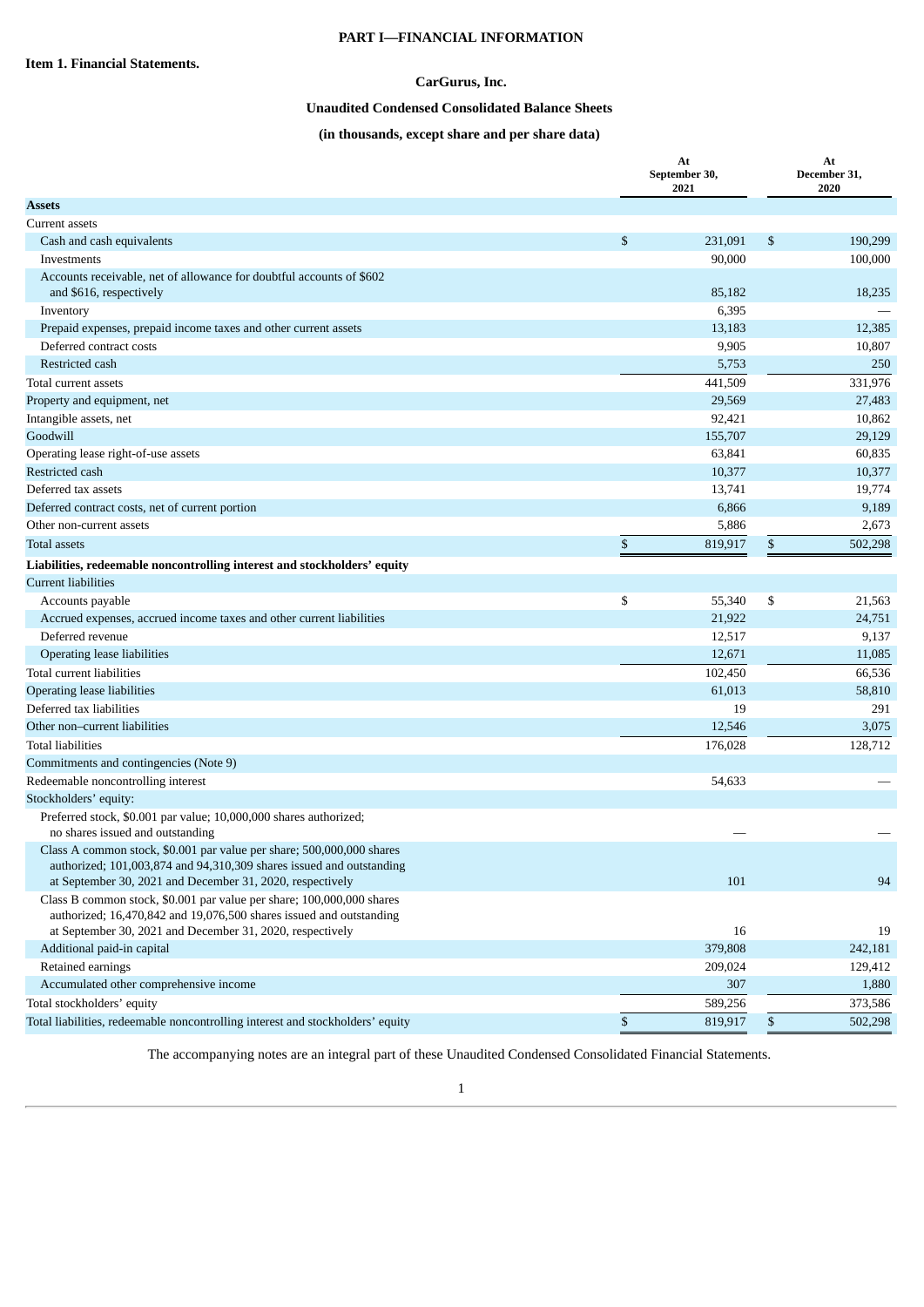### **CarGurus, Inc.**

### **Unaudited Condensed Consolidated Income Statements**

### **(in thousands, except share and per share data)**

<span id="page-5-0"></span>

|                                                                                                                                     | <b>Three Months Ended</b><br>September 30, |    |             |                | <b>Nine Months Ended</b><br>September 30, |              |             |
|-------------------------------------------------------------------------------------------------------------------------------------|--------------------------------------------|----|-------------|----------------|-------------------------------------------|--------------|-------------|
|                                                                                                                                     | 2021                                       |    | 2020        |                | 2021                                      |              | 2020        |
| Revenue                                                                                                                             | \$<br>222,915                              | \$ | 147,472     | $\mathfrak{s}$ | 612,031                                   | $\mathbb{S}$ | 399,898     |
| Cost of revenue $^{(1)}$                                                                                                            | 60,033                                     |    | 9,762       |                | 134,408                                   |              | 31,252      |
| Gross profit                                                                                                                        | 162,882                                    |    | 137,710     |                | 477,623                                   |              | 368,646     |
| Operating expenses:                                                                                                                 |                                            |    |             |                |                                           |              |             |
| Sales and marketing                                                                                                                 | 66,626                                     |    | 57,618      |                | 200,935                                   |              | 189,796     |
| Product, technology, and development                                                                                                | 26,539                                     |    | 20,758      |                | 79,333                                    |              | 65,729      |
| General and administrative                                                                                                          | 20,414                                     |    | 14,279      |                | 67,095                                    |              | 44,297      |
| Depreciation and amortization                                                                                                       | 9,227                                      |    | 1,488       |                | 25,916                                    |              | 4,529       |
| Total operating expenses                                                                                                            | 122,806                                    |    | 94,143      |                | 373,279                                   |              | 304,351     |
| Income from operations                                                                                                              | 40,076                                     |    | 43,567      |                | 104,344                                   |              | 64,295      |
| Other income, net                                                                                                                   | 143                                        |    | 205         |                | 426                                       |              | 1,407       |
| Income before income taxes                                                                                                          | 40,219                                     |    | 43,772      |                | 104,770                                   |              | 65,702      |
| Provision for income taxes                                                                                                          | 10,952                                     |    | 11,209      |                | 28,556                                    |              | 13,312      |
| Consolidated net income                                                                                                             | 29,267                                     |    | 32,563      |                | 76,214                                    |              | 52,390      |
| Net income (loss) attributable to redeemable<br>noncontrolling interest                                                             | 68                                         |    |             |                | (3,398)                                   |              |             |
| Net income attributable to common stockholders                                                                                      | \$<br>29,199                               | \$ | 32,563      | \$             | 79,612                                    | \$           | 52,390      |
| Net income per share attributable to common<br>stockholders: (Note 11)                                                              |                                            |    |             |                |                                           |              |             |
| <b>Basic</b>                                                                                                                        | \$<br>0.25                                 | \$ | 0.29        | \$             | 0.68                                      | \$           | 0.46        |
| <b>Diluted</b>                                                                                                                      | \$<br>0.24                                 | \$ | 0.29        | \$             | 0.66                                      | \$           | 0.46        |
| Weighted-average number of shares of common<br>stock used in computing net income per share<br>attributable to common stockholders: |                                            |    |             |                |                                           |              |             |
| <b>Basic</b>                                                                                                                        | 117,412,164                                |    | 113,027,995 |                | 116,955,188                               |              | 112,707,003 |
| <b>Diluted</b>                                                                                                                      | 120,438,373                                |    | 113,966,863 |                | 119,051,228                               |              | 113,732,616 |

 $<sup>(1)</sup>$  Includes depreciation and amortization expense for the three months ended September 30, 2021 and 2020 and for the nine months ended September</sup> 30, 2021 and 2020 of \$1,429, \$944, \$3,571, and \$4,250, respectively.

The accompanying notes are an integral part of these Unaudited Condensed Consolidated Financial Statements.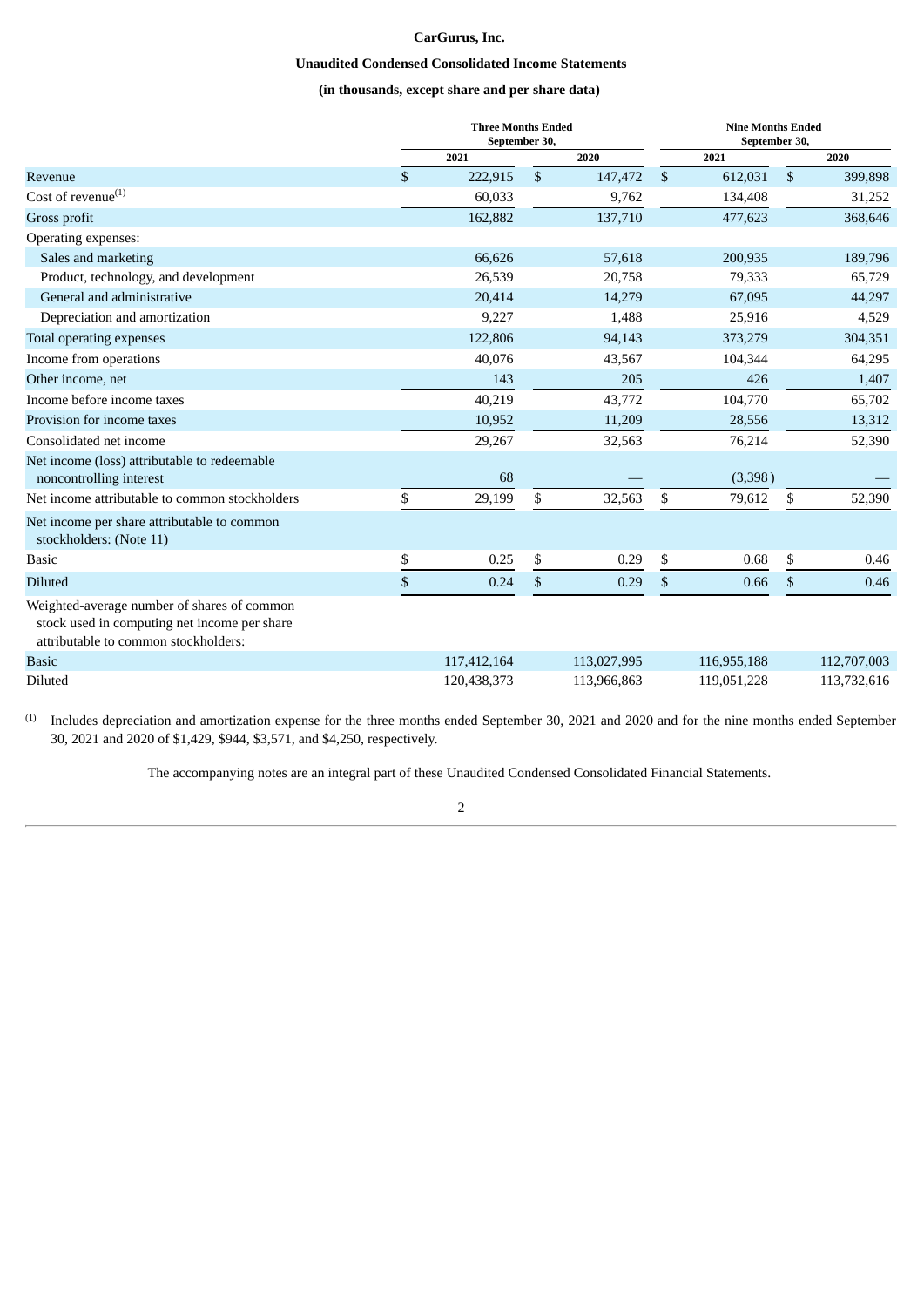### **CarGurus, Inc.**

### **Unaudited Condensed Consolidated Statements of Comprehensive Income**

### **(in thousands)**

<span id="page-6-0"></span>

|                                                                                         |    | <b>Three Months Ended</b><br>September 30, |     |        |    | <b>Nine Months Ended</b><br>September 30, |    |        |  |
|-----------------------------------------------------------------------------------------|----|--------------------------------------------|-----|--------|----|-------------------------------------------|----|--------|--|
|                                                                                         |    | 2021                                       |     | 2020   |    | 2021                                      |    | 2020   |  |
| Consolidated net income                                                                 | D. | 29,267                                     | \$  | 32,563 |    | 76,214                                    | -5 | 52,390 |  |
| Other comprehensive income (loss):                                                      |    |                                            |     |        |    |                                           |    |        |  |
| Foreign currency translation adjustment                                                 |    | (738)                                      |     | 1,013  |    | (1,573)                                   |    | 1,001  |  |
| Consolidated comprehensive income                                                       |    | 28,529                                     |     | 33,576 |    | 74.641                                    |    | 53,391 |  |
| Less comprehensive income (loss) attributable to<br>redeemable noncontrolling interests |    | 68                                         |     |        |    | (3,398)                                   |    |        |  |
| Comprehensive income attributable to common<br>stockholders                             |    | 28,461                                     | \$. | 33,576 | -S | 78,039                                    | .S | 53,391 |  |

The accompanying notes are an integral part of these Unaudited Condensed Consolidated Financial Statements.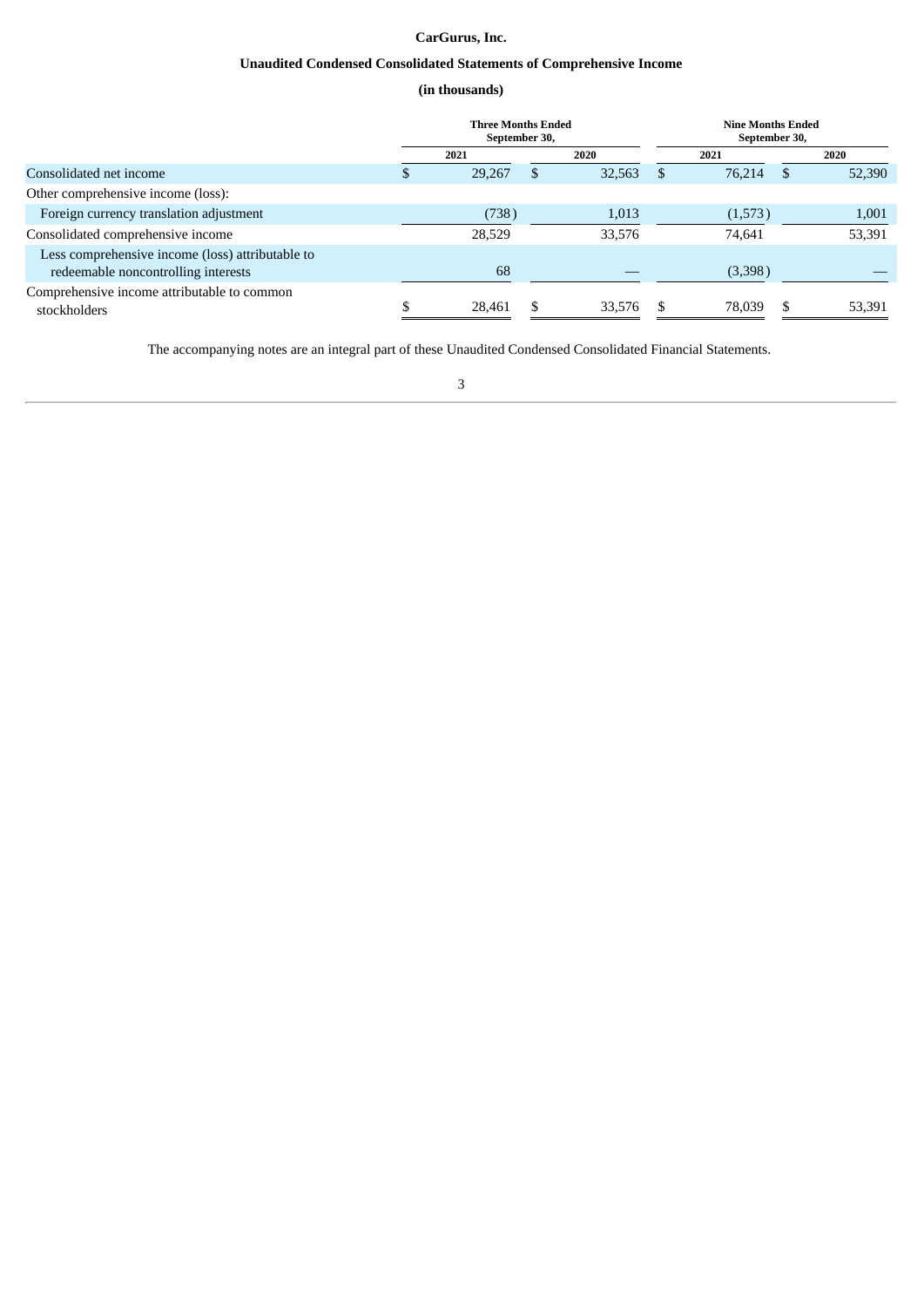#### **CarGurus, Inc. Unaudited Condensed Consolidated Statements of Redeemable Noncontrolling Interest and Stockholders' Equity (in thousands, except share data)**

<span id="page-7-0"></span>

|                                                                        |               | Redeemable               |                     | Class A        |                          | <b>Class B</b>           |              |                          | <b>Additional</b> |                          |               |                 | Accumulated<br>Other<br>Comprehensiv | <b>Total</b>             |
|------------------------------------------------------------------------|---------------|--------------------------|---------------------|----------------|--------------------------|--------------------------|--------------|--------------------------|-------------------|--------------------------|---------------|-----------------|--------------------------------------|--------------------------|
|                                                                        |               | Noncontrolling           | <b>Common Stock</b> |                |                          | <b>Common Stock</b>      |              |                          | Paid-in           |                          |               | <b>Retained</b> | e                                    | Stockholders'            |
|                                                                        |               | <b>Interest</b>          | <b>Shares</b>       |                | Amount                   | <b>Shares</b>            |              | Amount                   | Capital           |                          |               | <b>Earnings</b> | <b>Income (Loss)</b>                 | <b>Equity</b>            |
| Balance at December 31, 2020                                           | $\mathcal{L}$ |                          | 94,310,309          | $\mathfrak s$  | 94                       | 19,076,500               | $\mathbf{s}$ | $19\,$<br>$\mathbf{s}$   |                   | 242,181                  | $\mathbf{s}$  | 129,412         | $\mathbf{s}$<br>1,880                | 373,586                  |
| Net income (loss)                                                      |               | (2,810)                  |                     |                |                          |                          |              | $\overline{\phantom{0}}$ |                   | $\overline{\phantom{0}}$ |               | 22,361          | $\overline{\phantom{a}}$             | 22,361                   |
| Stock-based compensation expense                                       |               |                          |                     |                |                          |                          |              |                          |                   | 14.929                   |               |                 |                                      | 14,929                   |
| Issuance of common stock upon exercise of stock options                |               | $\overline{\phantom{0}}$ | 93,455              |                |                          |                          |              | $\overline{\phantom{0}}$ |                   | 258                      |               |                 |                                      | 258                      |
| Issuance of common stock upon vesting of restricted stock units        |               |                          | 473,883             |                | $\mathbf{1}$             |                          |              |                          |                   | (1)                      |               |                 |                                      | <u>in</u>                |
| Payment of withholding taxes on net share settlements of equity awards |               | $\overline{\phantom{0}}$ | (162,950)           |                | $\overline{\phantom{0}}$ |                          |              | $\overline{\phantom{a}}$ |                   | (5,041)                  |               |                 |                                      | (5,041)                  |
| Conversion of common stock                                             |               |                          | 929,597             |                | $\mathbf{1}$             | (929, 597)               |              | (1)                      |                   |                          |               |                 |                                      |                          |
| Issuance of common stock upon for acquisition                          |               |                          | 3,115,282           |                | 3                        | $\overline{\phantom{a}}$ |              | $\overline{\phantom{m}}$ |                   | 103,642                  |               |                 | $\overline{\phantom{0}}$             | 103,645                  |
| Acquisition of a 51% interest in CarOffer, LLC                         |               | 58,031                   |                     |                |                          |                          |              |                          |                   |                          |               |                 |                                      |                          |
| Foreign currency translation adjustment                                |               |                          |                     |                |                          |                          |              | $\overline{\phantom{0}}$ |                   |                          |               |                 | (1,083)                              | (1,083)                  |
| Balance at March 31, 2021                                              | \$            | 55,221                   | 98,759,576          | $\mathcal{S}$  | 99                       | 18,146,903               | S            | 18<br>$\mathbf{s}$       |                   | 355,968                  | $\mathcal{S}$ | 151,773         | 797<br>$\mathbf{s}$                  | $\mathbb{S}$<br>508.655  |
| Net income (loss)                                                      |               | (656)                    |                     |                | $\overline{\phantom{0}}$ |                          |              | L.                       |                   |                          |               | 28,052          | L.                                   | 28,052                   |
| Stock-based compensation expense                                       |               |                          |                     |                |                          |                          |              |                          |                   | 15,253                   |               |                 |                                      | 15,253                   |
| Issuance of common stock upon exercise of stock options                |               | $\overline{\phantom{0}}$ | 36,027              |                |                          |                          |              | $\overline{\phantom{a}}$ |                   | 140                      |               |                 | $\sim$                               | 140                      |
| Issuance of common stock upon vesting of restricted stock units        |               |                          | 391,468             |                |                          |                          |              |                          |                   |                          |               |                 |                                      |                          |
| Payment of withholding taxes on net share settlements of equity awards |               | ÷                        | (126, 703)          |                |                          |                          |              | $\overline{\phantom{0}}$ |                   | (3,167)                  |               |                 |                                      | (3, 167)                 |
| Conversion of common stock                                             |               |                          |                     |                |                          |                          |              |                          |                   |                          |               |                 |                                      |                          |
| Foreign currency translation adjustment                                |               |                          |                     |                |                          |                          |              |                          |                   |                          |               |                 | 248                                  | 248                      |
| Balance at June 30, 2021                                               | \$            | 54,565                   | 99,060,368          | \$             | 99                       | 18,146,903               | S            | 18<br>$\mathfrak{s}$     |                   | 368,194                  | S             | 179,825         | $\mathfrak{s}$<br>1,045              | 549,181<br><sup>\$</sup> |
| Net income                                                             |               | 68                       |                     |                | $\overline{\phantom{0}}$ |                          |              | $\equiv$                 |                   |                          |               | 29,199          | $\overline{\phantom{0}}$             | 29,199                   |
| Stock-based compensation expense                                       |               |                          |                     |                |                          |                          |              |                          |                   | 14,581                   |               |                 |                                      | 14,581                   |
| Issuance of common stock upon exercise of stock options                |               |                          | 43,909              |                |                          |                          |              | $\overline{\phantom{0}}$ |                   | 139                      |               |                 |                                      | 139                      |
| Issuance of common stock upon vesting of restricted stock units        |               |                          | 338,509             |                |                          |                          |              |                          |                   |                          |               |                 |                                      |                          |
| Payment of withholding taxes on net share settlements of equity awards |               |                          | (114, 973)          |                |                          |                          |              | $\overline{\phantom{0}}$ |                   | (3, 106)                 |               |                 |                                      | (3, 106)                 |
| Conversion of common stock                                             |               |                          | 1,676,061           |                | $\overline{2}$           | (1,676,061)              |              | (2)                      |                   |                          |               |                 |                                      |                          |
| Foreign currency translation adjustment                                |               |                          |                     |                | $\overline{\phantom{0}}$ |                          |              | $\overline{\phantom{0}}$ |                   | $\overline{\phantom{0}}$ |               |                 | (738)                                | (738)                    |
|                                                                        | $\mathbb{S}$  | 54,633                   | 101,003,874         | $\mathfrak{s}$ | 101                      | 16,470,842               | \$           | 16<br>$\mathbf{s}$       |                   | 379,808                  | .S            | 209,024         | 307<br>$\mathcal{S}$                 | 589.256<br>$\mathcal{S}$ |
| Balance at September 30, 2021                                          |               |                          |                     |                |                          |                          |              |                          |                   |                          |               |                 |                                      |                          |
| Balance at December 31, 2019                                           | $\mathbf{s}$  |                          | 91,819,649          | $\mathfrak{s}$ | 92                       | 20,314,644               | \$           | 20<br>$\mathbf{s}$       |                   | 205,234                  | $\mathbb{S}$  | 51,859          | (350)<br><sup>\$</sup>               | 256,855                  |
| Net income                                                             |               | $\overline{\phantom{0}}$ |                     |                |                          |                          |              | -                        |                   |                          |               | 12,696          |                                      | 12,696                   |
| Stock-based compensation expense                                       |               |                          |                     |                |                          |                          |              |                          |                   | 11,793                   |               |                 |                                      | 11,793                   |
| Issuance of common stock upon exercise of stock options                |               |                          | 160,668             |                |                          |                          |              | $\overline{\phantom{0}}$ |                   | 514                      |               |                 |                                      | 514                      |
| Issuance of common stock upon vesting of restricted stock units        |               |                          | 308,303             |                | $\mathbf{1}$             |                          |              |                          |                   | (1)                      |               |                 |                                      |                          |
| Payment of withholding taxes on net share settlements of equity awards |               | $\overline{\phantom{0}}$ | (106, 934)          |                | $\overline{\phantom{0}}$ |                          |              | $\overline{\phantom{a}}$ |                   | (3,397)                  |               |                 | $\overline{\phantom{a}}$             | (3, 397)                 |
| Conversion of common stock                                             |               |                          | 335,741             |                |                          | (335,741)                |              |                          |                   |                          |               |                 |                                      |                          |
| Foreign currency translation adjustment                                |               |                          |                     |                | $\overline{\phantom{a}}$ |                          |              | <u>.</u>                 |                   |                          |               |                 | (493)                                | (493)                    |
| Balance at March 31, 2020                                              | $\mathbb{S}$  | $\frac{1}{2}$            | 92,517,427          | $\mathbf{s}$   | 93                       | 19,978,903               | \$           | 20<br>$\mathsf{\$}$      |                   | 214,143                  | $\mathbf{s}$  | 64,555          | (843)<br>$\mathbf{s}$                | 277,968<br>$\mathcal{S}$ |
| Net income                                                             |               | $\overline{\phantom{a}}$ |                     |                | $\equiv$                 |                          |              | L.                       |                   |                          |               | 7,131           | $\overline{\phantom{0}}$             | 7,131                    |
| Stock-based compensation expense                                       |               |                          |                     |                |                          |                          |              |                          |                   | 12,249                   |               |                 |                                      | 12,249                   |
| Issuance of common stock upon exercise of stock options                |               | $\overline{\phantom{0}}$ | 84,796              |                |                          |                          |              |                          |                   | 415                      |               |                 |                                      | 415                      |
| Issuance of common stock upon vesting of restricted stock units        |               |                          | 375,645             |                |                          |                          |              |                          |                   |                          |               |                 |                                      |                          |
| Payment of withholding taxes and option costs on net share             |               |                          |                     |                |                          |                          |              |                          |                   |                          |               |                 |                                      |                          |
| settlement of restricted stock units and stock options                 |               |                          | (119,009)           |                |                          |                          |              |                          |                   | (2,389)                  |               |                 |                                      | (2,389)                  |
| Conversion of common stock                                             |               |                          | 3,748               |                |                          | (3,748)                  |              |                          |                   |                          |               |                 |                                      |                          |
| Foreign currency translation adjustment                                |               | $\overline{\phantom{0}}$ |                     |                |                          |                          |              |                          |                   | $\overline{\phantom{0}}$ |               |                 | 481                                  | 481                      |
| Balance at June 30, 2020                                               | \$            |                          | 92,862,607          | \$             | 93                       | 19,975,155               | S            | $20\,$<br>$\mathbf{s}$   |                   | 224,418                  | S             | 71,686          | (362)<br>\$                          | 295,855<br>\$            |
| Net income                                                             |               |                          |                     |                |                          |                          |              |                          |                   |                          |               | 32,563          |                                      | 32,563                   |
| Stock-based compensation expense                                       |               |                          |                     |                |                          |                          |              |                          |                   | 11,684                   |               |                 |                                      | 11,684                   |
| Issuance of common stock upon exercise of stock options                |               |                          | 31,523              |                |                          |                          |              |                          |                   | 66                       |               |                 |                                      | 66                       |
| Issuance of common stock upon vesting of restricted stock units        |               |                          | 335,153             |                |                          |                          |              |                          |                   |                          |               |                 |                                      |                          |
| Payment of withholding taxes on net share settlements of equity awards |               |                          | (111, 370)          |                |                          |                          |              |                          |                   | (2,922)                  |               |                 |                                      | (2,922)                  |
| Conversion of common stock                                             |               |                          | 898,655             |                | $\mathbf{1}$             | (898, 655)               |              | (1)                      |                   |                          |               |                 |                                      |                          |
|                                                                        |               |                          |                     |                |                          |                          |              |                          |                   |                          |               |                 | 1.013                                | 1.013                    |
| Foreign currency translation adjustment                                |               |                          |                     |                |                          |                          |              |                          |                   |                          |               |                 |                                      |                          |
| Balance at September 30, 2020                                          | $\mathbf{s}$  | $\equiv$                 | 94,016,568          | $\mathbf{s}$   | 94                       | 19,076,500               | \$           | 19<br>$\mathsf{\$}$      |                   | 233,246                  | \$            | 104,249         | 651<br>$\mathbf{s}$                  | $\mathbb{S}$<br>338,259  |

The accompanying notes are an integral part of these Unaudited Condensed Consolidated Financial Statements.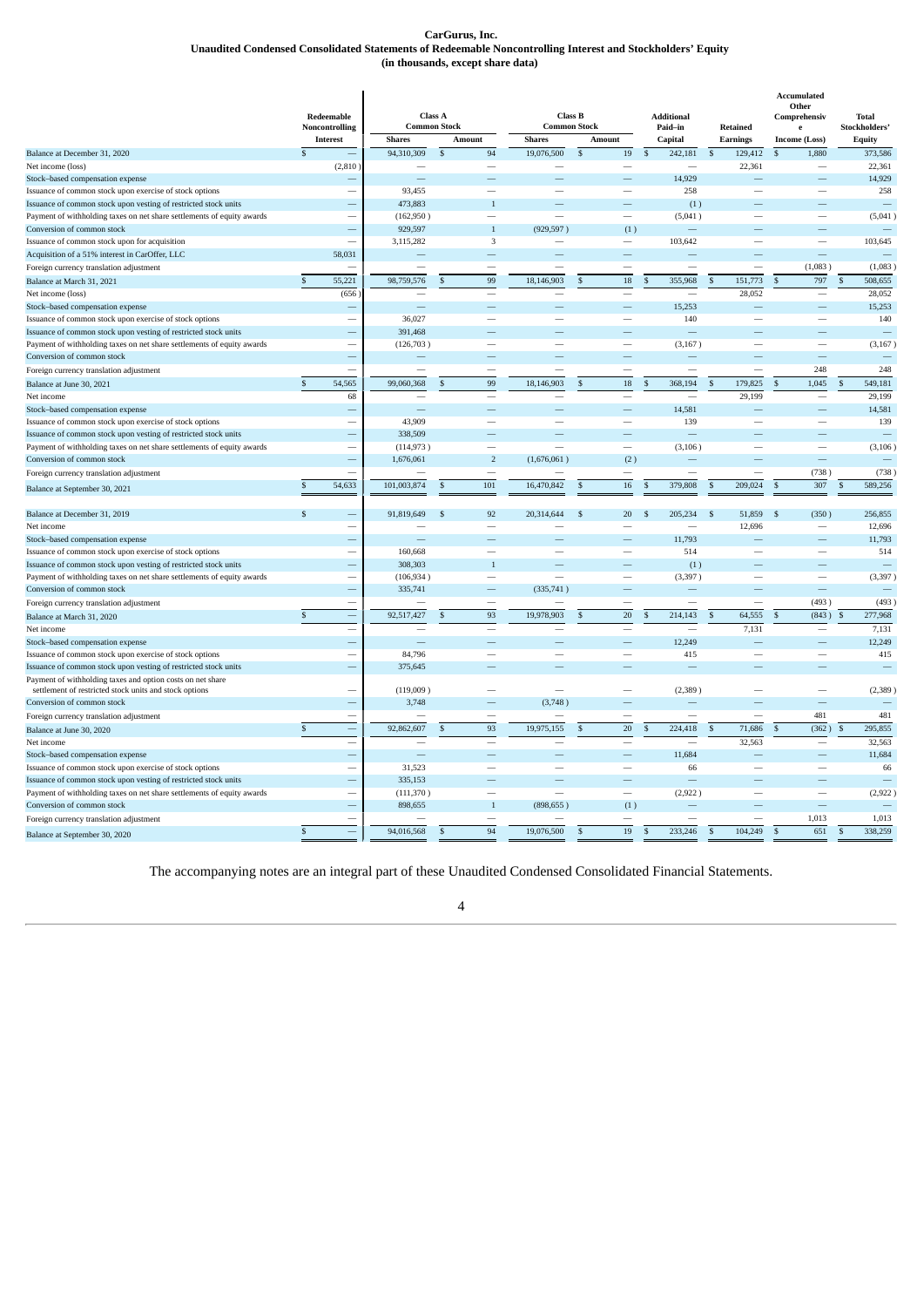### **CarGurus, Inc.**

### **Unaudited Condensed Consolidated Statements of Cash Flows**

### **(in thousands)**

<span id="page-8-0"></span>

|                                                                             |             | <b>Nine Months Ended</b><br>September 30, |                    |          |
|-----------------------------------------------------------------------------|-------------|-------------------------------------------|--------------------|----------|
|                                                                             |             | 2021                                      |                    | 2020     |
| <b>Operating Activities</b>                                                 |             |                                           |                    |          |
| Consolidated net income                                                     | \$          | 76,214                                    | \$                 | 52,390   |
| Adjustments to reconcile consolidated net income to net cash provided       |             |                                           |                    |          |
| by operating activities:                                                    |             |                                           |                    |          |
| Depreciation and amortization                                               |             | 29,487                                    |                    | 8,779    |
| Currency gain on foreign denominated transactions                           |             | (72)                                      |                    | (32)     |
| Deferred taxes                                                              |             | 5,774                                     |                    | 14,769   |
| Provision for doubtful accounts                                             |             | 727                                       |                    | 1,742    |
| Stock-based compensation expense                                            |             | 42,551                                    |                    | 34,403   |
| Amortization of deferred contract costs                                     |             | 9,643                                     |                    | 8,595    |
| Impairment of website development costs                                     |             | 2,351                                     |                    |          |
| Changes in operating assets and liabilities:                                |             |                                           |                    |          |
| Accounts receivable, net                                                    |             | (51, 595)                                 |                    | 5,954    |
| Inventory                                                                   |             | (4,057)                                   |                    |          |
| Prepaid expenses, prepaid income taxes, and other assets                    |             | (2,970)                                   |                    | 7,104    |
| Deferred contract costs                                                     |             | (6,522)                                   |                    | (6,922)  |
| Accounts payable                                                            |             | 24,548                                    |                    | (19,745) |
| Accrued expenses, accrued income taxes, and other liabilities               |             | 4,808                                     |                    | 1,726    |
| Deferred revenue                                                            |             | 3,390                                     |                    | (313)    |
| Lease obligations                                                           |             | 786                                       |                    | 356      |
| Net cash provided by operating activities                                   |             | 135,063                                   |                    | 108,806  |
| <b>Investing Activities</b>                                                 |             |                                           |                    |          |
| Purchases of property and equipment                                         |             | (4,935)                                   |                    | (2,732)  |
| Capitalization of website development costs                                 |             | (4, 145)                                  |                    | (3,045)  |
| Cash paid for acquisitions, net of cash acquired                            |             | (64,273)                                  |                    | (21,056) |
| Investments in certificates of deposit                                      |             | (90,000)                                  |                    |          |
| Maturities of certificates of deposit                                       |             | 100,000                                   |                    | 111,692  |
| Net cash (used in) provided by investing activities                         |             | (63, 353)                                 |                    | 84,859   |
| <b>Financing Activities</b>                                                 |             |                                           |                    |          |
| Proceeds from exercise of stock options                                     |             | 537                                       |                    | 995      |
| Payment of finance lease obligations                                        |             | (29)                                      |                    | (28)     |
| Payment of withholding taxes and option costs on net share settlement of    |             |                                           |                    |          |
| restricted stock units and stock options                                    |             | (11, 314)                                 |                    | (8,708)  |
| Repayment of line of credit                                                 |             | (14,250)                                  |                    |          |
| Net cash used in financing activities                                       |             | (25,056)                                  |                    | (7,741)  |
| Impact of foreign currency on cash, cash equivalents, and restricted cash   |             | (359)                                     |                    | 171      |
| Net increase in cash, cash equivalents, and restricted cash                 |             | 46,295                                    |                    | 186,095  |
| Cash, cash equivalents, and restricted cash at beginning of period          |             | 200,926                                   |                    | 70,723   |
| Cash, cash equivalents, and restricted cash at end of period                | $\mathbb S$ | 247,221                                   | $\$$               | 256,818  |
| Supplemental disclosure of cash flow information:                           |             |                                           |                    |          |
| Cash paid for income taxes                                                  | \$          | 21,798                                    | \$                 | 875      |
| Unpaid purchases of property and equipment and internal-use software        | \$          | 504                                       | \$                 | 165      |
| Capitalized stock-based compensation expense in website development and     |             |                                           |                    |          |
| internal-use software costs                                                 | \$          | 2,212                                     | $\$$               | 1,323    |
| Cash paid for operating lease liabilities                                   | \$          | 12,320                                    | \$                 | 10,329   |
| Obtaining a right-of-use asset in exchange for a finance lease liability    | \$          | 664                                       | $\pmb{\mathbb{S}}$ |          |
| Obtaining a right-of-use asset in exchange for an operating lease liability | \$          | 12,336                                    | \$                 |          |
| Issuance of stock for acquisition                                           | $\$$        | 103,645                                   | $\boldsymbol{\$}$  |          |

The accompanying notes are an integral part of these Unaudited Condensed Consolidated Financial Statements.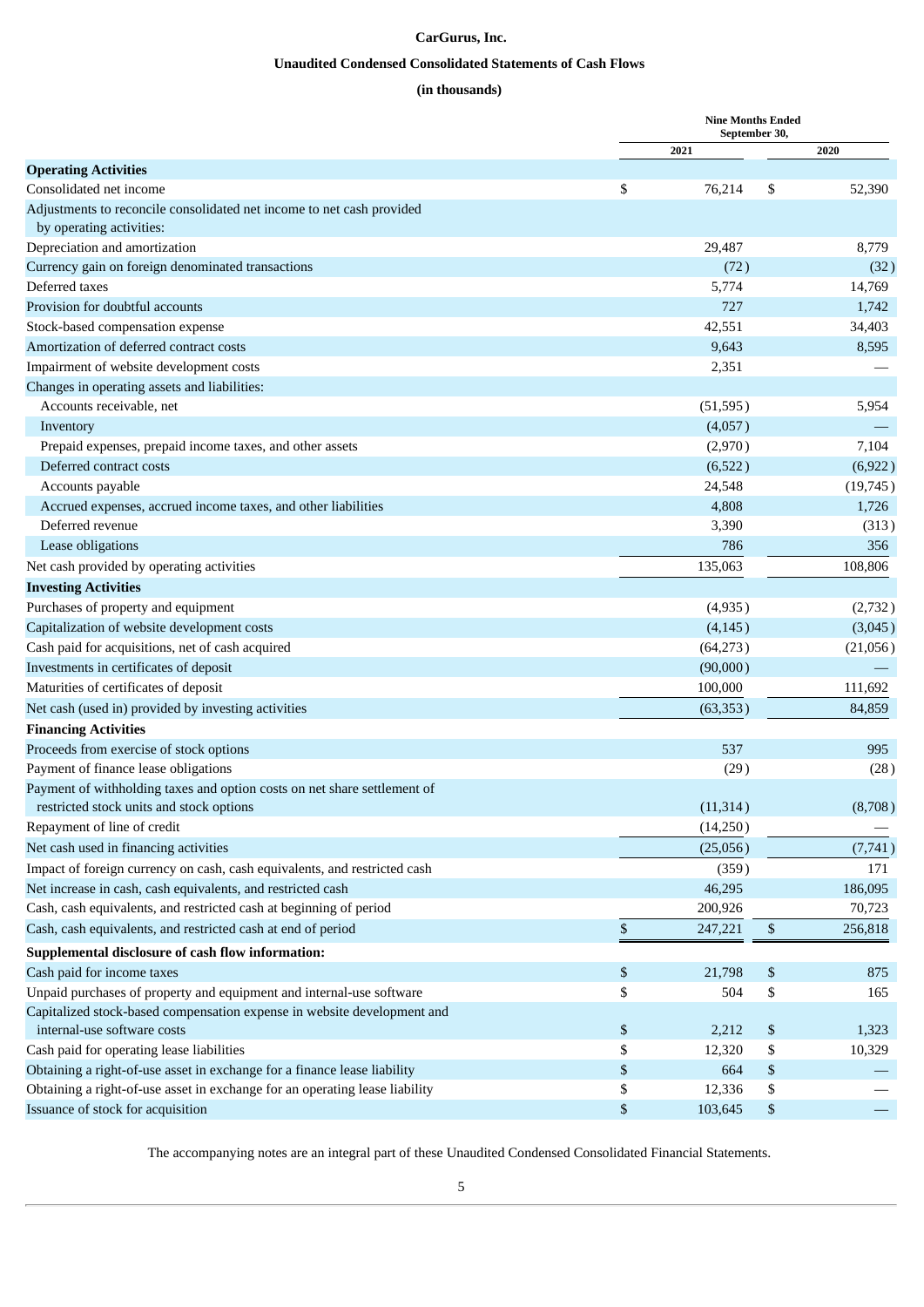#### **CarGurus, Inc.**

#### **Notes to Unaudited Condensed Consolidated Financial Statements**

#### **(dollars in thousands, except share and per share data, unless otherwise noted)**

#### <span id="page-9-0"></span>**1. Organization and Business Description**

CarGurus, Inc. (the "Company") is a multinational, online automotive platform for buying and selling vehicles that is building upon its industryleading listings marketplace with both digital retail solutions and the CarOffer online wholesale platform. The CarGurus marketplace gives consumers the confidence to purchase or sell a vehicle either online or in-person; and gives dealerships the power to accurately price, effectively market, instantly acquire and quickly sell vehicles, all with a nationwide reach. The Company uses proprietary technology, search algorithms and data analytics to bring trust, transparency and competitive pricing to the automotive shopping experience.

The Company is headquartered in Cambridge, Massachusetts and was incorporated in the State of Delaware on June 26, 2015.

The Company operates principally in the United States. In the United States, it also operates as independent brands the Autolist online marketplace, which it wholly owns, and the CarOffer, LLC ("CarOffer") digital wholesale marketplace, in which it has a 51% interest. In addition to the United States, the Company operates online marketplaces under the CarGurus brand in Canada and the United Kingdom. In the United Kingdom, it also operates as an independent brand the PistonHeads online marketplace, which it wholly owns. The Company also operated online marketplaces in Germany, Italy, and Spain until it ceased the operations of each of these marketplaces in the second quarter of 2020.

The Company has subsidiaries in the United States, Canada, Ireland, and the United Kingdom. Additionally, it has two reportable segments, United States and International. See Note 13 of the Unaudited Condensed Consolidated Financial Statements included elsewhere in this Quarterly Report.

#### **2. Summary of Significant Accounting Policies**

#### *Basis of Presentation*

The accompanying interim condensed consolidated financial statements (the "Unaudited Condensed Consolidated Financial Statements") are unaudited. The Unaudited Condensed Consolidated Financial Statements and related disclosures have been prepared in conformity with accounting principles generally accepted in the United States of America ("GAAP"). Any reference in these notes to applicable guidance is meant to refer to GAAP as found in the Accounting Standards Codification ("ASC") and Accounting Standards Update ("ASU") of the Financial Accounting Standards Board ("FASB").

The Unaudited Condensed Consolidated Financial Statements have also been prepared pursuant to the rules and regulations of the Securities and Exchange Commission ("SEC"). Accordingly, certain information and footnote disclosures normally included in financial statements prepared in accordance with GAAP have been condensed or omitted pursuant to such rules and regulations. The Unaudited Condensed Consolidated Financial Statements reflect all adjustments, consisting of only normal recurring adjustments, necessary for the fair presentation of the Company's financial position as of September 30, 2021 and December 31, 2020, results of operations, comprehensive income, changes in shareholders' equity for the three and nine months ended September 30, 2021 and 2020 and cash flows for the nine months ended September 30, 2021 and 2020. These interim period results are not necessarily indicative of the results to be expected for any other interim period or the full year.

The Unaudited Condensed Consolidated Financial Statements should be read in conjunction with the Company's audited consolidated financial statements and the notes thereto included in the Company's Annual Report on Form 10-K for the year ended December 31, 2020, filed with the SEC on February 12, 2021 (the "Annual Report").

While the Company disclosed other non-current liabilities separately in the Company's Quarterly Report on Form 10-Q for the quarter ended September 30, 2020, filed with the SEC on November 5, 2020, the accompanying Unaudited Condensed Consolidated Statements of Cash Flows for the nine months ended September 30, 2020 present other non-current liabilities with accrued expenses, accrued income taxes and other current liabilities to conform to the current year presentation, as other non-current liabilities did not meet the threshold for separate disclosure.

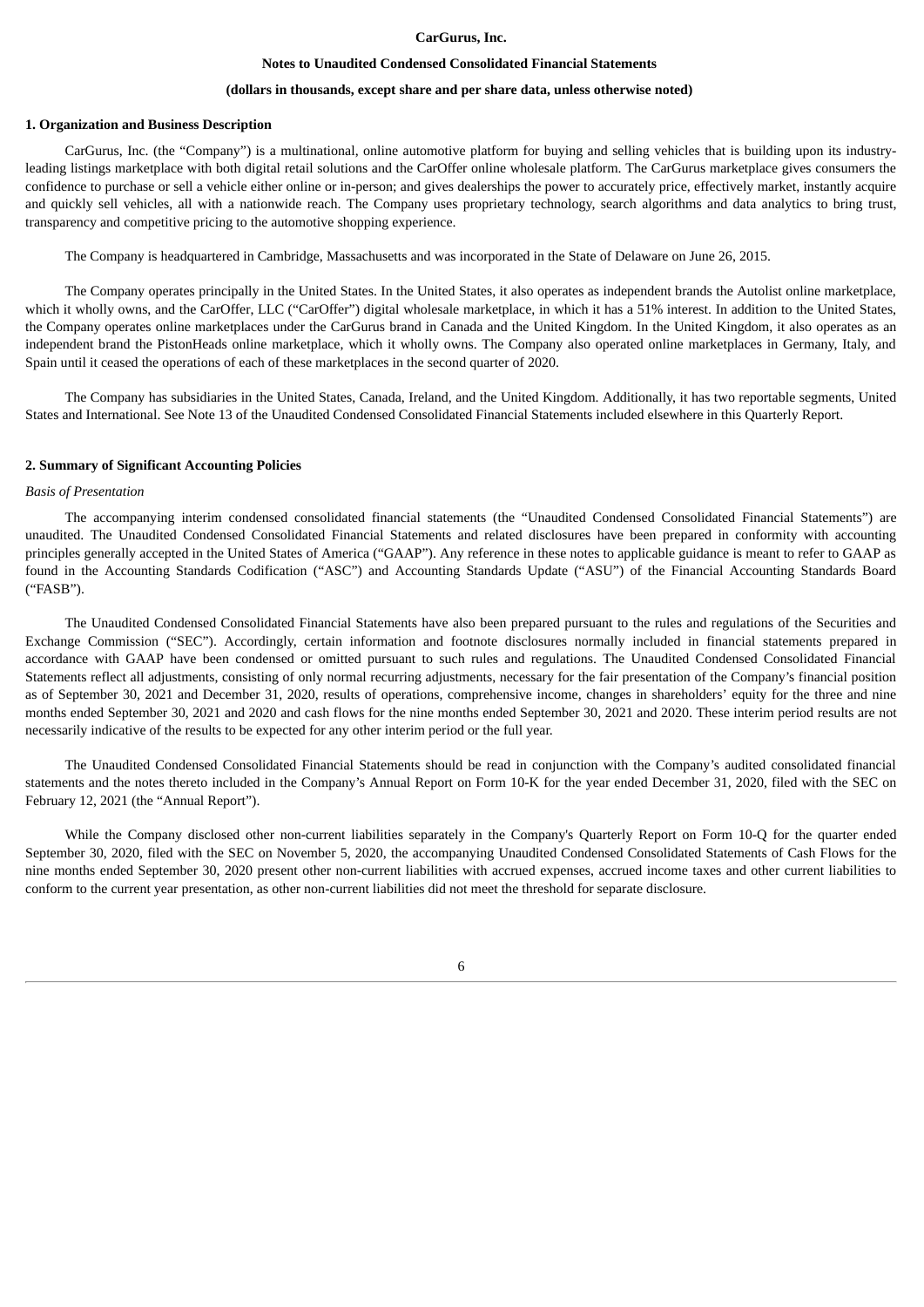#### *Principles of Consolidation*

The accompanying Unaudited Condensed Consolidated Financial Statements include the accounts of the Company and its subsidiaries. All intercompany balances and transactions have been eliminated in consolidation.

#### *Subsequent Event Considerations*

The Company considers events or transactions that occur after the balance sheet date but prior to the issuance of the financial statements to provide additional evidence for certain estimates or to identify matters that require additional disclosure. The Company has evaluated all subsequent events and determined that there are no material recognized or unrecognized subsequent events requiring disclosure.

#### *Use of Estimates*

The preparation of the Unaudited Condensed Consolidated Financial Statements in conformity with GAAP requires management to make estimates and assumptions that affect the reported amounts of assets and liabilities, and the disclosure of contingent assets and liabilities at the date of the financial statements, and the reported amounts of revenue and expenses during the reporting period.

Although the Company regularly assesses these estimates, actual results could differ materially from these estimates. The Company bases its estimates on historical experience and various other assumptions that it believes to be reasonable under the circumstances. Actual results may differ from management's estimates if these results differ from historical experience, or other assumptions do not turn out to be substantially accurate, even if such assumptions are reasonable when made. Changes in estimates are recorded in the period in which they become known.

Significant estimates relied upon in preparing the Unaudited Condensed Consolidated Financial Statements include the determination of sales allowance and variable consideration in the Company's revenue recognition, allowance for doubtful accounts, the valuation of a redeemable noncontrolling interest, the valuation of equity and liability-classified compensation awards under ASC 718, the expensing and capitalization of product, technology, and development costs for website development and internal-use software, the valuation and recoverability of goodwill and intangible assets and other longlived assets, and the recoverability of the Company's net deferred tax assets and related valuation allowance. Accordingly, the Company considers these to be its critical accounting policies, and believes that of the Company's significant accounting policies, these policies involve the greatest degree of judgment and complexity.

#### *Concentration of Credit Risk*

The Company has no significant off-balance sheet risk, such as foreign exchange contracts, option contracts, or other foreign hedging arrangements. Financial instruments that potentially expose the Company to concentrations of credit risk consist primarily of cash, cash equivalents, investments, and trade accounts receivable.

The Company maintains its cash, cash equivalents, and investments principally with accredited financial institutions of high credit standing. Although the Company deposits its cash, cash equivalents, and investments with multiple financial institutions, its deposits may often exceed governmental insured limits.

Credit risk with respect to accounts receivable is dispersed due to the large number of customers. The Company routinely assesses the creditworthiness of its customers. The Company generally has not experienced any material losses related to receivables from individual customers, or groups of customers. The Company does not require collateral. Due to these factors, no additional credit risk beyond amounts provided for collection losses is believed by management to be probable in the Company's accounts receivable.

For the three and nine months ended September 30, 2021 and 2020, no individual customer accounted for more than 10% of total revenue.

As of September 30, 2021, two customers accounted for 30% and 15% of net accounts receivable, respectively. As of December 31, 2020, one customer accounted for approximately 10% of net accounts receivable.

Included in net accounts receivable at September 30, 2021 and December 31, 2020 are \$6,694 and \$7,426, respectively, of unbilled accounts receivable relating primarily to advertising customers billed in a period subsequent to services rendered.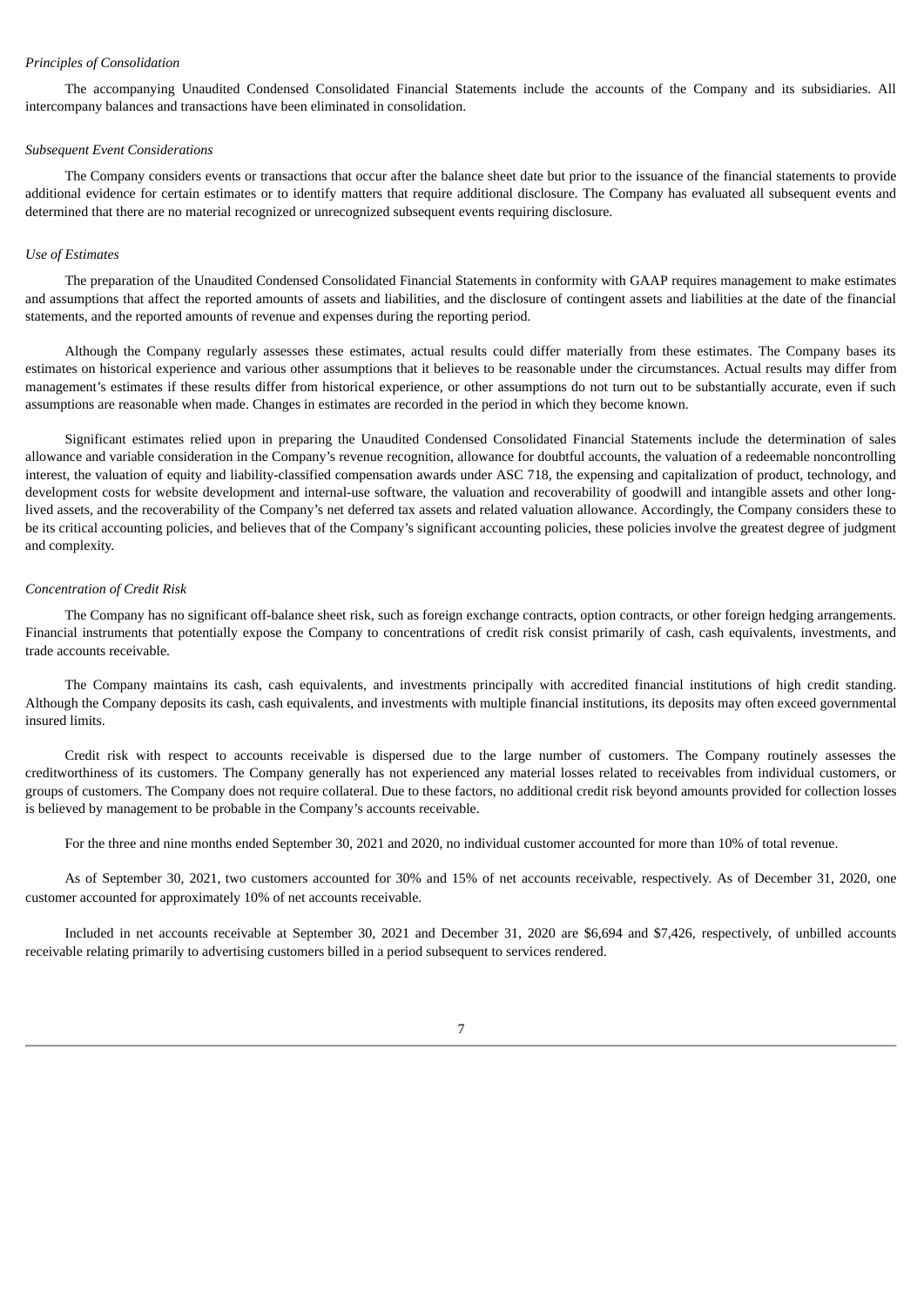### *Significant Accounting Policies*

The Unaudited Condensed Consolidated Financial Statements reflect the application of certain significant accounting policies as described below and elsewhere in these notes to the Unaudited Condensed Consolidated Financial Statements. As of September 30, 2021, the Company's significant accounting policies and estimates, which are detailed in the Annual Report, have not changed, other than those impacted by the acquisition of a 51% interest in CarOffer and recently issued equity awards, as described below.

#### *Redeemable Noncontrolling Interest*

In connection with the Company's acquisition of a 51% interest in CarOffer on January 14, 2021, the Company became a party with the noncontrolling equity holders of CarOffer to the CarOffer Operating Agreement (as defined in Note 4 of the Unaudited Condensed Consolidated Financial Statements included elsewhere in this Quarterly Report), which, among other matters, sets forth certain put and call rights described in Note 4 of the Unaudited Condensed Consolidated Financial Statements included elsewhere in this Quarterly Report. The CarOffer Operating Agreement provides the Company with the right to purchase, and the noncontrolling equity holders with the right to sell to the Company, the noncontrolling CarOffer equity holders' equity interests in CarOffer at a contractually defined formulaic purchase price, which is based on a multiple of earnings. As the purchase is contingently redeemable at the option of the noncontrolling equity holders, the Company classifies the carrying amount of the redeemable noncontrolling interests in the mezzanine section on the Unaudited Condensed Consolidated Balance Sheet, which is presented above the equity section and below the liabilities section. As of the date of Closing (as defined in Note 4 of the Unaudited Condensed Consolidated Financial Statements included elsewhere in this Quarterly Report), the noncontrolling interest was recognized at fair value computed using the Least Square Monte Carlo Simulation approach. Significant inputs to the model include market price of risk, volatility, correlation and risk-free rate.

Subsequent to the Company's acquisition of the 51% interest on January 14, 2021, the redeemable noncontrolling interest is measured at the greater of the amount that would be paid if settlement occurred as of the balance sheet date based on the contractually defined redemption value and its carrying amount adjusted for net income (loss) attributable to the noncontrolling interest. Adjustments to the carrying value of the redeemable noncontrolling interest resulting from changes in the redemption value are recorded through retained earnings in the Unaudited Condensed Consolidated Balance Sheet.

#### *Revenue Recognition – Wholesale and Other Revenue and Inventory*

The Company generates wholesale and other revenue primarily from revenue relating to the wholesale sale of automobiles, display advertising revenue from auto manufacturers and other auto-related brand advertisers and revenue from partnerships with financing services companies. CarOffer revenue is comprised entirely of wholesale revenue.

Wholesale revenue includes transaction fees earned by CarOffer from facilitating the purchase and sale of vehicles between dealers, where CarOffer collects fees from both the buyer and seller. CarOffer also sells vehicles to dealers that CarOffer acquires at other marketplaces or directly from consumers – in these instances, CarOffer collects a transaction fee from the buyer. CarOffer also charges the buyer fees to perform inspection and transportation services for all wholesale transactions.

For facilitating the purchase and sale of vehicles between dealers, CarOffer generally does not control the vehicle and therefore acts as an agent in the transaction. Revenue earned from the fees for facilitating these transactions is recognized at a point in time when the vehicle is sold and revenue is recognized on a net basis.

For vehicles sold to dealers that are acquired at other marketplaces, CarOffer generally does not control the vehicle and therefore acts as an agent in the transaction. Revenue earned from the fees for facilitating these transactions is recognized at a point in time when the vehicle is sold and revenue is typically recognized on a net basis. In these situations, the inventory is recorded on the balance sheet for the short period of time CarOffer possesses the vehicle title and is valued at the lower of cost or net realizable value.

For vehicles sold to dealers that are acquired directly from consumers, CarOffer is deemed to control the vehicle and therefore is deemed to be the principal in the transaction. Revenue earned from the fees for facilitating these transactions is recognized point in time when the vehicle is sold and revenue is recognized on a gross basis. In these situations, the inventory is recorded on the balance sheet and is valued at the lower of cost or net realizable value.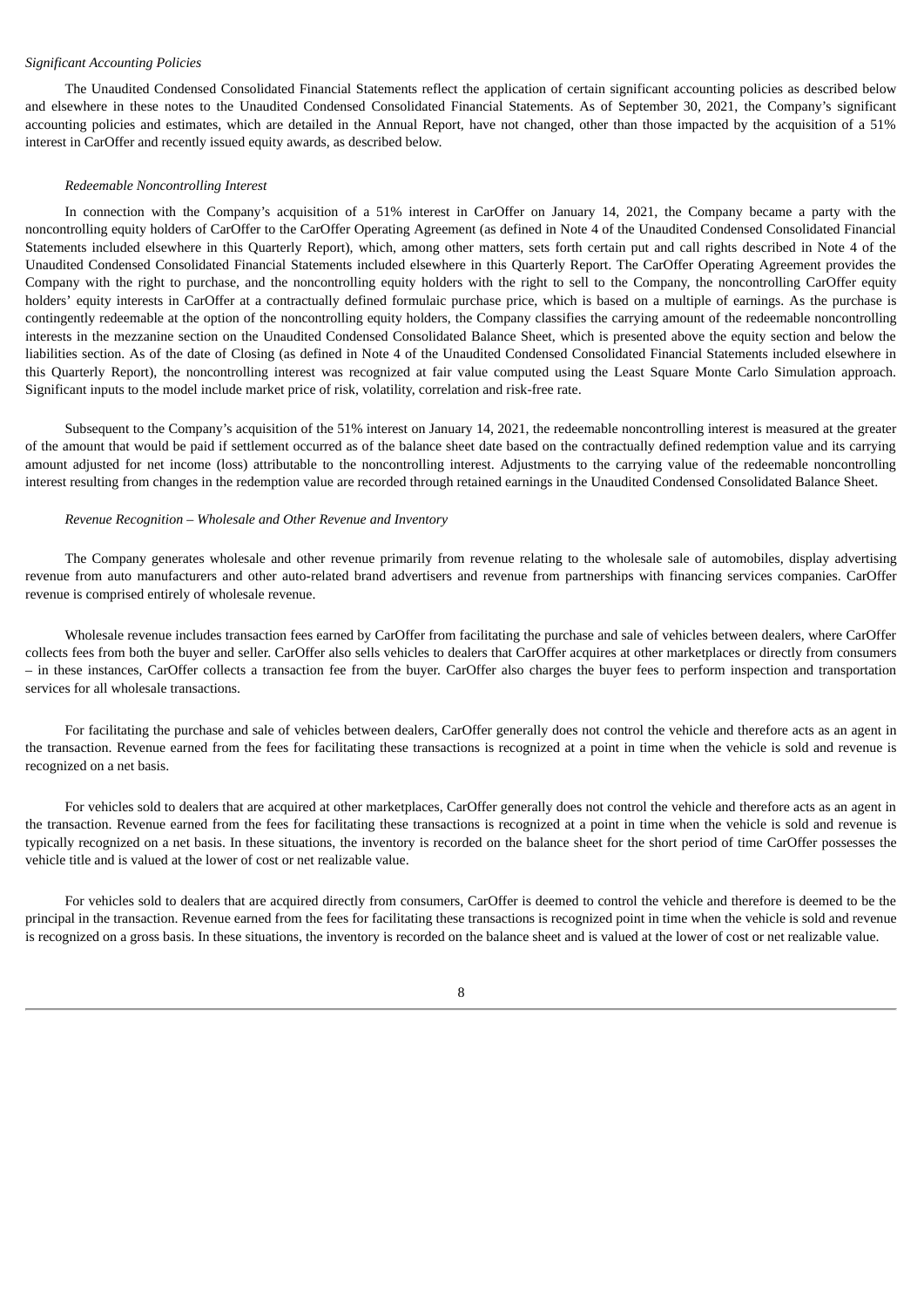In certain circumstances, the vehicle may be arbitrated. For the majority of arbitrations, the vehicle is rematched to new buyers. In these situations, CarOffer is not deemed to control the vehicle and therefore is deemed to be an agent in the transaction. Revenue earned from the fees for facilitating these transactions is recognized at a point in time when the vehicle is sold and revenue is recognized on a net basis. In other limited situations, during an arbitration process, CarOffer acquires vehicles in transactions for which it is deemed to control the vehicle and therefore is deemed to be the principal in the transaction. Revenue earned from the fees for facilitating these transactions is recognized point in time and revenue is recognized on a gross basis. In these limited situations, the inventory is recorded on the balance sheet and is valued at the lower of cost or net realizable value.

For inspection and transportation services, CarOffer leverages a network of third-party inspection service providers and transportation carriers. CarOffer is deemed to control both inspection and transportation services as it is primarily responsible for fulfillment and therefore acts as a principal in the transaction. Revenue from fees for inspection services is recognized at the point in time when the inspection is performed and revenue from fees for transportation services is recognized over time as delivery is completed. Revenue from both inspection and transportation services is recognized on a gross basis. Unearned revenue related to unsatisfied performance obligations is recorded as deferred revenue.

#### *Stock‑Based Compensation*

For stock-based awards granted under the Company's stock-based compensation plans, the fair value of each award is determined on the date of grant.

For restricted stock units ("RSUs") granted subject to service-based vesting conditions, the fair value is determined based on the closing price of the Company's Class A common stock, par value \$0.001 per share (the "Class A common stock"), as reported on the Nasdaq Global Select Market on the date of grant. RSUs granted subject to service-based vesting conditions generally vest over a four-year requisite service period.

For RSUs granted subject to market-based vesting conditions, the fair value is determined using the Monte Carlo simulation lattice model. The determination of the fair value using this model is affected by the Company's stock price performance relative to the companies listed on the S&P 500 as of December 31, 2020 and a number of assumptions including volatility, correlation coefficient, risk-free interest rate and expected dividends. RSUs granted subject to market-based vesting conditions vest upon achievement of specified levels of market conditions.

For stock options granted, the fair value is determined on the date of grant using the Black‑Scholes option‑pricing model. The determination of the fair value is affected by the Company's stock price and a number of assumptions including volatility, term, risk-free interest rate and dividend yield. Stock options granted generally have a term of ten years from the date of grant and generally vest over a four-year requisite service period.

In connection with the Company's acquisition of a 51% interest in CarOffer, the then-outstanding unvested incentive units ("CO Incentive Units") of CarOffer and unvested Class CO CarOffer units ("the Subject Units") remained outstanding and will vest over the requisite service periods as discussed below.

Grants of the CO Incentive Units are subject to the CarOffer 2020 Equity Incentive Plan, adopted effective November 24, 2020 (the "2020 CO Plan"), the applicable award agreement, and the CarOffer Operating Agreement. Following the Company's acquisition of the 51% interest in CarOffer on January 14, 2021, remaining unvested incentive interests will vest over a period of three (3) years, one third each on the first, second, and third anniversaries of January 14, 2021, provided that a grantee's continuous service to CarOffer has not terminated on the applicable vesting date. Under the terms of the grants, vesting of unvested incentive interests is accelerated in the event of (i) a change of control of CarOffer (which, for the avoidance of doubt, does not include the Company's acquisition of the 51% interest on January 14, 2021), (ii) the death or disability of the grantee, (iii) termination of the grantee's employment with CarOffer without cause, or (iv) termination of grantee's employment by the grantee for good reason. Upon termination of a grantee's continuous service to CarOffer voluntarily by the grantee (other than for good reason) or by CarOffer for cause, all of such grantee's unvested incentive interests are forfeited. In addition, if a grantee's continuous service terminates, then CarOffer has the option to repurchase any outstanding incentive interests from the grantee.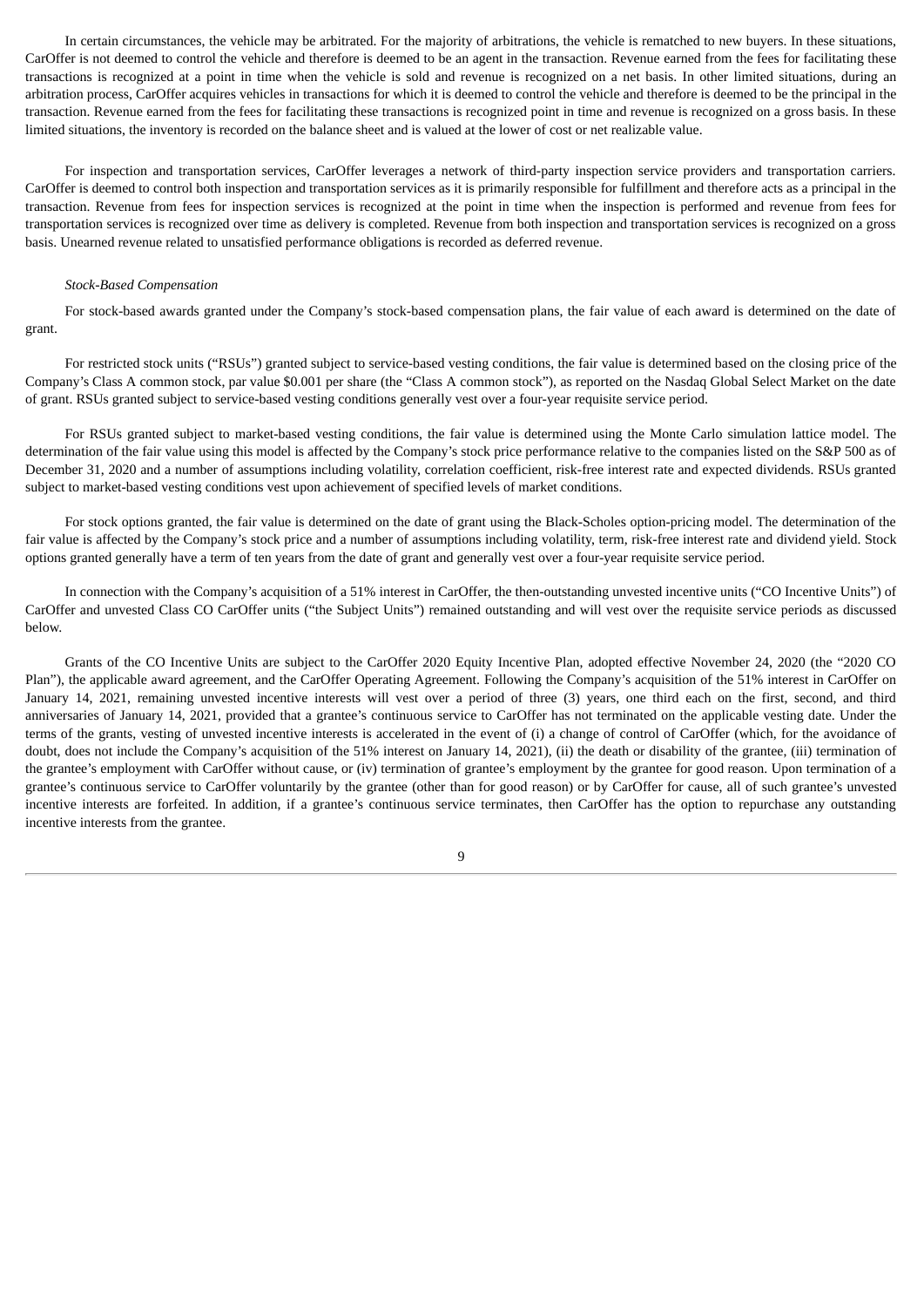In addition to the 2020 CO Plan, on December 9, 2020 CarOffer entered into a Vesting Agreement (the "Vesting Agreement") regarding the vesting of CarOffer equity interests beneficially owned by Bruce Thompson, the founder and CEO of CarOffer, and certain affiliated persons (the "T5 Holders") in connection with the Company's then-anticipated acquisition of a 51% interest in CarOffer. Pursuant to the Vesting Agreement, 432,592 Subject Units beneficially owned by the T5 Holders will vest in three (3) equal installments on the first, second, and third anniversary of the closing of the CarOffer Acquisition. As more particularly described in the Vesting Agreement, unvested Subject Units are subject to forfeiture in the event that Mr. Thompson's relationship with CarOffer terminates other than in the event of a termination without cause (as defined in the Vesting Agreement) or due to Mr. Thompson's death or disability. The Vesting Agreement also provides for acceleration of any unvested Subject Units in the event of the termination of Mr. Thompson's employment with CarOffer without cause, Mr. Thompson's death or disability, or the consummation of an eligible liquidity event (as defined in the Vesting Agreement).

In connection with the Closing of the Company's acquisition of the 51% interest in CarOffer, CarOffer reserved 228,571 incentive units (the "2021 Incentive Units") for purposes of establishing an employee incentive equity plan. Thereafter, CarOffer formed CarOffer Incentive Equity, LLC ("CIE"), a Delaware manager-managed limited liability company managed by the Company, and established the CIE 2021 Equity Incentive Plan (the "2021 CO Plan). The 2021 CO Plan and related documentation, including the applicable award agreement, a vesting agreement between CarOffer and CIE, and the CarOffer Operating Agreement, provide for an incentive equity grant structure whereby 2021 Incentive Units will be granted to CIE and 2021 CO Plan grantees will receive an associated equity interest in CIE (the "CIE Interest"), with back-to-back vesting between the 2021 Incentive Units and the associated CIE Interest. Subject to any modifications as may be approved by the CarOffer Board of Managers in its discretion, grants under the 2021 CO Plan will vest over a period of three (3) years from the grant date, one third each on the first, second, and third anniversaries of the applicable grant date, provided that a grantee's continuous service to CarOffer has not terminated on the applicable grant date. Upon termination of a grantee's continuous service to CarOffer, all of such grantee's unvested 2021 Incentive Units are forfeited. As of September 30, 2021 there had not been any grants of 2021 Incentive Units under the 2021 CO Plan.

CO Incentive Units, Subject Units and 2021 Incentive Units are liability-classified awards because the awards can be put to the Company at a formula price such that the holders do not bear the risks and rewards associated with equity ownership. For liability-classified awards, the fair value is determined on the date of issuance using a Least Square Monte Carlo simulation model. The determination of the fair value is affected by CarOffer's equity value, EBITDA, Excess Parent Capital (as defined in the CarOffer Operating Agreement), and revenue forecasts that drive the exercise price of future call/put rights, as well as a number of assumptions including market price of risk, volatility, correlation, and risk-free interest rate. Liability-classified awards are remeasured to fair value each period until settlement.

The Company issues shares for RSUs and stock option exercises out of its shares available for issuance. The Company issues CO Incentive Units out of CarOffer's units available for issuance. The Company accounts for forfeitures when they occur.

The Company recognizes compensation expense on a straight-line basis over the requisite service period for each separate vesting portion of the award, with the amount of compensation expense recognized at any date at least equaling the portion of the grant-date fair value of the award that is vested at that date.

The tax effect of differences between tax deductions related to stock compensation and the corresponding financial statement expense compensation are recorded to tax expense. Excess tax benefits recognized on stock‑based compensation expense are classified as an operating activity in the Unaudited Condensed Consolidated Statements of Cash Flows.

### *Recent Accounting Pronouncements Adopted*

#### *Income Taxes*

In December 2019, the FASB issued ASU 2019-12, Income Taxes – Simplifying the Accounting for Income Taxes ("ASU 2019-12"). ASU 2019-12 simplifies the accounting for income taxes by removing several exceptions in the current standard and adding guidance to reduce complexity in certain areas, such as requiring that an entity reflect the effect of an enacted change in tax laws or rates in the annual effective tax rate computation in the interim period that includes the enactment date. The standard is effective for fiscal years, and interim periods within those fiscal years, beginning after December 15, 2020, with early adoption permitted. The Company adopted the guidance on January 1, 2021. The adoption did not have an impact on the Unaudited Condensed Consolidated Financial Statements.

#### *Recent Accounting Pronouncements Not Yet Adopted*

From time to time, new accounting pronouncements are issued by the FASB or other standard setting bodies and adopted by the Company on or prior to the specified effective date. Unless otherwise discussed, the Company believes that the impact of recently issued standards that are not yet effective will not have a material impact on its financial position or results of operations upon adoption. As of September 30, 2021, there are no new accounting pronouncements that the Company is considering adopting.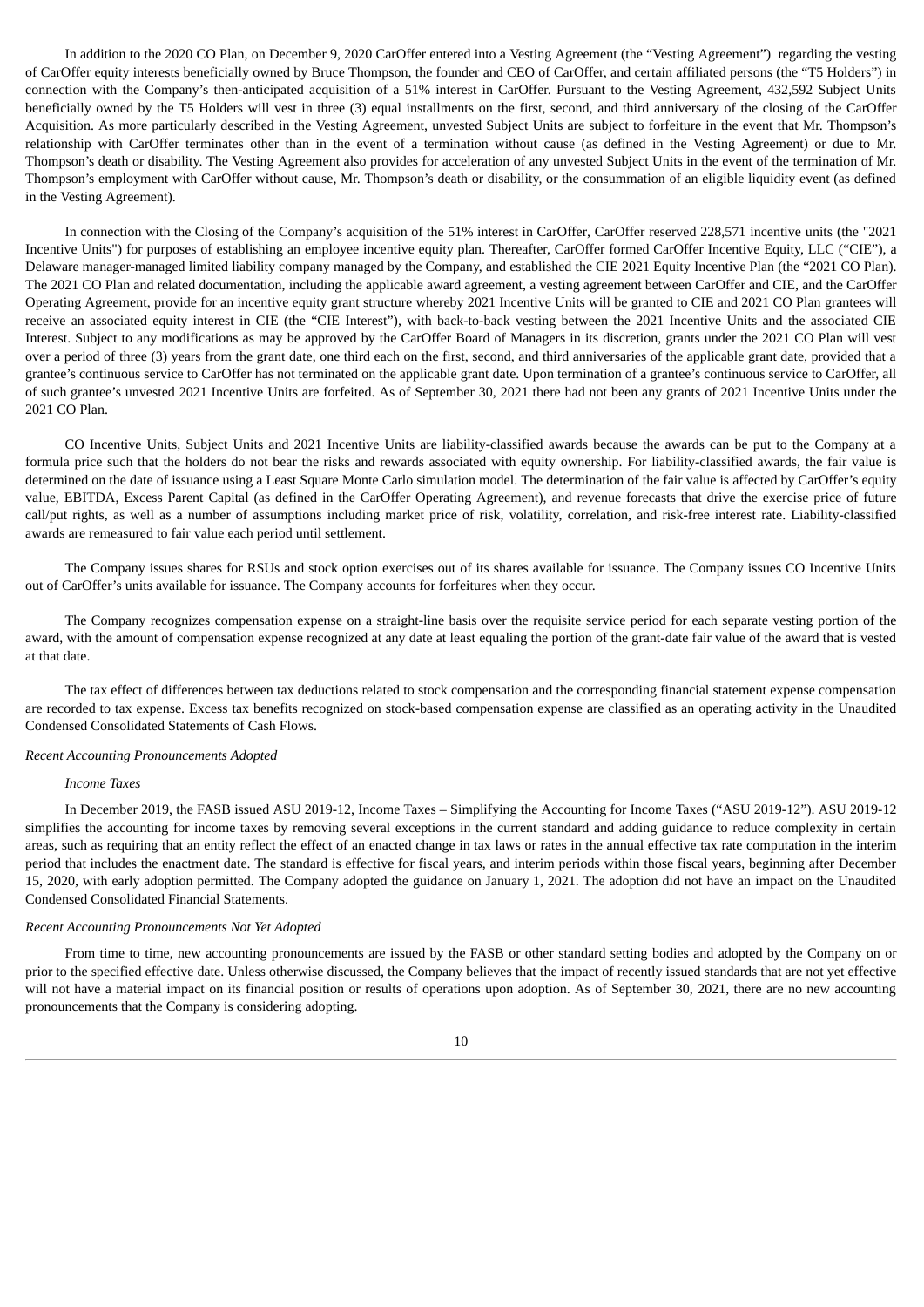#### **3. Revenue Recognition**

#### *Revenue Recognition*

The following table summarizes revenue from contracts with customers by geographical region and by revenue source for the three and nine months ended September 30, 2021 and 2020.

|                                  | <b>Three Months Ended</b><br>September 30, |         |    |         | <b>Nine Months Ended</b><br>September 30, |    |         |  |
|----------------------------------|--------------------------------------------|---------|----|---------|-------------------------------------------|----|---------|--|
|                                  |                                            | 2021    |    | 2020    | 2021                                      |    | 2020    |  |
| <b>United States</b>             |                                            |         |    |         |                                           |    |         |  |
| Marketplace subscription revenue | \$                                         | 134,261 | \$ | 121,814 | \$<br>400,377                             | \$ | 330,295 |  |
| Wholesale and other revenue      |                                            | 77,293  |    | 16,598  | 180,772                                   |    | 45,869  |  |
| Total                            |                                            | 211,554 |    | 138,412 | 581,149                                   |    | 376,164 |  |
| International                    |                                            |         |    |         |                                           |    |         |  |
| Marketplace subscription revenue |                                            | 10,328  |    | 8,139   | 28,017                                    |    | 21,477  |  |
| Wholesale and other revenue      |                                            | 1,033   |    | 921     | 2,865                                     |    | 2,257   |  |
| Total                            |                                            | 11,361  |    | 9,060   | 30,882                                    |    | 23,734  |  |
| <b>Total Revenue</b>             |                                            |         |    |         |                                           |    |         |  |
| Marketplace subscription revenue |                                            | 144,589 |    | 129,953 | 428,394                                   |    | 351,772 |  |
| Wholesale and other revenue      |                                            | 78,326  |    | 17,519  | 183,637                                   |    | 48,126  |  |
| Total                            | \$                                         | 222,915 | \$ | 147,472 | 612,031                                   | \$ | 399,898 |  |

The Company provides disaggregation of revenue based on the marketplace subscription versus wholesale and other revenue classification and based on geographic region in the table above as it believes these categories best depict how the nature, amount, timing and uncertainty of revenue and cash flows are affected by economic factors.

ASC Topic 606, Revenue from Contracts with Customers ("Topic 606") requires that the Company disclose the aggregate amount of transaction price that is allocated to performance obligations that have not yet been satisfied as of the relevant quarter end.

For contracts with an original expected duration greater than one year, the aggregate amount of the transaction price allocated to the performance obligations that were unsatisfied as of September 30, 2021 was approximately \$12.2 million, which the Company expects to recognize over the next 12 months.

For contracts with an original expected duration of one year or less, the Company has applied the practical expedient available under Topic 606 to not disclose the amount of transaction price allocated to unsatisfied performance obligations as of September 30, 2021. For performance obligations not satisfied as of September 30, 2021, and to which this expedient applies, the nature of the performance obligations, the variable consideration and any consideration from contracts with customers not included in the transaction price is consistent with performance obligations satisfied as of September 30, 2021.

Revenue recognized during the three months ended September 30, 2021 and 2020 and the nine months ended September 30, 2021 and 2020, from amounts included in deferred revenue at the beginning of the period, was approximately \$13,120, \$8,195, \$9,137 and \$9,984, respectively.

In response to the COVID-19 pandemic, the Company reduced the subscription fees for paying dealers by at least 50% on all marketplace subscriptions for the April and May 2020 service periods, as well as provided a fee reduction on all June 2020 marketplace subscriptions of 20% for paying dealers in the United States and Canada and 50% for paying dealers in the United Kingdom. These fee reductions resulted in a modification to contracts with initial contractual periods greater than one month. For any contract modified, the Company calculated the remaining transaction price and allocated the consideration over the remaining performance obligations. The Company also waived subscription fees for paying dealers in the United Kingdom for the December 2020 and February 2021 service periods. These fee reductions are included in the Company's variable consideration assessment. The fee reductions had an immaterial impact on the Company's revenues for the three and nine months ended September 30, 2021, as well as the three months ended September 30, 2020. The fee reductions had a material impact on the Company's revenues for the nine months ended September 30, 2020.

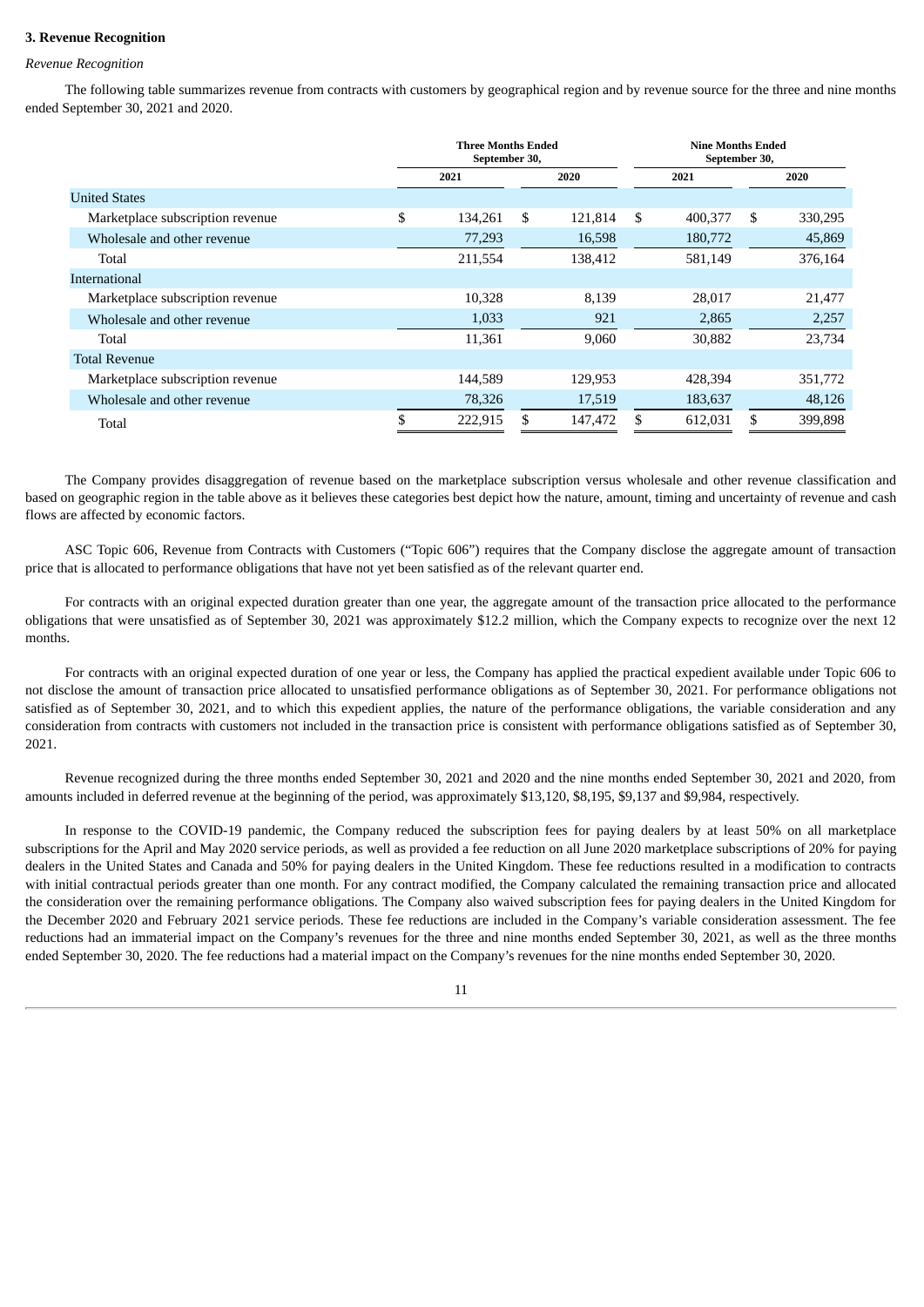### **4. Acquisitions**

On January 14, 2021, the Company acquired a 51% interest in CarOffer, which provides an automated instant vehicle trade platform and is based in Addison, Texas, pursuant to the terms of a Membership Interest Purchase Agreement (the "Purchase Agreement") dated as of December 9, 2020 (the "Agreement Date"), as amended, by and among the Company, CarOffer, CarOffer Investors Holding, LLC, a Delaware limited liability company ("TopCo"), each of the Members of TopCo (the "Members"), and Bruce T. Thompson, an individual residing in Texas (the "Members' Representative"). This acquisition (the "CarOffer Acquisition") is intended to add wholesale vehicle purchasing and selling capabilities to CarGurus' portfolio of dealer offerings and create a complete and efficient digital solution for dealers to sell and acquire vehicles at both retail and wholesale.

Upon consummation of the transactions contemplated by the Purchase Agreement (the "Closing"), the Company acquired a 51% interest in CarOffer for an aggregate consideration of \$173,155 (the "Total Consideration"), such Total Consideration consisting of (a) shares of Class A common stock in the aggregate amount of \$103,645 (the "Stock Consideration") and (b) \$69,510 in cash (the "Cash Consideration"). The number of shares of Class A common stock issued following the Closing in connection with the Stock Consideration was 3,115,282, which was calculated by reference to a value of \$22.51 per share, which equals the volume-weighted average closing price per share of Class A common stock on the Nasdaq Stock Market for the 28 consecutive trading days ending on the third Business Day (as defined in the Purchase Agreement) preceding the Agreement Date. Pursuant to the Purchase Agreement, the remaining equity in CarOffer (the "Remaining Equity") is being retained by the then-current equity holders of CarOffer and subject to certain call and put arrangements discussed below.

Pursuant to the Purchase Agreement, the Company established a retention pool in an aggregate amount of \$8,000 in the form of RSUs to be issued pursuant to the Company's standard form of RSU agreement under the 2017 Plan, (i) \$6,000 of which was granted to certain CarOffer employees following the Closing in accordance with the terms of the Purchase Agreement and (ii) \$2,000 of which is available for issuance to future CarOffer employees in accordance with the terms of the Purchase Agreement. RSUs issued from the retention pool will be subject to vesting based on rendering of future services.

As of September 30, 2021, the Company incurred total acquisition-related costs of \$2,647 related to the CarOffer Acquisition, of which \$709 was incurred during the nine months ended September 30, 2021 and recorded as general and administrative operating expenses within the Unaudited Condensed Consolidated Income Statements. There were no acquisition-related costs incurred during the three months ended September 30, 2021. Acquisition-related costs were excluded from the purchase price allocation as they were primarily comprised of legal, professional and consulting expenses.

The following table presents the total consideration transferred.

|                                 |    | Consideration<br><b>Transferred</b> |
|---------------------------------|----|-------------------------------------|
| Cash paid, net of cash acquired | JЭ | 64,273                              |
| Cash acquired                   |    | 5,237                               |
| Cash consideration              |    | 69,510                              |
| Stock consideration             |    | 103,645                             |
| Total consideration transferred |    | 173,155                             |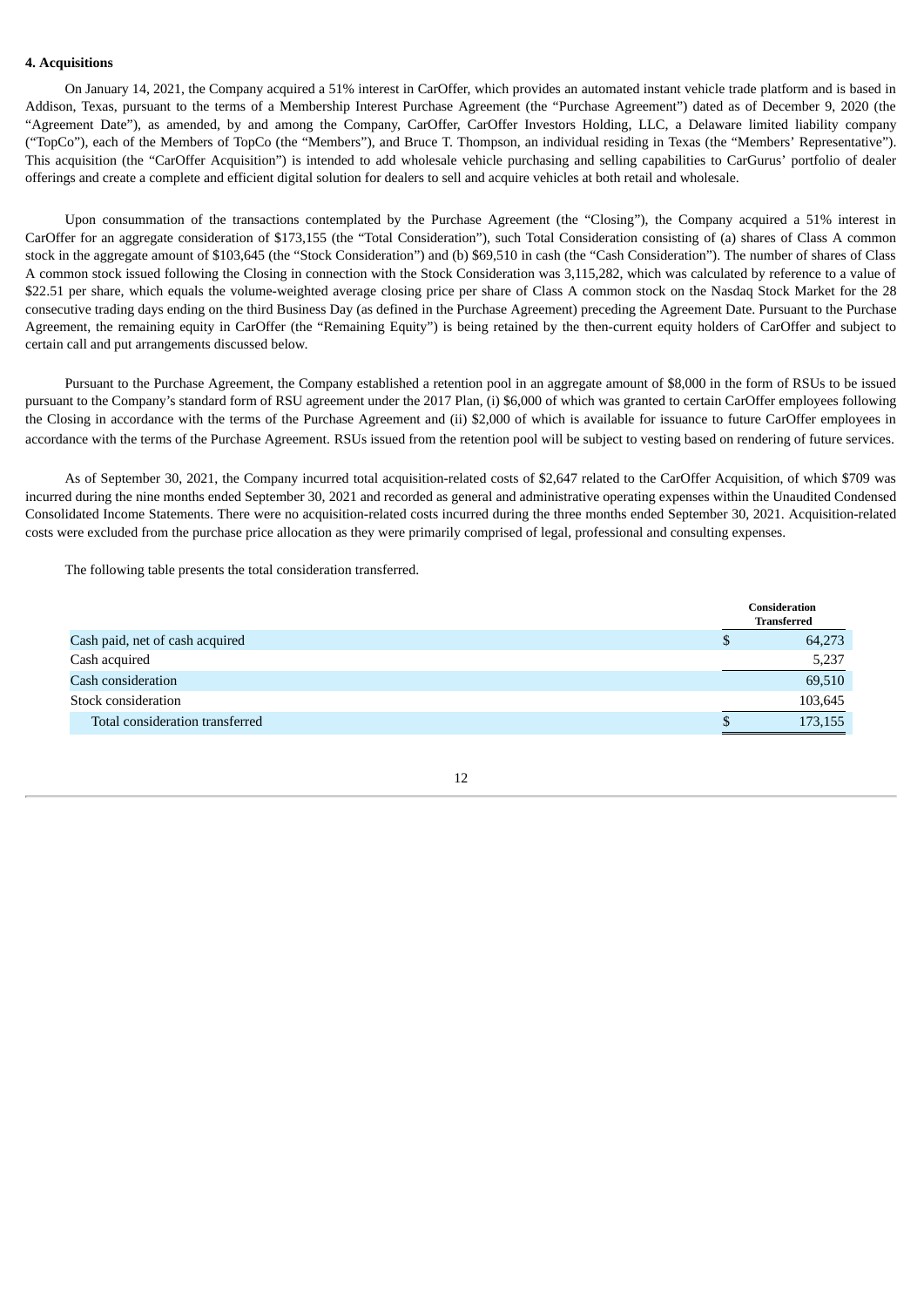The CarOffer Acquisition has been accounted for as a business combination under the acquisition method and, accordingly, the total consideration is allocated to the acquired assets and assumed liabilities. The Company's 51% interest in CarOffer represents a controlling financial interest in the entity as the minority interest holders only have protective rights such that CarOffer is consolidated as of the date of Closing. The following table presents the preliminary purchase price allocation recorded in the Company's Unaudited Condensed Consolidated Balance Sheet as of the date of Closing, which is subject to finalization for estimates of the fair value of assets acquired and liabilities assumed as of the date of Closing, including, but not limited to tangible assets, intangible assets and tax-related items, and the related tax effects of any changes made:

|                                                                       |                | <b>Adjusted Fair</b><br><b>Value at Date</b><br>of Acquisition |
|-----------------------------------------------------------------------|----------------|----------------------------------------------------------------|
| Cash and cash equivalents                                             | $\mathfrak{S}$ | 5,237                                                          |
| Accounts receivable                                                   |                | 16,119                                                         |
| Inventory                                                             |                | 2,338                                                          |
| Prepaid expenses, prepaid income taxes and other current assets       |                | 95                                                             |
| Property and equipment, net                                           |                | 198                                                            |
| Intangible assets <sup>(1)</sup>                                      |                | 104,100                                                        |
| Goodwill $(2)$                                                        |                | 127,500                                                        |
| Operating lease right-of-use assets                                   |                | 709                                                            |
| Accounts payable                                                      |                | (8,888)                                                        |
| Accrued expenses, accrued income taxes, and other current liabilities |                | (15, 513)                                                      |
| Operating lease liabilities - current                                 |                | (230)                                                          |
| Operating lease liabilities - non-current                             |                | (479)                                                          |
| Redeemable noncontrolling interest <sup>(3)</sup>                     |                | (58,031)                                                       |
| Total consideration transferred                                       | \$             | 173,155                                                        |

- Identifiable definite-lived intangible assets were comprised of developed technology, brand, and customer relationships of \$63,000, \$23,100, and \$18,000, respectively, with estimated useful lives of 3 years, 11 years, and 3 years, respectively, which will be amortized on a straight-line basis over their estimated useful lives. The fair value of the developed technology has been estimated using the multi-period excess earnings method which is a variation of the income approach. The fair value of the brand and customer relationships has been estimated using the relief from royalty method and the with/without approach, respectively. (1)
- Goodwill represents the excess value of the purchase price over net assets acquired, primarily attributable to adding wholesale vehicle acquisition and selling capabilities to CarGurus' portfolio of dealer offerings. All goodwill is assigned to the United States reporting segment. For tax purposes, \$28,991 of the goodwill is deductible under IRC Section 197 upon finalization of the transaction cost study. In connection with the transaction, the Company accelerated certain stock options deemed to be outside of consideration transferred. Therefore, the Company recognized an additional \$1,229 of stock-based compensation expense during the nine months ended September 30, 2021. (2)
- The fair value of the redeemable noncontrolling interest has been estimated using the Least Square Monte Carlo Simulation approach. Significant inputs include market price of risk, volatility, correlation and risk-free rate. (3)

In addition, the Company, TopCo, each Member and CarOffer MidCo, LLC, a Delaware limited liability company, entered into the Second Amended and Restated Limited Liability Company Agreement, dated as of December 9, 2020 (the "CarOffer Operating Agreement"), pursuant to which, among other matters, the Company secured the right to appoint a majority of the members of the Board of Managers of CarOffer, other rights customary for a transaction of this nature and the put and call rights described below.

In the second half of 2022, the Company will have a call right (the "2022 Call Right"), exercisable in its sole discretion, to acquire a portion of the Remaining Equity representing up to twenty-five percent (25%) of the fully diluted capitalization of CarOffer (such acquired Remaining Equity, the "2022 Acquired Remaining Equity") at an implied CarOffer value (the "2022 Call Right Value") of seven (7) times CarOffer's trailing twelve months gross profit as of June 30, 2022 (calculated in accordance with the defined terms and subject to the adjustments set forth in the CarOffer Operating Agreement). If the 2022 Call Right is exercised by the Company, the 2022 Acquired Remaining Equity will be purchased ratably across all of the holders of CarOffer equity securities other than the Company. The consideration to be paid by the Company in connection with the exercise of the 2022 Call Right will be in the form of cash and/or shares of Class A common stock, as determined by the Company in its sole discretion.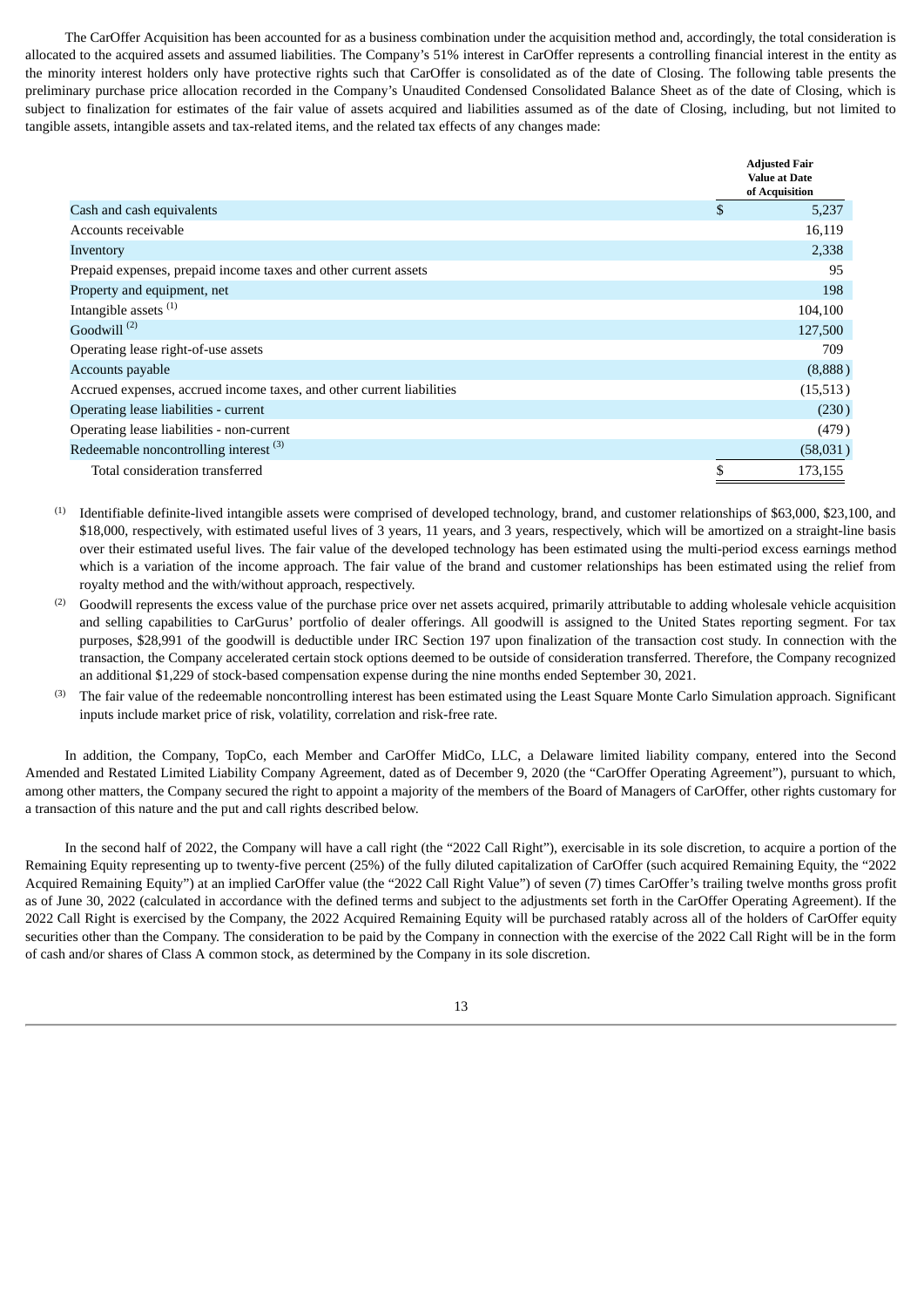In the second half of 2024, (a) the Company will have a call right (the "2024 Call Right"), exercisable in its sole discretion, to acquire all, and not less than all, of the Remaining Equity that it has not acquired pursuant to the 2022 Call Right and the Closing, at the greater of (i) (x) one hundred million dollars (\$100,000,000), and (y) the 2022 Call Right Value, whichever is less, and (ii) an implied CarOffer value of twelve (12) times CarOffer's trailing twelve months EBITDA as of June 30, 2024 (in each case calculated in accordance with the defined terms and subject to the adjustments set forth in the CarOffer Operating Agreement), and (b) the representative of the holders of the Remaining Equity will have a put right (the "2024 Put Right"), exercisable in his, her or their sole discretion, to have the holders of the Remaining Equity sell to the Company, all, and not less than all, of the Remaining Equity at an implied CarOffer value of twelve (12) times CarOffer's trailing twelve months EBITDA as of June 30, 2024 (calculated in accordance with the defined terms and subject to the adjustments set forth in the CarOffer Operating Agreement). The determination of whether the 2024 Call Right or the 2024 Put Right is ultimately exercised is as set forth in the CarOffer Operating Agreement. The consideration to be paid by the Company in connection with the exercise of either the 2024 Call Right or the 2024 Put Right, as applicable, will be in the form of cash and/or shares of Class A common stock, as determined by the Company in its sole discretion.

The foregoing summary of the Purchase Agreement, the CarOffer Operating Agreement and the transactions contemplated thereby does not purport to be complete and is subject to, and qualified in its entirety by, the full text of the Purchase Agreement and the CarOffer Operating Agreement, which are filed as exhibits to the Annual Report.

The following unaudited pro forma consolidated financial information combines the unaudited results of the Company for the three and nine months ended September 30, 2021 and 2020 and the unaudited results of CarOffer for the three and nine months ended September 30, 2021 and 2020, and assumes that the CarOffer Acquisition, which closed on January 14, 2021, was completed on January 1, 2020 (the first day of fiscal year 2020). The pro forma consolidated financial information has been calculated after applying the Company's accounting policies and includes adjustments for amortization expense of acquired intangible assets, transaction-related costs, and compensation expense for ongoing share-based compensation arrangements replaced, together with the consequential tax effects. These pro forma results have been prepared for comparative purposes only and do not purport to be indicative of the operating results of the Company that would have been achieved had the CarOffer Acquisition actually taken place on January 1, 2020. In addition, these results are not intended to be a projection of future results and do not reflect events that may occur after September 30, 2021, including, but not limited to revenue enhancements, cost savings or operating synergies that the combined Company may achieve as a result of the CarOffer Acquisition.

|                                        | Three Months Ended September 30, |  | Nine Months Ended September 30. |  |         |  |         |  |  |
|----------------------------------------|----------------------------------|--|---------------------------------|--|---------|--|---------|--|--|
|                                        | 2021                             |  | 2020                            |  | 2021    |  | 2020    |  |  |
| Revenue                                | 222.915                          |  | 147.472                         |  | 614.970 |  | 409,007 |  |  |
| Consolidated net income <sup>(1)</sup> | 29,267                           |  | 26,487                          |  | 75,897  |  | 20,965  |  |  |

For the three months ended September 30, 2021, pro forma consolidated net income includes \$7,286 and \$1,083 related to intangibles amortization and stock-based compensation for CarOffer, respectively. For the three months ended September 30, 2020, pro forma consolidated net income includes \$7,275 and \$1,083 related to intangibles amortization and stock-based compensation for CarOffer, respectively. For the nine months ended September 30, 2021, pro forma consolidated net income includes \$21,836 and \$9,813 related to intangibles amortization and stockbased compensation for CarOffer, respectively. For the nine months ended September 30, 2020, pro forma consolidated net income includes \$21,825 and \$9,628 related to intangibles amortization and stock-based compensation for CarOffer, respectively. (1)

\$62,992 of revenue and \$178 of net income attributable to CarOffer is included in our Unaudited Condensed Consolidated Income Statement for the three months ended September 30, 2021. \$135,847 of revenue and \$8,912 of net loss attributable to CarOffer is included in our Unaudited Condensed Consolidated Income Statement from the Closing date of January 14, 2021 to September 30, 2021.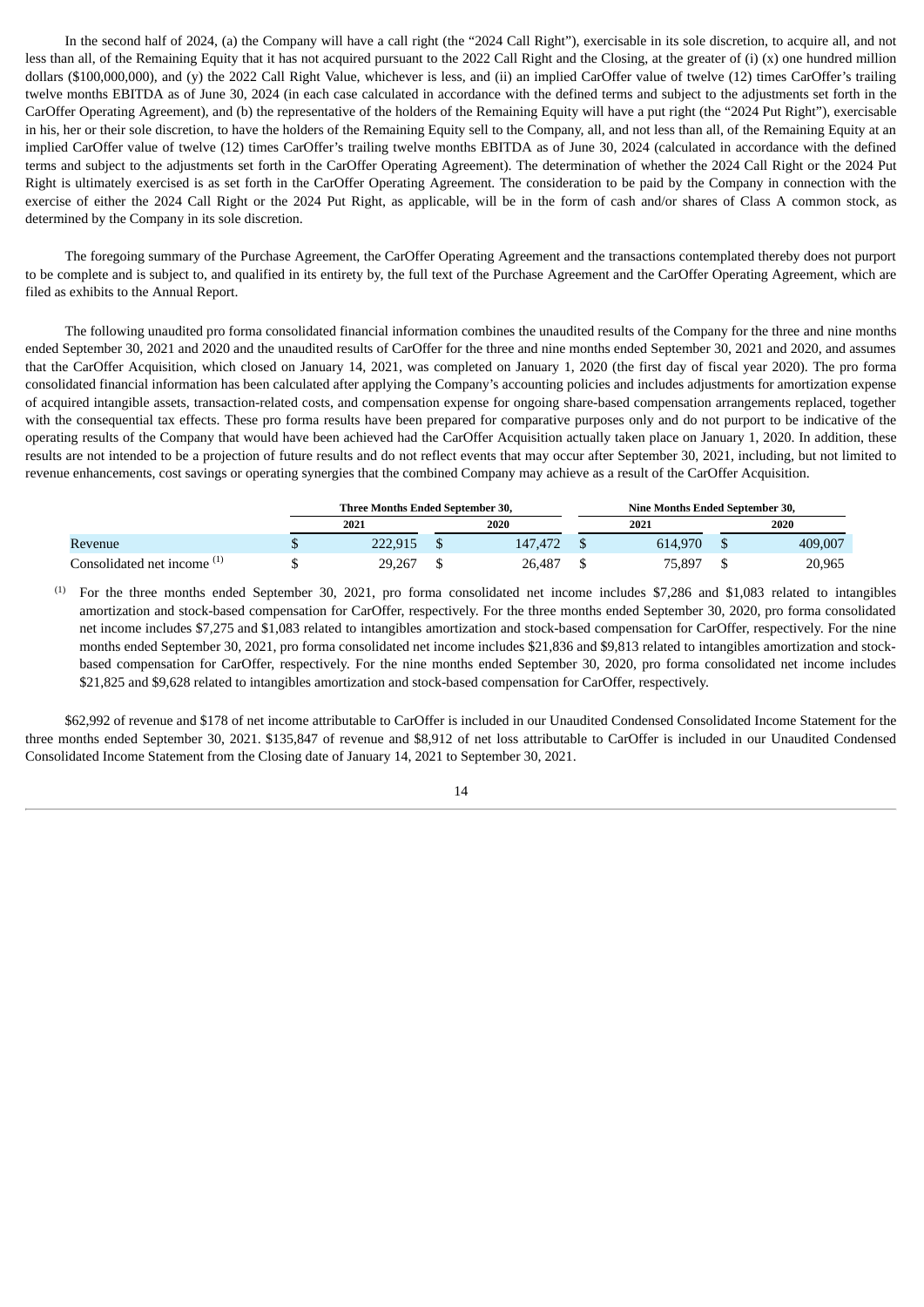### **5. Fair Value of Financial Instruments Including Cash, Cash Equivalents, and Investments**

The following tables present, for each of the fair value levels, the Company's assets that are measured at fair value on a recurring basis at September 30, 2021 and at December 31, 2020:

|                         | At September 30, 2021                                                                 |    |                                                                          |    |                                                               |  |              |  |  |
|-------------------------|---------------------------------------------------------------------------------------|----|--------------------------------------------------------------------------|----|---------------------------------------------------------------|--|--------------|--|--|
|                         | <b>Quoted Prices</b><br>in Active Markets<br>for Identical Assets<br>(Level 1 Inputs) |    | <b>Significant Other</b><br><b>Observable Inputs</b><br>(Level 2 Inputs) |    | Significant<br><b>Unobservable Inputs</b><br>(Level 3 Inputs) |  | <b>Total</b> |  |  |
| Cash equivalents:       |                                                                                       |    |                                                                          |    |                                                               |  |              |  |  |
| Money market funds      | \$<br>167,521                                                                         | \$ |                                                                          | S  |                                                               |  | 167,521      |  |  |
| Investments:            |                                                                                       |    |                                                                          |    |                                                               |  |              |  |  |
| Certificates of deposit |                                                                                       |    | 90,000                                                                   |    |                                                               |  | 90,000       |  |  |
| <b>Total</b>            | 167,521                                                                               | \$ | 90,000                                                                   | -S |                                                               |  | 257,521      |  |  |

|                         | <b>At December 31, 2020</b>                                                           |      |                                                                          |  |                                                               |   |              |  |  |  |  |  |
|-------------------------|---------------------------------------------------------------------------------------|------|--------------------------------------------------------------------------|--|---------------------------------------------------------------|---|--------------|--|--|--|--|--|
|                         | <b>Quoted Prices</b><br>in Active Markets<br>for Identical Assets<br>(Level 1 Inputs) |      | <b>Significant Other</b><br><b>Observable Inputs</b><br>(Level 2 Inputs) |  | Significant<br><b>Unobservable Inputs</b><br>(Level 3 Inputs) |   | <b>Total</b> |  |  |  |  |  |
| Cash equivalents:       |                                                                                       |      |                                                                          |  |                                                               |   |              |  |  |  |  |  |
| Money market funds      | 112,431                                                                               | - \$ |                                                                          |  |                                                               | S | 112,431      |  |  |  |  |  |
| Investments:            |                                                                                       |      |                                                                          |  |                                                               |   |              |  |  |  |  |  |
| Certificates of deposit |                                                                                       |      | 100.000                                                                  |  |                                                               |   | 100,000      |  |  |  |  |  |
| <b>Total</b>            | 112,431                                                                               |      | 100,000                                                                  |  |                                                               |   | 212,431      |  |  |  |  |  |

The Company measures eligible assets and liabilities at fair value with changes in value recognized in earnings. There were no liabilities that were measured at fair value as of September 30, 2021 and December 31, 2020. Fair value treatment may be elected either upon initial recognition of an eligible asset or liability or, for an existing asset or liability, if an event triggers a new basis of accounting. The Company did not elect to remeasure any of its existing financial assets and did not elect the fair value option for any financial assets transacted during the nine months ended September 30, 2021 or the year ended December 31, 2020.

Cash and cash equivalents primarily consist of cash on deposit with banks and amounts held in interest-bearing money market accounts. Cash equivalents are carried at cost, which approximates their fair market value.

The Company considers all highly liquid investments with an original maturity of 90 days or less at the date of purchase to be cash equivalents. Investments not classified as cash equivalents with maturities one year or less from the balance sheet date are classified as short-term investments, while investments with maturities in excess of one year from the balance sheet date are classified as long-term investments. Management determines the appropriate classification of investments at the time of purchase and re-evaluates such determination at each balance sheet date.

Certificates of deposit at September 30, 2021 and at December 31, 2020 had maturity dates of one year or less.

The following is a summary of investments as of September 30, 2021 and December 31, 2020, respectively:

|                                                    |  | At September 30, 2021    |    |                                     |     |                                      |  |                                       |  |  |
|----------------------------------------------------|--|--------------------------|----|-------------------------------------|-----|--------------------------------------|--|---------------------------------------|--|--|
|                                                    |  | <b>Amortized</b><br>Cost |    | Gross<br><b>Unrealized</b><br>Gains |     | Gross<br><b>Unrealized</b><br>Losses |  | <b>Estimated</b><br><b>Fair Value</b> |  |  |
| Investments:                                       |  |                          |    |                                     |     |                                      |  |                                       |  |  |
| Certificates of deposit due in<br>one year or less |  | 90,000                   | \$ |                                     |     |                                      |  | 90,000                                |  |  |
| <b>Total</b>                                       |  | 90,000                   | \$ | $\hspace{0.1mm}-\hspace{0.1mm}$     | - D |                                      |  | 90,000                                |  |  |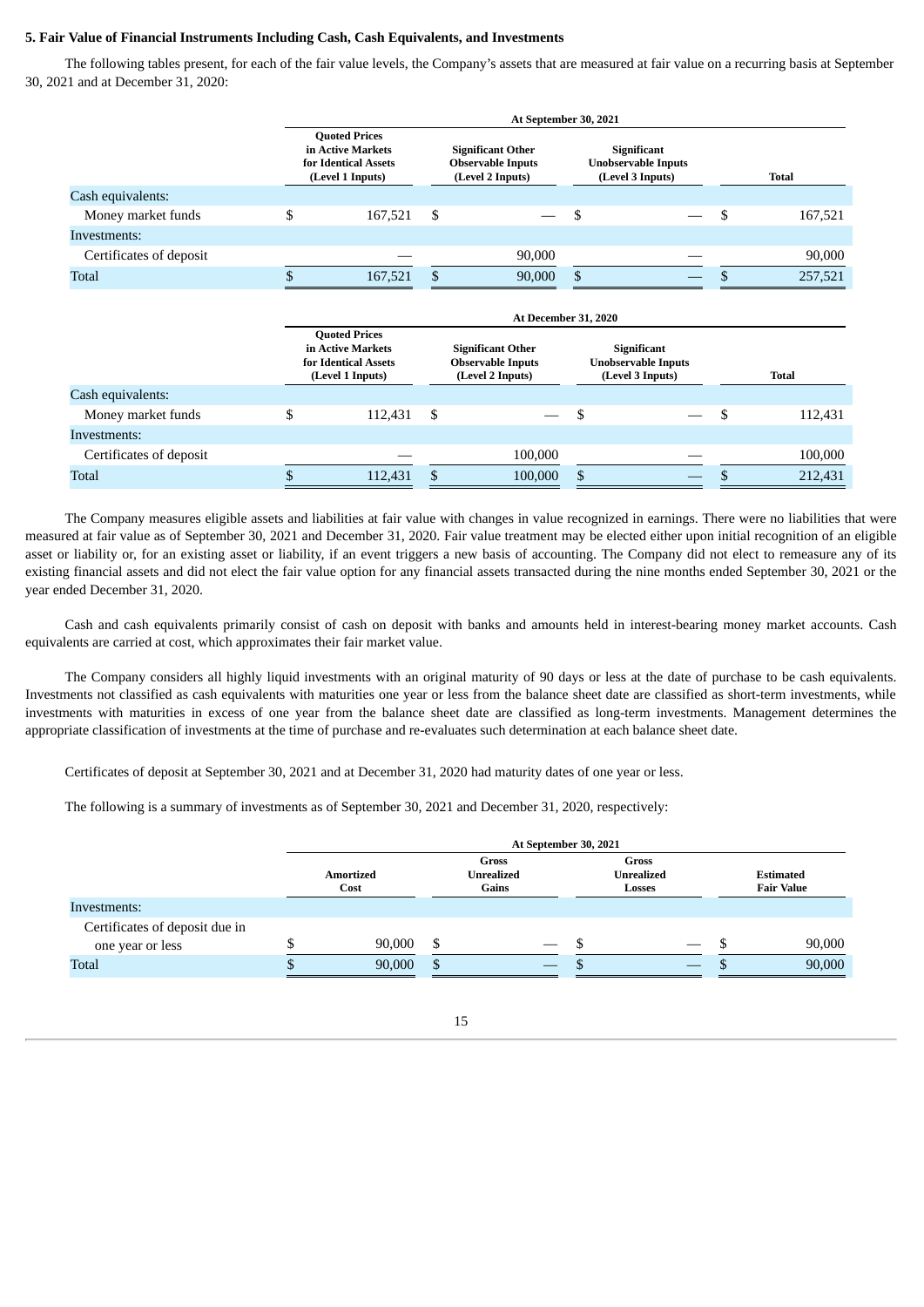|                                | <b>At December 31, 2020</b> |               |                                     |                               |                                      |  |  |                                       |         |  |
|--------------------------------|-----------------------------|---------------|-------------------------------------|-------------------------------|--------------------------------------|--|--|---------------------------------------|---------|--|
|                                | <b>Amortized</b><br>Cost    |               | Gross<br><b>Unrealized</b><br>Gains |                               | Gross<br><b>Unrealized</b><br>Losses |  |  | <b>Estimated</b><br><b>Fair Value</b> |         |  |
| Investments:                   |                             |               |                                     |                               |                                      |  |  |                                       |         |  |
| Certificates of deposit due in |                             |               |                                     |                               |                                      |  |  |                                       |         |  |
| one year or less               | 100,000                     | S             |                                     | $\overbrace{\phantom{12333}}$ |                                      |  |  | ۰D                                    | 100,000 |  |
| <b>Total</b>                   | 100,000                     | <sup>\$</sup> |                                     |                               |                                      |  |  | ۰U                                    | 100,000 |  |

### **6. Property and Equipment, Net**

Property and equipment, net consists of the following:

|                                                |    | At<br>September 30,<br>2021 |    | At<br>December 31,<br>2020 |
|------------------------------------------------|----|-----------------------------|----|----------------------------|
| Computer equipment                             | S  | 8,604                       | S  | 8,108                      |
| Capitalized software                           |    | 149                         |    | 149                        |
| Capitalized website development                |    | 19,451                      |    | 16,328                     |
| Furniture and fixtures                         |    | 8,491                       |    | 7,320                      |
| Leasehold improvements                         |    | 24,086                      |    | 20,507                     |
| Construction in progress                       |    | 665                         |    | 1,024                      |
| Finance lease right-of-use assets              |    | 610                         |    | 41                         |
|                                                |    | 62,056                      |    | 53,477                     |
| Less accumulated depreciation and amortization |    | (32, 487)                   |    | (25, 994)                  |
| Property and equipment, net                    | \$ | 29,569                      | \$ | 27,483                     |

Depreciation and amortization expense, excluding amortization of intangible assets and internal-use software, was \$2,755, \$1,937, \$7,068 and \$7,367 for the three months ended September 30, 2021 and 2020 and the nine months ended September 30, 2021 and 2020, respectively. Amortization expense related to internal-use software was \$47 and \$61 for the three and nine months ended September 30, 2021. There was no amortization expense related to internal-use software for the three and nine months ended September 30, 2020.

### **7. Goodwill and Other Intangible Assets**

#### *Goodwill*

The changes in the carrying value of goodwill were as follows:

| Balance at December 31, 2020            | 29,129  |
|-----------------------------------------|---------|
| CarOffer acquisition $(1)$              | 127,500 |
| Foreign currency translation adjustment | (922)   |
| Balance at September 30, 2021           | 155,707 |

See Note 4 of the Unaudited Condensed Consolidated Financial Statements included elsewhere in this Quarterly Report. (1)

The Company tests goodwill for impairment at least annually or whenever events or changes in circumstances indicate that the carrying value may not be recoverable. As of September 30, 2021, there have been no events or changes in circumstance that indicate that the carrying value may not be recoverable. As of December 31, 2020, the Company assessed its goodwill for impairment and concluded that there was no impairment.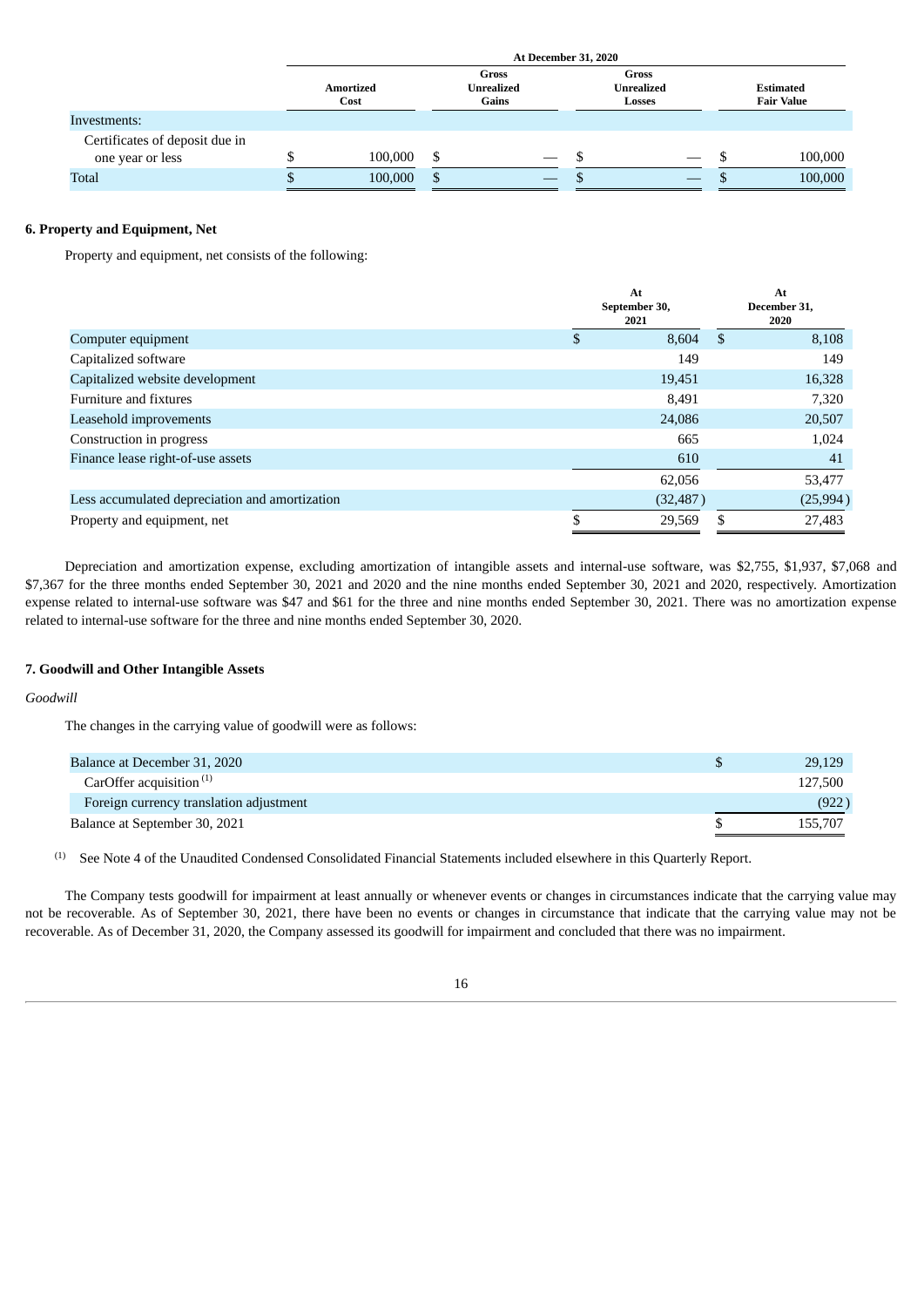### *Other Intangible Assets*

Intangible assets as of September 30, 2021 and December 31, 2020 consist of the following:

|                        |                                                                          | At September 30, 2021 |                             |    |                                    |     |                                      |  |  |  |  |
|------------------------|--------------------------------------------------------------------------|-----------------------|-----------------------------|----|------------------------------------|-----|--------------------------------------|--|--|--|--|
|                        | Weighted<br>Average<br><b>Remaining</b><br><b>Useful Life</b><br>(years) |                       | Gross<br>Carrying<br>Amount |    | Accumulated<br><b>Amortization</b> |     | <b>Net Carrying</b><br><b>Amount</b> |  |  |  |  |
| <b>Brand</b>           | 9.6                                                                      | S.                    | 32,338                      | -S | 3,444                              | -\$ | 28,894                               |  |  |  |  |
| Customer relationships | 2.2                                                                      |                       | 19,871                      |    | 5,660                              |     | 14,211                               |  |  |  |  |
| Developed technology   | 2.3                                                                      |                       | 65,212                      |    | 15,896                             |     | 49,316                               |  |  |  |  |
| Total                  |                                                                          | Φ                     | 117,421                     | \$ | 25,000                             | S   | 92,421                               |  |  |  |  |

|                        |                                                                   | <b>At December 31, 2020</b> |                                           |    |                                    |      |                                      |  |  |  |  |
|------------------------|-------------------------------------------------------------------|-----------------------------|-------------------------------------------|----|------------------------------------|------|--------------------------------------|--|--|--|--|
|                        | Weighted<br>Average<br>Remaining<br><b>Useful Life</b><br>(years) |                             | <b>Gross</b><br>Carrying<br><b>Amount</b> |    | Accumulated<br><b>Amortization</b> |      | <b>Net Carrying</b><br><b>Amount</b> |  |  |  |  |
| <b>Brand</b>           | 8.4                                                               | D                           | 9,405                                     | -S | 1,235                              | - \$ | 8,170                                |  |  |  |  |
| Customer relationships | 1.6                                                               |                             | 1,886                                     |    | 938                                |      | 948                                  |  |  |  |  |
| Developed technology   | 1.0                                                               |                             | 2,213                                     |    | 469                                |      | 1,744                                |  |  |  |  |
| Total                  |                                                                   |                             | 13,504                                    |    | 2,642                              |      | 10,862                               |  |  |  |  |

The Company recorded amortization expense related to intangible assets of \$7,854, \$495, \$22,358, and \$1,412 for the three months ended September 30, 2021 and 2020 and the nine months ended September 30, 2021 and 2020, respectively.

The Company evaluates the useful lives of these assets on an annual basis and tests for impairment whenever events or changes in circumstances occur that could impact the recoverability of these assets. As of September 30, 2021, there have been no events or changes in circumstances that could impact the recoverability of these assets. As of December 31, 2020, the Company assessed its intangible assets for impairment and concluded that there was no impairment.

Estimated amortization expense of intangible assets for future periods as of September 30, 2021 is as follows:

| <b>Year Ending December 31,</b> |   | <b>Amortization</b><br><b>Expense</b> |
|---------------------------------|---|---------------------------------------|
| Remainder of 2021               | Ф | 7,874                                 |
| 2022                            |   | 31,078                                |
| 2023                            |   | 30,350                                |
| 2024                            |   | 4,144                                 |
| 2025                            |   | 3,052                                 |
| 2026                            |   | 3,052                                 |
| Thereafter                      |   | 12,871                                |
| Total                           |   | 92,421                                |

#### **8. Accrued Expenses, Accrued Income Taxes and Other Current Liabilities**

Accrued expenses, accrued income taxes and other current liabilities consist of the following:

|                                                      | At<br>September 30,<br>2021 | At<br>December 31,<br>2020 |
|------------------------------------------------------|-----------------------------|----------------------------|
| Accrued bonus                                        | 7,372                       | 10,845                     |
| Accrued commissions                                  | 2,841                       | 3,941                      |
| Other accrued expenses and other current liabilities | 11,709                      | 9,965                      |
| Total                                                | 21,922                      | 24,751                     |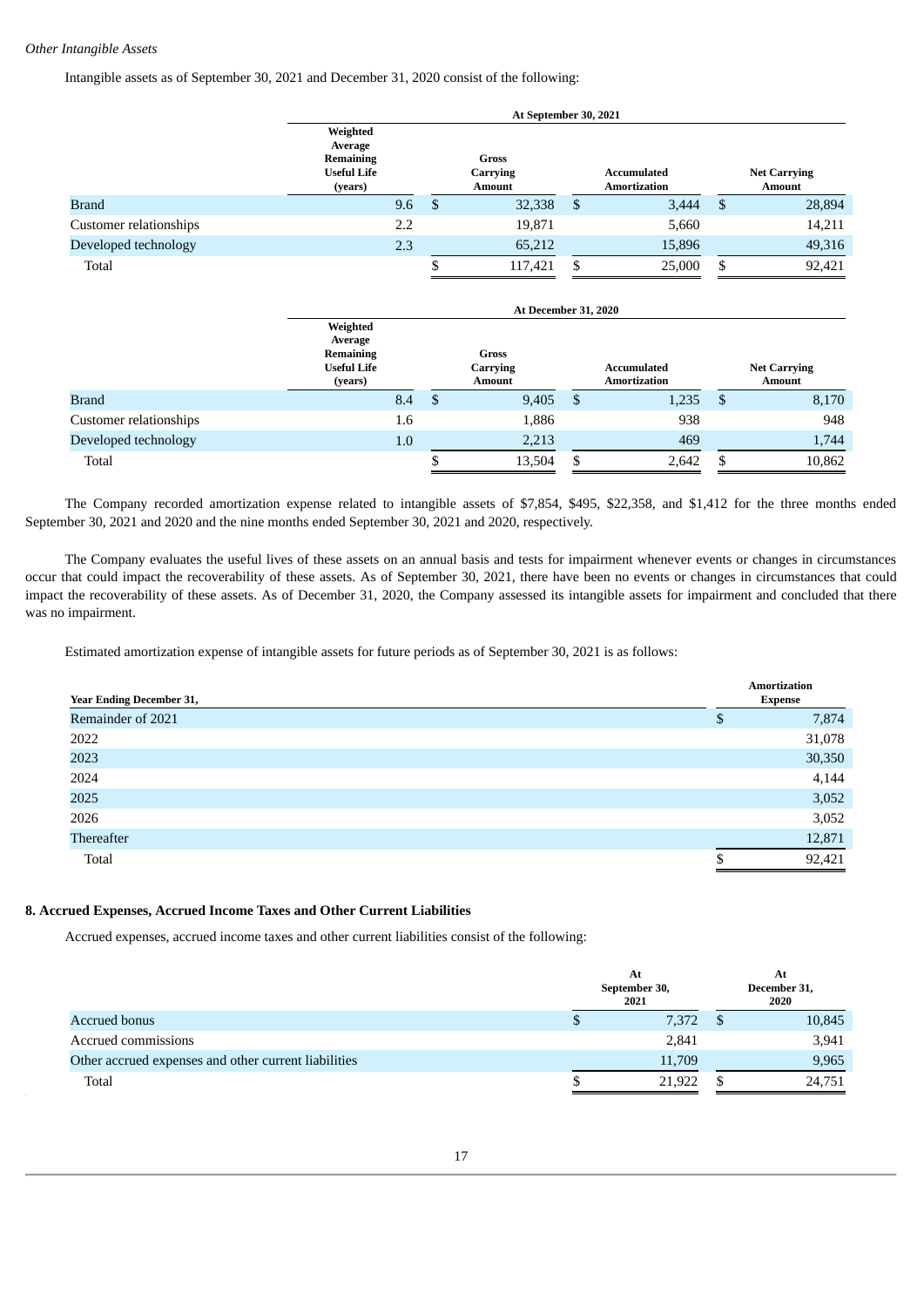#### **9. Commitments and Contingencies**

#### *Contractual Obligations and Commitments*

All of the Company's property, equipment, and internal-use software have been purchased with cash with the exception of amounts related to unpaid property and equipment and internal use software and amounts related to obligations under finance leases as disclosed in the Unaudited Condensed Consolidated Statements of Cash Flows as of September 30, 2021. The Company has no material long-term purchase obligations outstanding with any vendor or third party.

#### *Leases*

The Company's primary operating lease obligations consist of various leases for office space in: Boston, Massachusetts; Cambridge, Massachusetts; San Francisco, California; Addison, Texas; Plano, Texas; and Dublin, Ireland. The Company also has an operating lease obligation for data center space in Needham, Massachusetts.

As of September 30, 2021, there were no material changes in the Company's leases from those disclosed in the Annual Report, other than as discussed below.

On January 25, 2021, CarOffer entered into a sublease in Addison, Texas at 15601 Dallas Parkway for the lease of approximately 61,826 square feet of office space with a non-cancellable lease term through 2030. The sublease commenced on March 1, 2021. CarOffer's monthly base rent for the premises, which is payable from January 1, 2022, will initially be approximately \$152, and will increase each year up to a maximum monthly base rent of approximately \$185. In connection with the sublease, CarOffer entered into a financing lease arrangement for furniture and fixtures used in connection with its operations. The term of the financing lease is for the entire period of the sublease. The monthly rent for the furniture and fixtures is included in the sublease monthly rent, with ownership of the furniture and fixtures transferring to CarOffer at the expiration of the lease term. Monthly rent payments are allocated based upon the relative fair value of the office space and furniture of 95% and 5%, respectively. Upon commencement, the right of use asset for the office space and furniture was \$12,336 and \$664, respectively.

On July 1, 2019, CarOffer entered into a sublease in Plano, Texas at 2701 East Plano Parkway for the lease of approximately 26,971 square feet of office space with a non-cancellable lease term through 2023. The sublease commenced on July 1, 2019. CarOffer's monthly base rent for the premises, which is payable from July 1, 2019, was initially approximately \$21, and will increase each year up to maximum monthly base rent of \$22. The Company acquired the lease as part of the CarOffer Acquisition.

The Company's leases in Boston, Massachusetts, Cambridge, Massachusetts and San Francisco, California have associated letters of credit, which are recorded as restricted cash within the Unaudited Condensed Consolidated Balance Sheet. At September 30, 2021 and December 31, 2020, restricted cash was \$16,130 and \$10,627, respectively, and primarily related to cash held at a financial institution in an interest-bearing cash account as collateral for the letters of credit related to the contractual provisions for the Company's building leases. Restricted cash at September 30, 2021 also includes passthrough payments from customers related to the Company's wholesale business. At September 30, 2021 and December 31, 2020, portions of restricted cash were classified as a short-term asset and long-term asset, as disclosed on the Unaudited Condensed Consolidated Balance Sheet.

#### *Acquisitions*

On January 14, 2021, the Company completed the CarOffer Acquisition, details of which are described in Note 4 of the Unaudited Condensed Consolidated Financial Statements included elsewhere in this Quarterly Report.

#### *Legal Matters*

From time to time the Company may become involved in legal proceedings or be subject to claims arising in the ordinary course of its business. The Company is not presently subject to any pending or threatened litigation that it believes, if determined adversely to the Company, individually, or taken together, would reasonably be expected to have a material adverse effect on its business or financial results.

#### *Guarantees and Indemnification Obligations*

In the ordinary course of business, the Company enters into agreements with its customers, partners and service providers that include commercial provisions with respect to licensing, infringement, indemnification, and other common provisions. The Company does not, in the ordinary course, agree to guaranty or indemnification obligations for the Company under its contracts with customers. Based on historical experience and information known at September 30, 2021 and December 31, 2020, the Company has not incurred any costs for guarantees or indemnities.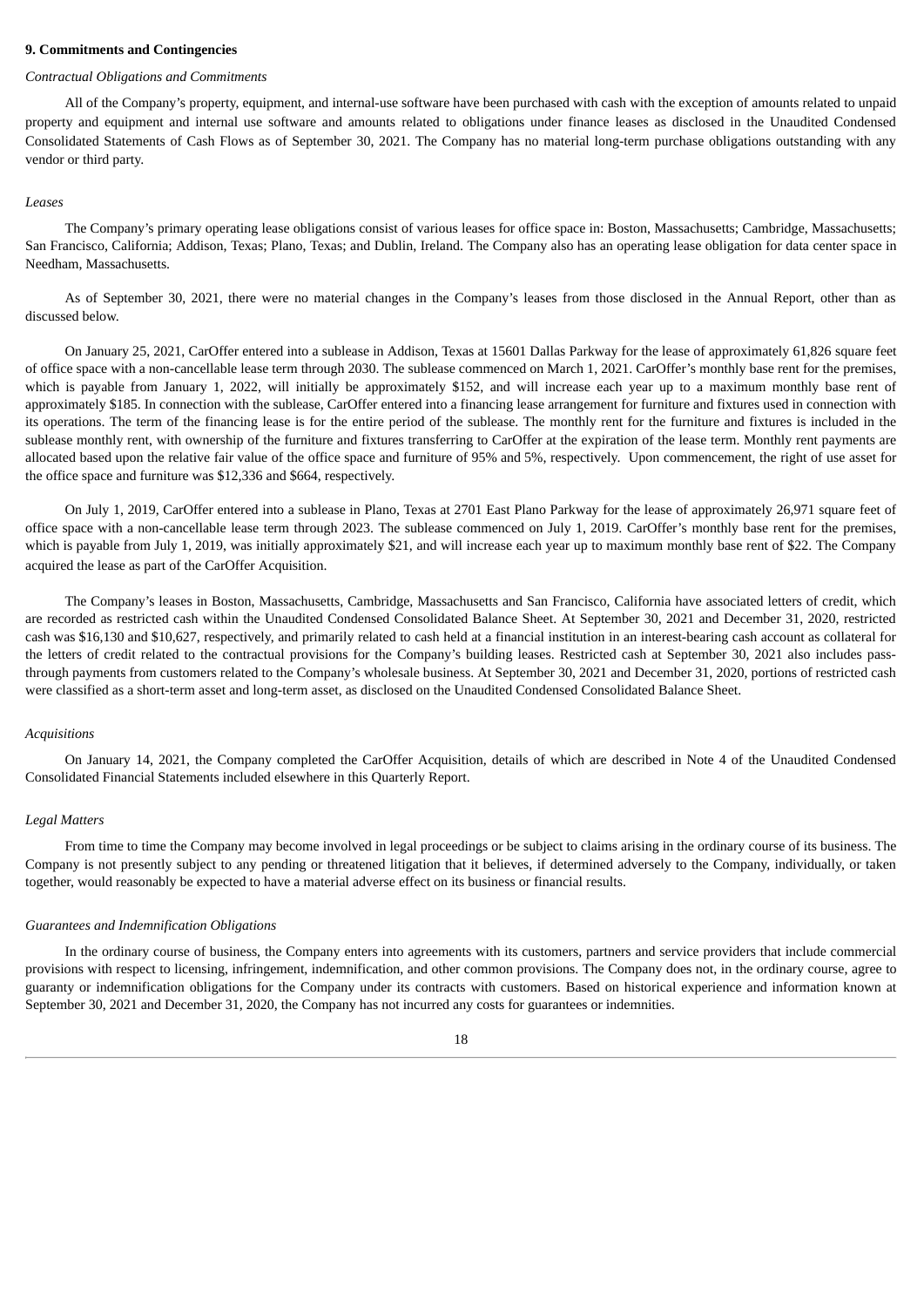#### **10. Stock-based Compensation**

#### *Equity Incentive Plans*

The 2020 CO Plan provides for the issuance of CO Incentive Units to CarOffer's employees, officers, managers, and consultants. The 2020 CO Plan authorized up to an aggregate of 485,714 CO Incentive Units for such issuances.

The Vesting Agreement provides for the vesting of the Subject Units beneficially owned by the T5 Holders, which vest in accordance with the terms described in Note 2 of the Unaudited Condensed Consolidated Financial Statements included elsewhere in this Quarterly Report.

The 2021 CO Plan provides for an incentive equity grant structure whereby 2021 Incentive Units will be granted to CIE and 2021 CO Plan grantees will receive an associated CIE Interest, with back-to-back vesting between the 2021 Incentive Units and the associated CIE Interest. The 2021 CO Plan authorized up to an aggregate of 228,571 2021 Incentive Units for such issuances.

#### *Stock-based Compensation Expense*

The following two tables show stock compensation expense by award type and where the stock compensation expense is recorded in the Company's Unaudited Condensed Consolidated Income Statements:

|                                           | <b>Three Months Ended</b><br>September 30, |    |        |     | <b>Nine Months Ended</b><br>September 30, |     |        |  |
|-------------------------------------------|--------------------------------------------|----|--------|-----|-------------------------------------------|-----|--------|--|
|                                           | 2021                                       |    | 2020   |     | 2021                                      |     | 2020   |  |
| <b>Options</b>                            | 630                                        | -S |        |     | 1,882                                     | \$  | 17     |  |
| Restricted stock units                    | 13,852                                     |    | 11,030 |     | 41,539                                    |     | 34,617 |  |
| CO Incentive Units and Subject<br>Units   | 687                                        |    |        |     | 9,681                                     |     |        |  |
| Total stock-based<br>compensation expense | 15,169                                     | \$ | 11.030 | \$. | 53,102                                    | \$. | 34,634 |  |

|                                           | <b>Three Months Ended</b><br>September 30, |    |        |    | <b>Nine Months Ended</b><br>September 30, |     |        |  |
|-------------------------------------------|--------------------------------------------|----|--------|----|-------------------------------------------|-----|--------|--|
|                                           | 2021                                       |    | 2020   |    | 2021                                      |     | 2020   |  |
| Cost of revenue                           | 110                                        | -S | 57     | S  | 311                                       | -S  | 241    |  |
| Sales and marketing expense               | 2.717                                      |    | 2,450  |    | 9,040                                     |     | 8,206  |  |
| Product, technology, and                  |                                            |    |        |    |                                           |     |        |  |
| development expense                       | 5,583                                      |    | 5,140  |    | 17,585                                    |     | 15,861 |  |
| General and administrative expense        | 6,759                                      |    | 3,383  |    | 26,166                                    |     | 10,326 |  |
| Total stock-based<br>compensation expense | 15,169                                     | -S | 11,030 | -S | 53,102                                    | \$. | 34,634 |  |

Excluded from stock-based compensation expense is \$777, \$656, \$2,212 and \$1,323 of capitalized website development and internal-use software costs for the three months ended September 30, 2021 and 2020 and the nine months ended September 30, 2021 and 2020, respectively.

During the three months ended September 30, 2021 and 2020 and the nine months ended September 30, 2021 and 2020, the Company withheld 114,973, 111,370, 404,626 and 337,313 shares of Class A common stock, respectively, to satisfy employee tax withholding requirements and for option exercise costs due to net share settlements and cashless exercises of options. The shares withheld return to the authorized, but unissued pool under the 2017 Plan and can be reissued by the Company. Total payments to satisfy employee tax withholding requirements and for option exercise costs due to net share settlements and cashless exercises of options were \$3,106, \$2,922, \$11,314 and \$8,708 for the three months ended September 30, 2021 and 2020 and the nine months ended September 30, 2021 and 2020, respectively, and are reflected as a financing activity within the Unaudited Condensed Consolidated Statements of Cash Flows.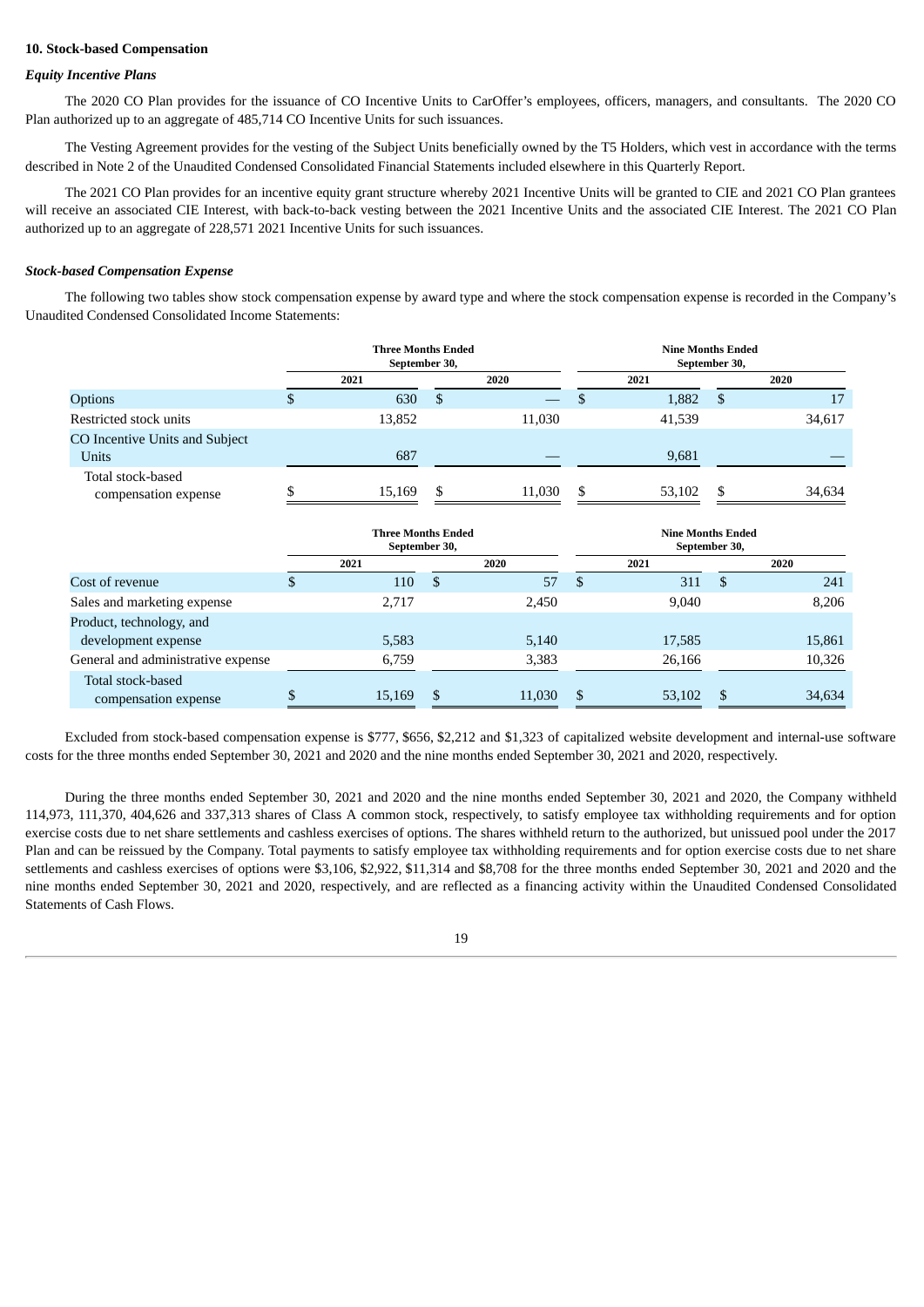### **11. Earnings Per Share**

The Company has two classes of common stock authorized: Class A common stock and Class B common stock. The rights of the holders of Class A and Class B common stock are identical, except with respect to voting and conversion. Each share of Class A common stock is entitled to one vote per share and each share of Class B common stock is entitled to ten votes per share. Each share of Class B common stock is convertible into one share of Class A common stock at the option of the holder at any time or automatically upon certain events described in the Company's amended and restated certificate of incorporation, including upon either the death or voluntary termination of the Company's Executive Chairman. The Company allocates undistributed earnings attributable to common stock between the common stock classes on a one-to-one basis when computing net income per share. As a result, basic and diluted net income per share of Class A common stock and per share of Class B common stock are equivalent.

During the three months ended September 30, 2021 and 2020, holders of Class B common stock converted 1,676,061 and 898,655 shares of Class B common stock to Class A common stock, respectively. During the nine months ended September 30, 2021 and 2020, holders of Class B common stock converted 2,605,658 and 1,238,144 shares of Class B common stock to Class A common stock, respectively.

Basic net income per share ("Basic EPS") is computed by dividing net income attributable to common stockholders and adjusted to reflect changes in the redemption value of the redeemable noncontrolling interest, if applicable, by the weighted-average number of common shares outstanding during the reporting period. The Company computes the weighted-average number of common shares outstanding during the reporting period using the total number of shares of Class A common stock and Class B common stock outstanding as of the last day of the previous year plus the weighted-average of any additional shares issued and outstanding during the reporting period.

Diluted net income per share ("Diluted EPS") gives effect to all potentially dilutive securities. Diluted EPS is computed by dividing net income attributable to common stockholders and adjusted to reflect adjustments for net income (loss) attributable to the noncontrolling interest and redemption adjustments to redeemable noncontrolling interest, if applicable and dilutive, by the weighted-average number of common shares outstanding during the reporting period using (i) the number of shares of common stock used in the Basic EPS calculation as indicated above, (ii) if dilutive, the incremental weighted-average common stock that the Company would issue upon the exercise of stock options and the vesting of RSUs, (iii) if dilutive, market-based performance awards based on the number of shares that would be issuable as of the end of the reporting period assuming the end of the reporting period was also the end of the contingency period. The dilutive effect of these common stock equivalents is reflected in diluted earnings per share by application of the treasury stock method. The if-converted method is used to calculate the number of shares issuable upon exercise of the 2024 Put Right, inclusive of CarOffer noncontrolling interest and incentive units, that would be issuable as of the end of the reporting period assuming the end of the reporting period was also the end of the contingency period.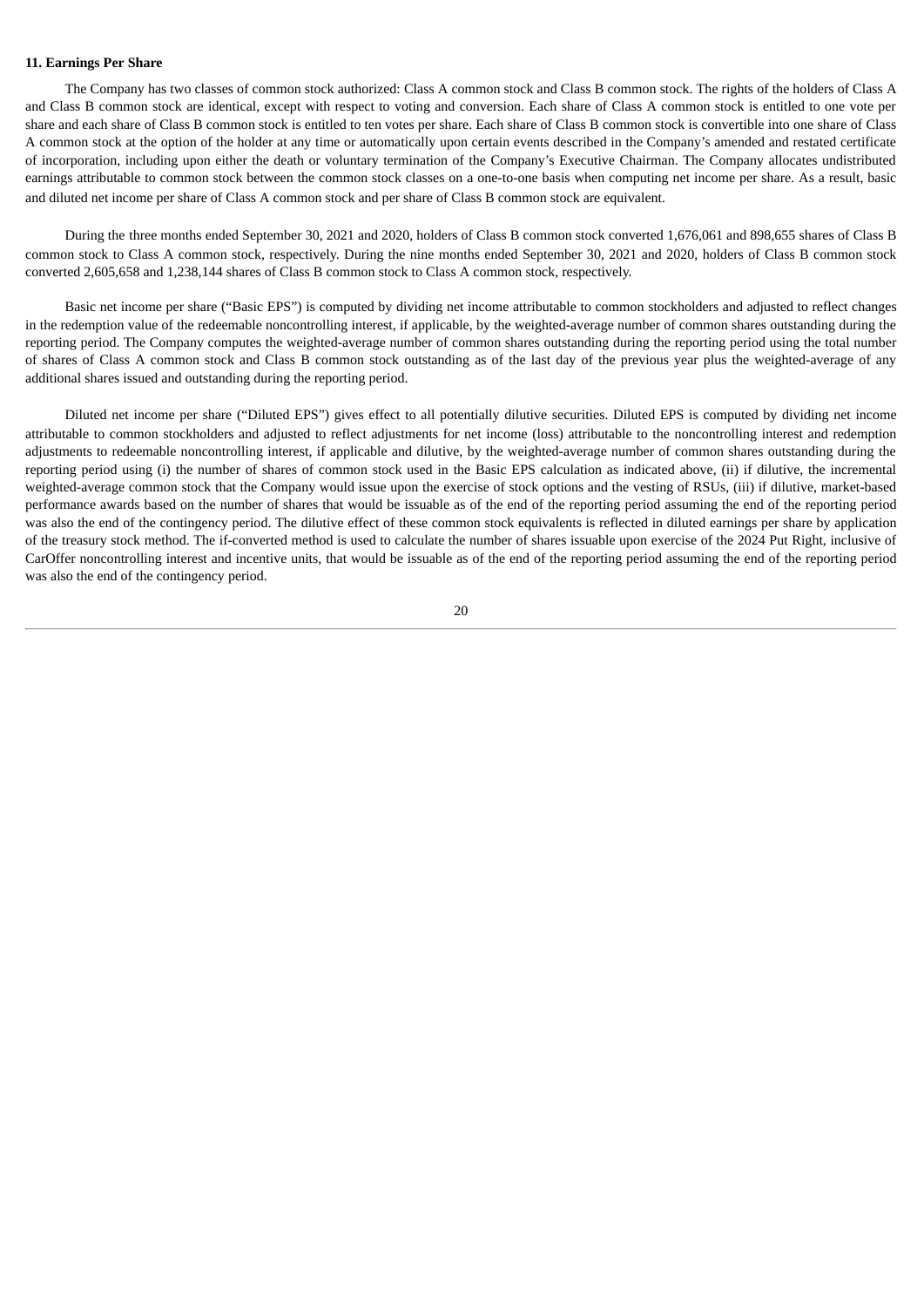The following table presents a reconciliation of the numerator and denominator used in the calculation of basic and diluted net income per share: **Three Months Ended Nine Months Ended**

|                                                                                                                                                 | September 30, |              | September 30, |    |             |  |
|-------------------------------------------------------------------------------------------------------------------------------------------------|---------------|--------------|---------------|----|-------------|--|
|                                                                                                                                                 | 2021          | 2020         | 2021          |    | 2020        |  |
| <b>Numerator:</b>                                                                                                                               |               |              |               |    |             |  |
| Consolidated net income                                                                                                                         | \$<br>29,267  | \$<br>32,563 | \$<br>76,214  | \$ | 52,390      |  |
| Less: Net income (loss) attributable to                                                                                                         |               |              |               |    |             |  |
| redeemable noncontrolling interest                                                                                                              | 68            |              | (3,398)       |    |             |  |
| Net income attributable to common                                                                                                               |               |              |               |    |             |  |
| stockholders — basic                                                                                                                            | \$<br>29,199  | \$<br>32,563 | \$<br>79,612  | \$ | 52,390      |  |
| Add: Net income (loss) attributable to                                                                                                          |               |              |               |    |             |  |
| redeemable noncontrolling interest                                                                                                              | 68            |              | (588)         |    |             |  |
| Net income attributable to common<br>stockholders - diluted                                                                                     | \$<br>29,267  | \$<br>32,563 | \$<br>79,024  | \$ | 52,390      |  |
| <b>Denominator:</b>                                                                                                                             |               |              |               |    |             |  |
| Weighted-average number of shares of<br>common stock used in computing net<br>income per share attributable to                                  |               |              |               |    |             |  |
| common stockholders - basic                                                                                                                     | 117,412,164   | 113,027,995  | 116,955,188   |    | 112,707,003 |  |
| Dilutive effect of share equivalents                                                                                                            |               |              |               |    |             |  |
| resulting from stock options                                                                                                                    | 418,054       | 632,581      | 460,553       |    | 701,176     |  |
| Dilutive effect of share equivalents<br>resulting from unvested restricted<br>stock units                                                       | 491,175       | 306,287      | 403,967       |    | 324,437     |  |
| Dilutive effect of share equivalents                                                                                                            |               |              |               |    |             |  |
| resulting from CarOffer incentive<br>units and noncontrolling interest                                                                          | 2,116,980     |              | 1,231,520     |    |             |  |
| Weighted-average number of shares<br>of common stock used in computing<br>net income per share attributable to<br>common stockholders - diluted | 120,438,373   | 113,966,863  | 119,051,228   |    | 113,732,616 |  |
| Net income per share attributable to                                                                                                            |               |              |               |    |             |  |
| common stockholders:                                                                                                                            |               |              |               |    |             |  |
| <b>Basic</b>                                                                                                                                    | \$<br>0.25    | \$<br>0.29   | \$<br>0.68    | \$ | 0.46        |  |
| <b>Diluted</b>                                                                                                                                  | \$<br>0.24    | \$<br>0.29   | \$<br>0.66    | \$ | 0.46        |  |

The following potentially dilutive common stock equivalents have been excluded from the calculation of diluted weighted-average shares outstanding for the three and nine months ended September 30, 2021 and 2020, as their effect would have been anti-dilutive for the periods presented:

|                                    | <b>Three Months Ended</b><br>September 30, |           | <b>Nine Months Ended</b><br>September 30, |           |  |
|------------------------------------|--------------------------------------------|-----------|-------------------------------------------|-----------|--|
|                                    | 2021                                       | 2020      | 2021                                      | 2020      |  |
| Stock options outstanding          | 588,490                                    |           | 501,306                                   |           |  |
| Restricted stock units outstanding | 2,181,061                                  | 2,577,713 | 2,507,873                                 | 2,893,491 |  |

In addition, shares of Class A common stock potentially issuable under market-based performance awards of approximately 282,921 were excluded from the calculation of weighted average shares used to compute Diluted EPS for both the three and nine months ended September 30, 2021 as the marketbased vesting conditions had not been achieved as of the reporting period end date and as such there were zero contingently issuable shares.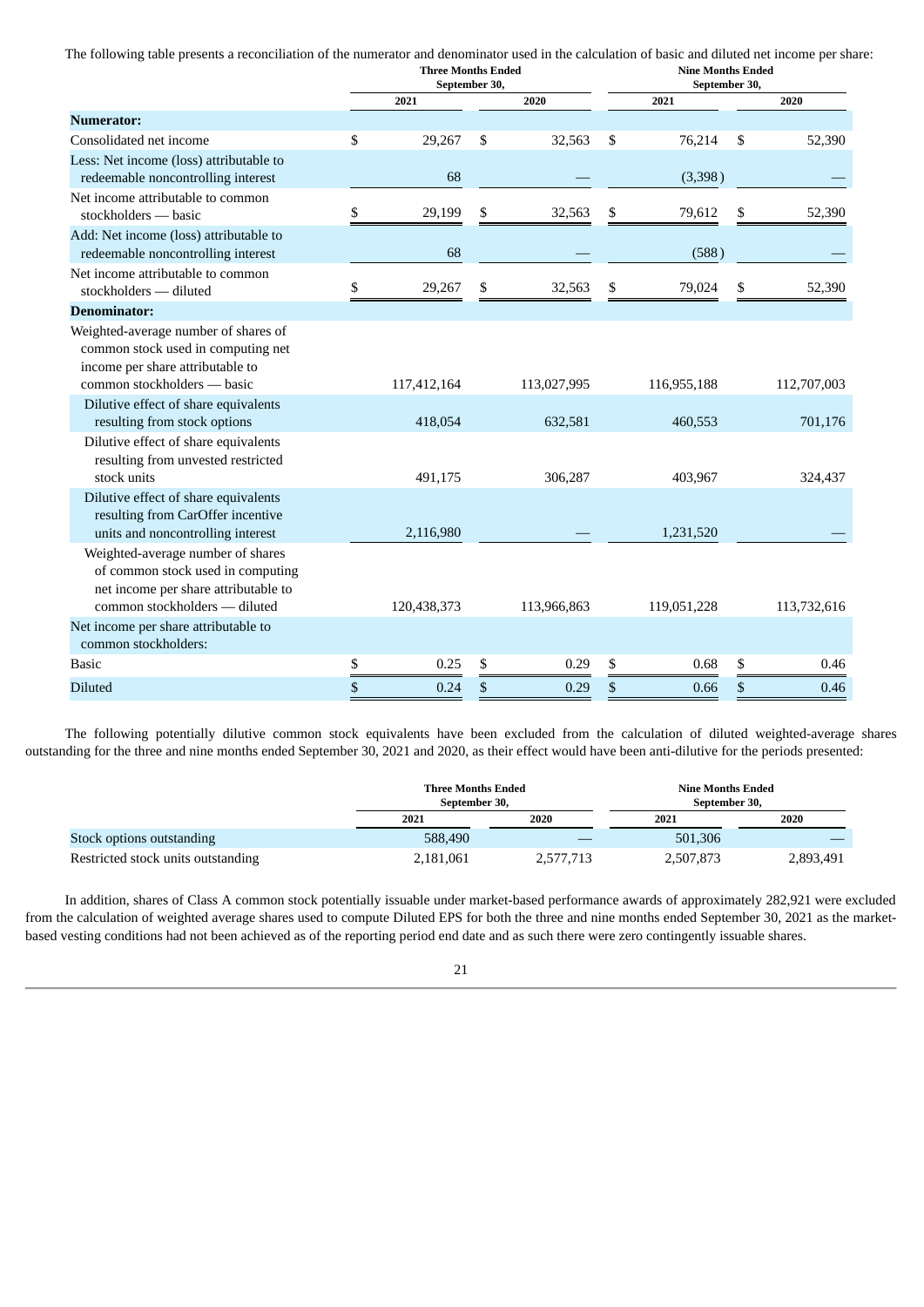### **12. Income Taxes**

During the three months ended September 30, 2021, the Company recorded an income tax provision of \$10,952, representing an effective tax rate of 27.3%. The effective tax rate for the three months ended September 30, 2021 was higher than the statutory tax rate of 21% principally due to state and local income taxes, shortfalls on the taxable compensation of share-based awards and the Section 162(m) excess officer compensation limitation, which became applicable in May 2021 upon the expiration of the transition period permitted following the Company's initial public offering ("IPO"), partially offset by federal and state research and development tax credits.

During the nine months ended September 30, 2021, the Company recorded an income tax provision of \$28,556, representing an effective tax rate of 26.4%. The effective tax rate for the nine months ended September 30, 2021 was higher than the statutory tax rate of 21% principally due to state and local income taxes, shortfalls on the taxable compensation of share-based awards and the Section 162(m) excess officer compensation limitation, which became applicable in May 2021 upon the expiration of the transition period permitted following the IPO, partially offset by federal and state research and development tax credits.

During the three months ended September 30, 2020, the Company recorded an income tax provision of \$11,209, representing an effective tax rate of 25.6%. The effective tax rate for the three months ended September 30, 2020 was higher than the statutory tax rate of 21% principally due to state and local income taxes, partially offset by federal and state research and development tax credits.

During the nine months ended September 30, 2020, the Company recorded an income tax provision of \$13,312, representing an effective tax rate of 20.3%. The effective tax rate for the nine months ended September 30, 2020 was lower than the statutory tax rate of 21% principally due to a discrete benefit recognized as a result of the enactment of the Coronavirus Aid, Relief, and Economic Security Act, excess stock deductions from the taxable compensation of stock-based awards and federal and state research and development tax credits, partially offset by state and local income taxes.

The Company and its subsidiaries are subject to various U.S. federal, state, and foreign income tax examinations. The Company is currently not subject to income tax examination for the tax years of 2017 and prior as a result of applicable statute of limitations of the Internal Revenue Service ("IRS") and state jurisdictions. The Company is currently open to examination in its foreign jurisdictions for tax years 2018 and after. In 2019, the IRS commenced a federal employment tax audit with respect to the 2018, 2017 and 2016 calendar years and expanded the audit to cover tax year 2019 as part of the audit settlement in July 2021. In 2020, the State of New York commenced a sales tax audit of the Company for the tax years 2014 to 2020, which closed without adjustment.

#### **13. Segment and Geographic Information**

The Company has two reportable segments, United States and International. Segment information is presented in the same manner as the Company's chief operating decision maker (the "CODM") reviews the Company's operating results in assessing performance and allocating resources. The CODM reviews revenue and operating income (loss) for each reportable segment as a proxy for the operating performance of the Company's United States and International operations. The Company's Chief Executive Officer is the CODM on behalf of both reportable segments.

The United States segment derives revenues from marketplace subscriptions and wholesale and other revenues from customers within the United States. The International segment derives revenues from marketplace subscriptions and other revenues from customers outside of the United States. A majority of the Company's operational overhead expenses, including technology and personnel costs, and other general and administrative costs associated with running the Company's business, are incurred in the United States and not allocated to the International segment. Revenue and costs discretely incurred by reportable segments, including depreciation and amortization, are included in the calculation of reportable segment income (loss) from operations. Segment operating income (loss) does not reflect the transfer pricing adjustments related to the Company's foreign subsidiaries, which are recorded for statutory reporting purposes. Asset information is assessed and reviewed on a global basis.

Information regarding the Company's operations by segment and geographical area is presented as follows:

|                      | <b>Three Months Ended</b><br>September 30, |    |         |      | <b>Nine Months Ended</b><br>September 30, |      |         |
|----------------------|--------------------------------------------|----|---------|------|-------------------------------------------|------|---------|
|                      | 2021                                       |    | 2020    |      | 2021                                      | 2020 |         |
| Segment revenue:     |                                            |    |         |      |                                           |      |         |
| <b>United States</b> | \$<br>211,554                              | -S | 138,412 | - \$ | 581,149                                   |      | 376,164 |
| International        | 11,361                                     |    | 9.060   |      | 30,882                                    |      | 23,734  |
| Total revenue        | 222.915                                    |    | 147,472 |      | 612.031                                   |      | 399,898 |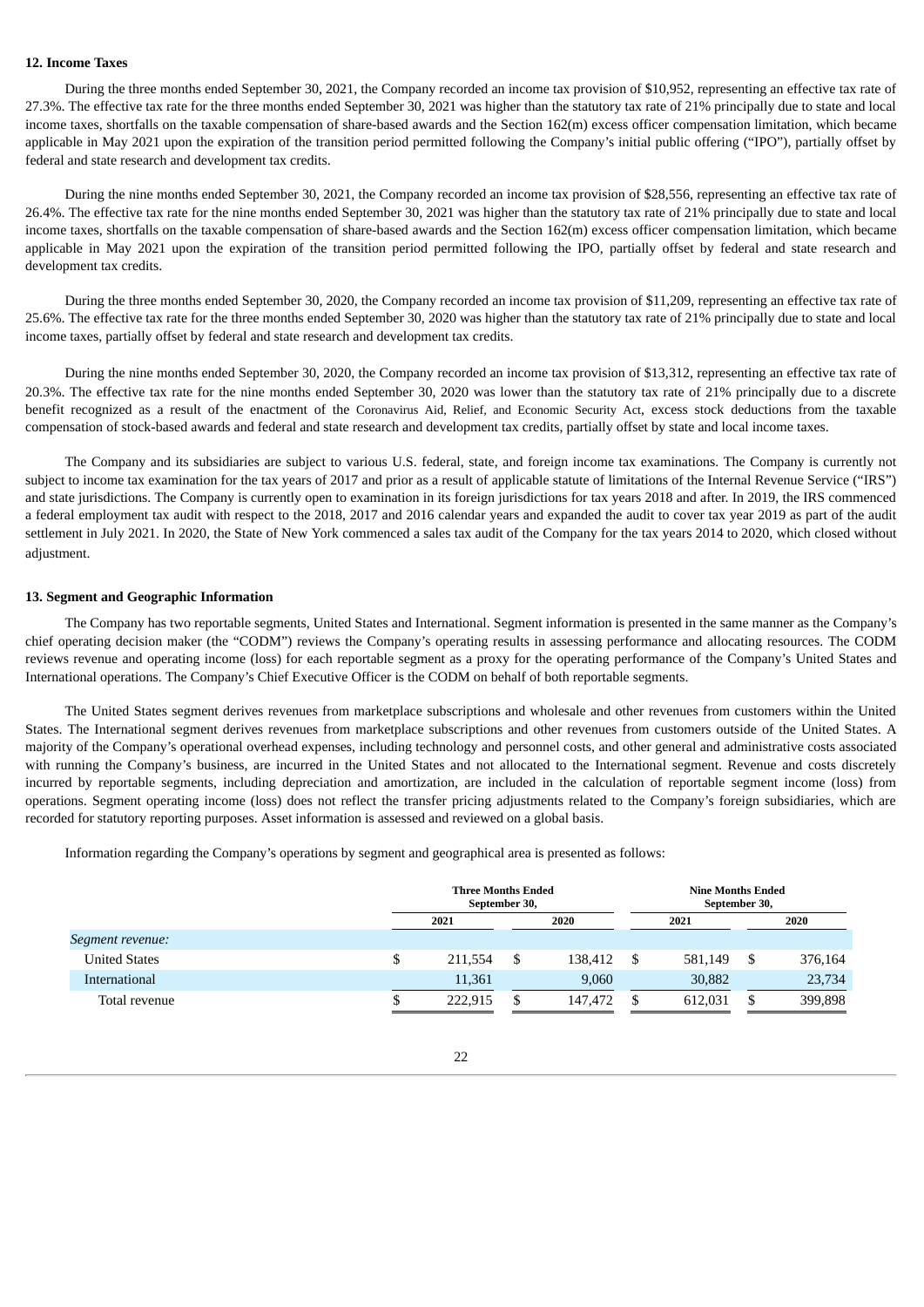|                                        | <b>Three Months Ended</b><br>September 30, |  | <b>Nine Months Ended</b><br>September 30, |         |  |          |
|----------------------------------------|--------------------------------------------|--|-------------------------------------------|---------|--|----------|
|                                        | 2021                                       |  | 2020                                      | 2021    |  | 2020     |
| Segment income (loss) from operations: |                                            |  |                                           |         |  |          |
| <b>United States</b>                   | 41.931                                     |  | 46.462                                    | 111.515 |  | 82,061   |
| International                          | (1,855)                                    |  | (2,895)                                   | (7,171) |  | (17,766) |
| Total income from operations           | 40.076                                     |  | 43,567                                    | 104.344 |  | 64,295   |

The Company ceased the operations of the International segment online marketplaces in Germany, Italy, and Spain in the second quarter of 2020.

As of September 30, 2021, total assets held outside of the United States were \$33,877, primarily attributable to \$15,728 of goodwill. As of December 31, 2020, total assets held outside of the United States were \$32,012, primarily attributable to \$16,652 of goodwill.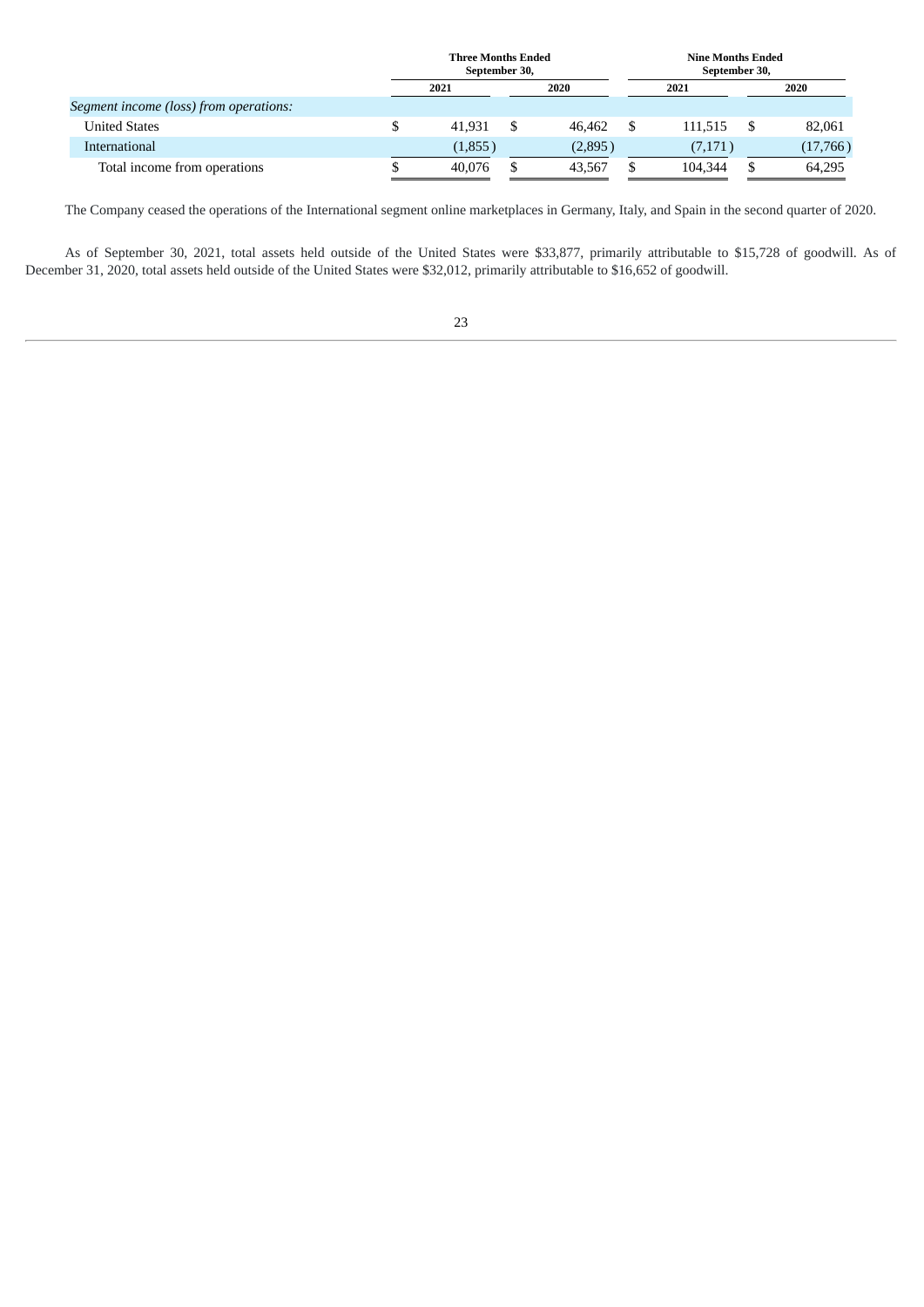#### <span id="page-27-0"></span>**Item 2. Management's Discussion and Analysis of Financial Condition and Results of Operations.**

You should read the following discussion and analysis of our financial condition and results of operations together with our Unaudited Condensed Consolidated Financial Statements, and the related notes thereto, appearing elsewhere in this Quarterly Report on Form 10-Q, or Quarterly Report, and our consolidated financial statements and the related notes and other financial information included in our Annual Report on Form 10-K for the year ended December 31, 2020, filed with the Securities and Exchange Commission, or SEC, on February 12, 2021, or our Annual Report. Some of the information contained in this discussion and analysis or elsewhere in this Quarterly Report, including information with respect to our plans and strategy for our business and our performance and future success, includes forward-looking statements that involve risks and uncertainties. See "Special Note Regarding Forward-Looking Statements." You should review the "Risk Factors" section of this Quarterly Report for a discussion of important factors that could cause actual results to differ materially from the results described in or implied by the forward-looking statements contained in the following discussion and analysis. In this discussion, we use financial measures that are considered non-GAAP financial measures under SEC rules. These rules regarding non-GAAP financial measures require supplemental explanation and reconciliation, which are included elsewhere in this Quarterly Report. Investors should not consider non-GAAP financial measures in isolation from or in substitution for, financial information presented in compliance with *United States generally accepted accounting principles, or GAAP.*

#### **Company Overview**

CarGurus is a multinational, online automotive platform for buying and selling vehicles that is building upon its industry-leading listings marketplace with both digital retail solutions and the CarOffer online wholesale platform. The CarGurus marketplace gives consumers the confidence to purchase or sell a vehicle either online or in-person; and gives dealerships the power to accurately price, effectively market, instantly acquire and quickly sell vehicles, all with a nationwide reach. We use our proprietary technology, search algorithms and data analytics to bring trust, transparency and competitive pricing to the automotive shopping experience.

We are headquartered in Cambridge, Massachusetts and were incorporated in the State of Delaware on June 26, 2015.

We operate principally in the United States. In the United States, we also operate as independent brands the Autolist online marketplace, which we wholly own, and CarOffer digital wholesale marketplace, in which we have a 51% interest. In addition to the United States, we operate online marketplaces under the CarGurus brand in Canada and the United Kingdom. In the United Kingdom, we also operate as an independent brand the PistonHeads online marketplace, which we wholly own. We also operated online marketplaces in Germany, Italy, and Spain until we ceased the operations of each of these marketplaces in the second quarter of 2020.

We have subsidiaries in the United States, Canada, Ireland, and the United Kingdom. Additionally, we have two reportable segments, United States and International. See Note 13 of the Unaudited Condensed Consolidated Financial Statements included elsewhere in this Quarterly Report.

We generate marketplace subscription revenue from dealers primarily through Listings and Dealer Display subscriptions. We generate wholesale and other revenue primarily from revenue relating to the wholesale sale of automobiles, display advertising revenue from auto manufacturers and other autorelated brand advertisers and revenue from partnerships with financing services companies.

Our revenue for the three months ended September 30, 2021 was \$222.9 million, a 51% increase from \$147.5 million of revenue in the three months ended September 30, 2020. For the three months ended September 30, 2021, we generated consolidated net income of \$29.3 million and Adjusted EBITDA of \$62.5 million, compared to consolidated net income of \$32.6 million and Adjusted EBITDA of \$57.0 million for the three months ended September 30, 2020.

Our revenue for the nine months ended September 30, 2021 was \$612.0 million, a 53% increase from \$399.9 million of revenue in the nine months ended September 30, 2020. For the nine months ended September 30, 2021, we generated consolidated net income of \$76.2 million and Adjusted EBITDA of \$179.5 million, compared to consolidated net income of \$52.4 million and Adjusted EBITDA of \$112.2 million for the nine months ended September 30, 2020.

See "Adjusted EBITDA" below for more information regarding our use of Adjusted EBITDA, a non-GAAP financial measure, and a reconciliation of Adjusted EBITDA to our consolidated net income.

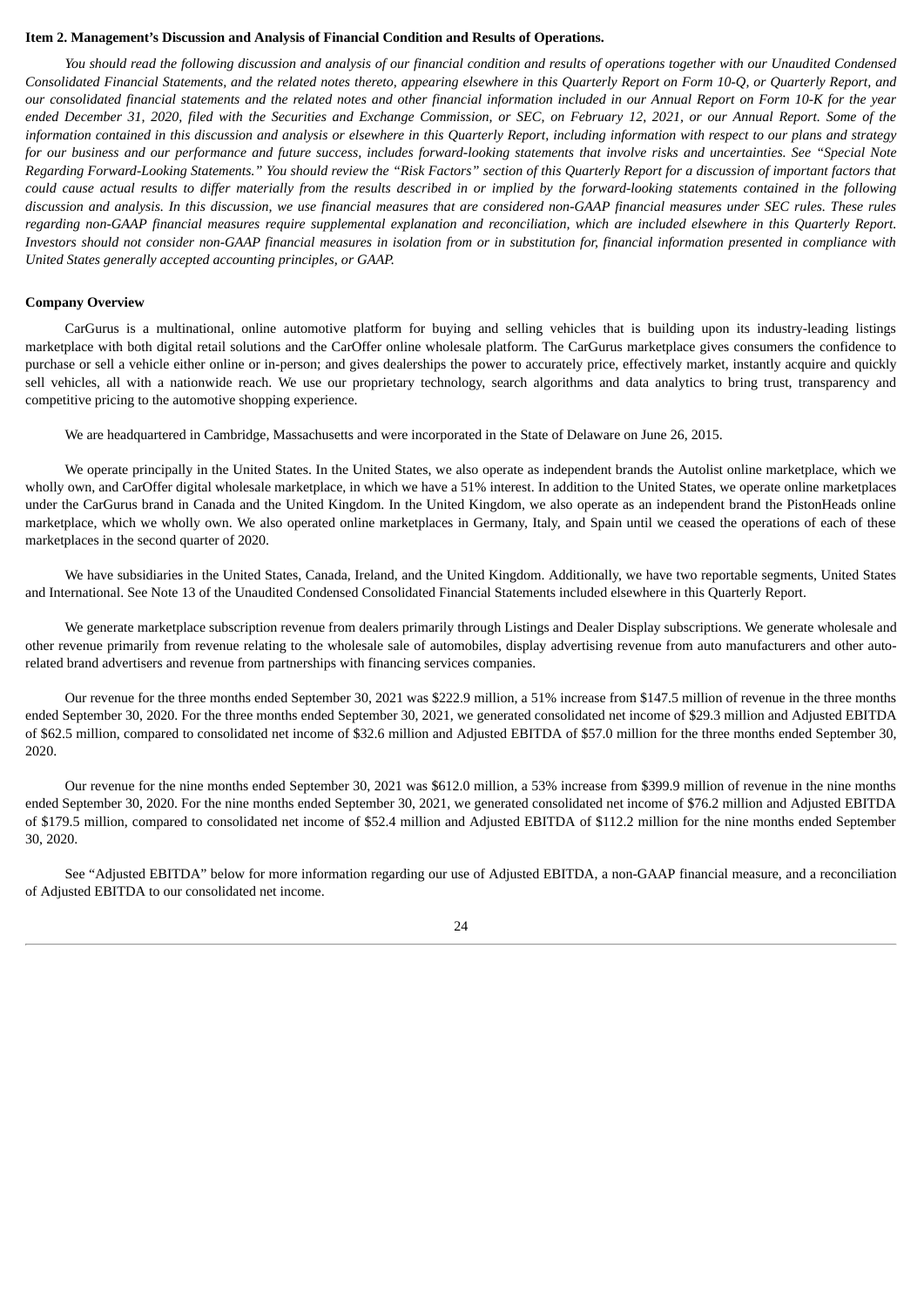#### **COVID-19 Update**

The COVID-19 pandemic has caused an international health crisis and resulted in significant disruptions to the global economy as well as businesses and capital markets around the world. Our operations have been materially adversely affected by a range of factors related to the COVID-19 pandemic. In March 2020, we temporarily closed all of our offices and began requiring our employees to work remotely (subject to limited exceptions) until further notice, which has disrupted how we operate our business. In addition, in an effort to limit the spread of COVID-19, many countries, as well as states and localities in the United States, implemented or mandated significant restrictions on travel and commerce, shelter-in-place or stay-at-home orders, and business closures. Fluctuation in infection rates in the regions in which we operate has resulted in periodic changes in restrictions that vary from region to region and may require rapid response to new or reinstated orders. Many of these orders resulted in restrictions on the ability of consumers to buy and sell automobiles by restricting operations at dealerships and/or by closing or reducing the services provided by certain service providers upon which dealerships rely. In addition, these restrictions and continued concern about the spread of the disease have impacted car shopping by consumers and disrupted the operations of car dealerships, which has adversely affected the market for automobile purchases. The automotive industry is also facing inventory supply problems, including for reasons attributable to the COVID-19 pandemic and other macroeconomic issues, such as the global semiconductor chip shortage, which have adversely affected the amount of inventory on our websites.

As a result of the travel and commerce restrictions and the impact on their businesses, a number of our dealer customers temporarily closed or are operating on a reduced capacity, and many dealerships are facing significant financial challenges. Such closures and circumstances led some paying dealers to cancel their subscriptions and/or reduce their spending with us, which has had a material adverse effect on our revenues and our business.

Further, because of the significant financial challenges that dealerships have faced, we took measures to help our paying dealers maintain their business health during the COVID-19 pandemic, including by proactively reducing the subscription fees for paying dealers for certain service periods. As a result, the level of fees we received from paying dealers materially decreased during the year ended December 31, 2020, resulting in a material decline in our revenue and a material adverse effect to our business. In addition, despite our proactive fee reductions during the second quarter of 2020, we experienced increased customer cancellation rates and slowed paying dealer additions, which materially and adversely affected our business for the year ended December 31, 2020. We have also experienced increased account delinquencies from dealer customers challenged by the COVID-19 pandemic that failed to pay us on time or at all. However, since the second quarter of 2020, cancellations by paying dealers have begun to stabilize, which we believe resulted from the resumption of consumer activity as well as the fee reductions that we provided to our customers. Additionally, while we suspended charging subscription fees for paying dealers in the United Kingdom for the February 2021 service period, during the three and nine months ended September 30, 2021, we returned to normal contractual billings in all other markets. Although the fee reductions had a material adverse effect on our revenue for the year ended December 31, 2020, they did not have a material adverse impact on the three and nine months ended September 30, 2021.

These effects from the COVID-19 pandemic on our revenue caused us to implement certain cost-savings measures across our business, which disrupted our business and operations during the year ended December 31, 2020. For example, during the second quarter of 2020, we initiated a costsavings initiative, or the Expense Reduction Plan, that included a reduction in our workforce, a limitation in discretionary spend across our business, and our ceasing certain international operations and expansion efforts. In particular, we ceased marketplace operations in Germany, Italy, and Spain, and halted any new international expansion efforts, which we believe will allow us to focus our financial and human capital resources on our more established international markets in Canada and the United Kingdom. We also reduced consumer marketing across both algorithmic traffic acquisition and brand spend during the year ended December 31, 2020 in comparison to the year ended December 31, 2019 in an effort to reduce expenses and as a result of suppressed dealer inventory and the resulting reduced demand for leads by dealers. However, since the second quarter of 2020, we have increased our consumer marketing expenses, though remaining short of pre-pandemic levels, as consumer activity increased and governments implemented re-opening policies.

We continue to monitor and assess the effects of the COVID-19 pandemic on our commercial operations, including the impact on our revenue. However, we cannot at this time accurately predict what effects these conditions will ultimately have on our future revenue and operations. See the "Risk Factors" section of this Quarterly Report for further discussion of the impacts of the COVID-19 pandemic on our business.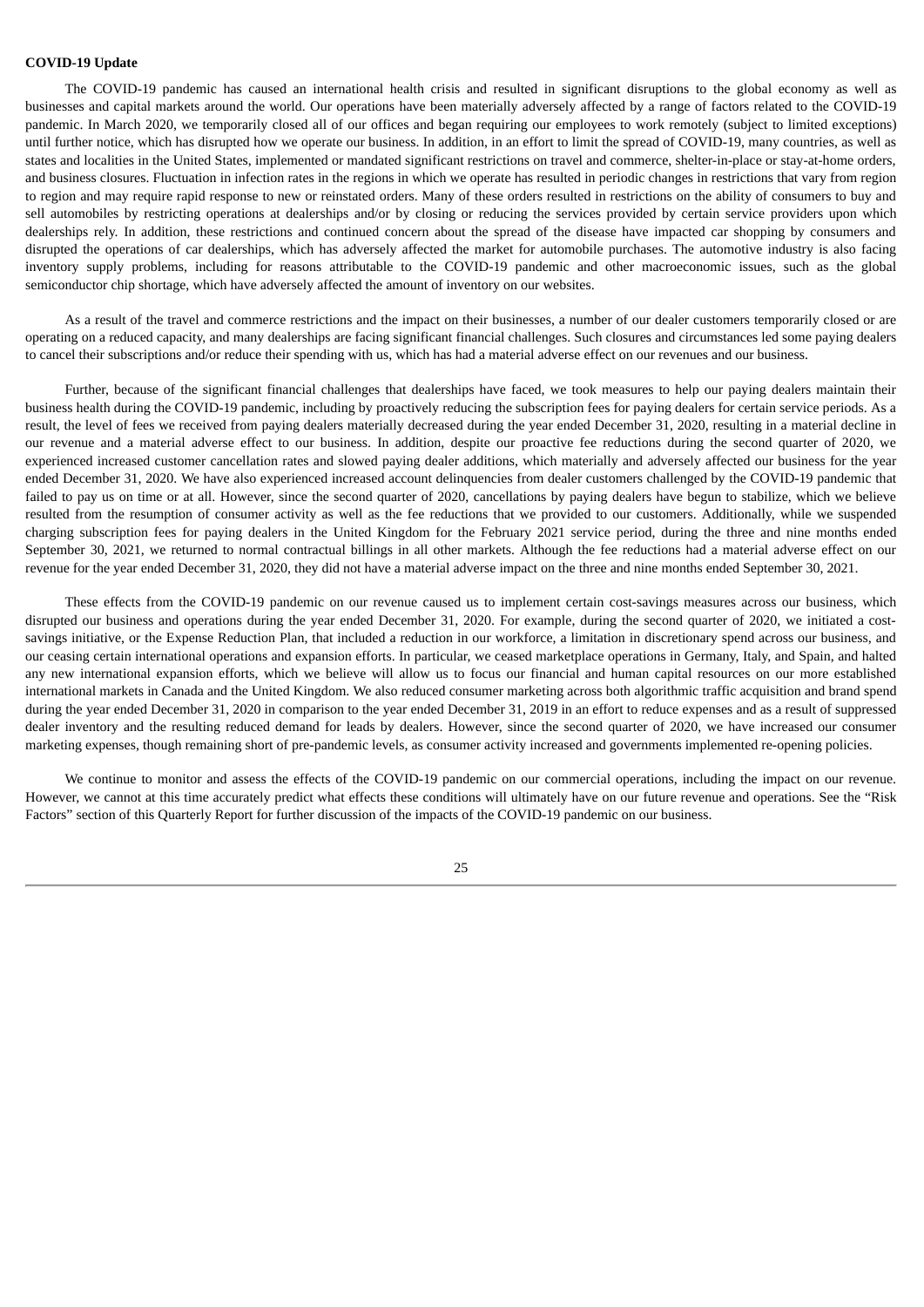#### **Key Business Metrics**

We regularly review a number of metrics, including the key metrics listed below, to evaluate our business, measure our performance, identify trends affecting our business, formulate financial projections, and make operating and strategic decisions. We believe it is important to evaluate these metrics for the United States and International segments. The International segment derives revenues from marketplace subscriptions and other revenues from customers outside of the United States. International markets perform differently from the United States market due to a variety of factors, including our operating history in each market, our rate of investment, market size, market maturity, competition and other dynamics unique to each country. The metrics presented below exclude CarOffer as we believe such metrics are either not applicable for the CarOffer business or do not provide a meaningful way to evaluate the CarOffer business.

#### *Monthly Unique Users*

For each of our websites, we define a monthly unique user as an individual who has visited any such website within a calendar month, based on data as measured by Google Analytics. We calculate average monthly unique users as the sum of the monthly unique users of each of our websites in a given period, divided by the number of months in that period. We count a unique user the first time a computer or mobile device with a unique device identifier accesses any of our websites during a calendar month. If an individual accesses a website using a different device within a given month, the first access by each such device is counted as a separate unique user. If an individual uses multiple browsers on a single device and/or clears their cookies and returns to our site within a calendar month, each such visit is counted as a separate unique user. We view our average monthly unique users as a key indicator of the quality of our user experience, the effectiveness of our advertising and traffic acquisition, and the strength of our brand awareness. Measuring unique users is important to us and we believe it provides useful information to our investors because our marketplace subscription revenue depends, in part, on our ability to provide dealers with connections to our users and exposure to our marketplace audience. We define connections as interactions between consumers and dealers on our marketplace through phone calls, email, managed text and chat, and clicks to access the dealer's website or map directions to the dealership.

|                                     | <b>Three Months Ended</b><br>September 30, |        |  |  |
|-------------------------------------|--------------------------------------------|--------|--|--|
| <b>Average Monthly Unique Users</b> | 2021                                       | 2020   |  |  |
|                                     | (in thousands)                             |        |  |  |
| <b>United States</b>                | 28,818                                     | 38,655 |  |  |
| International                       | 7,461                                      | 7,784  |  |  |
| <b>Total</b>                        | 36,279                                     | 46,439 |  |  |

#### *Monthly Sessions*

We define monthly sessions as the number of distinct visits to our websites that take place each month within a given time frame, as measured and defined by Google Analytics. We calculate average monthly sessions as the sum of the monthly sessions in a given period, divided by the number of months in that period. A session is defined as beginning with the first page view from a computer or mobile device and ending at the earliest of when a user closes their browser window, after 30 minutes of inactivity, or each night at midnight (i) Eastern Time for our United States and Canada websites, other than the Autolist website, (ii) Pacific Time for the Autolist website and (iii) Greenwich Mean Time for our U.K. websites. A session can be made up of multiple page views and visitor actions, such as performing a search, visiting vehicle detail pages, and connecting with a dealer. We believe that measuring the volume of sessions in a time period, when considered in conjunction with the number of unique users in that time period, is an important indicator to us of consumer satisfaction and engagement with our marketplace, and we believe it provides useful information to our investors because the more satisfied and engaged consumers we have, the more valuable our service is to dealers.

|                                 | <b>Three Months Ended</b><br>September 30, |         |  |
|---------------------------------|--------------------------------------------|---------|--|
| <b>Average Monthly Sessions</b> | 2021                                       | 2020    |  |
|                                 | (in thousands)                             |         |  |
| <b>United States</b>            | 71,184                                     | 94,288  |  |
| International                   | 17,119                                     | 18,274  |  |
| Total                           | 88,303                                     | 112,562 |  |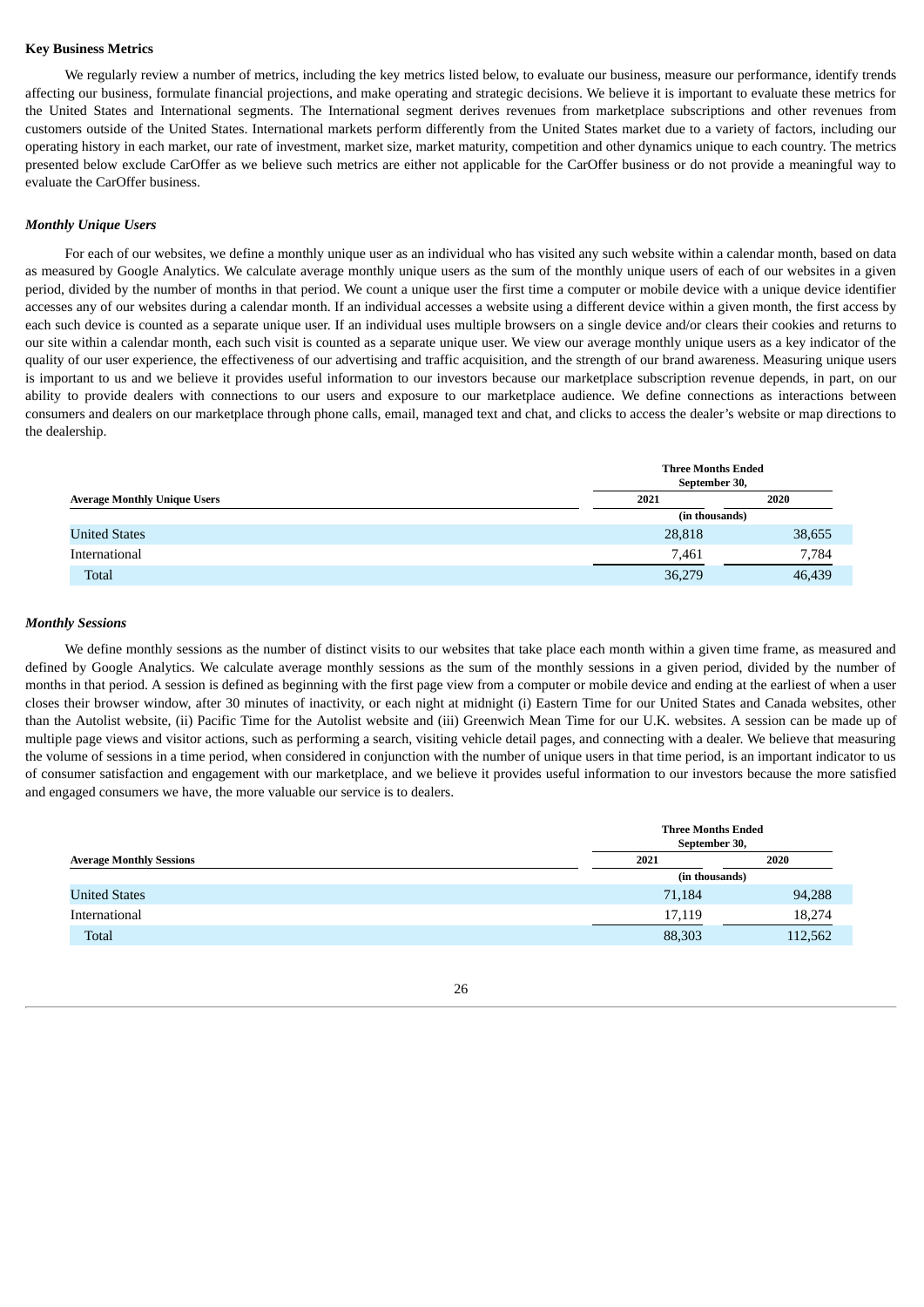#### *Number of Paying Dealers*

We define a paying dealer as a dealer account with an active, paid marketplace subscription at the end of a defined period. The number of paying dealers we have is important to us and we believe it provides valuable information to investors because it is indicative of the value proposition of our marketplace products, as well as our sales and marketing success and opportunity, including our ability to retain paying dealers and develop new dealer relationships.

|                                 |        | <b>At September 30</b> |  |  |  |  |  |  |
|---------------------------------|--------|------------------------|--|--|--|--|--|--|
| <b>Number of Paying Dealers</b> | 2021   | 2020                   |  |  |  |  |  |  |
| <b>United States</b>            | 23,979 | 23,659                 |  |  |  |  |  |  |
| International                   | 6.775  | 6,503                  |  |  |  |  |  |  |
| Total                           | 30,754 | 30,162                 |  |  |  |  |  |  |

#### *Quarterly Average Revenue per Subscribing Dealer (QARSD)*

We define QARSD, which is measured at the end of a fiscal quarter, as the marketplace subscription revenue during that trailing quarter divided by the average number of paying dealers in that marketplace during the quarter. We calculate the average number of paying dealers for a period by adding the number of paying dealers at the end of such period and the end of the prior period and dividing by two. This information is important to us, and we believe it provides useful information to investors, because we believe that our ability to grow QARSD is an indicator of the value proposition of our products and the return on investment, or ROI, that our paying dealers realize from our products. In addition, increases in QARSD, which we believe reflect the value of exposure to our engaged audience in relation to subscription cost, are driven in part by our ability to grow the volume of connections to our users and the quality of those connections, which result in increased opportunity to upsell package levels and cross-sell additional products to our paying dealers.

|                                                                 | <b>At September 30</b> |       |  |       |  |  |
|-----------------------------------------------------------------|------------------------|-------|--|-------|--|--|
| <b>Quarterly Average Revenue per Subscribing Dealer (QARSD)</b> |                        | 2021  |  | 2020  |  |  |
| <b>United States</b>                                            |                        | 5,602 |  | 5,133 |  |  |
| International                                                   |                        | 1.524 |  | 1,256 |  |  |
| Consolidated                                                    |                        | 4.704 |  | 4,302 |  |  |

#### *Adjusted EBITDA*

To provide investors with additional information regarding our financial results, we monitor and have presented within this Quarterly Report, Adjusted EBITDA, which is a non‑GAAP financial measure. This non‑GAAP financial measure is not based on any standardized methodology prescribed by United States generally accepted accounting principles, or GAAP, and is not necessarily comparable to similarly titled measures presented by other companies.

We define Adjusted EBITDA as consolidated net income, adjusted to exclude: depreciation and amortization, stock-based compensation expense, acquisition-related expenses, restructuring expenses, other income, net, provision for income taxes, and net income attributable to the minority interest in acquired entities. We have presented Adjusted EBITDA within this Quarterly Report, because it is a key measure used by our management and board of directors to understand and evaluate our operating performance, generate future operating plans, and make strategic decisions regarding the allocation of capital. In particular, we believe that the exclusion of certain items in calculating Adjusted EBITDA can produce a useful measure for period-to-period comparisons of our business.

We use Adjusted EBITDA to evaluate our operating performance and trends and make planning decisions. We believe Adjusted EBITDA helps identify underlying trends in our business that could otherwise be masked by the effect of the expenses that we exclude. Accordingly, we believe that Adjusted EBITDA provides useful information to investors and others in understanding and evaluating our operating results, enhancing the overall understanding of our past performance and future prospects, and allowing for greater transparency with respect to key financial metrics used by our management in its financial and operational decision-making. In addition, we evaluate our Adjusted EBITDA in relation to our revenue. We refer to this as Adjusted EBITDA margin and define it as Adjusted EBITDA divided by total revenue.

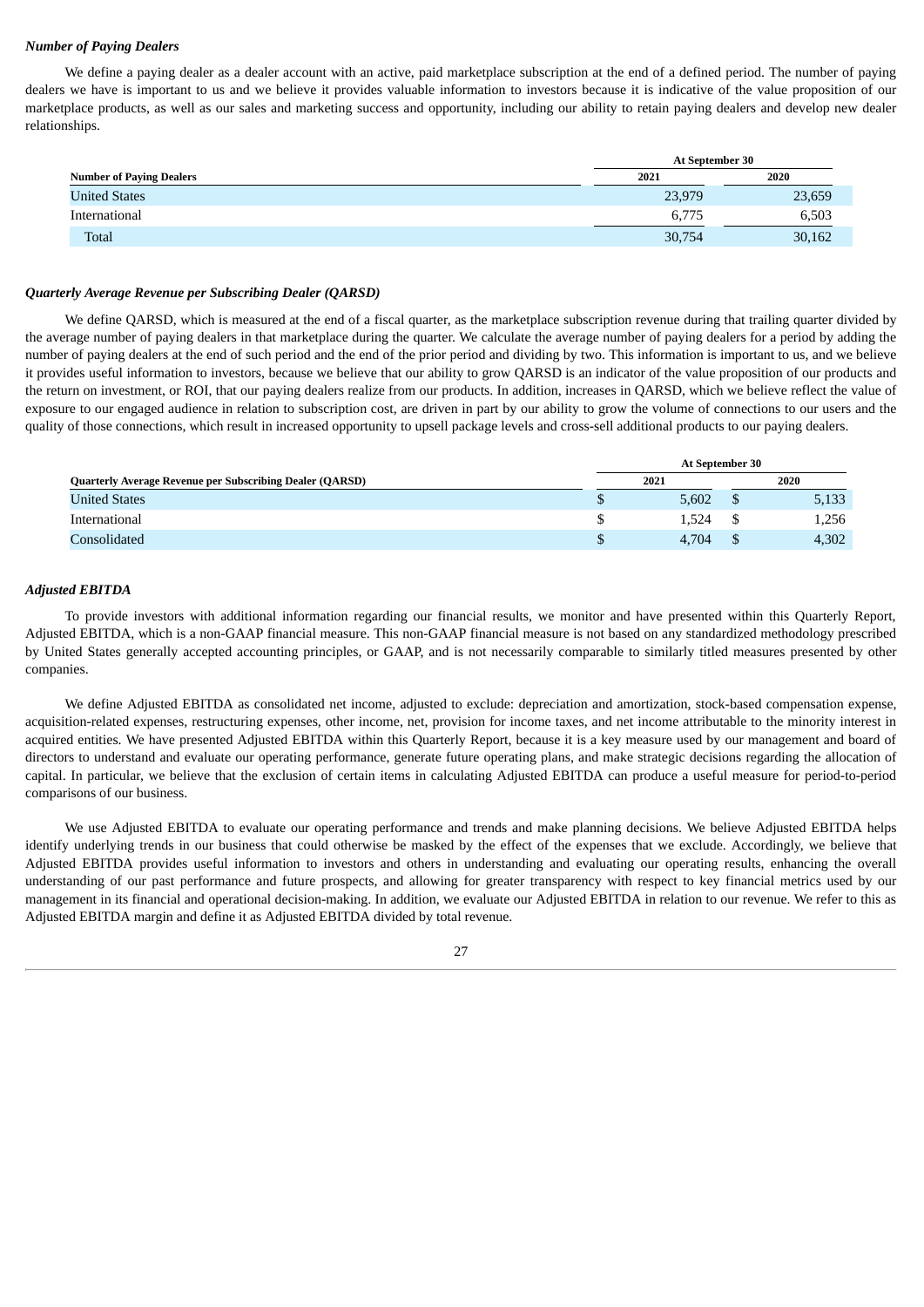Our Adjusted EBITDA is not prepared in accordance with GAAP, and should not be considered in isolation of, or as an alternative to, measures prepared in accordance with GAAP. There are a number of limitations related to the use of Adjusted EBITDA rather than consolidated net income, which is the most directly comparable GAAP equivalent. Some of these limitations are:

- □ Adjusted EBITDA excludes depreciation and amortization expense and, although these are non-cash expenses, the assets being depreciated may have to be replaced in the future;
- Adjusted EBITDA excludes stock‑based compensation expense, which will be, for the foreseeable future, a significant recurring expense for our business and an important part of our compensation strategy;
- Adjusted EBITDA excludes transaction and one-time acquisition-related expenses incurred by us during a reporting period, which may not be reflective of our operational performance during such period, for acquisitions that have been completed as of the filing date of our annual or quarterly report (as applicable) relating to such period;
- $\Box$  Adjusted EBITDA excludes restructuring expenses incurred by us during a reporting period, which may not be reflective of our operational performance during such period;
- Adjusted EBITDA excludes other income, net which primarily includes transition service agreement income, interest income earned on our cash, cash equivalents, and investments, sublease income and net foreign exchange gains and losses;
- Adjusted EBITDA excludes the provision for income taxes;
- Adjusted EBITDA excludes the income attributable to the minority interest in acquired entities, adjusted for all prior limitations to Adjusted EBITDA as described above; and
- other companies, including companies in our industry, may calculate Adjusted EBITDA differently, which reduces its usefulness as a comparative measure.

Because of these limitations, we consider, and you should consider, Adjusted EBITDA together with other operating and financial performance measures presented in accordance with GAAP.

The following table presents a reconciliation of Adjusted EBITDA to consolidated net income, the most directly comparable measure calculated in accordance with GAAP, for each of the periods presented.

|                                                               |              |                | <b>Three Months Ended</b><br>September 30, |        |      |                | <b>Nine Months Ended</b><br>September 30, |         |  |  |  |
|---------------------------------------------------------------|--------------|----------------|--------------------------------------------|--------|------|----------------|-------------------------------------------|---------|--|--|--|
|                                                               | 2020<br>2021 |                |                                            |        | 2021 |                |                                           | 2020    |  |  |  |
| <b>Reconciliation of Adjusted EBITDA:</b>                     |              | (in thousands) |                                            |        |      | (in thousands) |                                           |         |  |  |  |
| Consolidated net income                                       | \$           | 29,267         | \$                                         | 32,563 | \$   | 76,214         | \$.                                       | 52,390  |  |  |  |
| Depreciation and amortization                                 |              | 10,656         |                                            | 2,432  |      | 29,487         |                                           | 8.779   |  |  |  |
| Stock-based compensation expense                              |              | 15,169         |                                            | 11,030 |      | 53,102         |                                           | 34,634  |  |  |  |
| Acquisition-related expenses                                  |              |                |                                            |        |      | 709            |                                           | 968     |  |  |  |
| Restructuring expenses <sup>(1)</sup>                         |              |                |                                            |        |      |                |                                           | 3,514   |  |  |  |
| Other income, net                                             |              | (143)          |                                            | (205)  |      | (426)          |                                           | (1,407) |  |  |  |
| Provision for income taxes                                    |              | 10,952         |                                            | 11,209 |      | 28,556         |                                           | 13,312  |  |  |  |
| <b>Consolidated Adjusted EBITDA</b>                           |              | 65,901         |                                            | 57,029 |      | 187,642        |                                           | 112,190 |  |  |  |
| Net income attributable to redeemable noncontrolling interest |              | (3,357)        |                                            |        |      | (8,094)        |                                           |         |  |  |  |
| <b>Adjusted EBITDA</b>                                        |              | 62,544         |                                            | 57,029 | S    | 179,548        |                                           | 112,190 |  |  |  |

Excludes stock-based compensation expense of \$753 for the nine months ended September 30, 2020 related to the Expense Reduction Plan, as the amount is already included within the stock-based compensation line item in the Reconciliation of Adjusted EBITDA. (1)

### **Components of Unaudited Condensed Consolidated Income Statements**

We derive revenue from two sources: (1) marketplace subscription revenue, which consists primarily of Listings and Dealer Display subscriptions, and (2) wholesale and other revenue, which consists primarily of revenue relating to the wholesale sale of automobiles, display advertising revenue from auto manufacturers and other auto-related brand advertisers and revenue from partnerships with financing services companies.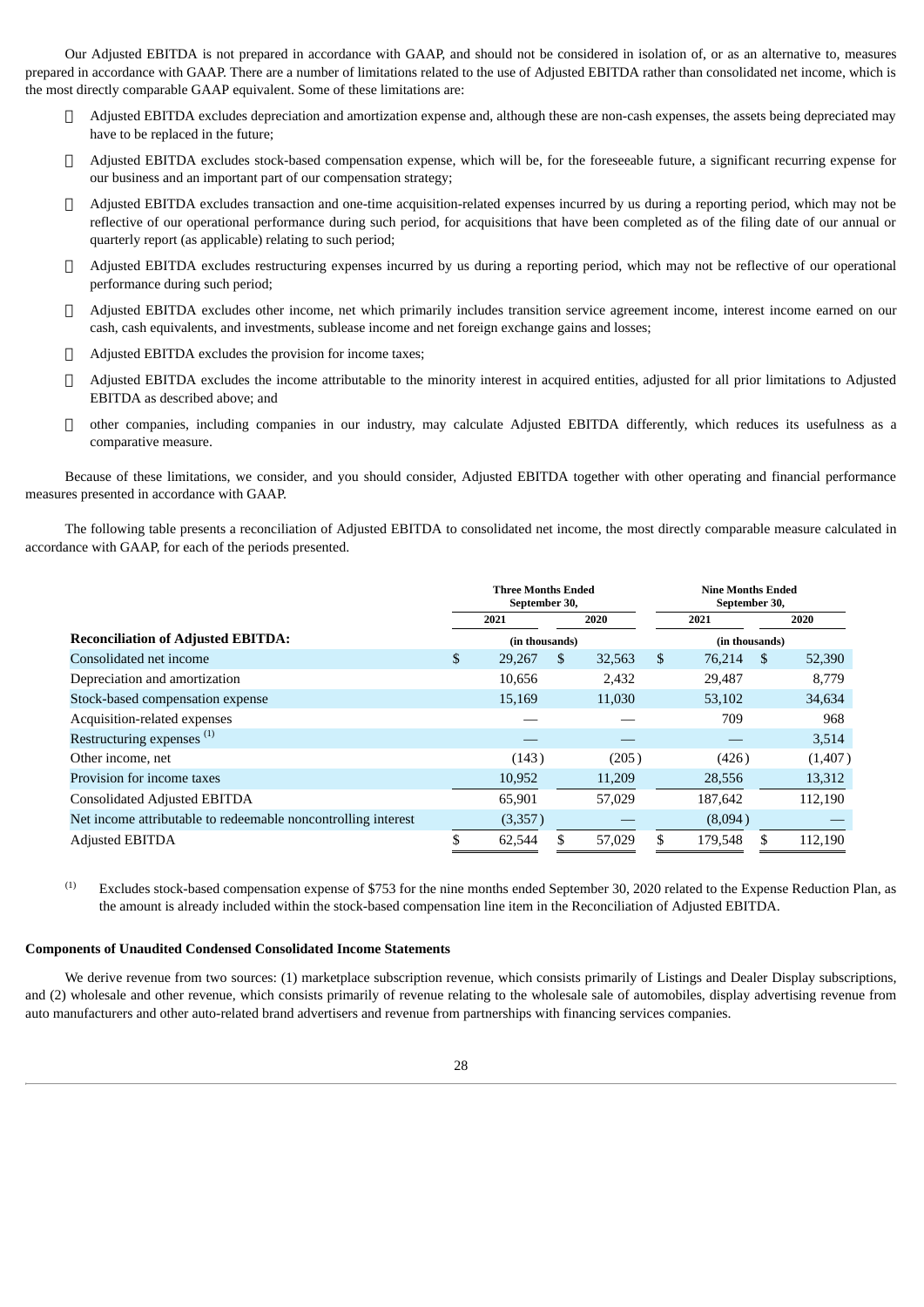#### *Marketplace Subscription Revenue*

We offer multiple types of marketplace Listings packages to our dealers for our CarGurus U.S. platform (availability varies on our other marketplaces): Restricted Listings (formerly referred to as Basic Listings), which is free; and various levels of Listings packages, which each require a paid subscription under a monthly, quarterly, semiannual, or annual subscription basis.

Our subscriptions for customers generally auto-renew on a monthly basis and are cancellable by dealers with 30 days' advance notice at the end of the committed term, although during the second quarter of 2020 we did not require 30 days' advance notice of termination from dealers who cancelled as a result of the COVID-19 pandemic. Subscription pricing is determined based on a dealer's inventory size, region, and our assessment of the connections and ROI the platform will provide them and is subject to discounts and/or fee reductions that we may offer from time to time. We also offer all dealers on our platform access to our Dealer Dashboard, which includes a performance summary, Dealer Insights tool, and user review management platform. Only dealers subscribing to a paid Listings package have access to the Pricing Tool, Market Analysis tool and our IMV Scan tool.

In addition to displaying inventory in our marketplace and providing access to the Dealer Dashboard, we offer dealers subscribing to certain of our Listings packages other subscription advertising and customer acquisition products and enhancements, including Dealer Display, which is marketed under our Real-time Performance Marketing suite. With Dealer Display, dealers can buy display advertising that appears in our marketplace, on other sites on the internet and/or on Facebook, a highly converting social platform. Such advertisements can be targeted by the user's geography, search history, CarGurus website activity (including showing a consumer relevant vehicles from a dealer's inventory that the consumer has not yet discovered on our marketplace), and a number of other targeting factors, allowing dealers to increase their visibility with in-market consumers and drive qualified traffic for dealers.

We also offer paid Listings packages for the Autolist website and paid Listings and display products for the PistonHeads website.

#### *Wholesale and Other Revenue*

Wholesale and other revenue consists of revenue relating to the wholesale sale of automobiles, which includes transaction fees earned by CarOffer from facilitating the purchase and sale of vehicles between dealers, where CarOffer collects fees from both the buyer and seller. CarOffer also sells vehicles to dealers that CarOffer acquires at other marketplaces or directly from consumers – in these instances, CarOffer collects a transaction fee from the buyer. CarOffer also charges the buyer fees to perform inspection and transportation services for all wholesale transactions.

Wholesale and other revenue also consists of non-dealer display advertising revenue from auto manufacturers and other auto-related brand advertisers sold on a cost per thousand impressions, or CPM, basis. An impression is an advertisement loaded on a web page. In addition to advertising sold on a CPM basis, we also have advertising sold on a cost per click basis. Auto manufacturers and other brand advertisers can execute advertising campaigns that are targeted across a wide variety of parameters, including demographic groups, behavioral characteristics, specific auto brands, categories such as Certified Pre-Owned, and segments such as hybrid vehicles.

Wholesale and other revenue also includes revenue from partnerships with certain financing services companies pursuant to which we enable eligible consumers on our CarGurus U.S. website to pre-qualify for financing on cars from dealerships that offer financing through such companies. We primarily generate revenue from these partnerships based on the number of funded loans from consumers who pre-qualify with our lending partners through our site.

We also offer non-dealer display products for the Autolist and PistonHeads websites.

For a description of our revenue accounting policies, see "— Critical Accounting Policies and Significant Estimates."

#### *Cost of Revenue*

Cost of revenue includes expenses incurred to support revenue relating to the wholesale sale of automobiles. These expense include the expenses to facilitate the purchase and sale of vehicles between dealers and from fulfilling buy orders from dealers through the acquisition of vehicles at other marketplaces and directly from consumers. The primary expenses incurred for wholesale transactions include the expenses to transport and inspect vehicles, certain salaries, benefits, incentive compensation and stock-based compensation for employees directly involved in the fulfillment and support of transactions, allocated overhead expenses and other third-party expenses. In limited circumstances, typically during an arbitration process, CarOffer acquires vehicles in transactions for which it is deemed to control the vehicle and recognizes the cost of the vehicle through cost of revenue when the vehicle is sold.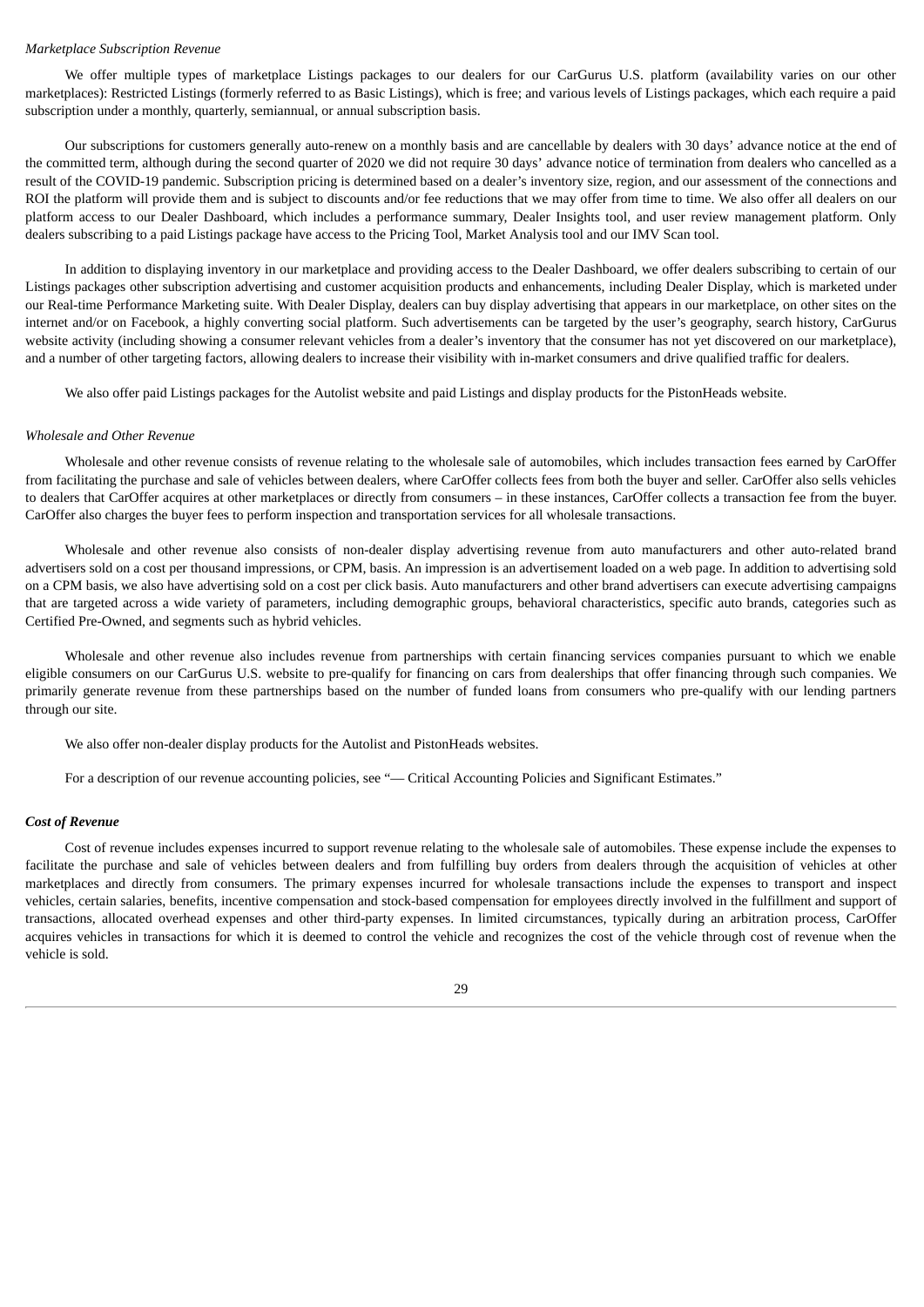Cost of revenue also includes expenses related to supporting and hosting our digital product offerings. These expenses include salaries, benefits, incentive compensation, and stock-based compensation for our customer support team and third-party service provider expenses such as advertising, data center and networking expenses, allocated overhead expense, depreciation expense associated with our property and equipment, and amortization of capitalized website development costs. We allocate overhead expenses, such as rent and facility expenses, information technology expense, and employee benefit expense, to all departments based on headcount. As such, general overhead expenses are reflected in cost of revenue and each operating expense category. We expect these expenses to increase as we continue to scale our business and introduce new products.

#### *Operating Expenses*

#### *Sales and Marketing*

Sales and marketing expenses consist primarily of personnel and related expenses for our sales and marketing team, including salaries, benefits, incentive compensation, commissions, stock-based compensation, and travel expenses; expenses associated with consumer marketing, such as traffic acquisition, brand building, and public relations activities; expenses associated with dealer marketing, such as content marketing, customer and promotional events, and industry events; amortization of internal-use software; and allocated overhead expenses. A portion of our commissions that are related to obtaining a new contract is capitalized and amortized over the estimated benefit period of customer relationships. All other sales and marketing expenses are expensed as incurred. We expect sales and marketing expenses to fluctuate from quarter to quarter as we respond to the COVID-19 pandemic and changes in the macroeconomic and competitive landscapes affecting our existing dealers, consumer audience and brand awareness, which will impact our quarterly results of operations.

#### *Product, Technology, and Development*

Product, technology, and development expenses, which include research and development expenses, consist primarily of personnel and related expenses for our development team, including salaries, benefits, incentive compensation, stock-based compensation and allocated overhead expense. Other than website development and internal-use software expenses as well as other costs that qualify for capitalization, research and development expenses are expensed as incurred. We expect product, technology, and development expenses to increase as we invest in additional engineering resourcing to develop new solutions and make improvements to our existing platform.

#### *General and Administrative*

General and administrative expenses consist primarily of personnel and related expenses for our executive, finance, legal, people & talent, and administrative teams, including salaries, benefits, incentive compensation, and stock-based compensation, in addition to the expenses associated with professional fees for external legal, accounting and other consulting services, insurance premiums, payment processing and billing expenses, and allocated overhead expenses. General and administrative expenses are expensed as incurred. We expect general and administrative expenses to increase as we continue to scale our business.

#### *Depreciation and Amortization*

Depreciation and amortization expenses consist of depreciation on property and equipment and amortization of intangible assets.

#### *Other Income, Net*

Other income, net consists primarily of transition service agreement income, interest income earned on our cash, cash equivalents, and investments, sublease income and net foreign exchange gains and losses.

#### *Provision for Income Taxes*

We are subject to federal and state income taxes in the United States and taxes in foreign jurisdictions in which we operate. We have recorded a provision for income taxes for the three months ended September 30, 2021 and 2020 and a provision for income taxes for the nine months ended September 30, 2021 and 2020. We recognize deferred tax assets and liabilities based on temporary differences between the financial reporting and income tax bases of assets and liabilities using statutory rates. We regularly assess the need to record a valuation allowance against net deferred tax assets if, based upon the available evidence, it is more likely than not that some or all of the deferred tax assets will not be realized. Our valuation allowances against our net deferred tax assets as of September 30, 2021 and December 31, 2020 were both immaterial.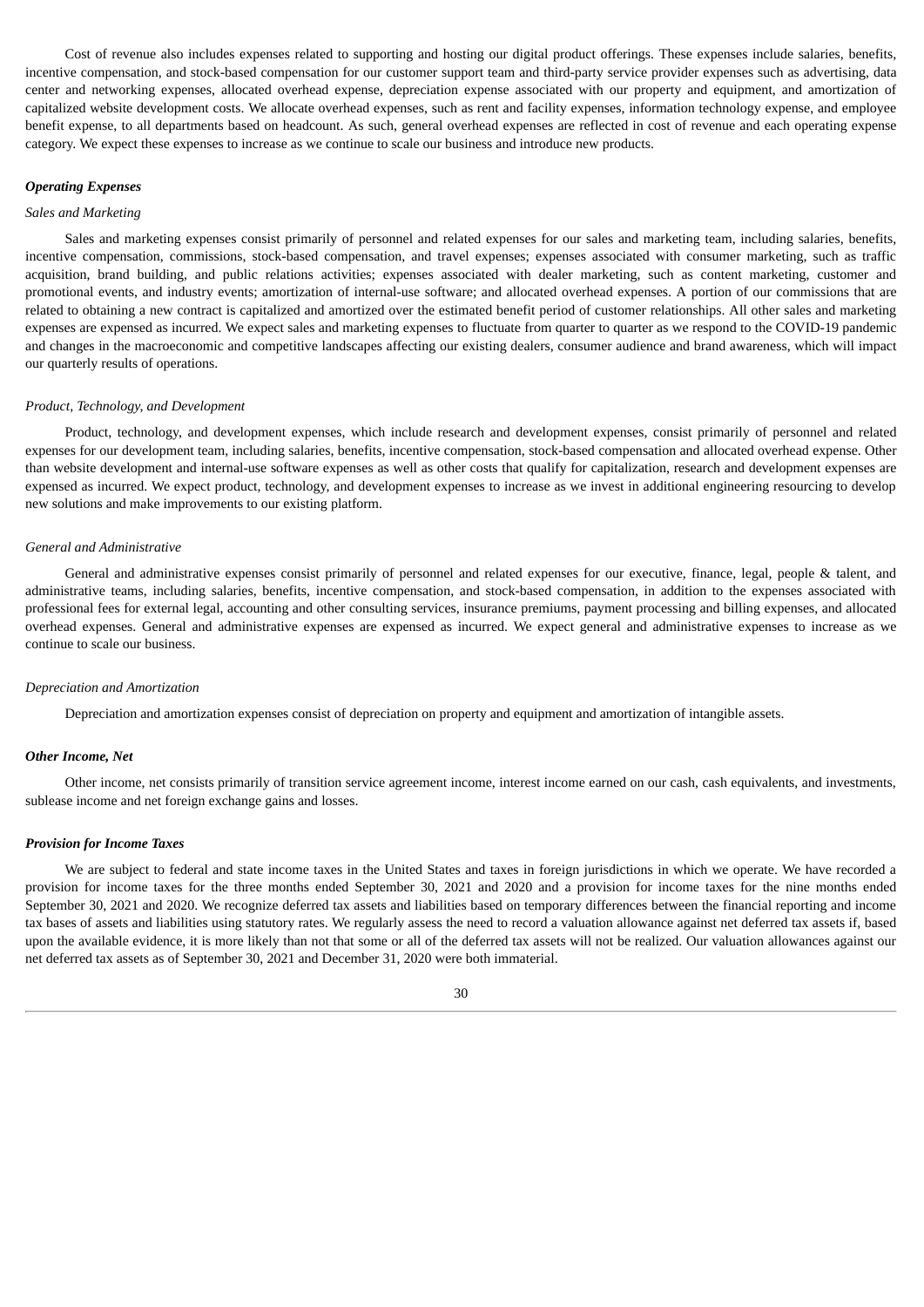### **Results of Operations**

The following table sets forth our selected consolidated income statements data for each of the periods indicated. The period-to-period comparison of financial results is not necessarily indicative of future results.

|                                                             | <b>Three Months Ended</b><br>September 30, |    |         | <b>Nine Months Ended</b><br>September 30, |                        |    |         |  |
|-------------------------------------------------------------|--------------------------------------------|----|---------|-------------------------------------------|------------------------|----|---------|--|
|                                                             | 2021                                       |    | 2020    |                                           | 2021                   |    | 2020    |  |
|                                                             | (dollars in thousands)                     |    |         |                                           | (dollars in thousands) |    |         |  |
| Revenue:                                                    |                                            |    |         |                                           |                        |    |         |  |
| Marketplace subscription                                    | \$<br>144,589                              | \$ | 129,953 | \$                                        | 428,394                | \$ | 351,772 |  |
| Wholesale and other revenue                                 | 78,326                                     |    | 17,519  |                                           | 183,637                |    | 48,126  |  |
| Total revenue                                               | 222,915                                    |    | 147,472 |                                           | 612,031                |    | 399,898 |  |
| Cost of revenue                                             | 60,033                                     |    | 9,762   |                                           | 134,408                |    | 31,252  |  |
| Gross profit                                                | 162,882                                    |    | 137,710 |                                           | 477,623                |    | 368,646 |  |
| Operating expenses:                                         |                                            |    |         |                                           |                        |    |         |  |
| Sales and marketing                                         | 66,626                                     |    | 57,618  |                                           | 200,935                |    | 189,796 |  |
| Product, technology, and development                        | 26,539                                     |    | 20,758  |                                           | 79,333                 |    | 65,729  |  |
| General and administrative                                  | 20,414                                     |    | 14,279  |                                           | 67,095                 |    | 44,297  |  |
| Depreciation and amortization                               | 9,227                                      |    | 1,488   |                                           | 25,916                 |    | 4,529   |  |
| Total operating expenses                                    | 122,806                                    |    | 94,143  |                                           | 373,279                |    | 304,351 |  |
| Income from operations                                      | 40,076                                     |    | 43,567  |                                           | 104,344                |    | 64,295  |  |
| Other income, net                                           | 143                                        |    | 205     |                                           | 426                    |    | 1,407   |  |
| Income before income taxes                                  | 40,219                                     |    | 43,772  |                                           | 104,770                |    | 65,702  |  |
| Provision for income taxes                                  | 10,952                                     |    | 11,209  |                                           | 28,556                 |    | 13,312  |  |
| Consolidated net income                                     | 29,267                                     |    | 32,563  |                                           | 76,214                 |    | 52,390  |  |
| Net income (loss) attributable to redeemable noncontrolling |                                            |    |         |                                           |                        |    |         |  |
| interest                                                    | 68                                         |    |         |                                           | (3,398)                |    |         |  |
| Net income attributable to common stockholders              | \$<br>29,199                               | \$ | 32,563  | \$                                        | 79,612                 | \$ | 52,390  |  |

|                                      | <b>Three Months Ended</b><br>September 30, |     |         | <b>Nine Months Ended</b><br>September 30, |                        |                |          |  |
|--------------------------------------|--------------------------------------------|-----|---------|-------------------------------------------|------------------------|----------------|----------|--|
|                                      | 2021                                       |     | 2020    |                                           | 2021                   |                | 2020     |  |
|                                      | (dollars in thousands)                     |     |         |                                           | (dollars in thousands) |                |          |  |
| <b>Additional Financial Data:</b>    |                                            |     |         |                                           |                        |                |          |  |
| Revenue                              |                                            |     |         |                                           |                        |                |          |  |
| <b>United States</b>                 | \$<br>211,554                              | \$  | 138,412 | \$                                        | 581,149                | $\mathfrak{S}$ | 376,164  |  |
| International                        | 11,361                                     |     | 9,060   |                                           | 30,882                 |                | 23,734   |  |
| <b>Total</b>                         | 222,915                                    | \$. | 147,472 | S                                         | 612,031                | \$.            | 399,898  |  |
| <b>Income (Loss) from Operations</b> |                                            |     |         |                                           |                        |                |          |  |
| <b>United States</b>                 | \$<br>41,931                               | \$  | 46,462  | \$                                        | 111,515                | \$             | 82,061   |  |
| <b>International</b>                 | (1,855)                                    |     | (2,895) |                                           | (7,171)                |                | (17,766) |  |
| <b>Total</b>                         | \$<br>40,076                               | \$  | 43,567  | \$                                        | 104,344                | \$.            | 64,295   |  |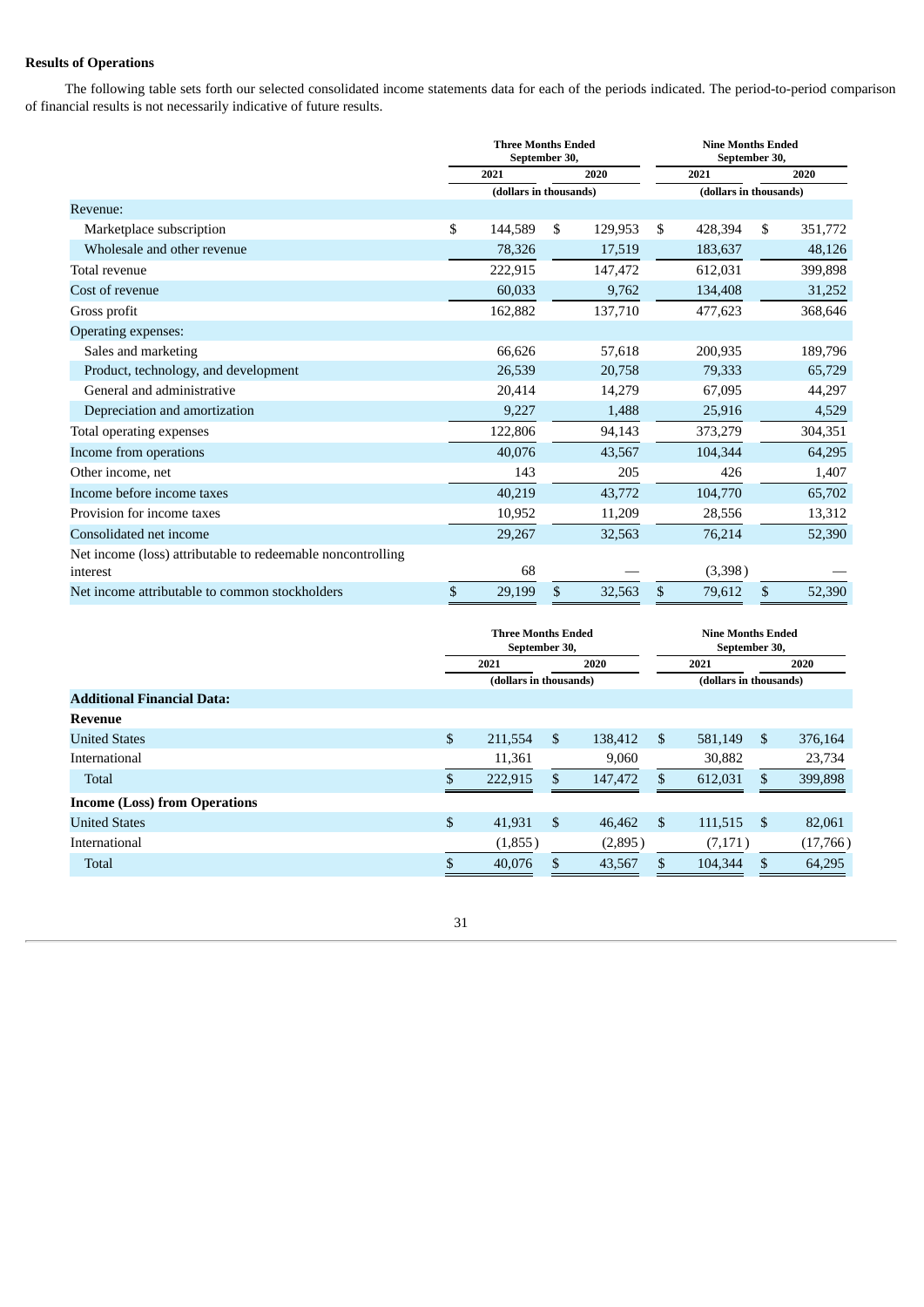The following table sets forth our selected consolidated income statements data as a percentage of revenue for each of the periods indicated. Amounts in tables below may not sum due to rounding.

|                                                             | <b>Three Months Ended</b><br>September 30, |                  | <b>Nine Months Ended</b><br>September 30, |              |
|-------------------------------------------------------------|--------------------------------------------|------------------|-------------------------------------------|--------------|
|                                                             | 2021                                       | 2020             | 2021                                      | 2020         |
| Revenue:                                                    |                                            |                  |                                           |              |
| Marketplace subscription                                    | 65%                                        | 88%              | 70%                                       | 88%          |
| Wholesale and other revenue                                 | 35                                         | 12               | 30                                        | 12           |
| Total revenue                                               | 100                                        | 100              | 100                                       | 100          |
| Cost of revenue                                             | 27                                         |                  | 22                                        | 8            |
| Gross profit                                                | 73                                         | 93               | 78                                        | 92           |
| Operating expenses:                                         |                                            |                  |                                           |              |
| Sales and marketing                                         | 30                                         | 39               | 33                                        | 47           |
| Product, technology, and development                        | 12                                         | 14               | 13                                        | 16           |
| General and administrative                                  | 9                                          | 10               | 11                                        | 11           |
| Depreciation and amortization                               | 4                                          | $\mathbf{1}$     | 4                                         | 1            |
| Total operating expenses                                    | 55                                         | 64               | 61                                        | 76           |
| Income from operations                                      | 18                                         | 30               | 17                                        | 16           |
| Other income, net                                           | 0                                          | $\boldsymbol{0}$ | $\bf{0}$                                  | $\mathbf{0}$ |
| Income before income taxes                                  | 18                                         | 30               | 17                                        | 16           |
| Provision for income taxes                                  | 5                                          | 8                | 5                                         | 3            |
| Consolidated net income                                     | 13                                         | 22               | 12                                        | 13           |
| Net income (loss) attributable to redeemable noncontrolling |                                            |                  |                                           |              |
| interest                                                    | 0                                          |                  | (1)                                       |              |
| Net income attributable to common stockholders              | 13%                                        | 22%              | 13%                                       | 13%          |

|                                      | <b>Three Months Ended</b><br>September 30, |      | <b>Nine Months Ended</b><br>September 30, |      |
|--------------------------------------|--------------------------------------------|------|-------------------------------------------|------|
|                                      | 2021                                       | 2020 | 2021                                      | 2020 |
| <b>Additional Financial Data:</b>    |                                            |      |                                           |      |
| <b>Revenue</b>                       |                                            |      |                                           |      |
| <b>United States</b>                 | 95%                                        | 94%  | 95%                                       | 94%  |
| <b>International</b>                 | 5                                          | 6    | 5                                         | 6    |
| Total                                | 100%                                       | 100% | 100%                                      | 100% |
| <b>Income (Loss) from Operations</b> |                                            |      |                                           |      |
| <b>United States</b>                 | 19%                                        | 32%  | 18%                                       | 21%  |
| International                        | (1)                                        | (2)  | (1)                                       | (4)  |
| Total                                | 18%                                        | 30%  | 17%                                       | 16%  |

### *For the three months ended September 30, 2021 and 2020*

### *Revenue*

*Revenue by Source*

|                                     |               | <b>Three Months Ended</b> |    |                        |               |        |      |
|-------------------------------------|---------------|---------------------------|----|------------------------|---------------|--------|------|
|                                     | September 30, |                           |    |                        | <b>Change</b> |        |      |
|                                     |               | 2021                      |    | 2020                   | Amount        |        | $\%$ |
|                                     |               |                           |    | (dollars in thousands) |               |        |      |
| <b>Revenue</b>                      |               |                           |    |                        |               |        |      |
| Marketplace subscription            | \$            | 144,589                   | \$ | 129,953                | \$            | 14,636 | 11%  |
| Wholesale and other revenue         |               | 78,326                    |    | 17,519                 |               | 60,807 | 347  |
| Total                               |               | 222,915                   | S. | 147,472                |               | 75,443 | 51%  |
| <b>Percentage of total revenue:</b> |               |                           |    |                        |               |        |      |
| Marketplace subscription            |               | 65%                       |    | 88%                    |               |        |      |
| Wholesale and other revenue         |               | 35                        |    | 12                     |               |        |      |
| Total                               |               | 100%                      |    | 100%                   |               |        |      |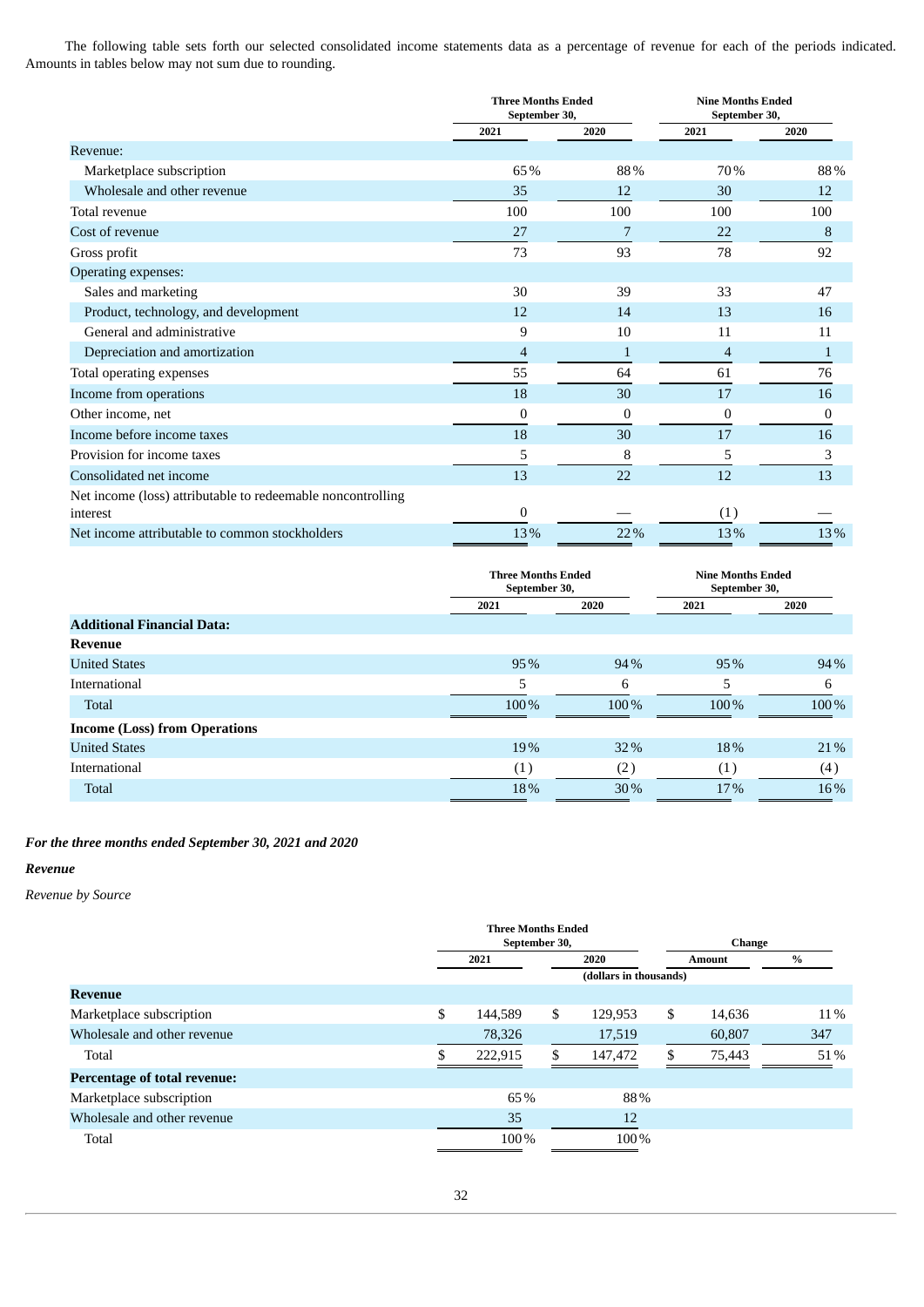Overall revenue increased by \$75.4 million, or 51%, in the three months ended September 30, 2021 compared to the three months ended September 30, 2020. Wholesale and other revenue increased by 347% and marketplace subscription revenue increased by 11%.

Marketplace subscription revenue increased by \$14.6 million in the three months ended September 30, 2021 compared to the three months ended September 30, 2020 and represented 65% of total revenue for the three months ended September 30, 2021 and 88% of total revenue for the three months ended September 30, 2020. The increase in marketplace subscription revenue was due primarily to a 9% growth in our QARSD for paying dealers to \$4,704 at September 30, 2021 from \$4,302 at September 30, 2020. The increase in QARSD was due primarily to expansion across our dealer base. The expansion was driven by rate increases since the third quarter of 2020 and product upgrades for existing dealers and signing on new dealers with higher average monthly recurring revenue.

Wholesale and other revenue increased by \$60.8 million in the three months ended September 30, 2021 compared to the three months ended September 30, 2020 and represented 35% of total revenue for the three months ended September 30, 2021 and 12% of total revenue for the three months ended September 30, 2020. The increase was due primarily to a \$63.0 million increase in wholesale revenue due to our acquisition of a 51% interest in CarOffer and was offset in part by a \$2.0 million decrease in advertising and consumer financing revenue.

### *Revenue by Segment*

|                                     |    | <b>Three Months Ended</b> | September 30, |                        | Change |        |               |  |
|-------------------------------------|----|---------------------------|---------------|------------------------|--------|--------|---------------|--|
|                                     |    | 2021                      |               | 2020                   |        | Amount | $\frac{0}{0}$ |  |
|                                     |    |                           |               | (dollars in thousands) |        |        |               |  |
| <b>Revenue</b>                      |    |                           |               |                        |        |        |               |  |
| <b>United States</b>                | \$ | 211,554                   | \$            | 138,412                | \$     | 73,142 | 53%           |  |
| International                       |    | 11,361                    |               | 9,060                  |        | 2,301  | 25            |  |
| Total                               | £. | 222,915                   | \$            | 147,472                | \$.    | 75,443 | 51%           |  |
| <b>Percentage of total revenue:</b> |    |                           |               |                        |        |        |               |  |
| <b>United States</b>                |    | 95%                       |               | 94%                    |        |        |               |  |
| International                       |    | 5                         |               | 6                      |        |        |               |  |
| Total                               |    | 100%                      |               | 100%                   |        |        |               |  |

United States revenue increased \$73.1 million, or 53%, in the three months ended September 30, 2021 compared to the three months ended September 30, 2020. The increase was due primarily to a \$63.0 million increase in wholesale revenue due to our acquisition of a 51% interest in CarOffer. The increase in United States revenue was also due in part to a 9% growth in our QARSD for United States dealers to \$5,602 at September 30, 2021 from \$5,133 at September 30, 2020. The increase in QARSD was due primarily to expansion across our dealer base. The expansion was driven by rate increases and product upgrades for existing dealers and signing on new dealers with higher average monthly recurring revenue.

International revenue increased \$2.3 million, or 25%, in the three months ended September 30, 2021 compared to the three months ended September 30, 2020. The increase was due primarily to a 21% growth in our QARSD for international dealers to \$1,524 at September 30, 2021 from \$1,256 at September 30, 2020. The increase in QARSD was due primarily to expansion across our dealer base. The expansion was driven by rate increases and product upgrades for existing dealers and signing on new dealers with higher average monthly recurring revenue.

#### *Cost of Revenue*

|                             | <b>Three Months Ended</b><br>September 30, |                        | Change |       |  |  |  |
|-----------------------------|--------------------------------------------|------------------------|--------|-------|--|--|--|
|                             | 2021                                       | 2020                   | Amount | $\%$  |  |  |  |
|                             |                                            | (dollars in thousands) |        |       |  |  |  |
| Cost of revenue             | \$<br>60.033                               | 9.762                  | 50,271 | 515 % |  |  |  |
| Percentage of total revenue | 27%                                        | 7%                     |        |       |  |  |  |

Cost of revenue increased \$50.3 million, or 515%, in the three months ended September 30, 2021 compared to the three months ended September 30, 2020. The increase was due primarily to \$48.3 million in cost of revenue attributable to our wholesale offerings from CarOffer. The increase was also due in part to a \$1.0 million increase in fees related to provisioning advertising campaigns on our websites and a \$0.5 million increase in amortization expense included in cost of revenue.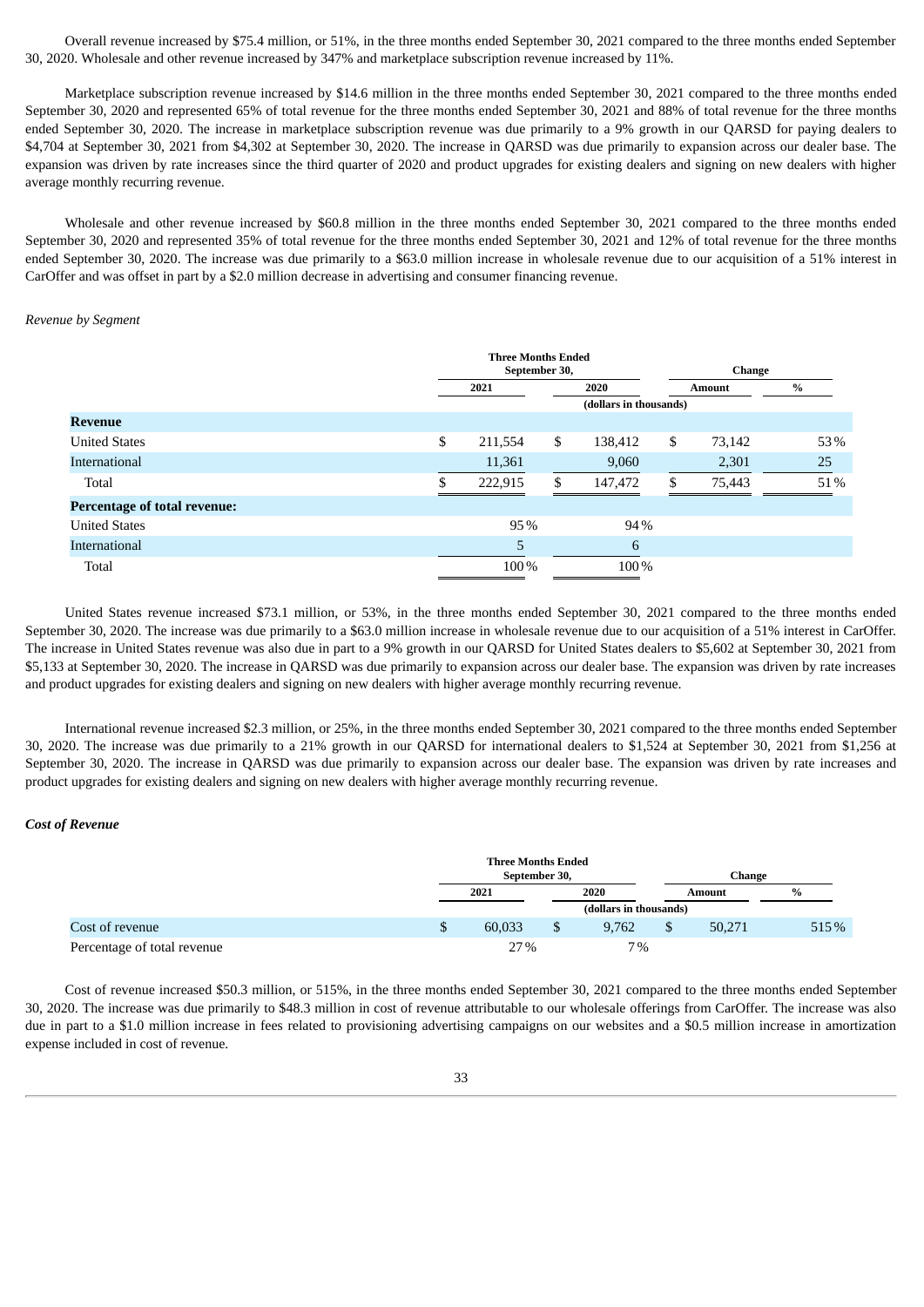### *Operating Expenses*

*Sales and Marketing Expenses*

|                             | <b>Three Months Ended</b> | September 30, |                        |  | Change |               |  |
|-----------------------------|---------------------------|---------------|------------------------|--|--------|---------------|--|
|                             | 2021                      |               | 2020<br>Amount         |  |        | $\frac{9}{6}$ |  |
|                             |                           |               | (dollars in thousands) |  |        |               |  |
| Sales and marketing         | 66.626                    |               | 57.618                 |  | 9,008  | 16%           |  |
| Percentage of total revenue | 30%                       |               | 39%                    |  |        |               |  |

Sales and marketing expenses increased \$9.0 million, or 16%, in the three months ended September 30, 2021 compared to the three months ended September 30, 2020. The increase was due primarily to a \$7.3 million increase in salaries and employee-related expense. The increase in salaries and employee-related expense was primarily driven by an increase in commissions expense, resulting from a 20% increase in headcount due to our acquisition of CarOffer, marketplace sales growth and a decrease of capitalizable costs to obtain contracts and an increase of non-capitalizable costs to obtain contracts. The increase in sales and marketing expenses was also due in part to a \$1.3 million increase in marketing expense relative to marketing expense in the third quarter of 2020, which was impacted by the Expense Reduction Plan. The increase for the three months ended September 30, 2021 is inclusive of a \$4.7 million increase in sales and marketing expenses associated with CarOffer.

#### *Product, Technology, and Development Expenses*

|                                      | <b>Three Months Ended</b><br>September 30,<br>Change |  |                        |    |        |      |
|--------------------------------------|------------------------------------------------------|--|------------------------|----|--------|------|
|                                      | 2021                                                 |  | 2020                   |    | Amount | $\%$ |
|                                      |                                                      |  | (dollars in thousands) |    |        |      |
| Product, technology, and development | \$<br>26,539                                         |  | 20,758                 | \$ | 5.781  | 28%  |
| Percentage of total revenue          | 12%                                                  |  | 14%                    |    |        |      |

Product, technology, and development expenses increased \$5.8 million, or 28%, in the three months ended September 30, 2021 compared to the three months ended September 30, 2020. The increase was due primarily to a \$3.7 million increase in salaries and employee-related expense. The increase in salaries and employee-related expense was due primarily to a 39% increase in headcount. The increase in product, technology and development expenses was also due to a \$0.9 million increase in expense due to write off of certain capitalized development projects for which the Company has decided to cease investment in, net of incremental additions, and a \$0.8 million increase in rent and onboarding expenses driven by higher expense allocations resulting from increased headcount.

#### *General and Administrative Expenses*

|                             | <b>Three Months Ended</b><br>September 30, |  |                        |  |        | Change |  |
|-----------------------------|--------------------------------------------|--|------------------------|--|--------|--------|--|
|                             | 2021                                       |  | 2020                   |  | Amount | $\%$   |  |
|                             |                                            |  | (dollars in thousands) |  |        |        |  |
| General and administrative  | 20.414                                     |  | 14,279                 |  | 6,135  | 43%    |  |
| Percentage of total revenue | 9%                                         |  | 10%                    |  |        |        |  |

General and administrative expenses increased \$6.1 million, or 43%, in the three months ended September 30, 2021 compared to the three months ended September 30, 2020. The increase was due primarily to a \$1.1 million increase in salaries and employee-related expense, exclusive of stock-based compensation expense, which increased \$3.5 million. The increase in salaries and employee-related expense was due primarily to a 31% increase in headcount due primarily to our acquisition of CarOffer. The increase in stock-based compensation expense was due primarily to annual retention grants and the revaluation of certain liability-based stock awards. The increase in general and administrative expenses was also due in part to a \$0.4 million increase in consulting expense, a \$0.3 million increase in insurance expense and a \$0.3 million increase in bad debt expense. The increase for the three months ended September 30, 2021 is inclusive of a \$2.1 million increase in general and administrative expenses associated with CarOffer.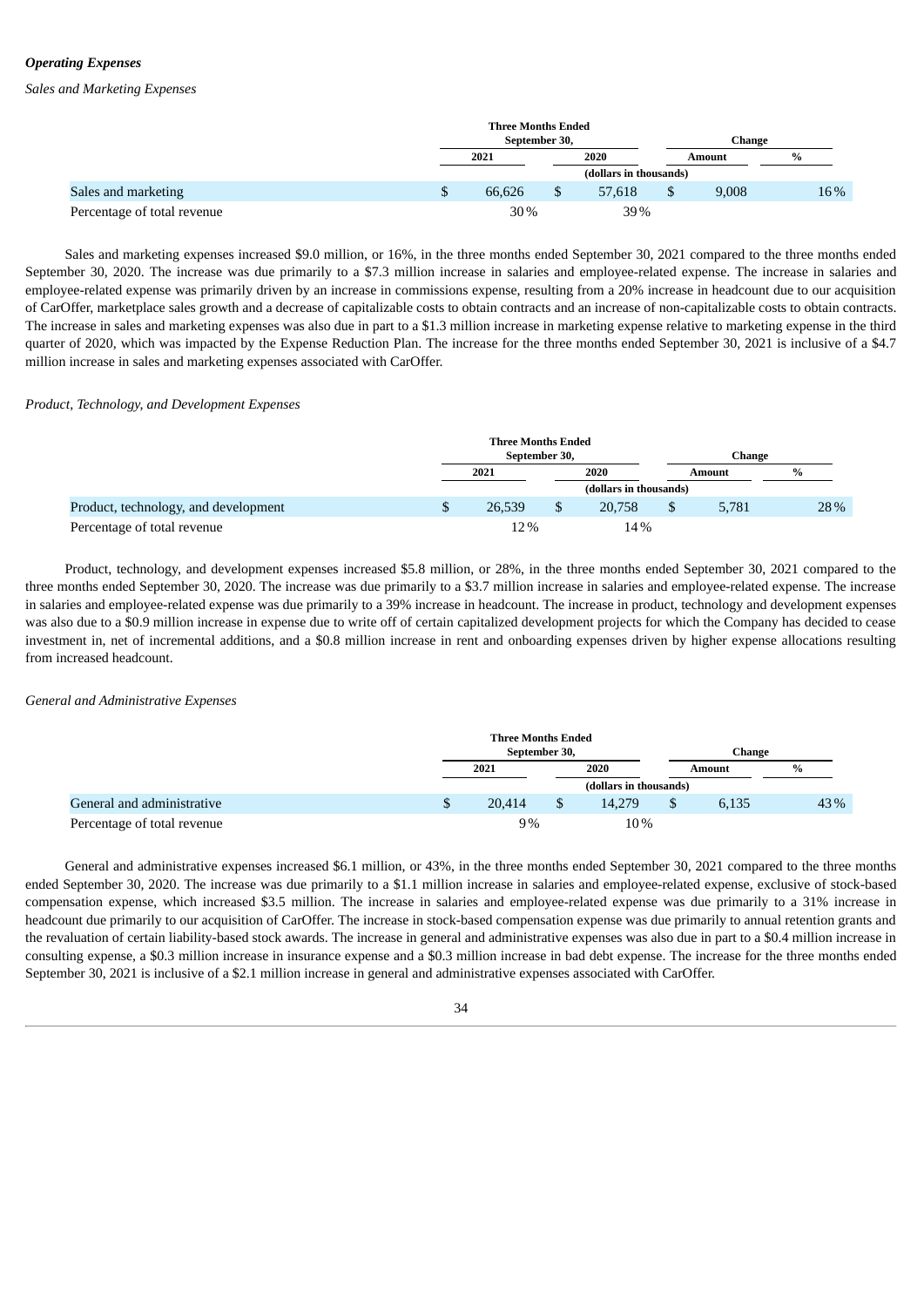|                               |   | <b>Three Months Ended</b> |  |       |  |        |               |  |  |
|-------------------------------|---|---------------------------|--|-------|--|--------|---------------|--|--|
|                               |   | September 30,             |  |       |  | Change |               |  |  |
|                               |   | 2021                      |  | 2020  |  | Amount | $\frac{9}{6}$ |  |  |
|                               |   |                           |  |       |  |        |               |  |  |
| Depreciation and amortization | P | 9.227                     |  | 1.488 |  | 7.739  | 520 %         |  |  |
| Percentage of total revenue   |   | 4%                        |  | $1\%$ |  |        |               |  |  |

Depreciation and amortization expenses increased \$7.7 million, or 520%, in the three months ended September 30, 2021 compared to the three months ended September 30, 2020, due primarily to an increase in amortization of intangible assets related to the acquired intangible assets from CarOffer.

#### *Other Income, Net*

|                             |   | <b>Three Months Ended</b><br>September 30,<br>Change |  |      |  |               |               |  |
|-----------------------------|---|------------------------------------------------------|--|------|--|---------------|---------------|--|
|                             |   | 2021                                                 |  | 2020 |  | <b>Amount</b> | $\frac{0}{0}$ |  |
|                             |   | (dollars in thousands)                               |  |      |  |               |               |  |
| Other income, net           | S | 143                                                  |  | 205  |  | (62)          | $(30)\%$      |  |
| Percentage of total revenue |   | $0\%$                                                |  | 0%   |  |               |               |  |

Total other income, net decreased \$0.1 million, or 30%, in the three months ended September 30, 2021 compared to the three months ended September 30, 2020, due primarily to a decrease in interest income as a result of a decline in interest rates associated with our investments in certificates of deposit during the three months ended September 30, 2021.

#### *Provision for Income Taxes*

|                             |    | <b>Three Months Ended</b> |   |                        |  |        |         |  |  |  |
|-----------------------------|----|---------------------------|---|------------------------|--|--------|---------|--|--|--|
|                             |    | September 30,             |   |                        |  | Change |         |  |  |  |
|                             |    | 2021                      |   | 2020<br>Amount         |  | $\%$   |         |  |  |  |
|                             |    |                           |   | (dollars in thousands) |  |        |         |  |  |  |
| Provision for income taxes  | ۵D | 10.952                    | S | 11.209                 |  | 257    | $(2)\%$ |  |  |  |
| Percentage of total revenue |    | 5%                        |   | 8%                     |  |        |         |  |  |  |

The provision for income taxes recorded during the three months ended September 30, 2021, as compared to the provision for income taxes recorded during the three months ended September 30, 2020 was principally due to increased profitability in excess of tax attributes available to offset.

### *Income (Loss) from Operations by Segment*

|                                |      | <b>Three Months Ended</b> |      |                                                                                 |               |         |               |
|--------------------------------|------|---------------------------|------|---------------------------------------------------------------------------------|---------------|---------|---------------|
|                                |      | September 30,             |      |                                                                                 | <b>Change</b> |         |               |
|                                | 2021 |                           | 2020 |                                                                                 | Amount        |         | $\frac{0}{0}$ |
|                                |      |                           |      | (dollars in thousands)<br>\$<br>46,462<br>(2,895)<br>1,040<br>43,567<br>(3,491) |               |         |               |
| <b>United States</b>           | \$   | 41,931                    | \$   |                                                                                 |               | (4,531) | $(10)\%$      |
| International                  |      | (1,855)                   |      |                                                                                 |               |         | 36            |
| <b>Total</b>                   |      | 40,076                    |      |                                                                                 |               |         | (8)%          |
| Percentage of segment revenue: |      |                           |      |                                                                                 |               |         |               |
| <b>United States</b>           |      | 20%                       |      | 34%                                                                             |               |         |               |
| International                  |      | (16)%                     |      | $(32)\%$                                                                        |               |         |               |

United States income from operations decreased \$4.5 million, or 10%, in the three months ended September 30, 2021 compared to the three months ended September 30, 2020. The decrease was due to increases in operating expenses of \$27.3 million and cost of revenue of \$50.3 million, offset in part by an increase in revenue by \$73.1 million.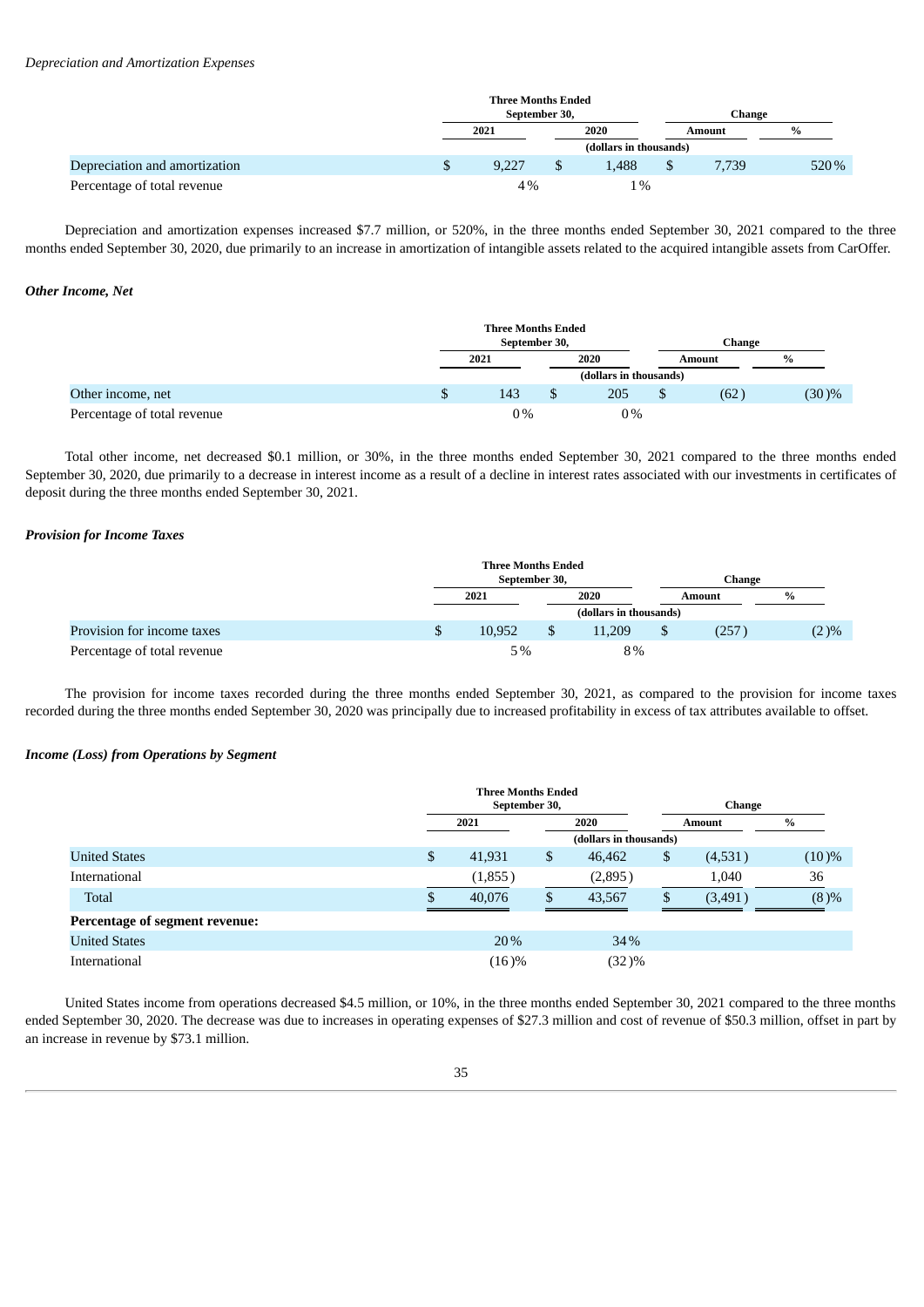International loss from operations decreased \$1.0 million, or 36%, in the three months ended September 30, 2021 compared to the three months ended September 30, 2020. The decrease was due to an increase in revenue of \$2.3 million, offset in part by an increase in operating expenses of \$1.3 million.

#### *For the nine months ended September 30, 2021 and 2020*

#### *Revenue*

### *Revenue by Source*

|                                     | <b>Nine Months Ended</b><br>September 30, |         |     |                        |    | <b>Change</b> |      |  |  |
|-------------------------------------|-------------------------------------------|---------|-----|------------------------|----|---------------|------|--|--|
|                                     | 2020<br>2021                              |         |     | Amount                 |    | $\frac{0}{0}$ |      |  |  |
|                                     |                                           |         |     | (dollars in thousands) |    |               |      |  |  |
| <b>Revenue:</b>                     |                                           |         |     |                        |    |               |      |  |  |
| Marketplace subscription            | \$                                        | 428.394 | \$  | 351,772                | \$ | 76,622        | 22 % |  |  |
| Wholesale and other revenue         |                                           | 183,637 |     | 48,126                 |    | 135,511       | 282  |  |  |
| Total                               |                                           | 612,031 | \$. | 399,898                | \$ | 212,133       | 53%  |  |  |
| <b>Percentage of total revenue:</b> |                                           |         |     |                        |    |               |      |  |  |
| Marketplace subscription            |                                           | 70%     |     | 88%                    |    |               |      |  |  |
| Wholesale and other revenue         |                                           | 30      |     | 12                     |    |               |      |  |  |
| Total                               |                                           | 100%    |     | 100%                   |    |               |      |  |  |

Overall revenue increased by \$212.1 million, or 53%, in the nine months ended September 30, 2021 compared to the nine months ended September 30, 2020. Wholesale and other revenue increased by 282% and marketplace subscription revenue increased by 22%.

Marketplace subscription revenue increased by \$76.6 million in the nine months ended September 30, 2021 compared to the nine months ended September 30, 2020 and represented 70% of total revenue for the nine months ended September 30, 2021 and 88% of total revenue for the nine months ended September 30, 2020. The increase was due primarily to the approximately \$50 million impact of fee reductions that we provided to our paying dealers during the second quarter of 2020 in response to the COVID-19 pandemic, of which approximately \$47 million resulted in revenue reductions during such quarter, with the remaining impact spread over the life of the contract term. The increase in marketplace subscription revenue was also due in part to a 9% growth in our QARSD for paying dealers to \$4,704 at September 30, 2021 from \$4,302 at September 30, 2020. The increase in QARSD was due primarily to expansion across our dealer base. The expansion was driven by rate increases since the third quarter of 2020 and product upgrades for existing dealers and signing on new dealers with higher average monthly recurring revenue.

Wholesale and other revenue increased by \$135.5 million in the nine months ended September 30, 2021 compared to the nine months ended September 30, 2020 and represented 30% of total revenue for the nine months ended September 30, 2021 and 12% of total revenue for the nine months ended September 30, 2020. The increase was due primarily to a \$135.8 million increase in wholesale revenue due to our acquisition of a 51% interest in CarOffer.

*Revenue by Segment*

|                                     | <b>Nine Months Ended</b><br>September 30, |    |                        |    | Change        |      |  |
|-------------------------------------|-------------------------------------------|----|------------------------|----|---------------|------|--|
|                                     | 2021                                      |    | 2020                   |    | <b>Amount</b> | $\%$ |  |
|                                     |                                           |    | (dollars in thousands) |    |               |      |  |
| <b>Revenue:</b>                     |                                           |    |                        |    |               |      |  |
| <b>United States</b>                | \$<br>581,149                             | \$ | 376,164                | \$ | 204,985       | 54%  |  |
| International                       | 30,882                                    |    | 23,734                 |    | 7,148         | 30   |  |
| Total                               | 612,031                                   | \$ | 399,898                | S  | 212,133       | 53%  |  |
| <b>Percentage of total revenue:</b> |                                           |    |                        |    |               |      |  |
| <b>United States</b>                | 95%                                       |    | 94%                    |    |               |      |  |
| International                       | 5                                         |    | 6                      |    |               |      |  |
| Total                               | 100%                                      |    | 100%                   |    |               |      |  |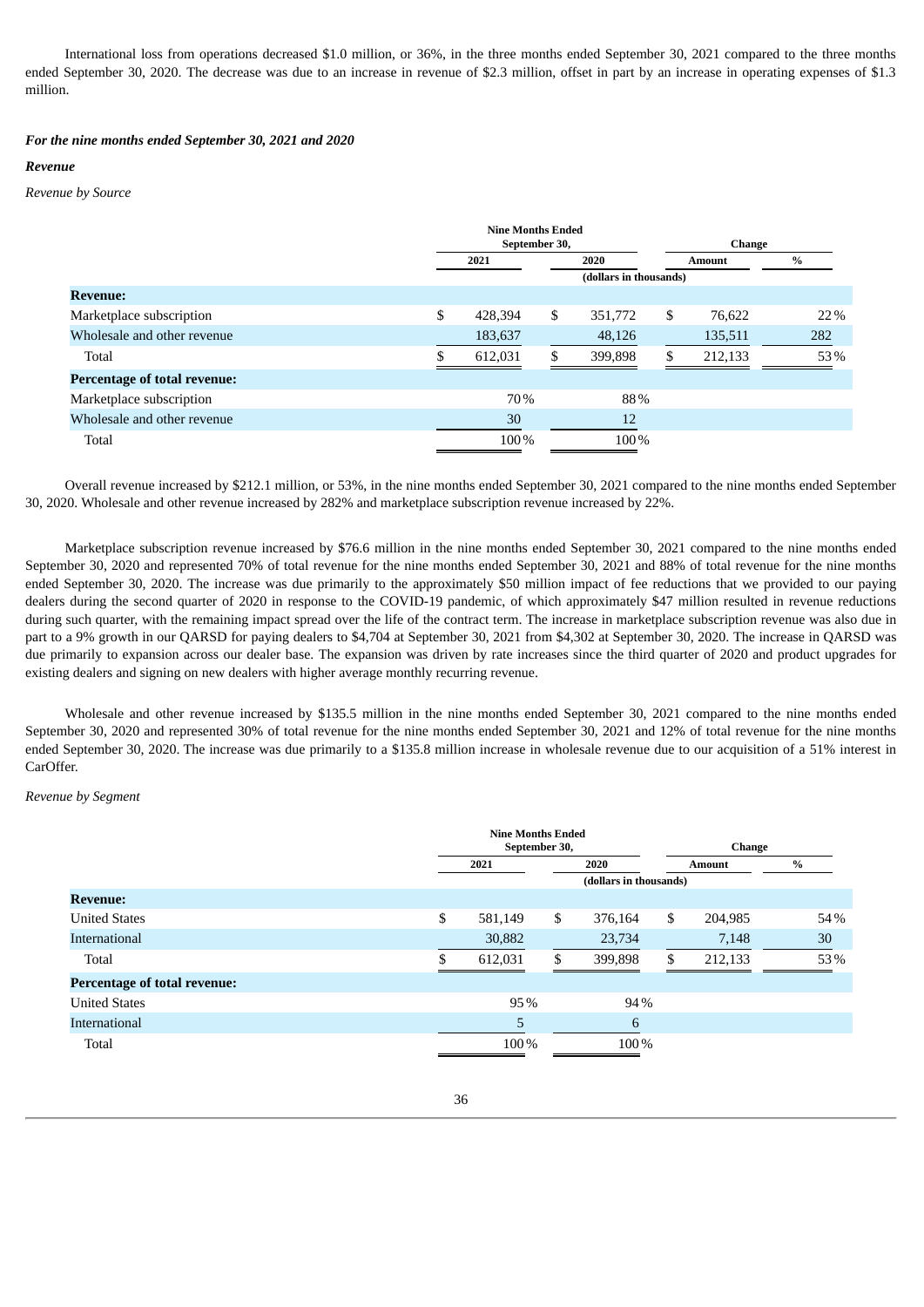United States revenue increased \$205.0 million, or 54%, in the nine months ended September 30, 2021 compared to the nine months ended September 30, 2020. The increase was due primarily to a \$135.8 million increase in wholesale revenue due to our acquisition of a 51% interest in CarOffer. Additionally, the increase was due to approximately \$44 million in revenue reductions during the second quarter of 2020 as a result of the impact of fee reductions that we provided to our United States paying dealers during such quarter in response to the COVID-19 pandemic. The increase in United States revenue was also due in part to a 9% growth in our QARSD for United States dealers to \$5,602 at September 30, 2021 from \$5,133 at September 30, 2020. The increase in QARSD was due primarily to expansion across our dealer base. The expansion was driven by rate increases and product upgrades for existing dealers and signing on new dealers with higher average monthly recurring revenue.

International revenue increased \$7.1 million, or 30%, in the nine months ended September 30, 2021 compared to the nine months ended September 30, 2020. The increase was due primarily to approximately \$3 million in revenue reductions during the second quarter of 2020 as a result of the impact of fee reductions that we provided to our international paying dealers during such quarter in response to the COVID-19 pandemic. The increase in international revenue was also due in part to a 21% growth in our QARSD for international dealers to \$1,524 at September 30, 2021 from \$1,256 at September 30, 2020. The increase in QARSD was due primarily to expansion across our dealer base. The expansion was driven by rate increases and product upgrades for existing dealers and signing on new dealers with higher average monthly recurring revenue.

#### *Cost of Revenue*

|                             | <b>Nine Months Ended</b><br>September 30, |  |                        | Change  |       |  |
|-----------------------------|-------------------------------------------|--|------------------------|---------|-------|--|
|                             | 2021                                      |  | 2020                   | Amount  | $\%$  |  |
|                             |                                           |  | (dollars in thousands) |         |       |  |
| Cost of revenue             | 134,408                                   |  | 31.252                 | 103.156 | 330 % |  |
| Percentage of total revenue | 22%                                       |  | 8%                     |         |       |  |

Cost of revenue increased \$103.2 million, or 330%, in the nine months ended September 30, 2021 compared to the nine months ended September 30, 2020. The increase was due primarily to \$100.4 million in cost of revenue attributable to our wholesale offerings from CarOffer. The increase was also due in part to a \$4.4 million increase in expense related to provisioning advertising campaigns on our websites, offset in part by a \$1.1 million decrease in salaries and employee-related expense, driven by a 35% decrease in the average CarGurus headcount.

#### *Operating Expenses*

### *Sales and Marketing Expenses*

|                             | <b>Nine Months Ended</b><br>September 30, |  |                        | Change       |      |  |
|-----------------------------|-------------------------------------------|--|------------------------|--------------|------|--|
|                             | 2021                                      |  | 2020                   | Amount       | $\%$ |  |
|                             |                                           |  | (dollars in thousands) |              |      |  |
| Sales and marketing         | \$<br>200.935                             |  | 189,796                | \$<br>11,139 | 6%   |  |
| Percentage of total revenue | 33%                                       |  | 47%                    |              |      |  |

Sales and marketing expenses increased \$11.1 million, or 6%, in the nine months ended September 30, 2021 compared to the nine months ended September 30, 2020. The increase was due primarily to a \$11.9 million increase in salaries and employee-related expense. The increase in salaries and employee-related expense was primarily driven by an increase in commissions expense, resulting from a 20% increase in headcount due to our acquisition of CarOffer, marketplace sales growth and a decrease of capitalizable costs to obtain contracts and an increase of non-capitalizable costs to obtain contracts. The increase in sales and marketing expenses was also due in part to a \$1.5 million increase in software subscription expense. These increases in sales and marketing expenses were offset in part by a \$2.4 million decrease in advertising and marketing expenses due to a gain in efficiency of algorithmic traffic acquisition and a deliberate reduction in spend as a result of macroeconomic conditions such as strong consumer demand for cars, and automotive inventory supply issues due to the global semiconductor chip shortage. The decrease in advertising and marketing expenses is net of an increase in marketing expense relative to marketing expense in the nine months ended September 30, 2020, which was impacted by the Expense Reduction Plan. The increase for the nine months ended September 30, 2021 is inclusive of a \$9.8 million increase in sales and marketing expenses associated with CarOffer.

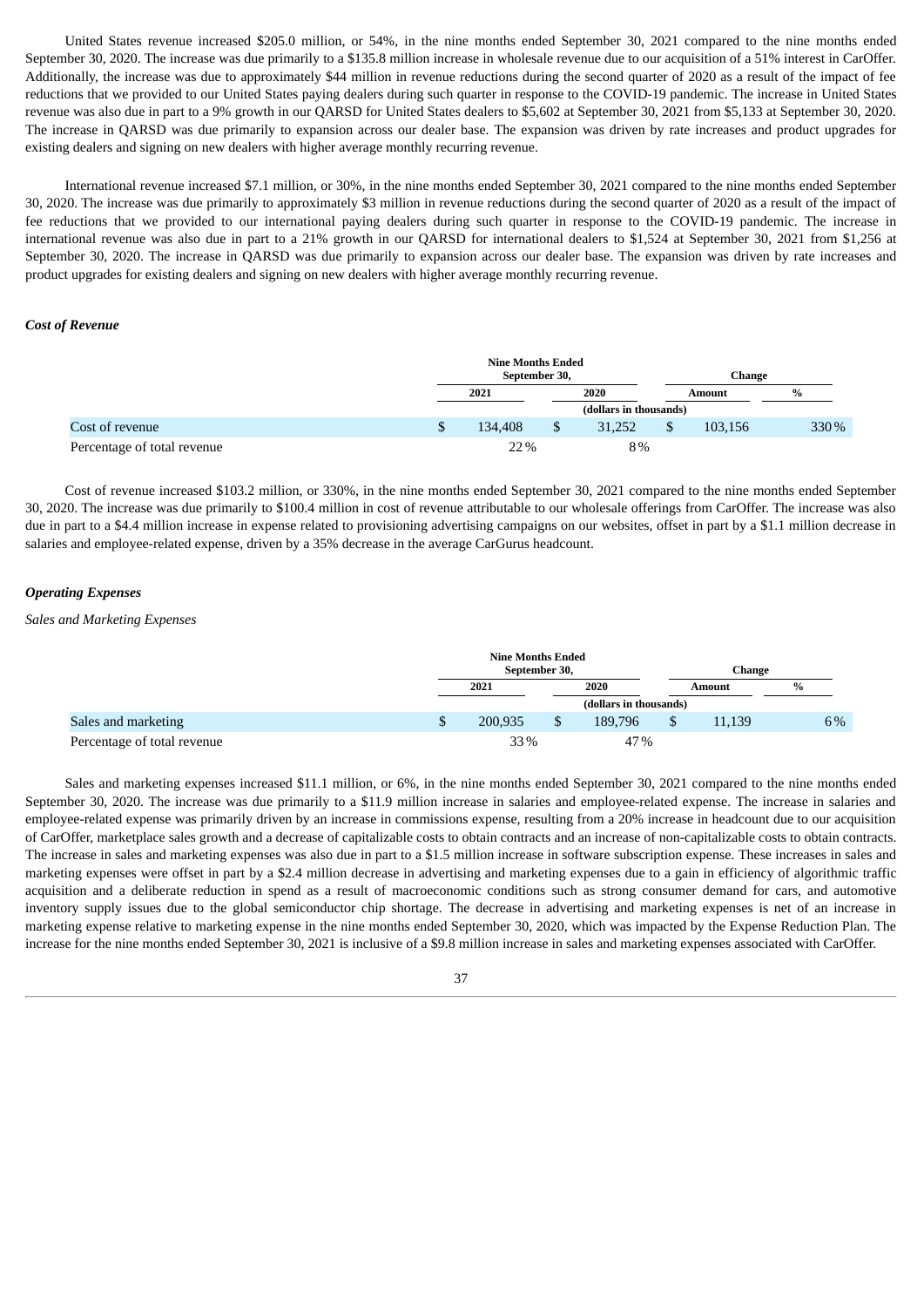|                                      |               | <b>Nine Months Ended</b> |  |                        |        |               |
|--------------------------------------|---------------|--------------------------|--|------------------------|--------|---------------|
|                                      |               | September 30,            |  |                        | Change |               |
|                                      |               | 2021                     |  | 2020                   | Amount | $\frac{9}{6}$ |
|                                      |               |                          |  | (dollars in thousands) |        |               |
| Product, technology, and development | <sup>\$</sup> | 79.333                   |  | 65.729                 | 13.604 | 21%           |
| Percentage of total revenue          |               | 13%                      |  | 16%                    |        |               |

Product, technology, and development expenses increased \$13.6 million, or 21%, in the nine months ended September 30, 2021 compared to the nine months ended September 30, 2020. The increase was due primarily to a \$9.1 million increase in salaries and employee-related expense, exclusive of stock-based compensation expense, which increased \$1.8 million. The increase in salaries and employee-related expense was due primarily to a 39% increase in headcount and an increase in expected bonus attainment in comparison to the nine months ended September 30, 2020 due to improved performance since the outset of the COVID-19 pandemic. The increase in stock-based compensation expense was due to the increase in headcount and revaluation of certain liability-based stock awards. The increase in product, technology, and development expenses was also due in part to a \$1.8 million increase in consulting expense and a \$0.8 million increase in rent expense driven by higher expense allocations resulting from increased headcount. The increase for the nine months ended September 30, 2021 is inclusive of a \$3.0 million increase in product, technology, and development expenses associated with CarOffer.

#### *General and Administrative Expenses*

|                             | <b>Nine Months Ended</b><br>September 30, |  |                        |  | Change |      |  |
|-----------------------------|-------------------------------------------|--|------------------------|--|--------|------|--|
|                             | 2021                                      |  | 2020                   |  | Amount | $\%$ |  |
|                             |                                           |  | (dollars in thousands) |  |        |      |  |
| General and administrative  | \$<br>67,095                              |  | 44.297                 |  | 22,798 | 51\% |  |
| Percentage of total revenue | 11%                                       |  | 11%                    |  |        |      |  |

General and administrative expenses increased \$22.8 million, or 51%, in the nine months ended September 30, 2021 compared to the nine months ended September 30, 2020. The increase was due primarily to a \$3.3 million increase in salaries and employee-related expense, exclusive of stock-based compensation expense, which increased \$15.9 million. The increase in salaries and employee-related expense was due primarily to a 31% increase in headcount, due primarily to our acquisition of CarOffer, and an increase in expected bonus attainment in comparison to the nine months ended September 30, 2020 due to improved performance since the outset of the COVID-19 pandemic. The increase in stock-based compensation expense was due primarily to annual retention grants and the revaluation of certain liability-based stock awards. The increase in general and administrative expenses was also due in part to a \$1.3 million increase in consulting expense, a \$1.2 million increase in insurance expense, and a \$1.0 million increase in expense related to payment processing and billing due to increased customer transactions as a result of increased revenue. The increase for the nine months ended September 30, 2021 is inclusive of a \$11.3 million increase in general and administrative expenses associated with CarOffer.

#### *Depreciation and Amortization Expenses*

|                               | <b>Nine Months Ended</b><br>September 30, |        |  | Change                 |        |               |
|-------------------------------|-------------------------------------------|--------|--|------------------------|--------|---------------|
|                               |                                           | 2021   |  | 2020                   | Amount | $\frac{0}{0}$ |
|                               |                                           |        |  | (dollars in thousands) |        |               |
| Depreciation and amortization | \$                                        | 25.916 |  | 4.529                  | 21,387 | 472 %         |
| Percentage of total revenue   |                                           | 4%     |  | $1\%$                  |        |               |

Depreciation and amortization expenses increased \$21.4 million, or 472%, in the nine months ended September 30, 2021 compared to the nine months ended September 30, 2020, due primarily to an increase in amortization of intangible assets related to the acquired intangible assets from CarOffer.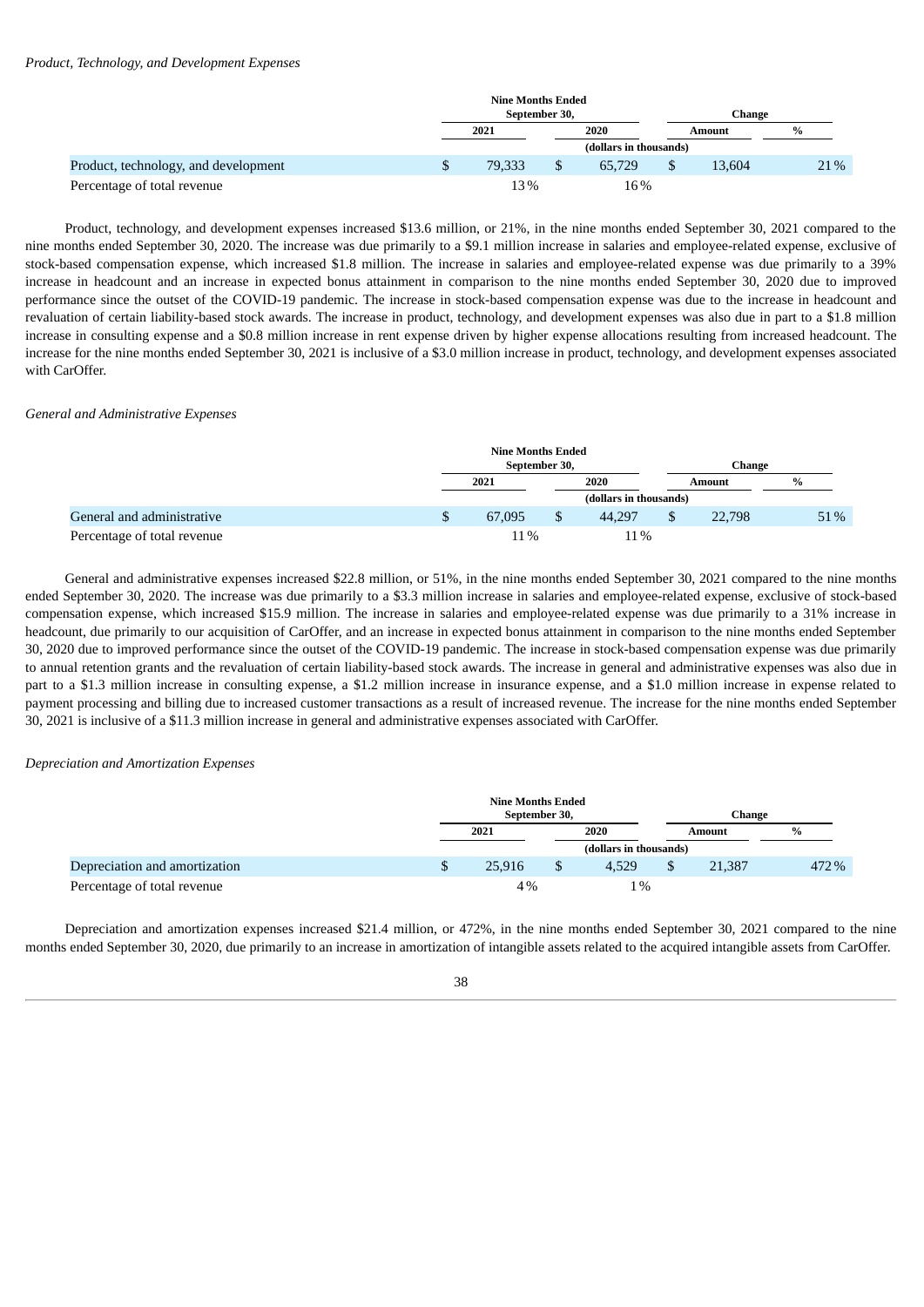|                             |   | <b>Nine Months Ended</b> |  |                        |        |               |
|-----------------------------|---|--------------------------|--|------------------------|--------|---------------|
|                             |   | September 30,            |  |                        | Change |               |
|                             |   | 2021                     |  | 2020                   | Amount | $\frac{0}{0}$ |
|                             |   |                          |  | (dollars in thousands) |        |               |
| Other income, net           | J | 426                      |  | 1.407                  | (981)  | $(70) \%$     |
| Percentage of total revenue |   | 0%                       |  | $0\%$                  |        |               |

Total other income, net decreased \$1.0 million, or 70%, in the nine months ended September 30, 2021 compared to the nine months ended September 30, 2020, due primarily to a \$1.0 million decrease in interest income as a result of a decline in interest rates associated with our investments in certificates of deposit during the nine months ended September 30, 2021.

#### *Provision for Income Taxes*

|                             | <b>Nine Months Ended</b><br>September 30, |  |                        |  | Change |      |  |
|-----------------------------|-------------------------------------------|--|------------------------|--|--------|------|--|
|                             | 2021                                      |  | 2020                   |  | Amount | $\%$ |  |
|                             |                                           |  | (dollars in thousands) |  |        |      |  |
| Provision for income taxes  | 28.556                                    |  | 13.312                 |  | 15.244 | 115% |  |
| Percentage of total revenue | 5%                                        |  | $3\%$                  |  |        |      |  |

The provision for income taxes recorded during the nine months ended September 30, 2021, as compared to the provision for income taxes recorded during the nine months ended September 30, 2020 was principally due to increased profitability in excess of tax attributes available to offset. Additionally, there was \$1.0 million tax expense related to excess stock-based compensation deductions recorded during the nine months ended September 30, 2021, compared to \$0.3 million tax benefit recorded during the nine months ended September 30, 2020. Furthermore, a \$0.5 million tax expense was recorded during the nine months ended September 30, 2021 in connection with the Section 162(m) excess officer compensation limitation, which became applicable in May 2021 upon the expiration of the transition period permitted following our IPO.

#### *Income (Loss) from Operations by Segment*

|                                | <b>Nine Months Ended</b><br>September 30, |    |                        | Change |        |      |
|--------------------------------|-------------------------------------------|----|------------------------|--------|--------|------|
|                                | 2021                                      |    | 2020                   |        | Amount | $\%$ |
|                                |                                           |    | (dollars in thousands) |        |        |      |
| <b>United States</b>           | \$<br>111,515                             | \$ | 82,061                 | \$     | 29,454 | 36%  |
| International                  | (7,171)                                   |    | (17,766)               |        | 10,595 | 60   |
| <b>Total</b>                   | 104,344                                   | \$ | 64,295                 | S      | 40,049 | 62%  |
| Percentage of segment revenue: |                                           |    |                        |        |        |      |
| <b>United States</b>           | 19%                                       |    | 22%                    |        |        |      |
| International                  | (23)%                                     |    | (75)%                  |        |        |      |

United States income from operations increased \$29.5 million, or 36%, in the nine months ended September 30, 2021 compared to the nine months ended September 30, 2020. This increase was due to increases in revenue of \$205.0 million, offset in part by increases in cost of revenue of \$105.0 million and increases in operating expenses of \$70.5 million.

International loss from operations decreased \$10.6 million, or 60%, in the nine months ended September 30, 2021 compared to the nine months ended September 30, 2020. The decrease was due to increases in revenue of \$7.1 million, decreases in cost of revenue of \$1.9 million and decreases in operating expenses of \$1.6 million.

### **Liquidity and Capital Resources**

#### *Cash, Cash Equivalents and Investments*

At September 30, 2021 and December 31, 2020, our principal sources of liquidity were cash and cash equivalents of \$231.1 million and \$190.3 million, respectively, and investments in certificates of deposit with terms of greater than 90 days but less than one year of \$90.0 million and \$100.0 million, respectively.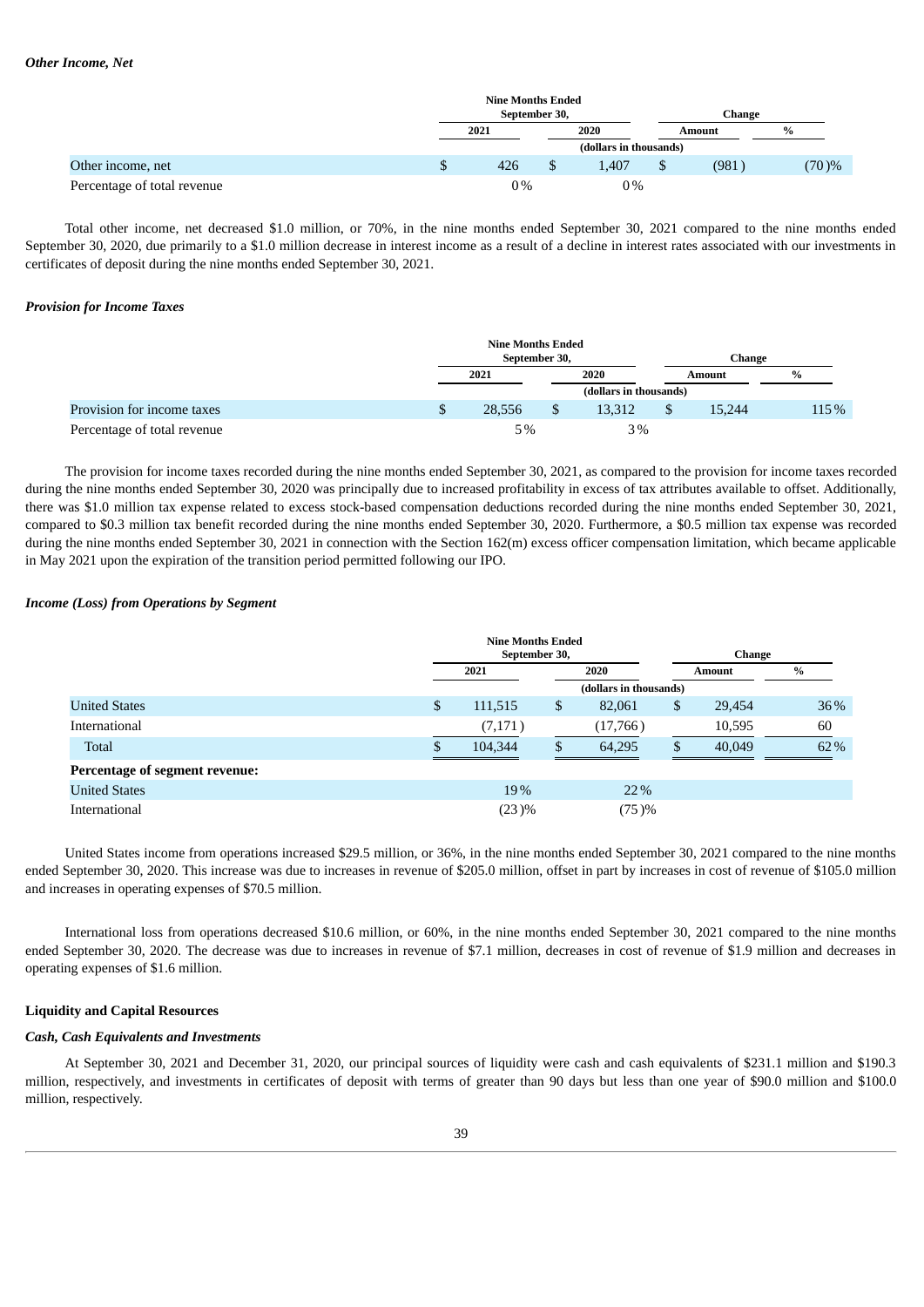### *Sources and Uses of Cash*

Our cash flows from operating, investing, and financing activities, as reflected in the Unaudited Condensed Consolidated Statements of Cash Flows, are summarized in the following table:

|                                                             |   | <b>Nine Months Ended</b><br>September 30, |   |         |  |  |
|-------------------------------------------------------------|---|-------------------------------------------|---|---------|--|--|
|                                                             |   | 2021                                      |   | 2020    |  |  |
| Net cash provided by operating activities                   | S | 135,063                                   | S | 108,806 |  |  |
| Net cash (used in) provided by investing activities         |   | (63,353)                                  |   | 84,859  |  |  |
| Net cash used in financing activities                       |   | (25,056)                                  |   | (7,741) |  |  |
| Impact of foreign currency on cash                          |   | (359)                                     |   | 171     |  |  |
| Net increase in cash, cash equivalents, and restricted cash | æ | 46.295                                    |   | 186,095 |  |  |

Our operations have been financed primarily from operating activities. We generated cash from operating activities of \$135.1 million during the nine months ended September 30, 2021, and \$108.8 million during the nine months ended September 30, 2020.

We believe that our existing sources of liquidity will be sufficient to fund our operations for at least the next 12 months from the date of the filing of this Quarterly Report. Our future capital requirements will depend on many factors, including the further impact of the COVID-19 pandemic, our revenue, expenses associated with our sales and marketing activities and the support of our product, technology, and development efforts, our investments in international markets, the extent of our cost savings related to the Expense Reduction Plan and the potential exercise of call rights in the second of half of 2022 related to acquiring additional equity interests in CarOffer. Cash from operations could also be affected by various risks and uncertainties, including, but not limited to, the effects of the COVID-19 pandemic and other risks detailed in the "Risk Factors" section of this Quarterly Report.

To the extent that existing cash, cash equivalents, and investments and cash from operations are insufficient to fund our future activities, we may need to raise additional funds through a public or private equity or debt financing. Additional funds may not be available on terms favorable to us, or at all.

#### *Operating Activities*

Cash provided by operating activities of \$135.1 million during the nine months ended September 30, 2021 was due primarily to consolidated net income of \$76.2 million, adjusted for \$42.5 million of stock-based compensation expense for equity classified awards, \$29.5 million of depreciation and amortization, \$9.6 million of amortization of deferred contract costs, \$5.8 million of deferred taxes, \$2.4 million of impairment of website development costs, and \$0.7 million of provision for doubtful accounts. Cash provided by operating activities was also attributable to a \$24.5 million increase in accounts payable, a \$4.8 million increase in accrued expenses, accrued income taxes, and other liabilities, a \$3.4 million increase in deferred revenue, and a \$0.8 million increase in lease obligations. The increases in cash flow from operations were partially offset by a \$51.6 million increase in accounts receivable, a \$6.5 million increase in deferred contract costs, a \$4.1 million increase in inventory, and a \$3.0 million increase in prepaid expenses, prepaid income taxes, and other assets.

Cash provided by operating activities of \$108.8 million during the nine months ended September 30, 2020 was due primarily to net income of \$52.4 million, adjusted for \$34.4 million of stock-based compensation expense for equity classified awards, \$14.8 million of deferred taxes, \$8.8 million of depreciation and amortization, \$8.6 million of amortization of deferred contract costs, and \$1.7 million of provision for doubtful accounts. Cash provided by operating activities was also attributable to a \$7.1 decrease in prepaid expenses, prepaid income taxes, and other assets, \$6.0 million decrease in accounts receivable, and a \$1.7 million increase in accrued expenses, accrued income taxes, and other liabilities. The increases in cash flow from operations were partially offset by a \$19.7 million decrease in accounts payable, and a \$6.9 million increase in deferred contract costs.

#### *Investing Activities*

Cash used in investing activities of \$63.4 million during the nine months ended September 30, 2021 was due to \$64.3 million of cash paid for acquisitions, net of cash acquired, \$4.9 million of purchases of property and equipment and \$4.1 million related to the capitalization of website development costs, offset in part by \$100.0 million of maturities of certificates of deposit, net of investments in certificates of deposit of \$90.0 million.

Cash provided by investing activities of \$84.9 million during the nine months ended September 30, 2020 was due to maturities of certificates of deposit of \$111.7 million, offset in part by \$21.1 million of cash paid for an acquisition, net of cash acquired, \$3.0 million related to the capitalization of website development costs, and \$2.7 million of purchases of property and equipment.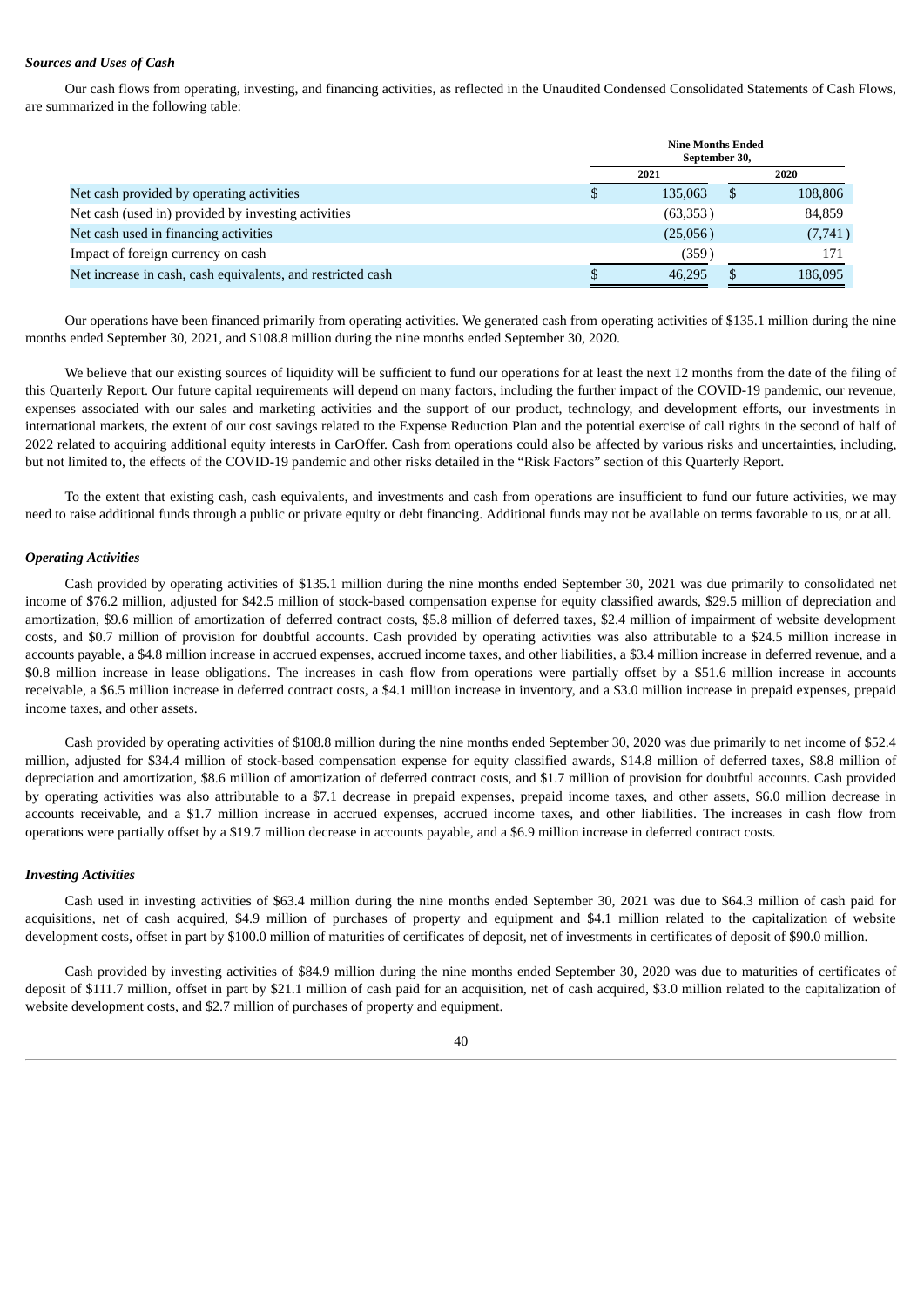#### *Financing Activities*

Cash used in financing activities of \$25.1 million during the nine months ended September 30, 2021 was due primarily to CarOffer's repayment of a line of credit of \$14.3 million and our payment of withholding taxes on net share settlements of restricted stock units of \$11.3 million, partially offset by \$0.5 million related to the proceeds from the issuance of common stock related to the exercise of vested stock options.

Cash used in financing activities of \$7.7 million during the nine months ended September 30, 2020 was due primarily to the payment of withholding taxes on net share settlements of restricted stock units of \$8.7 million, partially offset by \$1.0 million related to the proceeds from the issuance of common stock related to the exercise of vested stock options.

#### **Contractual Obligations and Known Future Cash Requirements**

As of September 30, 2021, there were no material changes in our contractual obligations and commitments from those disclosed in our Annual Report, other than those appearing in the notes to the Unaudited Condensed Consolidated Financial Statements appearing elsewhere in this Quarterly Report, which are hereby incorporated by reference.

#### **Off-Balance Sheet Arrangements**

As of September 30, 2021 and December 31, 2020, we did not have any off-balance sheet arrangements, or leases that are less than twelve months in duration, other than leases signed but not commenced, that have or are reasonably likely to have a current or future material effect on our financial condition, changes in financial condition, revenues or expenses, results of operations, liquidity, capital expenditures, or capital resources.

#### **Critical Accounting Policies and Significant Estimates**

The preparation of the Unaudited Condensed Consolidated Financial Statements in conformity with GAAP requires us to make estimates and assumptions that affect the reported amounts of assets and liabilities, and the disclosure of contingent assets and liabilities at the date of the financial statements, and the reported amounts of revenue and expenses during the reporting period.

Although we regularly assess these estimates, actual results could differ materially from these estimates. We base our estimates on historical experience and various other assumptions that we believe to be reasonable under the circumstances. Actual results may differ from our estimates if these results differ from historical experience, or other assumptions do not turn out to be substantially accurate, even if such assumptions are reasonable when made. Changes in estimates are recorded in the period in which they become known.

Significant estimates relied upon in preparing the Unaudited Condensed Consolidated Financial Statements include the determination of sales allowance and variable consideration in our revenue recognition, allowance for doubtful accounts, the valuation of redeemable noncontrolling interest, valuation of equity and liability-classified compensation awards under ASC 718, the expensing and capitalization of product, technology, and development costs for website development and internal-use software, the valuation and recoverability of goodwill, intangible assets and other long-lived assets, and the recoverability of our net deferred tax assets and related valuation allowance. Accordingly, we consider these to be our critical accounting policies.

For a detailed explanation of the judgments made in these areas, refer to Note 2 to our Unaudited Condensed Consolidated Financial Statements appearing elsewhere in this Quarterly Report and "Management's Discussion and Analysis of Financial Condition and Results of Operations" in our Annual Report.

#### **Recently Issued Accounting Pronouncements**

Information concerning recently issued accounting pronouncements may be found in Note 2 to our Unaudited Condensed Consolidated Financial Statements appearing elsewhere in this Quarterly Report.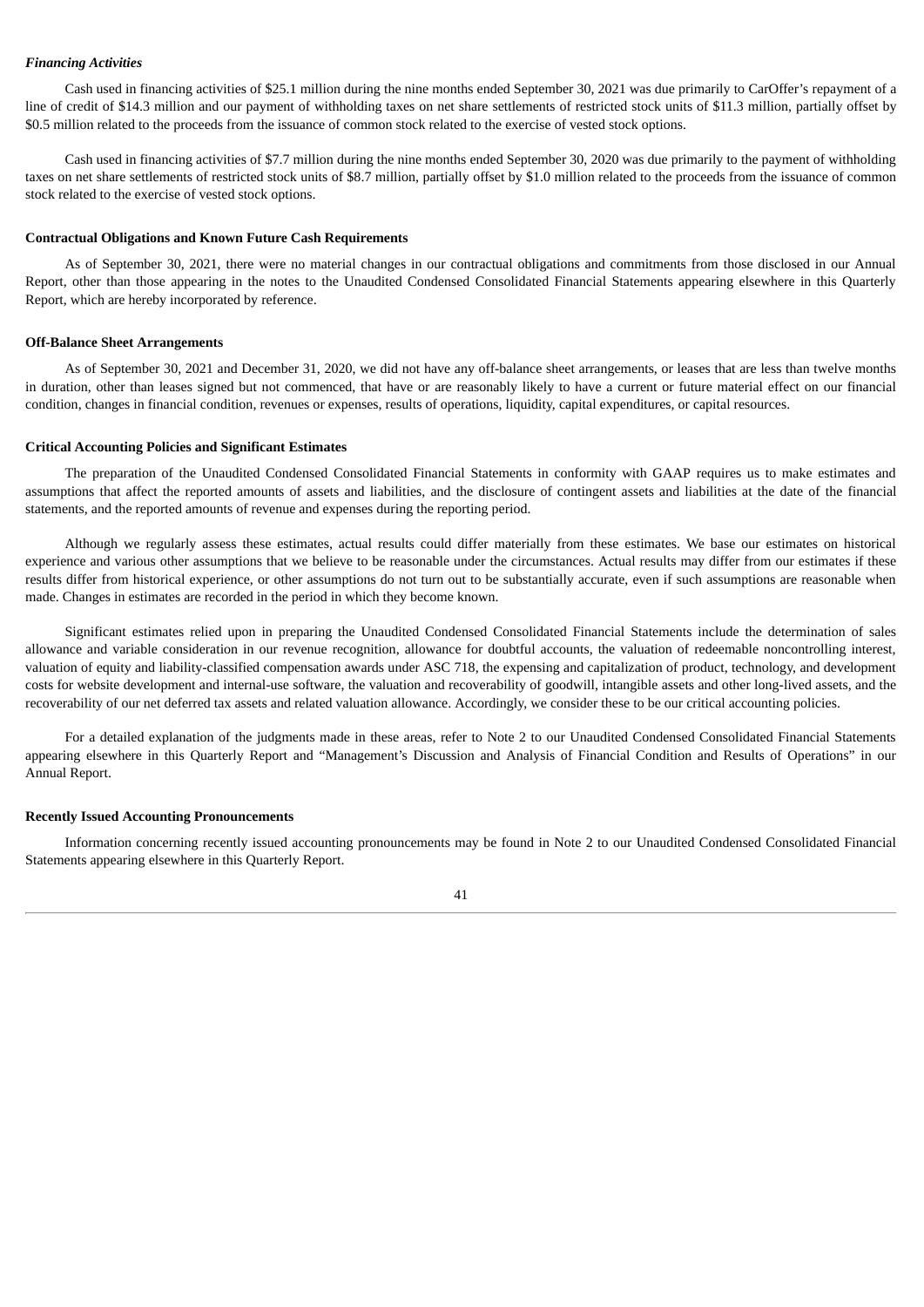#### <span id="page-45-0"></span>**Item 3. Quantitative and Qualitative Disclosures about Market Risk**

Market risk represents the risk of loss that may affect our financial position due to adverse changes in financial market prices and rates. We are exposed to market risks as described below.

#### *Interest Rate Risk*

We did not have any long-term borrowings at September 30, 2021 or at December 31, 2020.

We had cash, cash equivalents, and investments of \$321.1 million and \$290.3 million at September 30, 2021 and December 31, 2020, respectively, which consisted of bank deposits, money market funds and certificates of deposit with maturity dates ranging from six to nine months.

Such interest-earning instruments carry a degree of interest rate risk. Given recent changes in the interest rate environment and in an effort to ensure liquidity, we expect lower returns from our investments for the foreseeable future. To date, fluctuations in interest income have not been material to the operations of the business.

We do not enter into investments for trading or speculative purposes and have not used any derivative financial instruments to manage our interest rate risk exposure.

### *Inflation Risk*

We do not believe that inflation has had a material effect on our business, financial condition, or results of operations to date. However, if our costs were to become subject to significant inflationary pressures, we may not be able to fully offset such higher costs through price increases. Our inability or failure to do so could harm our business, operating results, and financial condition.

### *Foreign Currency Exchange Risk*

Historically, because our operations and sales have been primarily in the United States, we have not faced any significant foreign currency risk. As of September 30, 2021 and December 31, 2020, we had foreign currency exposures in the British pound, the Euro and the Canadian dollar, although such exposure is not significant.

Our foreign subsidiaries have intercompany accounts that are eliminated upon consolidation, and these accounts expose us to foreign currency exchange rate fluctuations. Exchange rate fluctuations on short-term intercompany accounts are recorded in our Unaudited Condensed Consolidated Income Statements under the heading, other income, net. Exchange rate fluctuations on long-term intercompany accounts are recorded in our Unaudited Condensed Consolidated Balance Sheets under the heading accumulated other comprehensive income.

As we seek to grow our international operations in Canada and the United Kingdom, our risks associated with fluctuation in currency rates may become greater, and we will continue to reassess our approach to managing these risks.

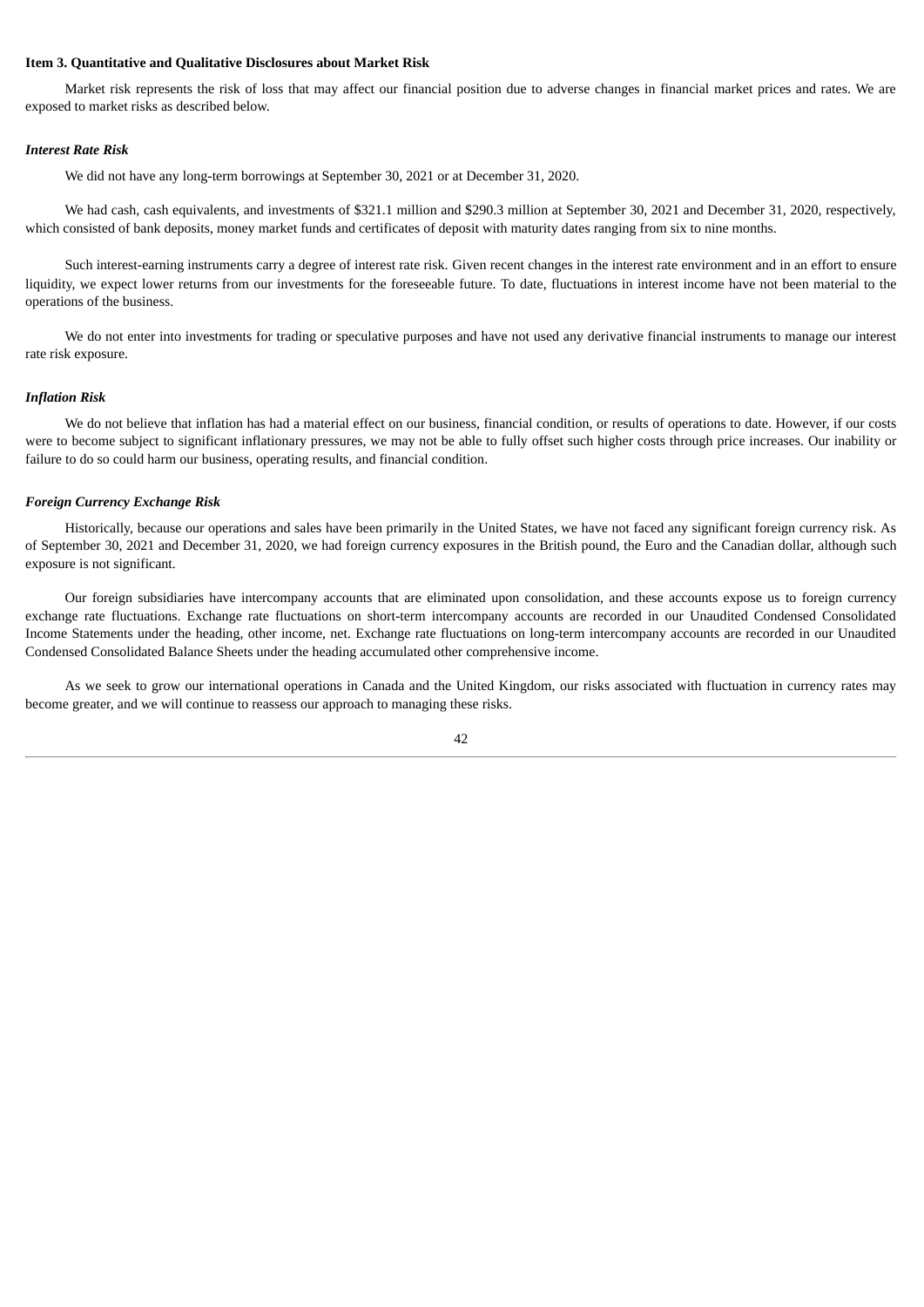#### <span id="page-46-0"></span>**Item 4. Controls and Procedures**

#### Evaluation of Disclosure Controls and Procedures

Our management, with the participation of our principal executive officer and principal financial officer, has evaluated the effectiveness of our disclosure controls and procedures (as defined in Rules 13a-15(e) and 15d-15(e) under the Securities Exchange Act of 1934, as amended, or the Exchange Act), as of the end of the period covered by this Quarterly Report. Based on such evaluation, our principal executive officer and principal financial officer have concluded that as of such date, our disclosure controls and procedures were effective.

#### Changes in Internal Control Over Financial Reporting

There was no change in our internal control over financial reporting (as defined in Rules 13a-15(f) and 15d-15(f) under the Exchange Act) that occurred during the period covered by this Quarterly Report that has materially affected, or is reasonably likely to materially affect, our internal control over financial reporting.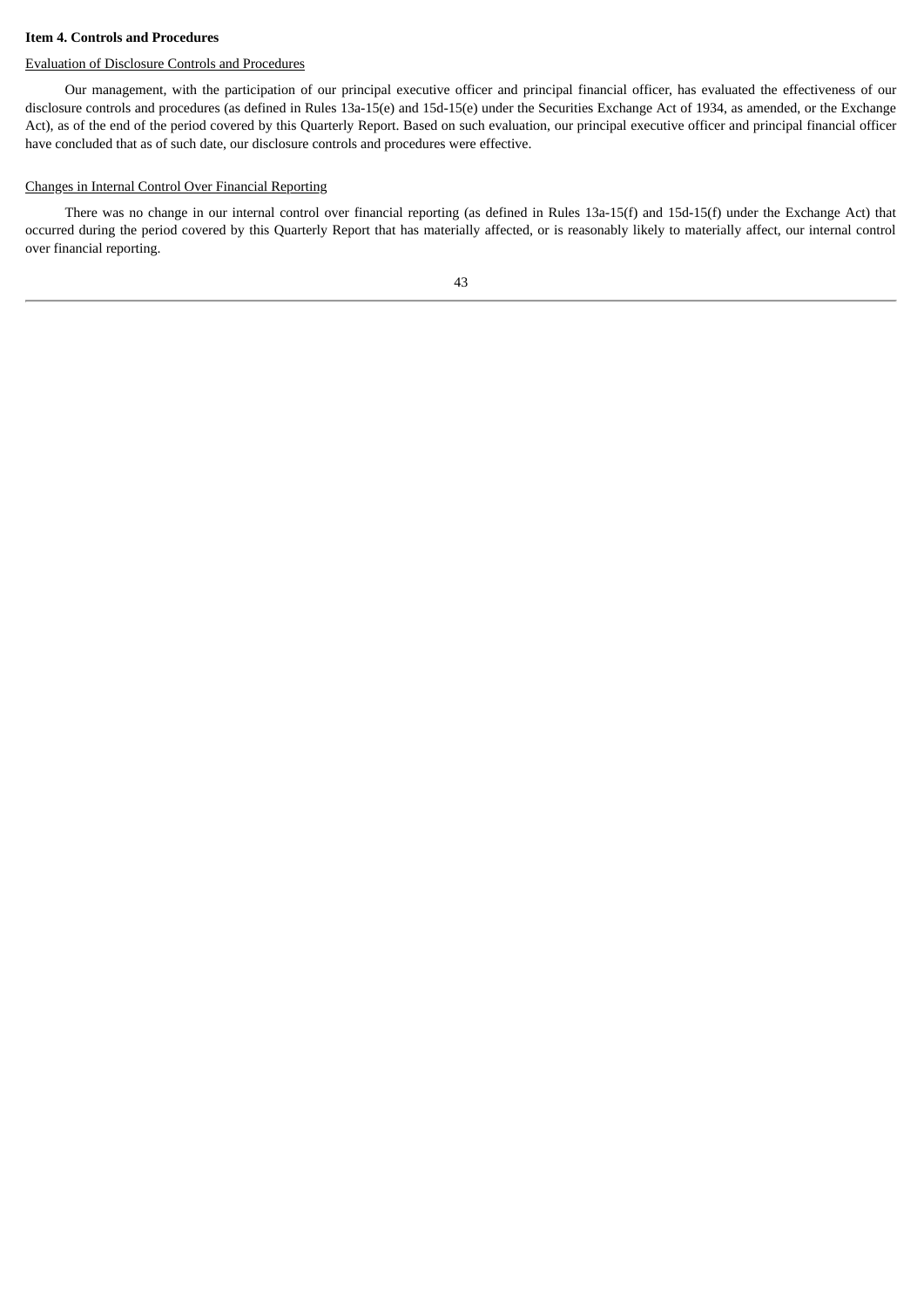#### <span id="page-47-1"></span><span id="page-47-0"></span>**Item 1. Legal Proceedings.**

From time to time we may become involved in legal proceedings or be subject to claims arising in the ordinary course of our business. We are not presently subject to any pending or threatened litigation that we believe, if determined adversely to us, would individually, or taken together, reasonably be expected to have a material adverse effect on our business or financial results.

#### <span id="page-47-2"></span>**Item 1A. Risk Factors.**

Investing in our Class A common stock involves a high degree of risk. You should carefully consider the risks and uncertainties described below, together with all of the other information contained in this Quarterly Report, including "Management's Discussion and Analysis of Financial Condition and Results of Operations" and our unaudited condensed consolidated financial statements and related notes, before evaluating our business. Our business, financial condition, operating results, cash flow, and prospects could be materially and adversely affected by any of these risks or uncertainties. In that event, the trading price of our Class A common stock could decline. See "Special Note Regarding Forward-Looking Statements."

#### **Risks Related to Our Business and Industry**

#### Our business has been, and we expect it to continue to be, adversely affected by the COVID-19 pandemic.

The COVID-19 pandemic has caused an international health crisis and resulted in significant disruptions to the global economy as well as businesses and capital markets around the world. Our operations have been materially adversely affected by a range of factors related to the COVID-19 pandemic. In March 2020, we temporarily closed all of our offices and began requiring our employees to work remotely (subject to limited exceptions) until further notice, which has disrupted and may continue to disrupt how we operate our business. In addition, in an effort to limit the spread of COVID-19, many countries, as well as states and localities in the United States, implemented or mandated, and some continue to implement or mandate, significant restrictions on travel and commerce, shelter-in-place or stay-at-home orders, and business closures. Fluctuation in infection rates in the regions in which we operate has resulted in periodic changes in restrictions that vary from region to region and may require rapid response to new or reinstated orders. Many of these orders resulted in, and may continue to result in, restrictions on the ability of consumers to buy and sell automobiles by restricting operations at dealerships and/or by closing or reducing the services provided by certain service providers upon which dealerships rely. In addition, these restrictions and continued concern about the spread of the disease have impacted car shopping by consumers and disrupted the operations of car dealerships, which has adversely affected and may continue to adversely affect the market for automobile purchases.

The automotive industry is also facing, and may continue to face, inventory supply problems, including for reasons attributable to the COVID-19 pandemic and other macroeconomic issues, such as the global semiconductor chip shortage. This decline in vehicle inventory has led to an increase in bids per vehicle at auction and corresponding increases to wholesale auction prices. As the price of replenishing inventory through wholesale auctions has increased, dealers have increased, and may continue to increase, the prices they charge consumers. A high volume of price increases on vehicle sales at a rapid rate could impact our proprietary Instant Market Values, or IMV, and distribution of Deal Ratings. In addition, if our paying dealers continue to operate at reduced inventory levels or with increased costs, they may reduce or be unwilling to increase their advertising spend with us and/or may terminate their subscriptions at the conclusion of the committed term. Our ability to add new paying dealers or increase our fees with dealers may be impeded if dealers perceive they have less of a need for our products and services because of their limited inventory. Inventory challenges in the automotive industry have adversely impacted, and could continue to adversely impact, the amount of inventory on our websites and have contributed to higher prices and reduced lease options for new vehicles, which in turn has reduced, and may continue to reduce, consumer demand, which could contribute to a decline in the number of consumer visits to our websites and/or the number of connections between consumers and dealers through our marketplaces. These inventory-related issues resulting from the COVID-19 pandemic and other macroeconomic issues may materially and adversely impact our business, financial condition and results of operations.

As a result of the travel and commerce restrictions and the impact on their businesses, a number of our dealer customers temporarily closed or are operating on a reduced capacity, and many dealerships are facing significant financial challenges. Such closures and circumstances led some paying dealers to cancel their subscriptions and/or reduce their spending with us, which has had and may continue to have a material adverse effect on our revenues and on our business. Additionally, in response to the increasing cancelations and the drop in consumer demand at the beginning of the COVID-19 pandemic, we reduced our spending on brand advertising and traffic acquisition, which contributed to fewer consumers using our platform during the year ended December 31, 2020 and for the three and nine month periods ended September 30, 2021 compared to the same periods for the prior year, which in turn has, and may continue to, materially and adversely affect our business. While we have since restored a portion of that historical consumer spend, we may not

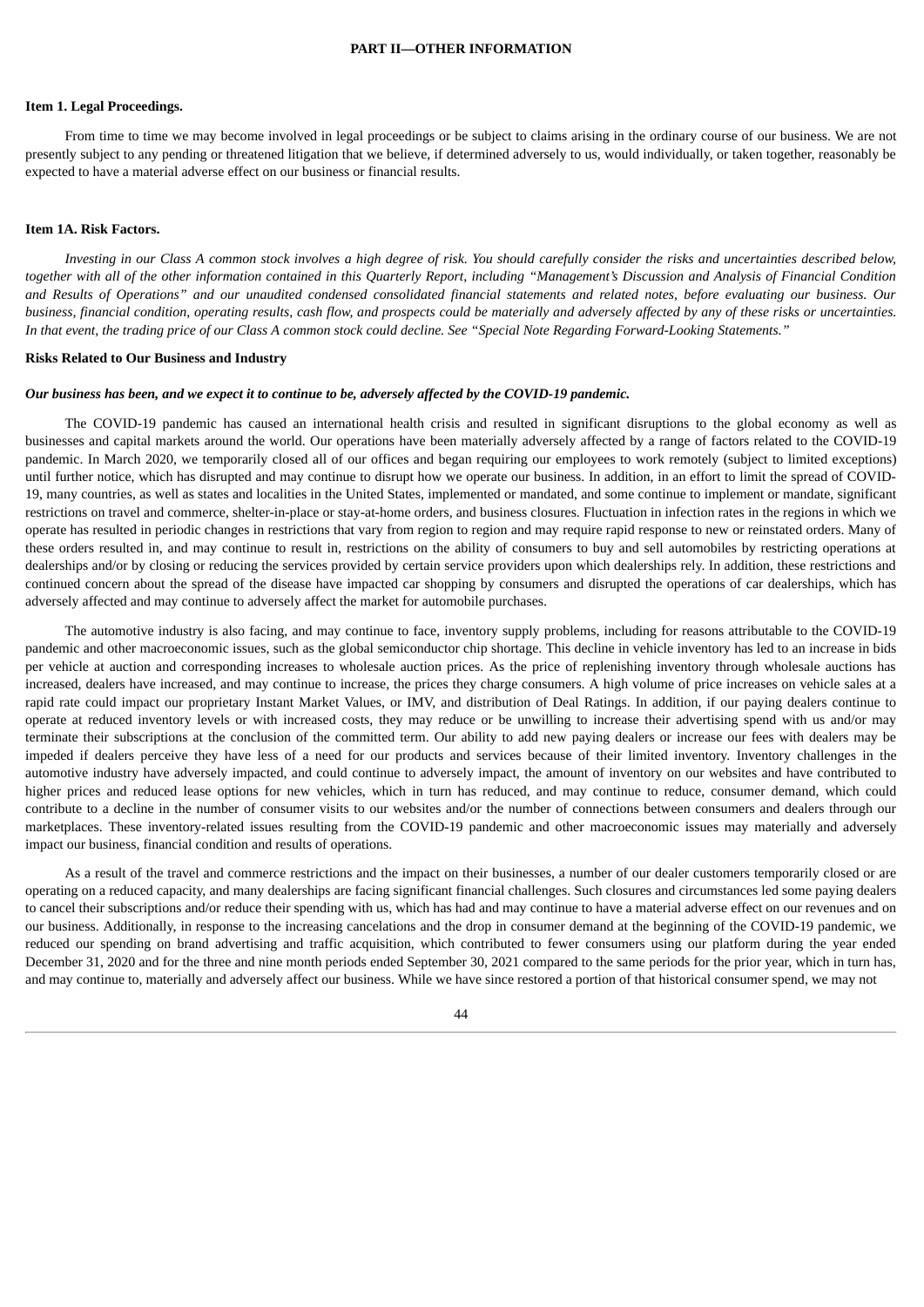in the future fully restore prior spending levels if we elect to redirect our investments elsewhere, including in favor of new product development. If such a strategy were not to result in the benefits that we expect, our business could be harmed. Our business relies on the ability of consumers to borrow funds to acquire automobiles and banks and other financing companies may limit or restrict lending to consumers as a result of the economic impacts of the COVID-19 pandemic, which may also materially and adversely affect our business.

Further, because of the significant financial challenges that dealerships have faced and continue to face as a result of the COVID-19 pandemic, we took measures to help our paying dealers maintain their business health during the COVID-19 pandemic, including by proactively reducing the subscription fees for paying dealers for certain service periods. As a result, the level of fees we received from paying dealers materially decreased during the year ended December 31, 2020, resulting in a material decline in our revenue and a material adverse effect to our business. In addition, despite our proactive fee reductions during the second quarter of 2020, we experienced increased customer cancellation rates and slowed paying dealer additions, which materially and adversely affected our business for the year ended December 31, 2020. We may again in the future experience increased cancellations and/or slowed paying dealer additions and as a result may decide to re-institute further billings relief as we continue to assess the effects of the COVID-19 pandemic on our paying dealers and business operations. During the COVID-19 pandemic, we have also experienced, and may continue to experience, increased account delinquencies from dealer customers challenged by the COVID-19 pandemic that failed to pay us on time or at all.

These effects from the COVID-19 pandemic on our revenue caused us to implement certain cost-savings measures across our business, which disrupted our business and operations during the year ended December 31, 2020. For example, during the second quarter of 2020, we initiated a costsavings initiative that included a reduction in our workforce, a limitation in discretionary spend across our business and our ceasing of certain international operations and expansion efforts. We also reduced consumer marketing across both algorithmic traffic acquisition and brand spend during the year ended December 31, 2020 in comparison to the prior year in an effort to reduce expenses and as a result of suppressed dealer inventory and resulting reduced demand for leads from dealers. Despite these measures, we may not achieve the costs savings or attract consumer visits at the levels we expect, which would adversely impact our cash flows and financial condition. These expense reduction activities, and any future cost savings actions that we may take, may yield unintended consequences, such as loss of key employees, undesired attrition, and the risk that we may not achieve the anticipated cost savings at the levels we expect, any of which may have a material adverse effect on our results of operations and/or financial condition. If the COVID-19 pandemic materially impacts our revenues in the future, we may also decide that additional disruptive measures are necessary to reduce our operating expenses.

The global nature of the COVID-19 pandemic has also had, and will continue to have, a significant impact on our international businesses. Due to the crisis, we ceased marketplace operations in Germany, Italy, and Spain, and halted any new international expansion efforts, which we believe will allow us to focus our financial and human capital resources on our more established international markets in Canada and the United Kingdom. Failure by us to succeed in these two markets, however, would materially and adversely affect our business and potential growth.

We continue to monitor and assess the effects of the COVID-19 pandemic on our commercial operations, including the impact on our revenue. However, we cannot at this time accurately predict what effects these conditions will ultimately have on our operations due to uncertainties relating to the duration of the pandemic, the extent and effectiveness of governmental responses and other preventative, treatment and containment actions or developments, including the distribution and acceptance of vaccines, shifts in behavior going forward, and the length or severity of the travel and commerce restrictions imposed by relevant governmental authorities. Nor can we predict the adverse impact on the global economies and financial markets in which we operate, which may have a significant negative impact on our business, financial condition and results of operations.

Our business is substantially dependent on our relationships with dealers. If a significant number of dealers terminate their subscription agreements with us, our business and financial results would be materially and adversely affected.

Our primary source of revenue consists of subscription fees paid to us by dealers for access to enhanced features on our automotive marketplaces. Our subscription agreements with dealers generally may be terminated by us with 30 days' notice and by dealers with 30 days' notice at the end of the committed term. The majority of our contracts with dealers currently provide for one-month committed terms and do not contain contractual obligations requiring a dealer to maintain its relationship with us beyond the committed term. Accordingly, these dealers may cancel their subscriptions with us in accordance with the terms of their subscription agreements. A dealer's decision to cancel its subscription with us may be influenced by several factors, including national and regional dealership associations, national and local regulators, automotive manufacturers, consumer groups, and consolidated dealer groups. If any of these influential groups indicate that dealers should not enter into or maintain subscription agreements with us, this belief could become shared by dealers and we may lose a number of our paying dealers. If a significant number of our paying dealers terminate their subscriptions with us, our business and financial results would be materially and adversely affected.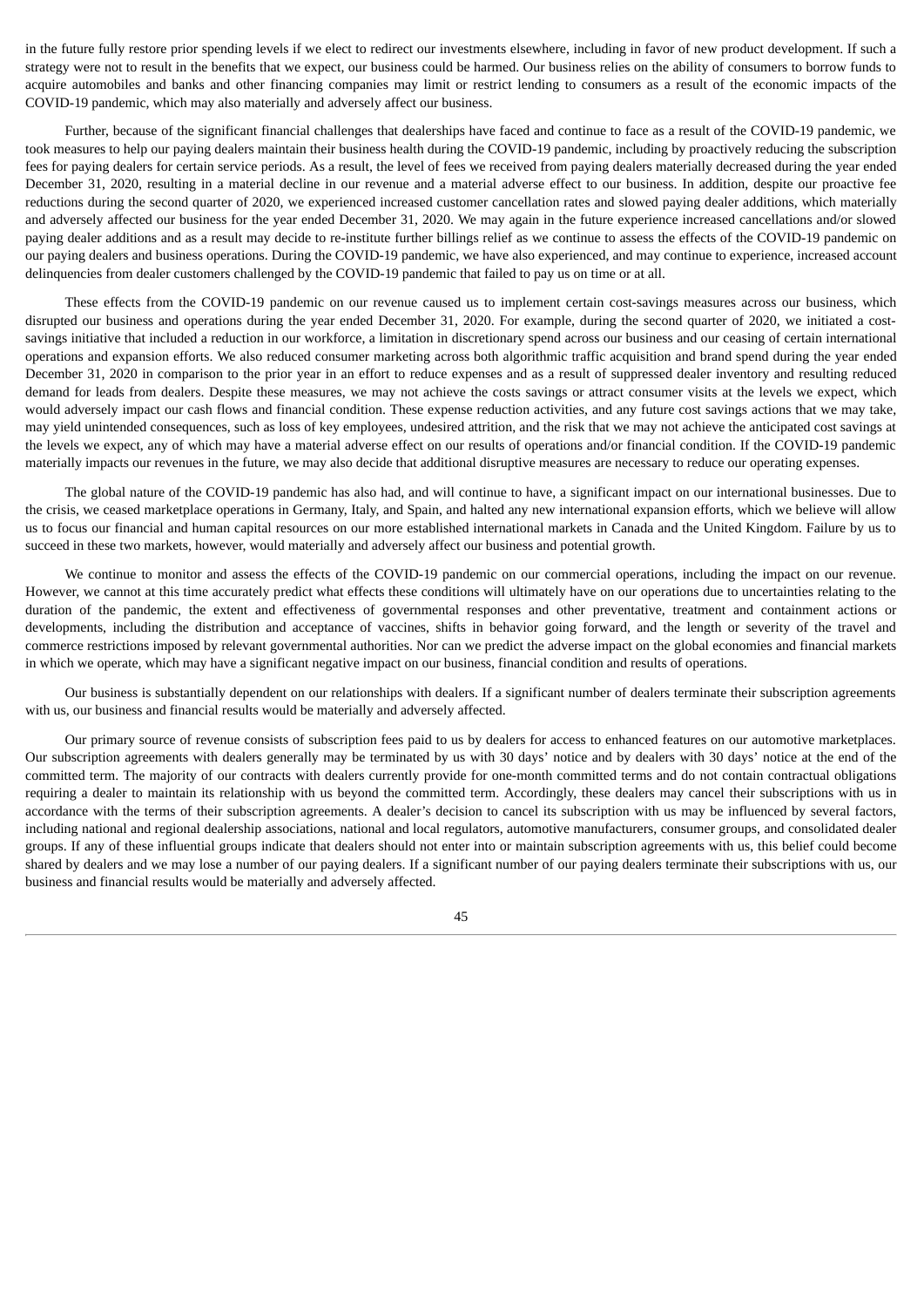### If we fail to maintain or increase the number of dealers that pay subscription fees to us, or fail to maintain or increase the fees paid to us for *subscriptions, our business and financial results would be materially and adversely affected.*

As a result of the COVID-19 pandemic, many paying dealers cancelled their subscriptions with us (including, in some cases, with our permission prior to the end of the applicable contract term and notice period), which caused a material adverse impact on our revenues during the year ended December 31, 2020, and it is possible that additional dealers will cancel their subscriptions in the future for a variety of reasons, including as a result of the effects of the COVID-19 pandemic. If paying dealers do not receive the volume of consumer connections that they expect during their subscription period, do not experience the level of car sales they expect from those connections, or fail to attribute consumer connections or sales to our platform, they may terminate their subscriptions at the conclusion of the committed term. If we fail to maintain or expand our base of paying dealers or fail to maintain or increase the level of fees that we receive from them, our business and financial results would be materially and adversely affected.

We allow dealers to list their inventory in CarGurus marketplaces for free; however, we impose certain limitations on such free listings, such as capping the number of leads that non-paying dealers in the U.S. may receive, not displaying non-paying dealer identity and contact information, and prohibiting access to the paid features of our marketplaces. We continue to adapt our free listings product, Restricted Listings, in our CarGurus marketplaces and in the future, we may decide to impose additional restrictions on Restricted Listings or modify the services available to non-paying dealers. These changes to our Restricted Listings product may result in less inventory being displayed to consumers, which may impair our efforts to attract consumers, and cause paying and non-paying dealers to receive fewer leads and connections, which may make it more difficult for us to convert nonpaying dealers to paying dealers or maintain or expand our base of paying dealers. If dealers do not subscribe to our paid offerings at the rates we expect, our business and financial results would be materially and adversely affected.

### If dealers or other advertisers reduce their advertising spending with us and we are unable to replace the reduced advertising spending, our advertising *revenue and business would be harmed.*

A significant amount of revenue is derived from advertising revenues generated primarily through advertising sales, including display advertising and audience targeting services, to dealers, auto manufacturers, and other auto-related brand advertisers. We compete for this advertising revenue with other online automotive marketplaces and with television, print media, and other traditional advertising channels. Our ability to attract and retain advertisers and to generate advertising revenue depends on a number of factors, including our ability to: increase the number of consumers using our marketplaces; compete effectively for advertising spending with other online automotive marketplaces; continue to develop our advertising products; keep pace with changes in technology and the practices and offerings of our competitors; and offer an attractive ROI to our advertisers for their advertising spend with us.

Our agreements with dealers for display advertising generally include terms ranging from one month to one year and may be terminated by us with 30 days' notice and by dealers with 30 days' notice at the end of the committed term. The contracts do not contain contractual obligations requiring an advertiser to maintain its relationship with us beyond the committed term. Certain of our other advertising contracts, including those with auto manufacturers, typically do not have ongoing commitments to advertise in our marketplaces beyond a committed term. As a result of the COVID-19 pandemic, some advertisers have cancelled or reduced their advertising with us, which has caused a material adverse impact on our revenues during the year ended December 31, 2020 compared to the prior period, and it is possible that advertising customers will cancel or reduce their advertising with us in the future for a variety of reasons, including as a result of the effects of the COVID-19 pandemic. In addition, a reduction in consumer visits to our sites as a result of the COVID-19 pandemic resulted in the delivery of fewer impressions for our advertising customers than anticipated during the year ended December 31, 2020 and the three and nine months ended September 30, 2021 compared to the same periods for the prior year, which has caused, and may continue to cause, an adverse impact on our advertising revenues. We may not succeed in capturing a greater share of our advertisers' spending if we are unable to convince advertisers of the effectiveness or superiority of our advertising offerings as compared to alternative channels. If current advertisers reduce their advertising spending with us and we are unable to replace such reduced advertising spending, our advertising revenue and business and financial results would be harmed.

### If we fail to fully realize anticipated transaction synergies from our acquisition of a 51% interest in CarOffer, or if the CarOffer business fails to grow *at the rate we expect, our revenue and business would be harmed.*

In January 2021 we completed our acquisition of a 51% interest in CarOffer, which adds wholesale vehicle acquisition and selling capabilities to our portfolio of dealer offerings. Achievement of our anticipated transaction synergies and our ability to grow the CarOffer business depends on a number of factors, including, but not limited to, our ability to: expand the number of dealers engaging on the CarOffer platform; retain existing customers and increase the share of wholesale transactions which they complete on the CarOffer platform; attract prospective customers who have historically purchased or sold vehicles through physical auctions and may choose not to transact online; and successfully compete with competitors, including other online vehicle auction companies and large, national offline vehicle auction companies that are expanding into the online channel and have launched online auctions in connection with their physical auctions. If our anticipated transaction synergies do not fully materialize and/or the CarOffer business fails to grow at the rate we expect, our revenue and business would be harmed.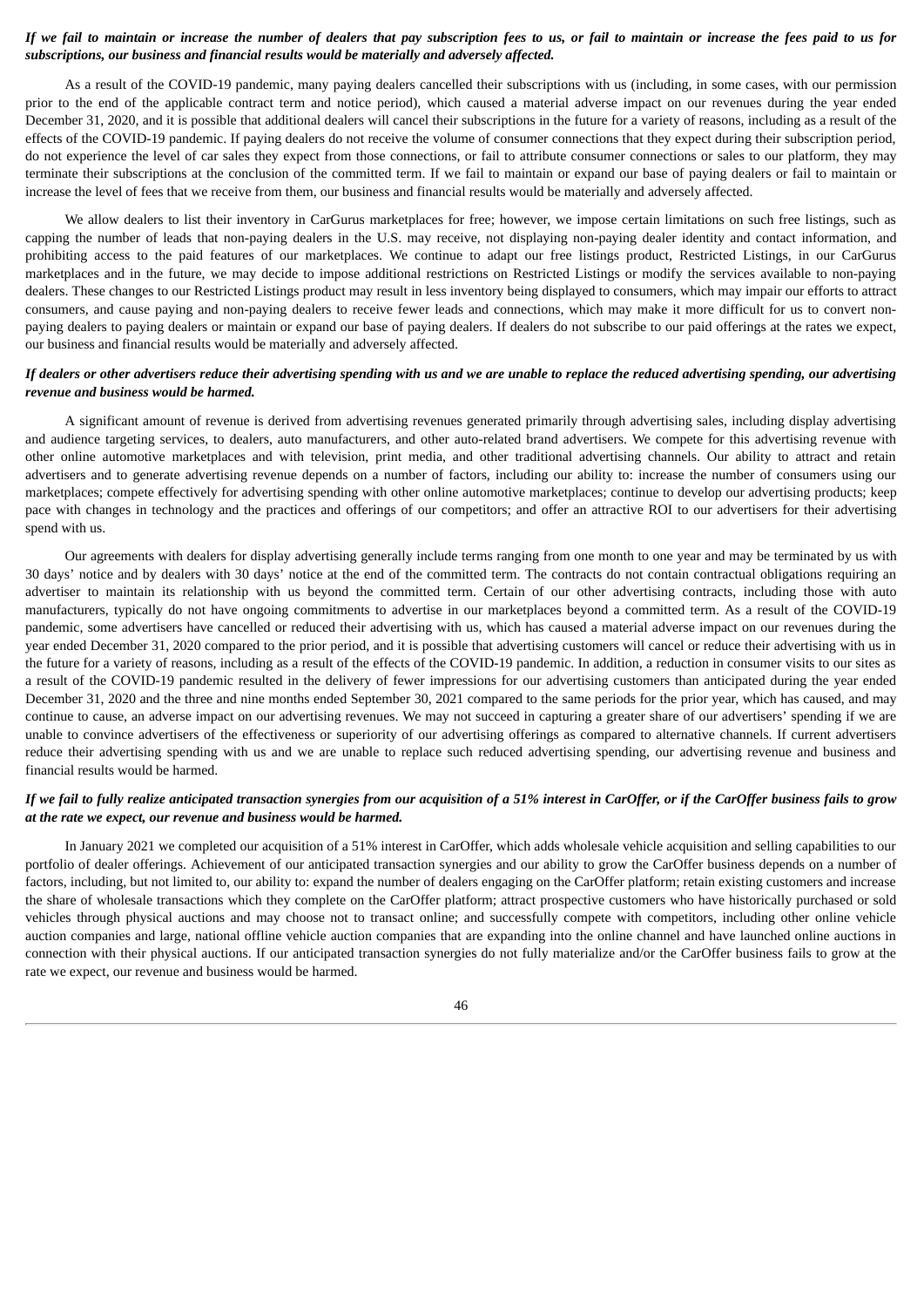Industry conditions such as a significant change in vehicle retail prices or a decline in the used vehicle inventory supply coming to the wholesale market could also adversely impact CarOffer's business and growth. For example, if retail prices for used vehicles rise relative to retail prices for new vehicles, it could make buying a new vehicle more attractive to consumers than buying a used vehicle, which could result in reduced used vehicle wholesale sales on the CarOffer platform. Used vehicle dealers may also decide to retail more of their vehicles on their own rather than selling them on the CarOffer platform, which could adversely impact the volume of vehicles offered for sale on the CarOffer platform and the demand for those used vehicles. Inventory challenges in the automotive industry, including for reasons attributable to the COVID-19 pandemic, could also contribute to a decrease in the supply of vehicles coming to the wholesale market and reduce the number of vehicles sold on the CarOffer platform. An inability by CarOffer to retain customers and/or increase or find alternative sources of vehicle supply would adversely impact our revenue and business.

#### If we are unable to provide a compelling vehicle search experience to consumers through our platform, the number of connections between consumers and dealers using our marketplaces may decline and our business and financial results would be materially and adversely affected.

If we fail to continue to provide a compelling vehicle search experience to consumers, the number of connections between consumers and dealers through our marketplaces could decline, which in turn could lead dealers to suspend listing their inventory in our marketplaces, cancel their subscriptions, or reduce their spending with us. If dealers pause or cancel listing their inventory in our marketplaces, we may not be able to attract a large consumer audience, which may cause other dealers to pause or cancel their use of our marketplaces. This reduction in the number of dealers using our marketplaces would likely materially and adversely affect our marketplaces and our business and financial results. As consumers increasingly use their mobile devices to access the internet and our marketplaces, our success depends, in part, on our ability to provide consumers with a robust and user-friendly experience through their mobile devices. We believe that our ability to provide a compelling vehicle search experience, both on desktop computers and through mobile devices, is subject to a number of factors, including our ability to: maintain attractive marketplaces for consumers and dealers; continue to innovate and introduce products for our marketplaces; launch new products that are effective and have a high degree of consumer engagement; display a wide variety of automobile inventory to attract more consumers to our websites; provide mobile applications that engage consumers; maintain the compatibility of our mobile applications with operating systems, such as iOS and Android, and with popular mobile devices running such operating systems; and access and analyze a sufficient amount of data to enable us to provide relevant information to consumers, including pricing information and accurate vehicle details.

### We rely on internet search engines to drive traffic to our websites, and if we fail to appear prominently in the search results, our traffic would decline *and our business would be adversely affected.*

We rely, in part, on internet search engines such as Google, Bing, and Yahoo! to drive traffic to our websites. The number of consumers we attract to our marketplaces from search engines is due in part to how and where our websites rank in unpaid search results. These rankings can be affected by a number of factors, many of which are not under our direct control and may change frequently. For example, when a consumer searches for a vehicle in an internet search engine, we rely on a high organic search ranking of our webpages to refer the consumer to our websites. Our competitors' internet search engine optimization efforts may result in their websites receiving higher search result rankings than ours, or internet search engines could change their methodologies in a way that would adversely affect our search result rankings. If internet search engines modify their methodologies in ways that are detrimental to us, if our efforts to improve our search engine optimization are unsuccessful or less successful than our competitors' internet search engine optimization efforts, our ability to attract a large consumer audience could diminish and traffic to our marketplaces could decline. In addition, internet search engine providers could provide dealer and pricing information directly in search results, align with our competitors, or choose to develop competing products. Reductions in our own search advertising spend or more aggressive spending by our competitors could also cause us to incur higher advertising costs and/or reduce our market visibility to prospective users. Our websites have experienced fluctuations in organic and paid search result rankings in the past, and we anticipate fluctuations in the future. Any reduction in the number of consumers directed to our websites through internet search engines could harm our business and operating results.

### Any inability by us to develop new products, or achieve widespread consumer and dealer adoption of those products, could negatively impact our *business and financial results.*

Our success depends on our continued innovation to provide products that make our marketplaces, websites, and mobile applications useful for consumers and dealers or that otherwise provide value to consumers and dealers. For example, as we transition to a more digitally-initiated environment, we recently launched CarGurus Instant Max Cash Offer, a new offering that allows consumers in certain states to sell their vehicles to dealers entirely online. In addition to introducing new offerings within our existing products, we anticipate that over time we may reach a point when investments in our current products are less productive and the growth of our revenue will require more focus on developing new products for consumers and dealers. These new products must be widely adopted by consumers and dealers in order for us to continue to attract consumers to our marketplaces and dealers to our products and services. Accordingly, we must continually invest resources in product, technology, and development in order to improve the attractiveness and comprehensiveness of our marketplaces and their related products and effectively incorporate new internet and mobile technologies into them. Our ability to engage in these activities may decline as a result of the impact of the COVID-19 pandemic and our cost-savings initiatives on our business. These product, technology, and development expenses may include costs of hiring additional personnel,

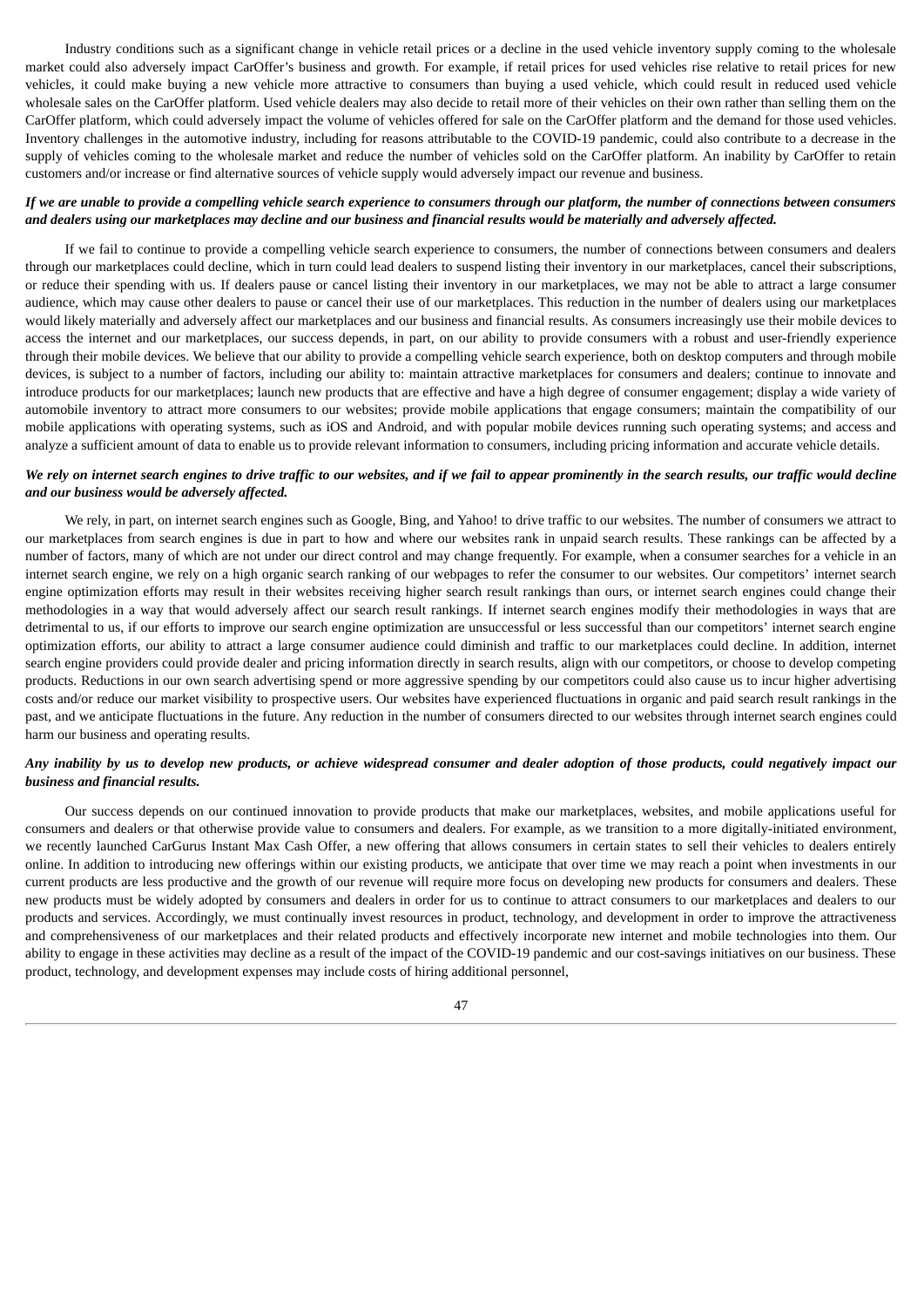engaging third-party service providers and conducting other research and development activities. There can be no assurance that innovations to our products like CarGurus Instant Max Cash Offer, or the development of future products, will increase consumer or dealer engagement, achieve market acceptance, create additional revenue or become profitable. In addition, revenue relating to new products is typically unpredictable and our new products may have lower gross margins, lower retention rates, and higher marketing and sales costs than our existing products. We are likely to continue to modify our pricing models for both existing and new products so that our prices for our offerings reflect the value those offerings are providing to consumers and dealers. Our pricing models may not effectively reflect the value of products to dealers, and, if we are unable to provide marketplaces and products that consumers and dealers want to use, they may reduce or cease the use of our marketplaces and products. Without innovative marketplaces and related products, we may be unable to attract additional, unique consumers or retain current consumers, which could affect the number of dealers that become paying dealers and the number of advertisers that want to advertise in our marketplaces, as well as the amounts that they are willing to pay for our products, which could, in turn, negatively impact our business and financial results.

### We may be unable to maintain or grow relationships with data providers, or may experience interruptions in the data they provide, which may create a *less valuable or transparent shopping experience and negatively affect our business and operating results.*

We obtain data from many third-party data providers, including inventory management systems, automotive website providers, customer relationship management systems, dealer management systems, governmental entities, and third-party data licensors. Our business relies on our ability to obtain data for the benefit of consumers and dealers using our marketplaces. For example, our success in each market is dependent in part upon our ability to obtain and maintain inventory data and other vehicle information for those markets. The large amount of inventory and vehicle information available in our marketplaces is critical to the value we provide for consumers. The loss or interruption of such inventory data or other vehicle information could decrease the number of consumers using our marketplaces. We could experience interruptions in our data access for a number of reasons, including difficulties in renewing our agreements with data providers, changes to the software used by data providers, efforts by industry participants to restrict access to data, increased fees we may be charged by data providers and the effects of the COVID-19 pandemic. Our marketplaces could be negatively affected if any current provider terminates its relationship with us or our service from any provider is interrupted. If there is a material disruption in the data provided to us, the information that we provide to consumers and dealers using our marketplaces may be limited. In addition, the quality, accuracy, and timeliness of this information may suffer, which may lead to a less valuable and less transparent shopping experience for consumers using our marketplaces and could negatively affect our business and operating results.

### The failure to build, maintain and protect our brands would harm our ability to attract a large consumer audience and to expand the use of our *marketplaces by consumers and dealers.*

While we are focused on building our brand recognition, maintaining and enhancing our brands will depend largely on the success of our efforts to maintain the trust of consumers and dealers and to deliver value to each consumer and dealer using our marketplaces. Our ability to protect our brands is also impacted by the success of our efforts to optimize our significant brand spend and overcome the intense competition in brand marketing across our industry, including competitors that may imitate our messaging. In addition, as a result of suppressed dealer inventory and resulting reduced demand for leads by dealers since the onset of the COVID-19 pandemic, we reduced our brand spend during the year ended December 31, 2020 in comparison to the year ended December 31, 2019. While we have since increased our consumer marketing expenses, we may decide to suppress our brand spend in the future depending on the continued impact of the COVID-19 pandemic or other macro-economic effects. If consumers believe that we are not focused on providing them with a better automobile shopping experience, or if we fail to overcome brand marketing competition and maintain a differentiated value proposition in consumers' minds, our reputation and the strength of our brands may be adversely affected.

Complaints or negative publicity about our business practices and culture, our management team and employees, our marketing and advertising campaigns, our compliance with applicable laws and regulations, the integrity of the data that we provide to consumers, data privacy and security issues, and other aspects of our business, irrespective of their validity, could diminish consumers' and dealers' confidence and participation in our marketplaces and could adversely affect our brands. There can be no assurance that we will be able to maintain or enhance our brands, and failure to do so would harm our business growth prospects and operating results.

Portions of our platform enable consumers and dealers using our marketplaces to communicate with one another and other persons seeking information or advice on the internet. Claims of defamation or other injury could be made against us for content posted on our websites. In addition, negative publicity and user sentiment generated as a result of fraudulent or deceptive conduct by users of our marketplaces could damage our reputation, reduce our ability to attract new users or retain our current users, and diminish the value of our brands.

### Our past arowth is not indicative of our future arowth, and our ability to arow our revenue in the future is uncertain due to the impact of the COVID-*19 pandemic.*

Our revenue decreased to \$551.5 million for the year ended December 31, 2020 from \$588.9 million for the year ended December 31, 2019, representing a 6% decrease between such periods – which we primarily attribute to the approximately \$50 million impact of fee reductions that we provided to our paying dealers during the second quarter of 2020 in response to the COVID-19 pandemic – and increased to \$612.0 million for the nine months ended September 30, 2021 from \$399.9 million for the nine months ended September

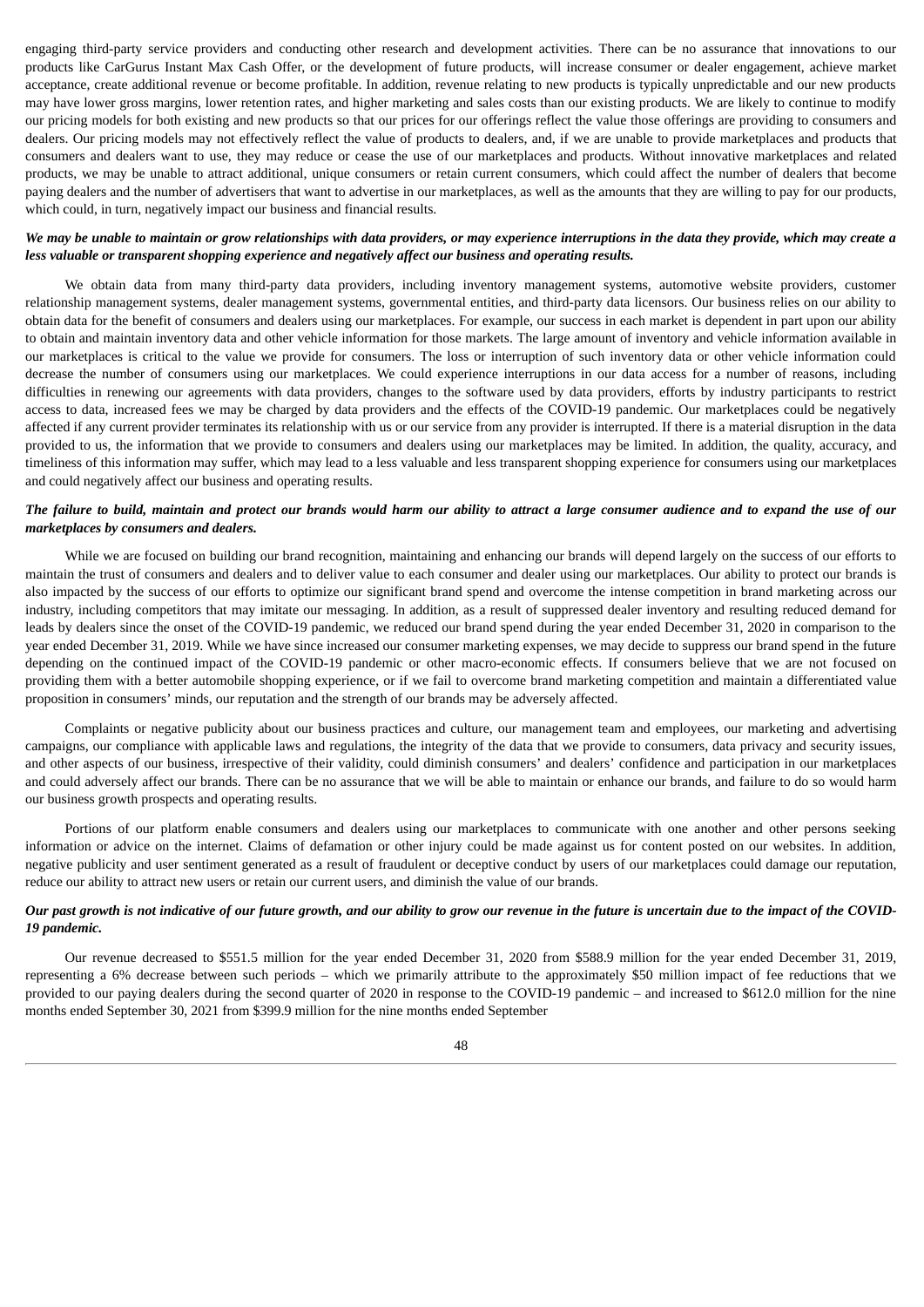30, 2020, representing a 53% increase between such periods. Our revenue for the remainder of 2021 and beyond may continue to be impacted by the COVID-19 pandemic. In addition, we will not be able to grow as expected, or at all, if we fail to: increase the number of consumers using our marketplaces; maintain and expand the number of dealers that subscribe to our marketplaces and maintain and increase the fees that they are paying; attract and retain advertisers placing advertisements in our marketplaces; further improve the quality of our marketplaces and introduce high quality new products; and increase the number of connections between consumers and dealers using our marketplaces and connections to paying dealers, in particular. If our revenue declines or fails to grow, investors' perceptions of our business may be adversely affected, and the market price of our Class A common stock could decline.

### We may require additional capital to pursue our business objectives and respond to business opportunities, challenges, or unforeseen circumstances. If we are unable to generate sufficient cash flows or if capital is not available to us, our business, operating results, financial condition, and prospects *could be adversely affected.*

If we are unable to generate sufficient cash flows, we would require additional capital to pursue our business objectives and respond to business opportunities, challenges, or unforeseen circumstances, including the effects of the COVID-19 pandemic, as well as to make marketing expenditures to improve our brand awareness, develop new products, further improve our platform and existing products, enhance our operating infrastructure, and acquire complementary businesses and technologies. Accordingly, we may need to engage in equity or debt financings to secure additional funds. However, additional funds may not be available when we need them on terms that are acceptable to us or at all. Volatility in the credit markets, particularly as a result of the COVID-19 pandemic, may also have an adverse effect on our ability to obtain debt financing. If we are unable to obtain adequate financing or financing on terms satisfactory to us when we require it, our ability to continue to pursue our business objectives and to respond to business opportunities, challenges, or unforeseen circumstances could be significantly limited, and our business, operating results, financial condition, and prospects could be adversely affected.

#### Our international operations involve risks that may differ from, or are in addition to, our domestic operational risks.

While we ceased operations of our marketplaces in Germany, Italy and Spain and stopped development of emerging marketplaces, we continue to operate marketplaces in the United Kingdom and Canada, which are less familiar competitive environments and involve various risks, including the need to invest significant resources and the likelihood that returns on such investments will not be achieved for several years, or possibly at all. We expect to continue to incur losses in the United Kingdom and Canada, and face various other challenges in those jurisdictions.

For example, in the United Kingdom and Canada, we were not the first market entrant, and our competitors may be more established or otherwise better positioned than we are to succeed. Our competitors may offer services to dealers that make dealers dependent on them, such as hosting dealers' websites and providing inventory feeds for dealers, which would make it difficult to attract dealers to our marketplaces. Dealers may also be parties to agreements with other dealers and syndicates that prevent them from being able to access our marketplaces. Any of these barriers could impede our operations in our international markets, which could affect our business and potential growth.

In addition to English, we have made portions of our marketplaces available in French and Spanish. We may have difficulty in modifying our technology and content for use in non-English-speaking market segments or gaining acceptance by users in non-English-speaking market segments. Our ability to manage our business and conduct our operations internationally requires considerable management attention and resources, and is subject to the particular challenges of supporting a business in an environment of multiple languages, cultures, customs, legal and regulatory systems, alternative dispute resolution systems, and commercial infrastructures. Operating internationally may subject us to different risks or increase our exposure in connection with current risks, including risks associated with: recruiting, managing and retaining qualified multilingual employees, including sales personnel; adapting our websites and mobile applications to conform to local consumer behavior; increased competition from local websites and mobile applications and potential preferences by local populations for local providers; compliance with applicable foreign laws and regulations, including different privacy, censorship, and liability standards and regulations, and different intellectual property laws; providing solutions in different languages and for different cultures, which may require that we modify our solutions and features so they are culturally relevant in different countries; the enforceability of our intellectual property rights; credit risk and higher levels of payment fraud; compliance with anti-bribery laws, including compliance with the Foreign Corrupt Practices Act and the United Kingdom Bribery Act; currency exchange rate fluctuations; adverse changes in trade relationships among foreign countries and/or between the United States and such countries, including as related to the United Kingdom's exit from the European Union, or the EU, commonly referred to as "Brexit"; double taxation of our international earnings and potentially adverse tax consequences arising from the tax laws of the United States or the foreign jurisdictions in which we operate; and higher costs of doing business internationally.

#### *Dealer closures or consolidations could reduce demand for our products, which may decrease our revenue.*

In the past, the number of United States dealers has declined due to dealership closures and consolidations as a result of factors such as global economic downturns or other macroeconomic issues. When dealers consolidate, the services they previously purchased separately are often purchased by the combined entity in a lesser quantity or for a lower aggregate price than before, leading to volume compression and loss of revenue. Further dealership consolidations or closures could reduce the aggregate demand for our products and

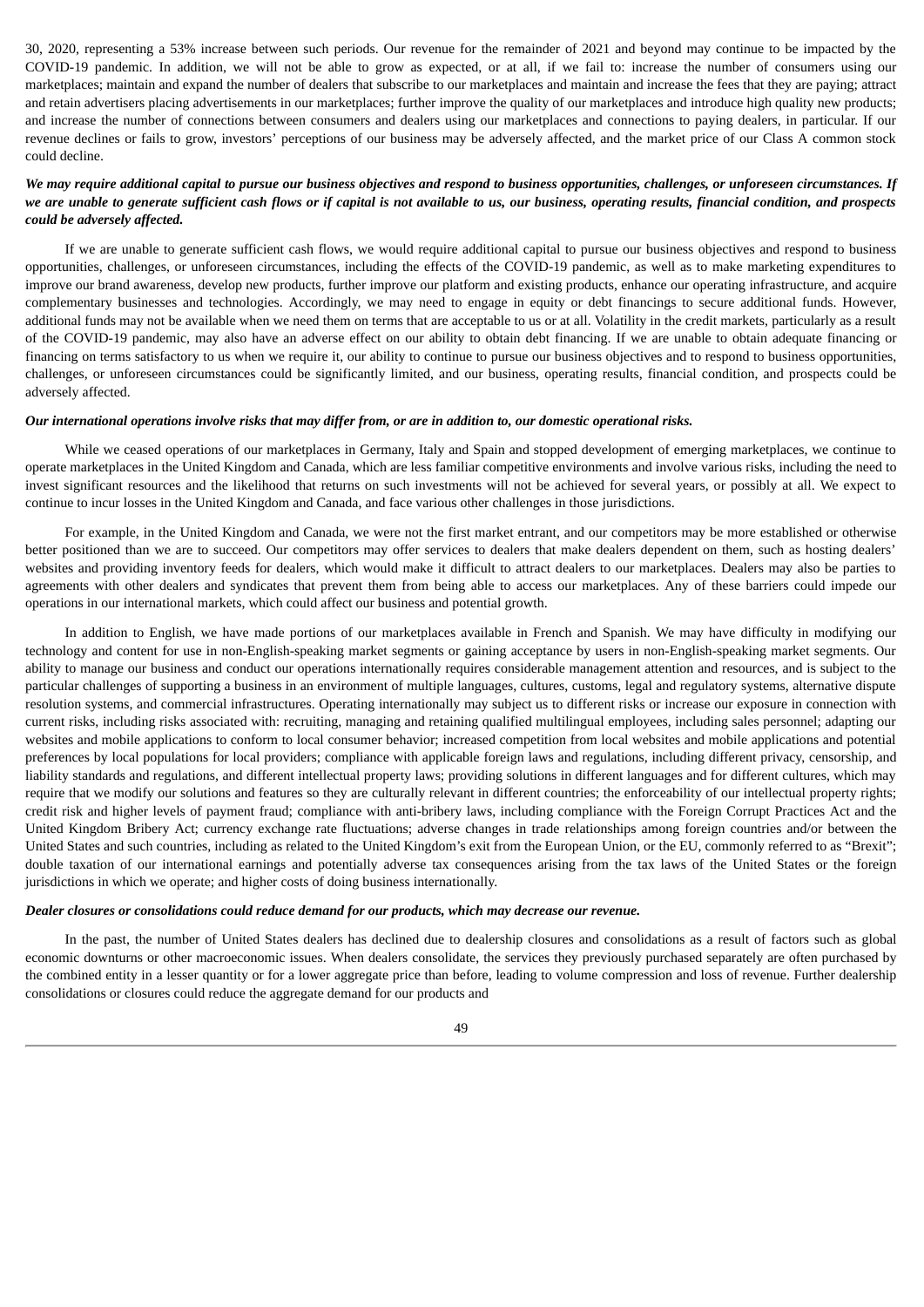services. If dealership closures and consolidations occur in the future, our business, financial position and results of operations could be materially and adversely affected.

### We depend on key personnel to operate our business, and if we are unable to retain, attract and integrate qualified personnel, or if we experience turnover of our key personnel, our ability to develop and successfully grow our business could be materially and adversely affected.

We believe our success has depended, and continues to depend, on the efforts and talents of our executives and employees. Our future success depends on our continuing ability to attract, develop, motivate, and retain highly qualified and skilled employees. During the COVID-19 pandemic, we have encountered increased rates of turnover of our employee base and encountered intense competition for retaining and attracting qualified and skilled employees. Accordingly, we have incurred, and we may continue to incur, significant costs to attract new employees and retain existing ones, and we may become less competitive in attracting and retaining employees as a result of our expense reduction efforts due to the COVID-19 pandemic. In addition, any unplanned turnover or our failure to develop an adequate succession plan for any of our executive officers or key employees, or the reduction in their involvement in the management of our business, could materially adversely affect our ability to execute our business plan and strategy, and we may not be able to find adequate replacements on a timely basis, or at all. Our executive officers and other employees are at-will employees, which means they may terminate their employment relationships with us at any time, and their knowledge of our business and industry would be extremely difficult to replace. We cannot ensure that we will be able to retain the services of any members of our senior management or other key employees. If we do not succeed in attracting well-qualified employees or retaining and motivating existing employees, our business could be materially and adversely affected.

In January 2021, we announced the promotion of Jason Trevisan from Chief Financial Officer and President, International to the role of Chief Executive Officer, and the transition of Langley Steinert from Chief Executive Officer to Executive Chairman. Additionally, Scot Fredo, our former Senior Vice President, Financial Planning & Analysis, was appointed to succeed Jason Trevisan in the role of Chief Financial Officer. Furthermore, effective July 1, 2021, Kyle Lomeli separated from the Company in his role as Chief Technology Officer. We may face risks related to these and other transitions in our leadership team, including the disruption of our operations and the depletion of our institutional knowledge base.

### We may be subject to disputes regarding the accuracy of Instant Market Values, Deal Ratings, Dealer Ratings, New Car Price Guidance and other *features of our marketplaces.*

We provide consumers using our CarGurus marketplaces with our proprietary IMV, Deal Ratings, and Dealer Ratings, as well as other features to help them evaluate vehicle listings, including price guidance for new car listings, or New Car Price Guidance. Our valuation models depend on the inventory listed on our sites as well as public information regarding automotive sales. If the inventory on our site declines significantly, or if the number of automotive sales declines significantly or used car sales prices become volatile, whether as a result of the COVID-19 pandemic or otherwise, our valuation models may not perform as expected. Revisions to or errors in our automated valuation models, or the algorithms that underlie them, may cause the IMV, the Deal Rating, New Car Price Guidance, or other features to vary from our expectations regarding the accuracy of these tools. In addition, from time to time, regulators, consumers, dealers and other industry participants may question or disagree with our IMV, Deal Rating, Dealer Rating or New Car Price Guidance. Any such questions or disagreements could result in distraction from our business or potentially harm our reputation, could result in a decline in consumers' use of our marketplaces and could result in legal disputes.

### We are subject to a complex framework of laws and regulations, many of which are unsettled, still developing and contradictory, which have in the past, and could in the future, subject us to claims, challenge our business model, or otherwise harm our business.

Various aspects of our business are, may become, or may be viewed by regulators from time to time as subject, directly or indirectly, to United States federal, state and local laws and regulations, and to foreign laws and regulations.

#### *Local Motor Vehicle Sales, Advertising and Brokering, and Consumer Protection Laws*

The advertising and sale of new and used motor vehicles is highly regulated by the jurisdictions in which we do business. Although we do not sell motor vehicles, and although we believe that vehicle listings on our sites are not themselves advertisements, regulatory authorities or third parties could take the position that some of the laws or regulations applicable to dealers or to the manner in which motor vehicles are advertised and sold generally are directly applicable to our business. These advertising laws and regulations are frequently subject to multiple interpretations and are not uniform from jurisdiction to jurisdiction, sometimes imposing inconsistent requirements with respect to new or used motor vehicles. If our marketplaces and related products are determined to not comply with relevant regulatory requirements, we or dealers could be subject to civil and criminal penalties, including fines, or the award of significant damages in class actions or other civil litigation, as well as orders interfering with our ability to continue providing our marketplaces and related products and services in certain jurisdictions. In addition, even absent such a determination, to the extent dealers are uncertain about the applicability of such laws and regulations to our business, we may lose, or have difficulty increasing the number of paying dealers, which would affect our future growth.

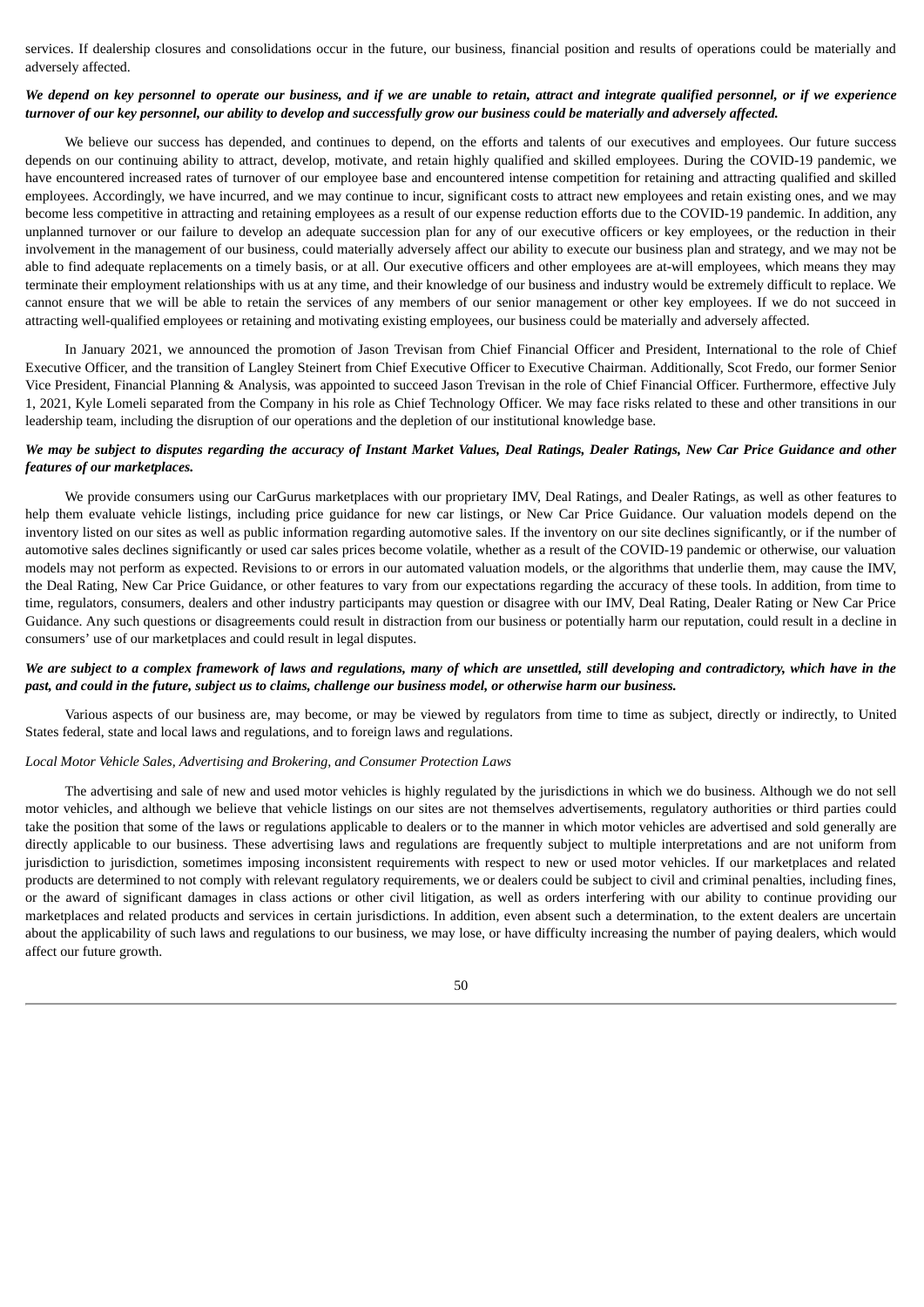If regulators or other third parties take the position that our marketplaces or related products violate applicable brokering, bird-dog, consumer protection, consumer finance or advertising laws or regulations, responding to such allegations could be costly, could require us to pay significant sums in settlements, could require us to pay civil and criminal penalties, including fines, could interfere with our ability to continue providing our marketplaces and related products in certain jurisdictions, or could require us to make adjustments to our marketplaces and related products or the manner in which we derive revenue from dealers using our platform, any or all of which could result in substantial adverse publicity, termination of subscriptions by dealers, decreased revenues, distraction for our employees, increased expenses, and decreased profitability.

#### *Federal Laws and Regulations*

The United States Federal Trade Commission, or the FTC, has the authority to take actions to remedy or prevent acts or practices that it considers to be unfair or deceptive and that affect commerce in the United States. If the FTC takes the position in the future that any aspect of our business, including our advertising and privacy practices, constitutes an unfair or deceptive act or practice, responding to such allegations could require us to defend our practices and pay significant damages, settlements, and civil penalties, or could require us to make adjustments to our marketplaces and related products and services, any or all of which could result in substantial adverse publicity, distraction for our employees, loss of participating dealers, lost revenues, increased expenses, and decreased profitability.

Our platforms enable us, dealers, and users to send and receive text messages and other mobile phone communications. The Telephone Consumer Protection Act, or the TCPA, as interpreted and implemented by the United States Federal Communications Commission, or the FCC, and federal and state courts, impose significant restrictions on utilization of telephone calls and text messages to residential and mobile telephone numbers as a means of communication, particularly if the prior express consent of the person being contacted has not been obtained. Violations of the TCPA may be enforced by the FCC, by state attorneys general, or by others through litigation, including class actions. Furthermore, several provisions of the TCPA, as well as applicable rules and orders, are open to multiple interpretations, and compliance may involve fact-specific analyses.

Any failure by us, or the third parties on which we rely, to adhere to, or successfully implement, appropriate processes and procedures in response to existing or future laws and regulations could result in legal and monetary liability, fines and penalties, or damage to our reputation in the marketplace, any of which could have a material adverse effect on our business, financial condition, and results of operations. Even if the claims are meritless, we may be required to expend resources and pay costs to defend against regulatory actions or third-party claims. Additionally, any change to applicable laws or their interpretations that further restricts the way consumers and dealers interact through our platforms, or any governmental or private enforcement actions related thereto, could adversely affect our ability to attract customers and could harm our business, financial condition, results of operations, and cash flows.

#### *Antitrust and Other Laws*

Antitrust and competition laws prohibit, among other things, any joint conduct among competitors that would lessen competition in the marketplace. A governmental or private civil action alleging the improper exchange of information, or unlawful participation in price maintenance or other unlawful or anticompetitive activity, even if unfounded, could be costly to defend and could harm our business, results of operations, financial condition, and cash flows.

Claims could be made against us under both United States and foreign laws, including claims for defamation, libel, invasion of privacy, false advertising, intellectual property infringement, or claims based on other theories related to the nature and content of the materials disseminated by our marketplaces and on portions of our websites. Our defense against any of these actions could be costly and involve significant time and attention of our management and other resources. If we become liable for information transmitted in our marketplaces, we could be directly harmed and we may be forced to implement new measures to reduce our exposure to this liability.

The foregoing description of laws and regulations to which we are or may be subject is not exhaustive, and the regulatory framework governing our operations is subject to continuous change. We are, and we will continue to be, exposed to legal and regulatory risks including with respect to privacy, tax, law enforcement, content, intellectual property, competition, and other matters. The enactment of new laws and regulations or the interpretation of existing laws and regulations, both domestically and internationally, may affect the operation of our business, directly or indirectly, which could result in substantial regulatory compliance costs, civil or criminal penalties, including fines, adverse publicity, loss of subscribing dealers, lost revenues, increased expenses, and decreased profitability. Further, investigations by governmental agencies, including the FTC, into allegedly anticompetitive, unfair, deceptive or other business practices by us or dealers using our marketplaces, could cause us to incur additional expenses and, if adversely concluded, could result in substantial civil or criminal penalties and significant legal liability, or orders requiring us to make adjustments to our marketplaces and related products and services.

### Our business is subject to risks related to the larger automotive industry ecosystem, which could have a material adverse effect on our business, *revenue, results of operations, and financial condition.*

Decreases in consumer demand could adversely affect the market for automobile purchases and, as a result, reduce the number of consumers using our platform. Consumer purchases of new and used automobiles generally decline during recessionary periods and

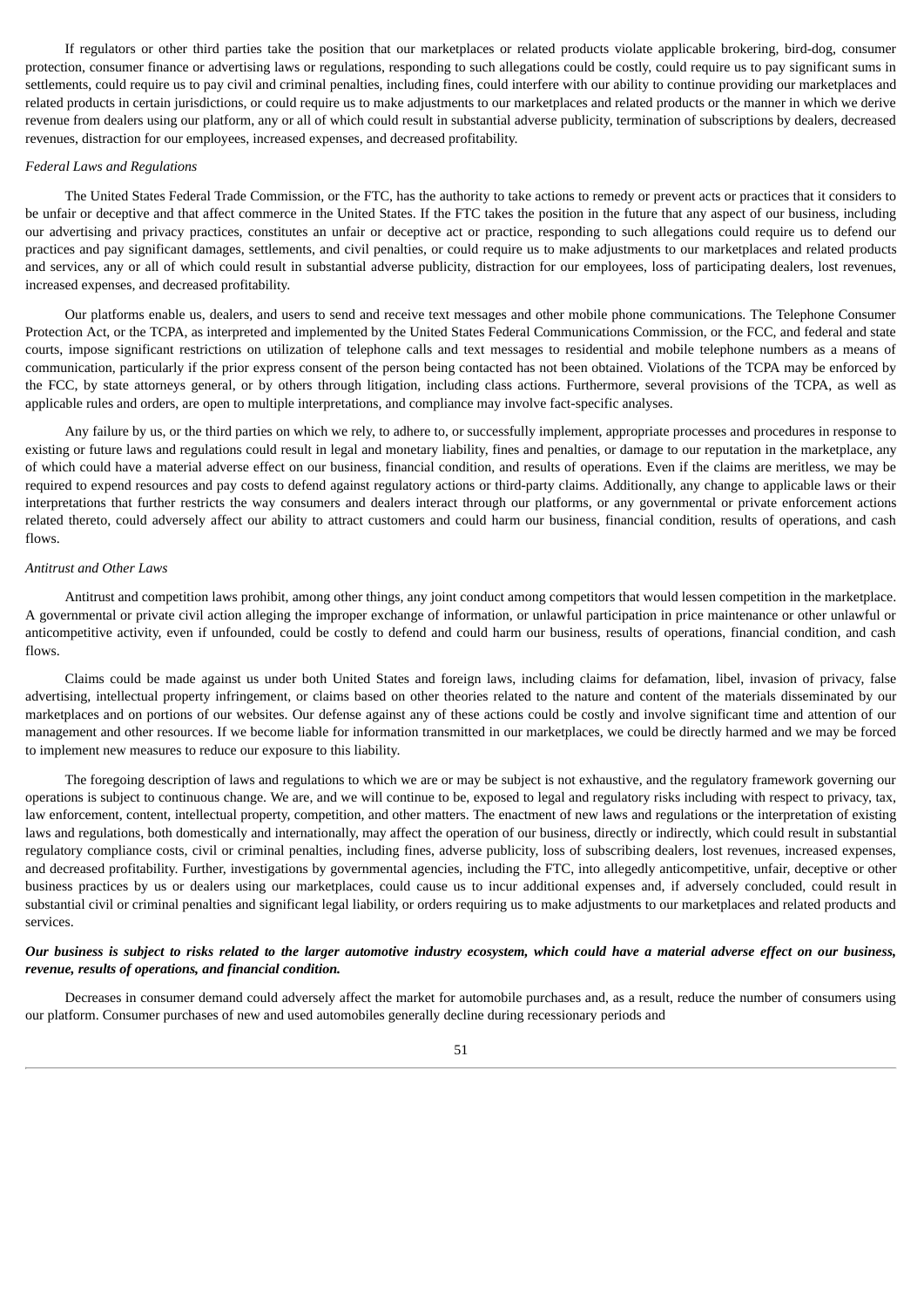other periods in which disposable income is adversely affected. Purchases of new and used automobiles are typically discretionary for consumers and have been, and may continue to be, affected by negative trends in the economy, including: the effects of the COVID-19 pandemic, the cost of energy and gasoline; the availability and cost of credit; rising interest rates; reductions in business and consumer confidence; stock market volatility; and increased unemployment.

Further, in recent years the market for motor vehicles has experienced rapid changes in technology and consumer demands. Self-driving technology, ride sharing, transportation networks, and other fundamental changes in transportation could impact consumer demand for the purchase of automobiles. A reduction in the number of automobiles purchased by consumers could adversely affect dealers and car manufacturers and lead to a reduction in other spending by these groups, including targeted incentive programs.

In addition, our business has been and may continue to be negatively affected by challenges to the larger automotive industry ecosystem, including global supply chain challenges, the global semiconductor chip shortage, changes to trade policies, including tariff rates and customs duties, trade relations between the United States and China and other macroeconomic issues, including the ongoing effects of the COVID-19 pandemic. These factors could have a material adverse effect on our business, revenue, results of operations, and financial condition.

### Making decisions that we believe are in the best interests of our marketplaces may cause us to forgo short-term gains in pursuit of potential but *uncertain long-term growth.*

In the past, we have forgone, and we will in the future continue to forgo, certain expansion or short-term revenue opportunities that we do not believe are in the long-term best interests of our marketplaces, even if such decisions negatively impact our results of operations in the short term. For example, during select monthly service periods in 2020 and 2021, we provided paying dealers with marketplace subscriptions at no cost or at a discount in an effort to help our paying dealers maintain their business health during the COVID-19 pandemic. However, such strategies may not result in the longterm benefits that we expect, in which case our user traffic and engagement, business, and financial results could be harmed.

### A significant disruption in service on our websites or mobile applications could damage our reputation and result in a loss of consumers, which could *harm our business, brands, operating results, and financial condition.*

Our brands, reputation, and ability to attract consumers, dealers, and advertisers depend on the reliable performance of our technology infrastructure and content delivery. We have experienced, and we may in the future experience, interruptions with our systems. Interruptions in these systems, whether due to system failures, computer viruses, ransomware, physical or electronic break-ins, or otherwise, could affect the security or availability of our marketplaces on our websites and mobile applications, and prevent or inhibit the ability of dealers and consumers to access our marketplaces. For example, past disruptions have impacted our ability to activate customer accounts and manage our billing activities in a timely manner. Such interruptions could also result in third parties accessing our confidential and proprietary information, including our intellectual property. Problems with the reliability or security of our systems could harm our reputation, harm our ability to protect our confidential and proprietary information, result in a loss of consumers and dealers, and result in additional costs.

Substantially all of the communications, network, and computer hardware used to operate our platforms is located in the United States near each of Boston, Massachusetts and Dallas, Texas, and internationally near each of London, England and Dublin, Ireland. Although we can host our U.S. CarGurus' marketplace from two alternative locations in the United States and we believe our systems are redundant, there may be exceptions for certain hardware or software. In addition, we do not own or control the operation of these facilities. We also use third-party hosting services to back up some data but do not maintain redundant systems or facilities for some of the services. A disruption to one or more of these systems may cause us to experience an extended period of system unavailability, which could negatively impact our relationship with consumers, customers and advertisers. Our systems and operations are vulnerable to damage or interruption from fire, flood, power loss, telecommunications failure, terrorist attacks, acts of war, electronic and physical breakins, computer viruses, earthquakes, and similar events. The occurrence of any of these events could result in damage to our systems and hardware or could cause them to fail. In addition, we may not have sufficient protection or recovery plans in certain circumstances.

Problems faced by our third-party web hosting providers could adversely affect the experience consumers have while using our marketplaces. Our third-party web hosting providers could close their facilities without adequate notice. Any financial difficulties, up to and including bankruptcy, faced by our third-party web hosting providers or any of the service providers whose services they use, which may be exacerbated as a result of the COVID-19 pandemic, may have negative effects on our business, the nature and extent of which are difficult to predict. If our third-party web hosting providers are unable to keep up with our capacity needs, our business could be harmed.

Any errors, defects, disruptions, or other performance or reliability problems with our network operations could cause interruptions in access to our marketplaces as well as delays and additional expense in arranging new facilities and services and could harm our reputation, business, operating results, and financial condition. Although we carry insurance, it may not be sufficient to compensate us for the potentially significant losses, including the potential harm to the future growth of our business, that may result from interruptions in our service as a result of system failures.

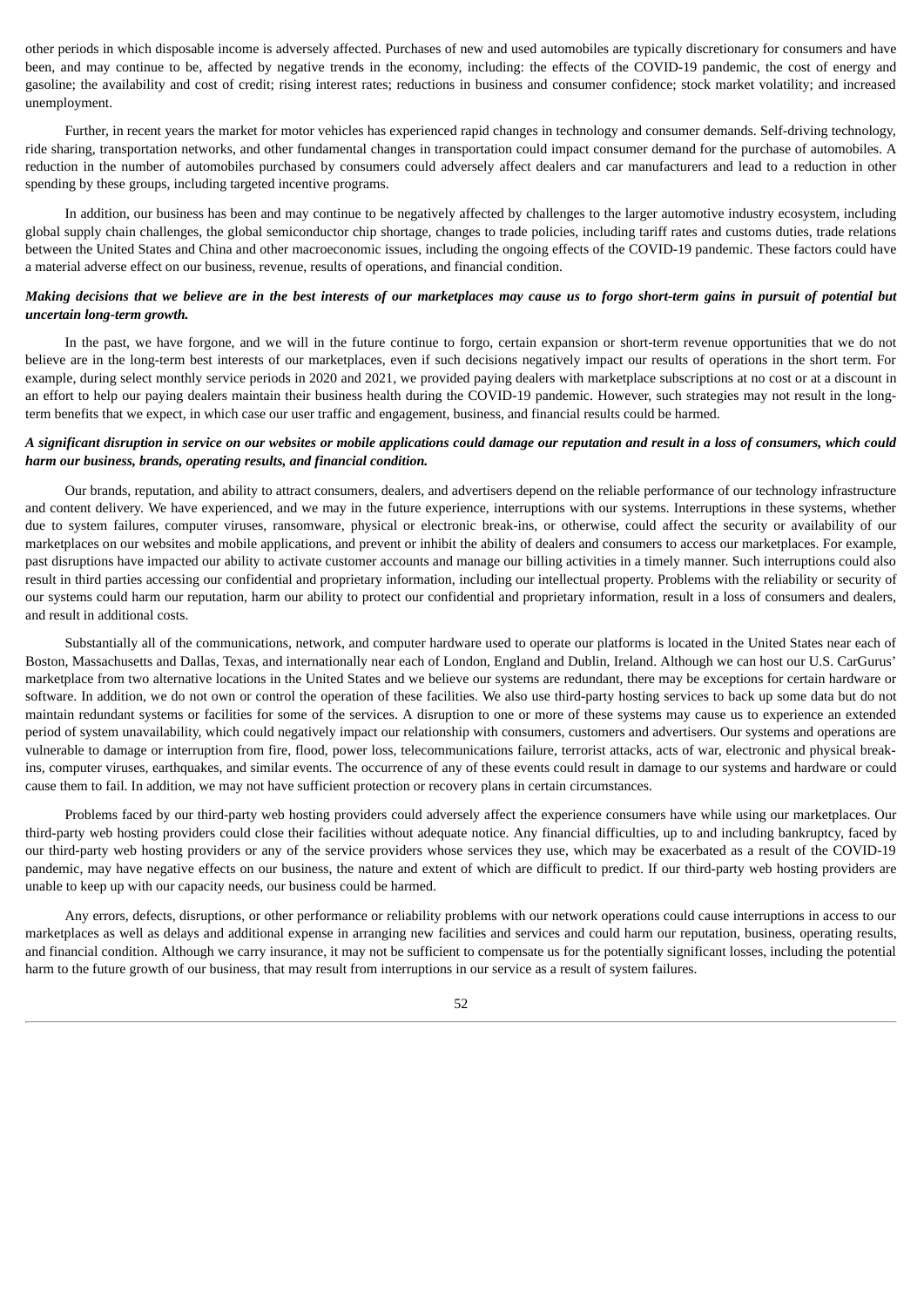### We collect, process, store, transfer, share, disclose, and use consumer information and other data, and our actual or perceived failure to protect such information and data or respect users' privacy could damage our reputation and brands and harm our business and operating results.

Some functions of our marketplaces involve the storage and transmission of consumers' information, such as IP addresses, contact information of users who connect with dealers and profile information of users who create accounts on our marketplaces, as well as dealers' information. We also process and store personal and confidential information of our vendors, partners, and employees. Some of this information may be private, and security breaches could expose us to a risk of loss or exposure of this information, which could result in potential liability, litigation, and remediation costs. For example, hackers could steal our users' profile passwords, names, email addresses, phone numbers, and other personal information. We rely on encryption and authentication technology licensed from third parties to effect secure transmission of such information. Like all information systems and technology, our websites, mobile applications, and information systems are subject to computer viruses, break-ins, phishing attacks, attempts to overload the systems with denial-of-service or other attacks, ransomware, and similar incidents or disruptions from unauthorized use of our computer systems, any of which could lead to interruptions, delays, or website shutdowns, and could cause loss of critical data and the unauthorized disclosure, access, acquisition, alteration, and use of personal or other confidential information. If we experience compromises to our security that result in website or mobile application performance or availability problems, the complete shutdown of our websites or mobile applications, or the loss or unauthorized disclosure, access, acquisition, alteration, or use of confidential information, consumers, customers, advertisers, partners, vendors, and employees may lose trust and confidence in us, and consumers may decrease the use of our websites or stop using our websites entirely, dealers may stop or decrease their subscriptions with us, and advertisers may decrease or stop advertising on our websites.

Further, outside parties have attempted and will likely continue to attempt to fraudulently induce employees, consumers, or advertisers to disclose sensitive information in order to gain access to our information or our consumers', dealers', advertisers', and employees' information. As cyber-attacks increase in frequency and sophistication, our cyber-security and business continuity plans may not be effective in anticipating, preventing and effectively responding to all potential cyber-risk exposures. In addition, because the techniques used to obtain unauthorized access, disable or degrade service, or sabotage systems change frequently, often are not recognized until after having been launched against a target, and may originate from less regulated and remote areas around the world, we may be unable to proactively address these techniques or to implement adequate preventative measures.

Any or all of the issues above could adversely affect our brand reputation, negatively impact our ability to attract new consumers and increase engagement by existing consumers, cause existing consumers to curtail or stop use of our marketplaces or close their accounts, cause existing dealers and advertisers to cancel their contracts, cause employees to terminate their employment, cause employment candidates to be unwilling to pursue employment opportunities or accept employment offers, and or subject us to governmental or third-party lawsuits, investigations, regulatory fines, or other actions or liability, thereby harming our business, results of operations, and financial condition.

There are numerous federal, national, state, and local laws and regulations in the United States and around the world regarding privacy and the collection, processing, storage, sharing, disclosure, use, cross-border transfer, and protection of personal information and other data. These laws and regulations are evolving, are subject to differing interpretations, may be costly to comply with, may result in regulatory fines or penalties, may subject us to third-party lawsuits, may be inconsistent between countries and jurisdictions, and may conflict with other requirements.

We seek to comply with industry standards and are subject to the terms of our privacy policies and privacy-related obligations to third parties, as well as all applicable laws and regulations relating to privacy and data protection. However, it is possible that these obligations may be interpreted and applied in new ways or in a manner that is inconsistent from one jurisdiction to another and may conflict with other rules or our practices and that new regulations could be enacted. Several proposals have recently become effective or are pending, as applicable, before federal, state, local, and foreign legislative and regulatory bodies that could significantly affect our business, including the General Data Protection Regulation in the EU, or the GDPR, which went into effect on May 25, 2018, the California Consumer Privacy Act, or the CCPA, which went into effect on January 1, 2020, and the California Privacy Rights Act, or the CPRA, and the Virginia Consumer Data Protection Act, or the VCDPA, each of which goes into effect on January 1, 2023. The GDPR and CCPA in particular have already required, and along with the CPRA and VCDPA, may further require, us to change our policies and procedures and may in the future require us to make changes to our marketplaces and other products. These and other requirements could reduce demand for our marketplaces and other offerings, require us to take on more onerous obligations in our contracts and restrict our ability to store, transfer, and process data, which may seriously harm our business. Similarly, Brexit and the Schrems II decision of the Court of Justice of the EU may require us to change our policies and procedures and, if we are not in compliance, may also seriously harm our business. We may not be entirely successful in our efforts to comply with the evolving regulations to which we are subject due to various factors within our control, such as limited internal resource allocation, or outside our control, such as a lack of vendor cooperation, new regulatory interpretations, or lack of regulatory guidance in respect of certain GDPR, CCPA, CPRA or VCDPA requirements.

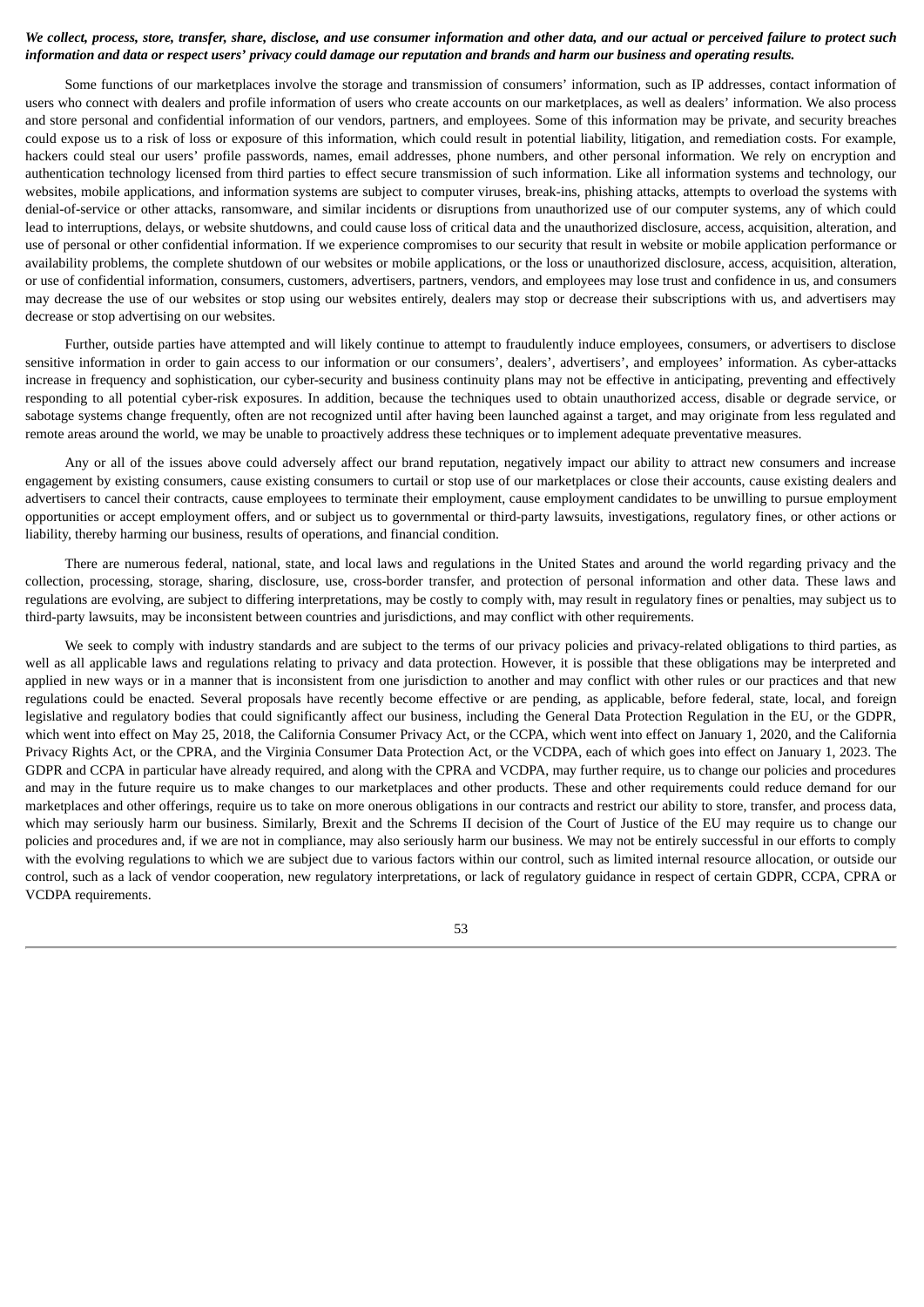Any failure or perceived failure by us to comply with United States and international data protection laws and regulations, our privacy policies, or our privacy-related obligations to consumers, customers, employees and other third parties, or any compromise of security that results in the unauthorized release or transfer of sensitive information, which could include personal information or other user data, may result in governmental investigations, enforcement actions, regulatory fines, litigation, criminal penalties, or public statements against us by consumer advocacy groups or others, and could cause consumers and dealers to lose trust in us, which could significantly impact our brand reputation and have an adverse effect on our business. Additionally, if any third party that we share information with experiences a security breach or fails to comply with its privacy-related legal obligations or commitments to us, such matters may put employee, consumer or dealer information at risk and could in turn expose us to claims for damages or regulatory fines or penalties and harm our reputation, business, and operating results.

#### Our ability to attract consumers to our own websites and to provide certain services to our customers depends on the collection of consumer data from various sources, which may be restricted by consumer choice, privacy restrictions, and developments in laws, regulations and industry standards.

The success of our consumer marketing and the delivery of internet advertisements for our customers depends on our ability to leverage data, including data that we collect from our customers, data we receive from our publisher partners and third parties, and data from our operations. Using cookies and non-cookie-based technologies, such as mobile advertising identifiers, we collect information about the interactions of users with our customers' and publishers' digital properties (including, for example, information about the placement of advertisements and users' shopping or other interactions with our customers' websites or advertisements). Our ability to successfully leverage such data depends on our continued ability to access and use such data, which could be restricted by a number of factors, including: increasing consumer adoption of "do not track" mechanisms as a result of legislation including GDPR, CCPA, CPRA and VCDPA; privacy restrictions imposed by web browser developers, advertising partners or other software developers that impair our ability to understand the preferences of consumers by limiting the use of third-party cookies or other tracking technologies or data indicating or predicting consumer preferences; and new developments in, or new interpretations of, privacy laws, regulations and industry standards.

Each of these developments could materially impact our ability to collect consumer data and deliver relevant internet advertisements to attract consumers to our websites or to deliver targeted advertising for our advertising customers. If we are unsuccessful in evolving our advertising and marketing strategies to adapt to and mitigate these evolving consumer data limitations, our business results could be materially impacted.

### We have been, and may again be, subject to intellectual property disputes, which are costly to defend and could harm our business and operating *results.*

We have been, and expect in the future to be, subject to claims and litigation alleging that we infringe others' intellectual property rights, including the trademarks, copyrights, patents, and other intellectual property rights of third parties, including from our competitors or non-practicing entities. We may also learn of possible infringement to our trademarks, copyrights, patents, and other intellectual property. In addition, we could be subject to lawsuits where consumers and dealers posting content on our websites disseminate materials that infringe the intellectual property rights of third parties.

Patent and other intellectual property litigation may be protracted and expensive, and the results are difficult to predict and may result in significant settlement costs or payment of substantial damages. Many potential litigants, including patent holding companies, have the ability to dedicate substantially greater resources to enforce their intellectual property rights and to defend claims that may be brought against them. Furthermore, a successful claimant could secure a judgment that requires us to stop offering some features or prevents us from conducting our business as we have historically done or may desire to do in the future. We might also be required to seek a license and pay royalties for the use of such intellectual property, which may not be available on commercially acceptable terms, or at all. Alternatively, we may be required to modify our marketplaces and features while we develop non-infringing substitutes, which could require significant effort and expense and may ultimately not be successful.

In addition, we use open source software in our platform and will use open source software in the future. From time to time, we may face claims from companies that incorporate open source software into their products, claiming ownership of, or demanding release of, the source code, the open source software, or derivative works that were developed using such software, or otherwise seeking to enforce the terms of the applicable open source license. These claims could also result in litigation, require us to purchase a costly license or require us to devote additional product, technology, and development resources to change our platforms or services, any of which would have a negative effect on our business and operating results. Even if these matters do not result in litigation or are resolved in our favor or without significant cash settlements, these matters, and the time and resources necessary to litigate or resolve them, could harm our business, our operating results, and our reputation.

#### *Failure to adequately protect our intellectual property could harm our business and operating results.*

Our business depends on our intellectual property, the protection of which is crucial to the success of our business. We rely on a combination of patent, trademark, trade secret, and copyright law and contractual restrictions to protect our intellectual property. In

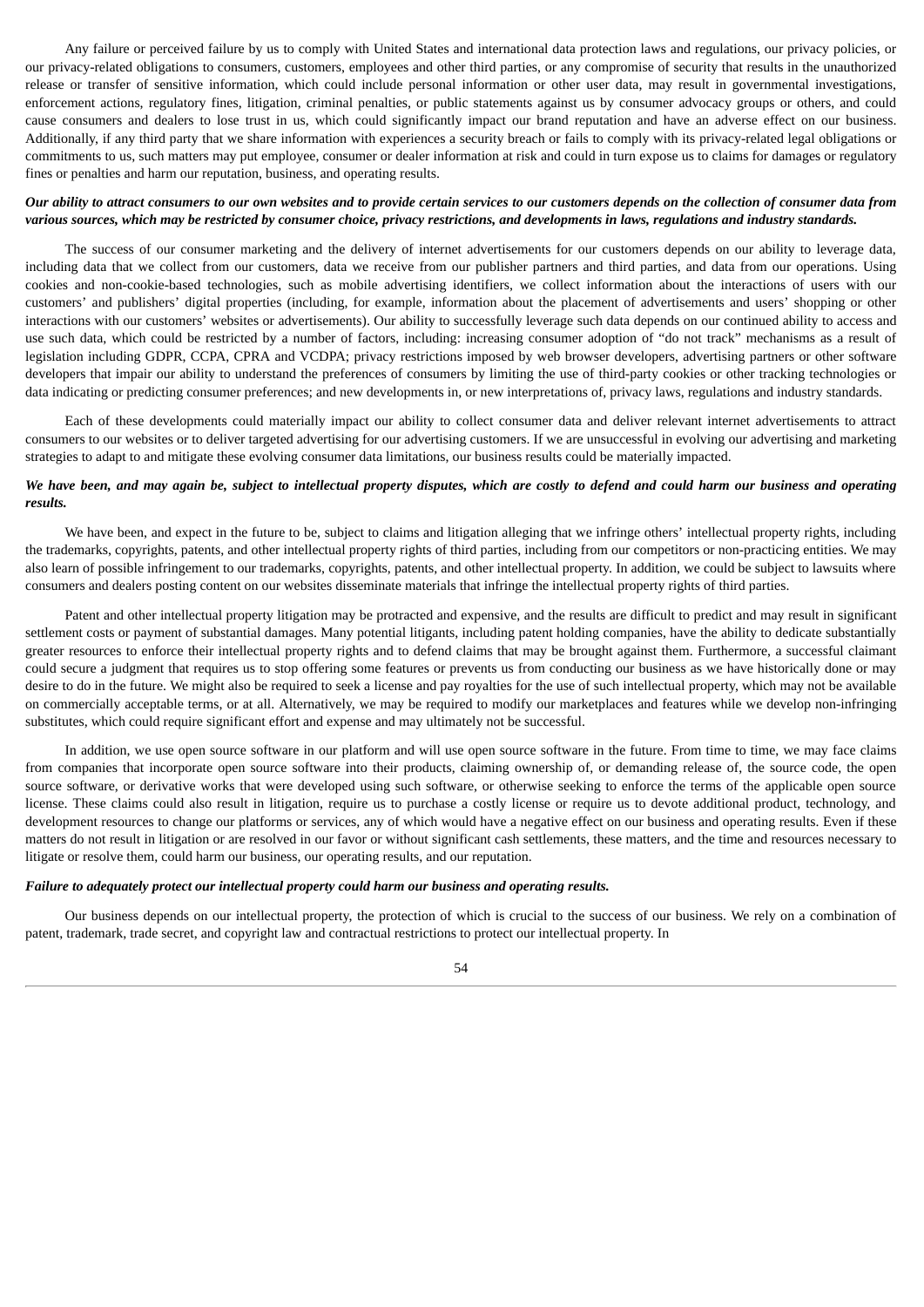addition, we attempt to protect our intellectual property, technology, and confidential information by requiring our employees and consultants to enter into confidentiality and assignment of inventions agreements and third parties to enter into nondisclosure agreements as we deem appropriate. Despite our efforts to protect our proprietary rights, unauthorized parties may attempt to copy aspects of our platform's features, software, and functionality or obtain and use information that we consider proprietary.

Competitors may adopt trademarks or trade names similar to ours, thereby harming our ability to build brand identity and possibly leading to user confusion. In addition, there could be potential trade name or trademark infringement claims brought by owners of other registered trademarks, or trademarks that incorporate variations of our trademarks. We have registered the CARGURUS and CG logos, as well as the word-mark CARGURUS, in the U.S., Canada and the United Kingdom.

We currently hold the "CarGurus.com" internet domain name and various other related domain names relating to our brands. The regulation of domain names is subject to change. Regulatory bodies could establish additional top-level domains, appoint additional domain name registrars, or modify the requirements for holding domain names. As a result, we may not be able to acquire or maintain all domain names that use the names of our brands. In addition, third parties have created and may in the future create copycat or squatter domains to deceive consumers, which could harm our brands, interfere with our ability to register domain names, and result in additional costs.

### *We may be unable to halt the operations of websites that aggregate or misappropriate our data.*

From time to time, third parties may misappropriate our data through website scraping, robots, or other means and aggregate this data with data from other sources. In addition, copycat websites may misappropriate data in our marketplaces and attempt to imitate our brands or the functionality of our websites. If we become aware of such activities, we intend to employ technological or legal measures in an attempt to halt their operations. However, we may be unable to detect and remedy all such activities in a timely manner. In some cases, our available remedies may not be adequate to protect us against the impact of such operations. Regardless of whether we can successfully enforce our rights against these third parties, any measures that we may take could require us to expend significant financial or other resources, which could harm our business, results of operations, and financial condition. In addition, to the extent that such activity creates confusion among consumers or advertisers, our brands and business could be harmed.

#### *Seasonality and other factors may cause fluctuations in our operating results and our marketing spend.*

Across the retail automotive industry, consumer purchases are typically greatest in the first three quarters of each year, due in part to the introduction of new vehicle models from manufacturers and the seasonal nature of consumer spending, and our consumer-marketing spend generally fluctuates accordingly. This seasonality has not been immediately apparent historically due to the overall growth of other operating expenses. In addition, reduction of our marketing spend in response to COVID-19-related expense management and shifts in demand from dealers and consumers could impact the efficiency of our marketing spend. As our growth rates moderate or cease, the impact of these seasonality trends and other influences on our results of operations could become more pronounced. In addition, the volume of wholesale vehicle sales fluctuates from quarter to quarter and as a result of macroeconomic issues, such as the global semiconductor chip shortage, which may have a corresponding impact on our results of operations. This variability is caused by several factors including the timing of used vehicles available for sale from selling customers, the seasonality of the retail market for used vehicles and/or inventory challenges in the automotive industry, which affect the demand side of the wholesale industry.

### Failure to deal effectively with fraud or other illegal activity could lead to potential legal liability, harm our business, cause us to lose paying dealer *customers and adversely affect our reputation, financial performance and prospects for growth.*

Based on the nature of our business, we are exposed to potential fraudulent and illegal activity in our marketplaces, including: listings of automobiles that are not owned by the purported dealer or that the dealer has no intention of selling at the listed price; receipt of fraudulent leads that we may send to our dealers; and deceptive practices in our peer-to-peer marketplace. The measures we have in place to detect and limit the occurrence of such fraudulent and illegal activity in our marketplaces may not always be effective or account for all types of fraudulent or other illegal activity. Further, the measures that we use to detect and limit the occurrence of fraudulent and illegal activity must be dynamic, as technologies and ways to commit fraud and illegal activity are continually evolving. Failure to limit the impact of fraudulent and illegal activity on our websites could lead to potential legal liability, harm our business, cause us to lose paying dealer customers and adversely affect our reputation, financial performance and prospects for growth.

#### **Risks Related to Our Class A Common Stock**

### Our founder controls a majority of the voting power of our outstanding capital stock, and, therefore, has control over key decision-making and could *control our actions in a manner that conflicts with the interests of other stockholders.*

Primarily by virtue of his holdings in shares of our Class B common stock, which has a ten-to-one voting ratio compared to our Class A common stock, Langley Steinert, our founder, Chairman of the Board and Executive Chairman, is able to exercise voting rights with respect to a majority of the voting power of our outstanding capital stock and therefore has the ability to control the outcome of matters submitted to our stockholders for approval, including the election of directors and any merger, consolidation, or sale of all or

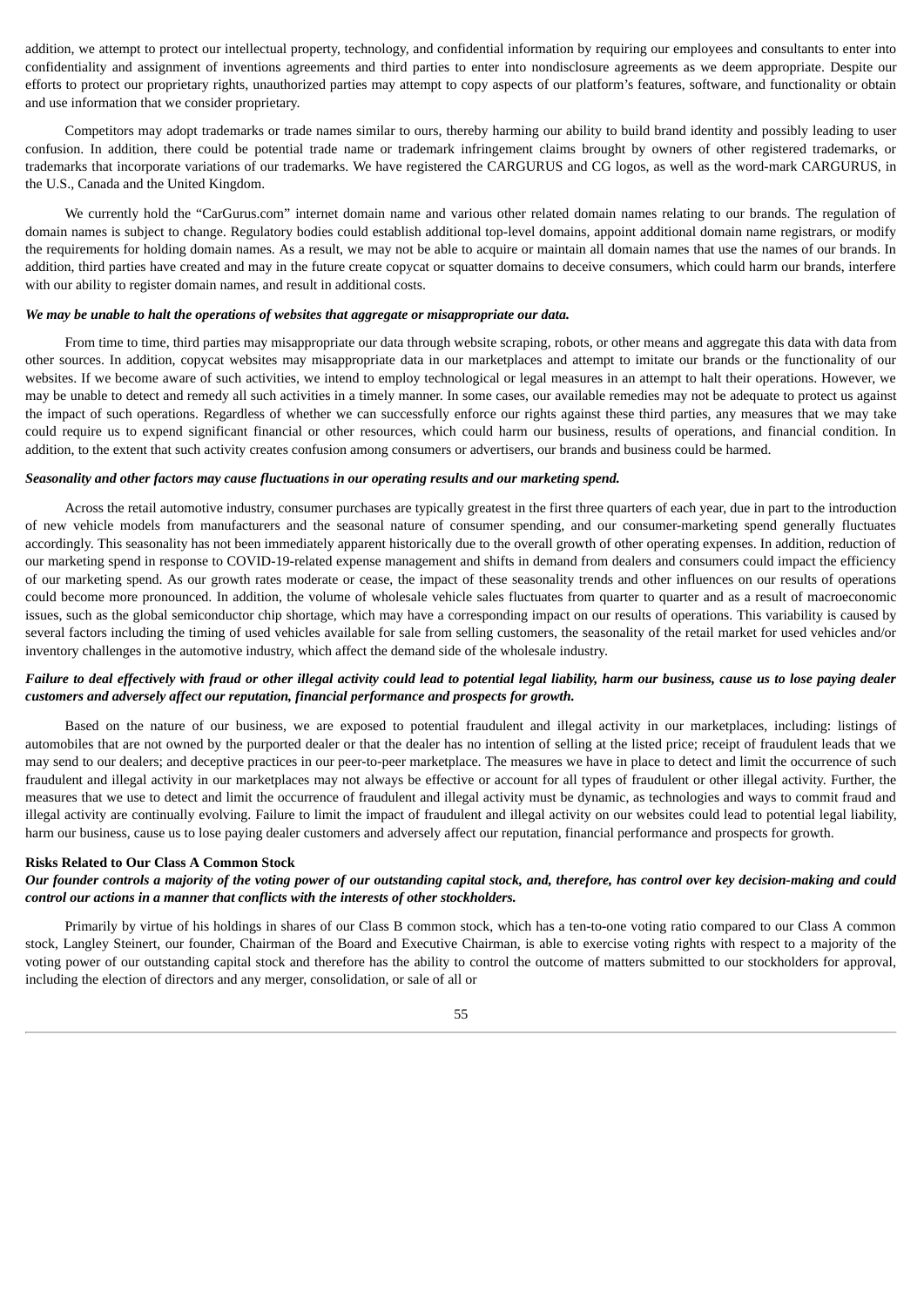substantially all of our assets. This concentrated control could delay, defer, or prevent a change of control, merger, consolidation, or sale of all or substantially all of our assets that our other stockholders support, or conversely this concentrated control could result in the consummation of such a transaction that our other stockholders do not support. This concentrated control could also discourage a potential investor from acquiring our Class A common stock, which might harm the trading price of our Class A common stock. In addition, Mr. Steinert has significant influence in the management and major strategic investments of our company as a result of his position as Executive Chairman, and his ability to control the election or replacement of our directors. As Chairman of the Board and our Executive Chairman, Mr. Steinert owes a fiduciary duty to our stockholders and must act in good faith in a manner he reasonably believes to be in the best interests of our stockholders. If Mr. Steinert's status as an officer and a director is terminated, his fiduciary duties to our stockholders will also terminate, but his voting power as a stockholder will not be reduced as a result of such termination unless such termination is either made voluntarily by Mr. Steinert or due to Mr. Steinert's death, or if the sum of the number of shares of our capital stock held by Mr. Steinert, by any Family Member of Mr. Steinert, and by any Permitted Entity of Mr. Steinert (as such terms are defined in our amended and restated certificate of incorporation), assuming the exercise and settlement in full of all outstanding options and convertible securities and calculated on an asconverted to Class A common stock basis, is less than 9,091,484 shares. As a stockholder, even a controlling stockholder, Mr. Steinert is entitled to vote his shares in his own interests, which may not always be aligned with the interests of our other stockholders.

We believe that Mr. Steinert's continued control of a majority of the voting power of our outstanding capital stock is beneficial to us and is in the best interests of our stockholders. In the event that Mr. Steinert no longer controls a majority of the voting power, whether as a result of the disposition of some or all his shares of Class A or Class B common stock, the conversion of the Class B common stock into Class A common stock in accordance with its terms, or otherwise, our business or the trading price of our Class A common stock may be adversely affected.

#### The multiple class structure of our common stock has the effect of concentrating voting control with our founder and certain other holders of our Class B common stock, which will limit or preclude the ability of our stockholders to influence corporate matters.

Our Class B common stock has ten votes per share and our Class A common stock has one vote per share. Our founder and certain of his affiliates hold a substantial number of the outstanding shares of our Class B common stock and therefore hold a substantial majority of the voting power of our outstanding capital stock. Because of the ten-to-one voting ratio between our Class B and Class A common stock, the holders of our Class B common stock collectively control a majority of the combined voting power of our common stock and therefore are able to control all matters submitted to our stockholders for approval so long as the shares of Class B common stock represent at least 9.1% of all outstanding shares of our Class A and Class B common stock. This concentrated control will limit or preclude the ability of our other stockholders to influence corporate matters for the foreseeable future.

Transfers by holders of Class B common stock will generally result in those shares converting into Class A common stock, subject to limited exceptions, such as certain transfers effected for estate planning or charitable purposes. The conversion of Class B common stock into Class A common stock has had and will continue to have the effect, over time, of increasing the relative voting power of those holders of Class B common stock who retain such shares. If, for example, Mr. Steinert retains a significant portion of his holdings of Class B common stock, he could continue to control a majority of the combined voting power of our outstanding capital stock.

### The trading price of our Class A common stock has been and may continue to be volatile and the value of our stockholders' investment in our stock *could decline.*

The trading price of our Class A common stock has been and may continue to be volatile and fluctuate substantially. The trading price of our Class A common stock depends on a number of factors, including those described in this "Risk Factors" section, many of which are beyond our control and may not be related to our operating performance. Factors that could cause fluctuations in the trading price of our Class A common stock include the following: changes in the operating performance and stock market valuations of other technology companies generally, or those in our industry in particular; sales of shares of our Class A common stock by us or our stockholders; adverse changes to recommendations regarding our stock by securities analysts that cover us; failure of securities analysts to maintain coverage of us, changes in financial estimates by any securities analysts who follow our company, or our failure to meet these estimates or the expectations of investors; announcements by us or our competitors of new products; the public's reaction to our issuances of earnings guidance or other public announcements and filing; real or perceived inaccuracies in our key metrics; actions of an activist stockholder; actual or anticipated changes in our operating results or fluctuations in our operating results or developments in our business, our competitors' businesses, or the competitive landscape generally; litigation involving us or investigations by regulators into our operations or those of our competitors; developments or disputes concerning our proprietary rights; announced or completed acquisitions of businesses or technologies by us or our competitors; new laws or regulations or new interpretations of existing laws or regulations applicable to our business; changes in accounting standards, policies, or guidelines; any significant change in our management; changes in the automobile industry; and general economic conditions, including as related to the COVID-19 pandemic.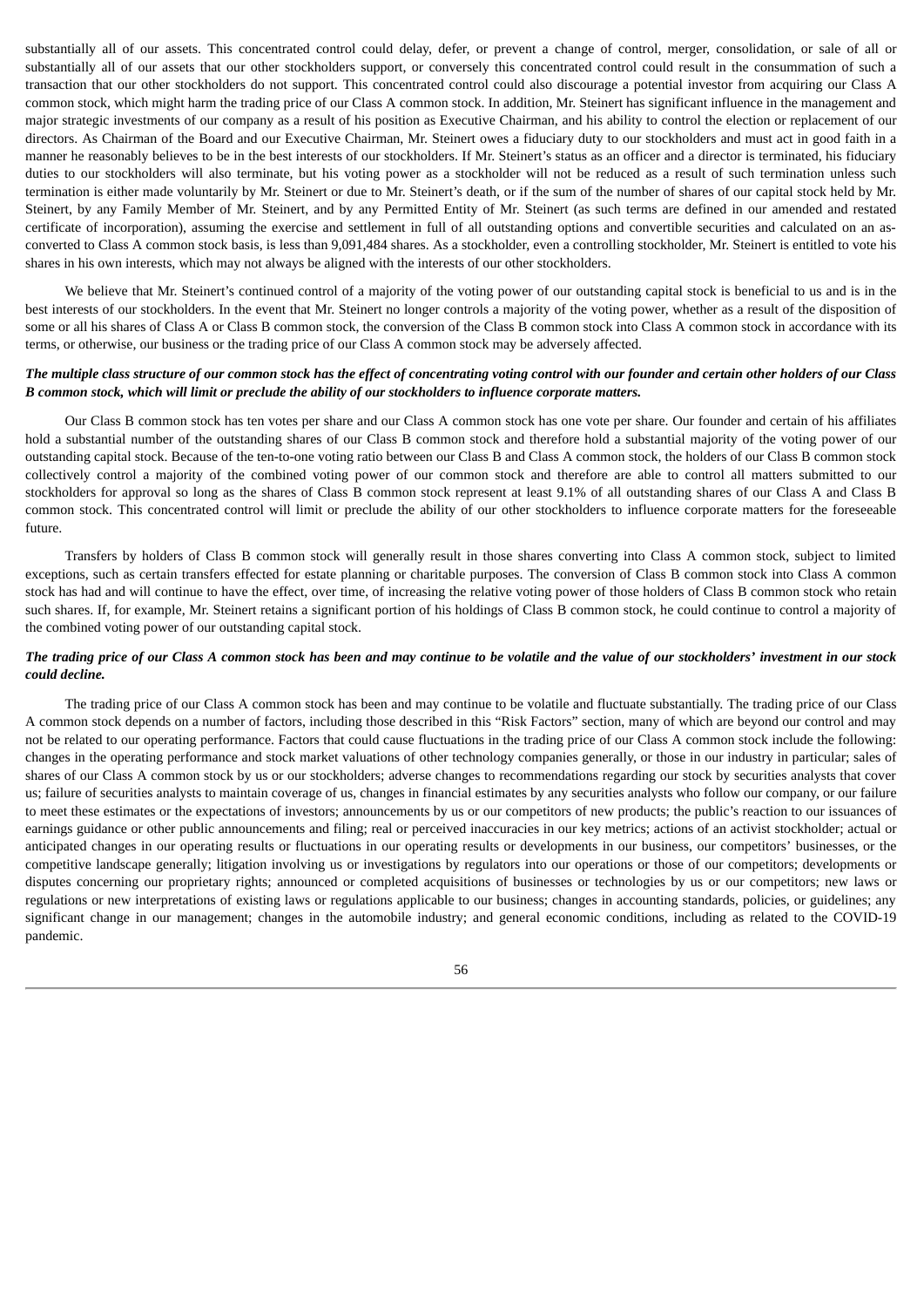### Our status as a "controlled company" could make our Class A common stock less attractive to some investors or otherwise harm the trading price of *our Class A common stock.*

More than 50% of our voting power is held by Mr. Steinert. As a result, we are a "controlled company" under the corporate governance rules for Nasdaq-listed companies and may elect not to comply with certain Nasdaq corporate governance requirements. We rely and have relied on certain or all of these exemptions. Accordingly, should the interests of our controlling stockholder differ from those of other stockholders, the other stockholders may not have the same protections afforded to stockholders of companies that are subject to all of the corporate governance rules for Nasdaq-listed companies. Our status as a controlled company could make our Class A common stock less attractive to some investors or otherwise harm our stock price.

#### **General Risk Factors**

#### We participate in a highly competitive market, and pressure from existing and new companies may adversely affect our business and operating results.

We face significant competition from companies that provide listings, car-shopping information, lead generation, marketing, wholesale, and digital car-buying and -selling services designed to help consumers and dealers shop for cars and to enable dealers to reach these consumers. Our competitors include: online automotive marketplaces and websites; internet search engines; peer-to-peer marketplaces; social media marketplaces; sites operated by automobile dealers; online dealerships; and vehicle auction companies. We compete with these and other companies for a share of dealers' overall marketing budget for online and offline media marketing spend and we compete with these and other companies in attracting consumers to our websites. To the extent that dealers view alternative marketing and media strategies to be superior to our marketplaces, we may not be able to maintain or grow the number of dealers subscribing to, and advertising on, our marketplaces, and our business and financial results may be adversely affected. We also expect that new competitors will continue to enter the online automotive retail and wholesale industries with competing marketplaces, products, and services, and that existing competitors will expand to offer competing products or services, which could have an adverse effect on our business and financial results.

Our competitors could significantly impede our ability to expand the number of dealers using our marketplaces or could offer discounts that could significantly impede our ability to maintain our pricing structure. Our competitors may also develop and market new technologies that render our existing or future platforms and associated products less competitive, unmarketable, or obsolete. In addition, if our competitors develop platforms with similar or superior functionality to ours, or if our web traffic declines, we may need to decrease our subscription and advertising fees. If we are unable to maintain our current pricing structure due to competitive pressures, our revenue would likely be reduced and our financial results would be negatively affected.

Our existing and potential competitors may have significantly more financial, technical, marketing, and other resources than we have, which may allow them to offer more competitive pricing and the ability to devote greater resources to the development, promotion, and support of their marketplaces, products, and services. They may also have more extensive automotive industry relationships than we have, longer operating histories, and greater name recognition. In addition, these competitors may be able to respond more quickly with technological advances and to undertake more extensive marketing or promotional campaigns than we can. To the extent that any competitor has existing relationships with dealers or auto manufacturers for marketing or data analytics solutions, those dealers and auto manufacturers may be unwilling to partner with us. If we are unable to compete with these competitors, the demand for our marketplaces and related products and services could substantially decline.

### We rely on third-party service providers and strategic partners for many aspects of our business, and any failure to maintain these relationships or to *successfully integrate certain third-party platforms could harm our business.*

Our success depends upon our relationships with third parties, including, among others, our payment processor, our data center hosts, our information technology providers and our data providers for inventory and vehicle information. If these third parties experience difficulty meeting our requirements or standards, have adverse audit results, violate the terms of our agreements or applicable law, fail to obtain or maintain applicable licenses, or if the relationships we have established with such third parties expire or otherwise terminate, it could make it difficult for us to operate some aspects of our business, which could damage our business and reputation. In addition, if such third-party service providers or strategic partners were to cease operations, temporarily or permanently, face financial distress or other business disruptions, increase their fees, or if our relationships with these providers or partners deteriorate or terminate, whether as a result of the COVID-19 pandemic or otherwise, we could suffer increased costs and we may be unable to provide consumers with content or provide similar services until an equivalent provider could be found or we could develop replacement technology or operations. In addition, if we are unsuccessful in identifying or finding high-quality partners, if we fail to negotiate cost-effective relationships with them, or if we ineffectively manage these relationships, it could have an adverse impact on our business and financial results.

Our enterprise systems require that we integrate the platforms hosted by certain third-party service providers. We are responsible for integrating these platforms and updating them to maintain proper functionality. Issues with these integrations, our failure to properly update third-party platforms or any interruptions to our internal enterprise systems could harm our business by causing delays in our ability to quote, activate service and bill new and existing customers on our platform.

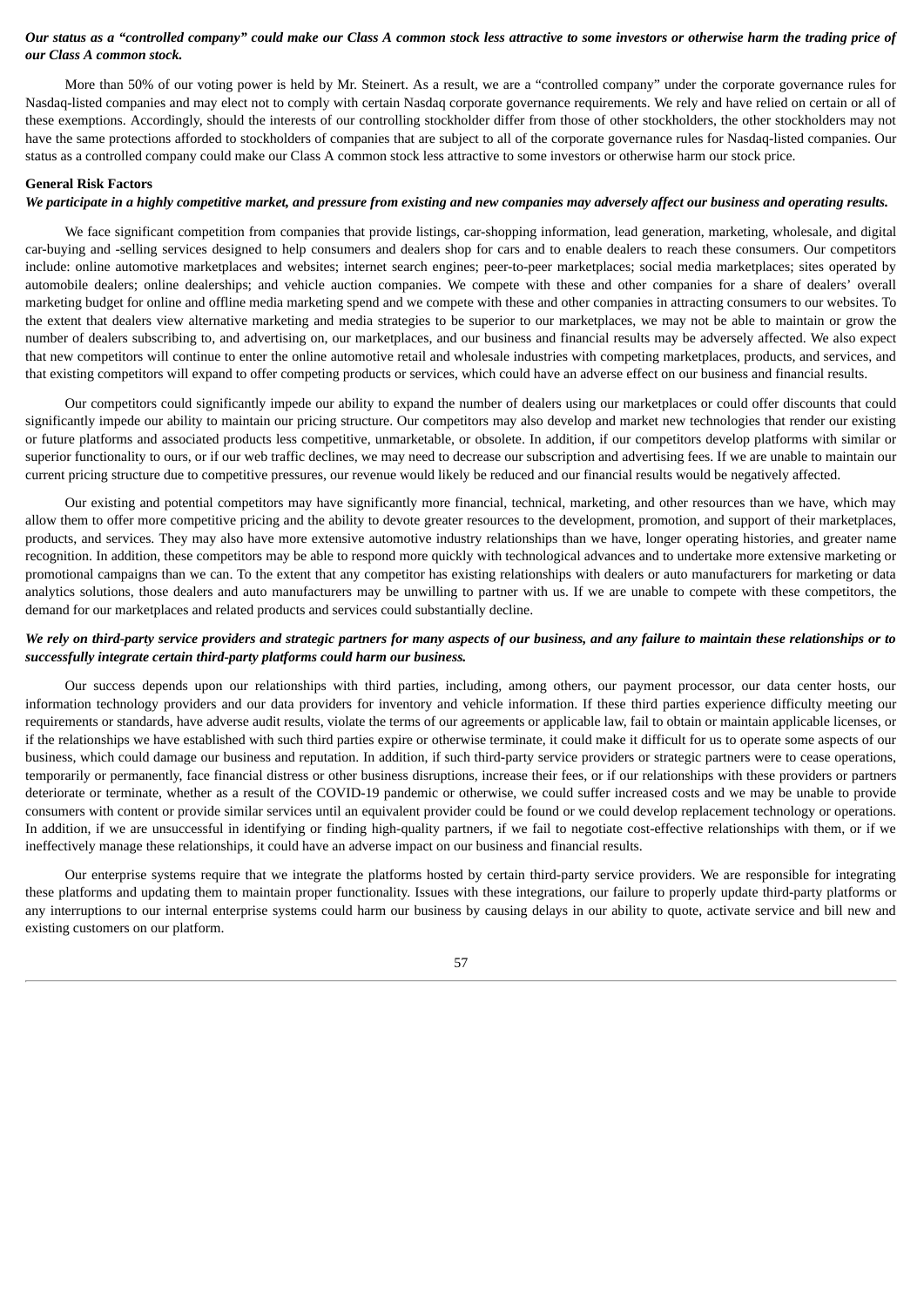### We must maintain proper and effective internal control over financial reporting and any failure to maintain the adequacy of these internal controls may adversely affect investor confidence in our company and, as a result, the value of our Class A common stock.

We are required, pursuant to Section 404 and the related rules adopted by the SEC, to furnish a report by management on, among other things, the effectiveness of our internal control over financial reporting on an annual basis. This assessment includes disclosure of any material weaknesses identified by our management in our internal control over financial reporting. During the evaluation and testing process, if we identify and fail to remediate one or more material weaknesses in our internal control over financial reporting, we will be unable to assert that our internal controls are effective.

In addition, our independent registered public accounting firm must attest to the effectiveness of our internal control over financial reporting under Section 404. Our independent registered public accounting firm may issue a report that is adverse to us in the event it is not satisfied with the level at which our controls are documented, designed or operating. We may not be able to remediate any future material weaknesses, or to complete our evaluation, testing and required remediation in a timely fashion. We are also required to disclose significant changes made to our internal control procedures on a quarterly basis. Our compliance with Section 404 requires that we incur substantial accounting expense and expend significant management efforts.

Any failure to maintain internal control over financial reporting could severely inhibit our ability to accurately report our financial condition or results of operations. If we are unable to assert that our internal control over financial reporting is effective or our independent registered public accounting firm is unable to express an opinion on the effectiveness of our internal control over financial reporting when it is required to issue such opinion, we could lose investor confidence in the accuracy and completeness of our financial reports, the market price of our Class A common stock could decline, and we could be subject to sanctions or investigations by Nasdaq, the SEC or other regulatory authorities.

#### *We expect our results of operations to fluctuate on a quarterly and annual basis.*

Our revenue and results of operations could vary significantly from period to period and may fail to match expectations as a result of a variety of factors, some of which are outside of our control, including the effects of the COVID-19 pandemic. Our results may vary as a result of fluctuations in the number of dealers subscribing to our marketplaces and the size and seasonal variability of our advertisers' marketing budgets. As a result of the potential variations in our revenue and results of operations, period-to-period comparisons may not be meaningful and the results of any one period should not be relied on as an indication of future performance. In addition, our results of operations may not meet the expectations of investors or public market analysts who follow us, which may adversely affect the trading price of our Class A common stock.

#### We could be subject to adverse changes in tax laws, regulations and interpretations, plus challenges to our tax positions.

We are subject to taxation in the United States and certain other jurisdictions in which we operate. Changes in applicable tax laws or regulations may be proposed or enacted that could materially and adversely affect our effective tax rate, tax payments, results of operations, financial condition and cash flows. In addition, tax laws and regulations are complex and subject to varying interpretations. There is also uncertainty over sales tax liability as a result of the U.S. Supreme Court's decision in *South Dakota v. Wayfair, Inc.*, which could precipitate reactions by legislators, regulators and courts that could adversely increase our tax administrative costs and tax risk, and negatively affect our overall business, results of operations, financial condition and cash flows. We are also regularly subject to audits by tax authorities. Any adverse development or outcome in connection with any such tax audits, and any other audits or litigation, could materially and adversely impact our effective tax rate, tax payments, results of operations, financial condition and cash flows.

#### Confidentiality agreements may not adequately prevent disclosure of our trade secrets and other proprietary information.

In order to protect our technologies and processes, we rely in part on confidentiality agreements with our employees, independent contractors, and other advisors. These agreements may not effectively prevent disclosure of confidential information, including trade secrets, and may not provide an adequate remedy in the event of unauthorized disclosure of confidential information. To the extent that our employees, contractors, or other third parties with whom we do business use intellectual property owned by others in their work for us, disputes may arise as to the rights to related or resulting knowhow and inventions. In addition, any changes in, or unexpected interpretations of, intellectual property laws may compromise our ability to enforce our trade secret and intellectual property rights. Costly and time-consuming litigation could be necessary to enforce and determine the scope of our proprietary rights, and failure to obtain or maintain protection of our trade secrets or other proprietary information could harm our business, results of operations, reputation, and competitive position.

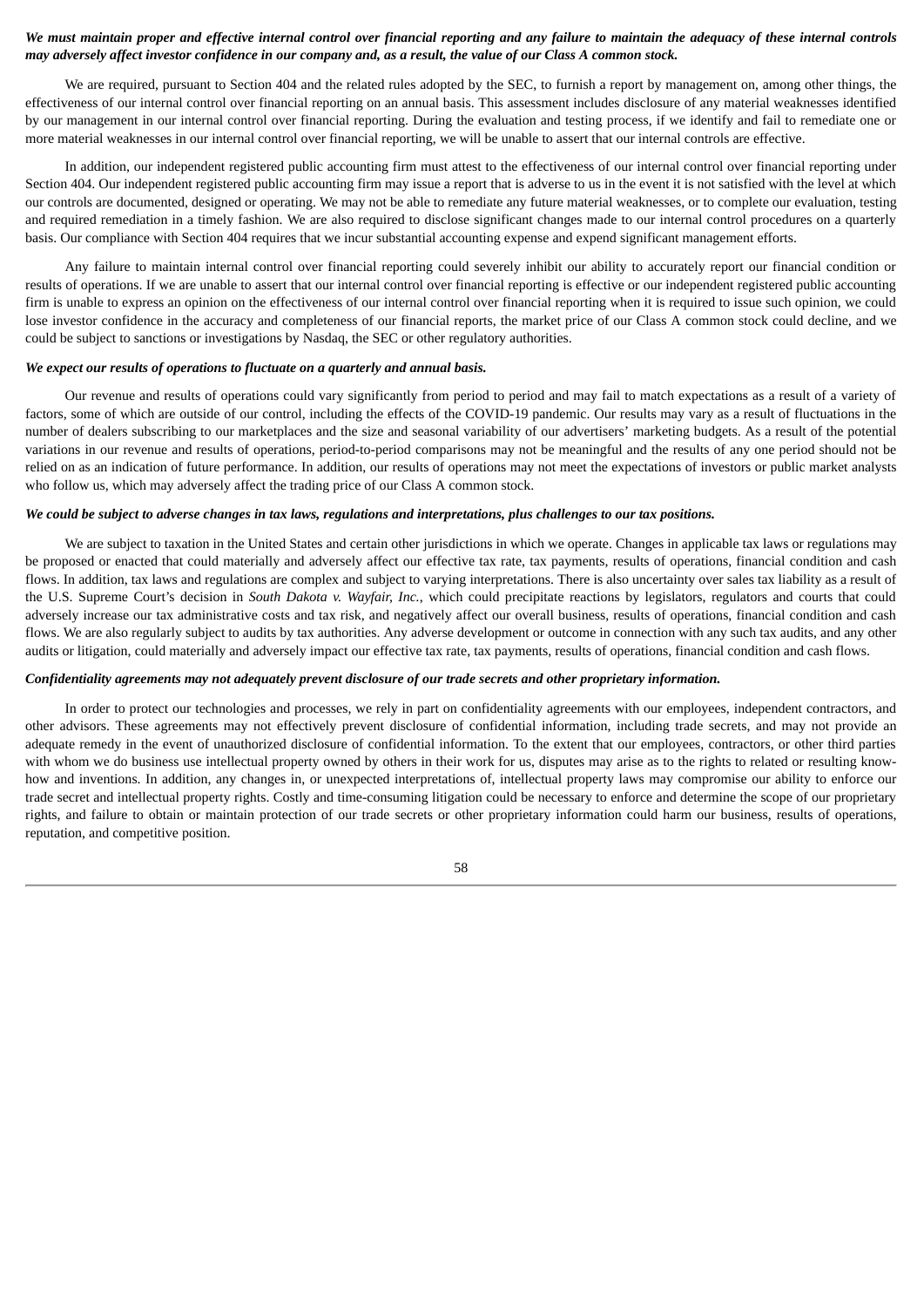### <span id="page-62-0"></span>**Item 6. Exhibits.**

The exhibits listed below are filed or incorporated by reference into this Quarterly Report.

|                          |                                                                     |      | <b>Incorporated by Reference</b> |                              |                                 |                   |  |  |
|--------------------------|---------------------------------------------------------------------|------|----------------------------------|------------------------------|---------------------------------|-------------------|--|--|
| <b>Exhibit</b><br>Number | <b>Exhibit Description</b>                                          | Form | File<br><b>Number</b>            | <b>Filing</b><br><b>Date</b> | <b>Exhibit</b><br><b>Number</b> | Filed<br>Herewith |  |  |
|                          |                                                                     |      |                                  |                              |                                 |                   |  |  |
| 31.1                     | Certification of Principal Executive Officer Pursuant to Rules 13a- |      |                                  |                              |                                 | X                 |  |  |
|                          | 14(a) and 15d-14(a) under the Securities Exchange Act of 1934, as   |      |                                  |                              |                                 |                   |  |  |
|                          | Adopted Pursuant to Section 302 of the Sarbanes-Oxley Act of 2002.  |      |                                  |                              |                                 |                   |  |  |
| 31.2                     | Certification of Principal Financial Officer Pursuant to Rules 13a- |      |                                  |                              |                                 | X                 |  |  |
|                          | 14(a) and 15d-14(a) under the Securities Exchange Act of 1934, as   |      |                                  |                              |                                 |                   |  |  |
|                          | Adopted Pursuant to Section 302 of the Sarbanes-Oxley Act of 2002.  |      |                                  |                              |                                 |                   |  |  |
| $32.1*$                  | Certification of Principal Executive Officer Pursuant to 18 U.S.C.  |      |                                  |                              |                                 | X                 |  |  |
|                          | Section 1350, as Adopted Pursuant to Section 906 of the Sarbanes-   |      |                                  |                              |                                 |                   |  |  |
|                          | Oxley Act of 2002.                                                  |      |                                  |                              |                                 |                   |  |  |
| $32.2*$                  | Certification of Principal Financial Officer Pursuant to 18 U.S.C.  |      |                                  |                              |                                 | X                 |  |  |
|                          | Section 1350, as Adopted Pursuant to Section 906 of the Sarbanes-   |      |                                  |                              |                                 |                   |  |  |
|                          | Oxley Act of 2002.                                                  |      |                                  |                              |                                 |                   |  |  |
| 101.INS                  | Inline XBRL Instance Document – the instance document does not      |      |                                  |                              |                                 |                   |  |  |
|                          | appear in the Interactive Data File because its XBRL tags are       |      |                                  |                              |                                 |                   |  |  |
|                          | embedded with the Inline XBRL document.                             |      |                                  |                              |                                 |                   |  |  |
| 101.SCH                  | Inline XBRL Taxonomy Extension Schema Document.                     |      |                                  |                              |                                 | X                 |  |  |
| 101.CAL                  | Inline XBRL Taxonomy Extension Calculation Linkbase Document.       |      |                                  |                              |                                 | X                 |  |  |
| 101.DEF                  | Inline XBRL Taxonomy Extension Definition Linkbase Document.        |      |                                  |                              |                                 | X                 |  |  |
| 101.LAB                  | Inline XBRL Taxonomy Extension Label Linkbase Document.             |      |                                  |                              |                                 | X                 |  |  |
| 101.PRE                  | Inline XBRL Taxonomy Extension Presentation Linkbase Document.      |      |                                  |                              |                                 | X                 |  |  |
| 104                      | The cover page from the Registrant's Quarterly Report on Form 10-Q  |      |                                  |                              |                                 | X                 |  |  |
|                          | for the quarter ended September 30, 2021, formatted in Inline XBRL. |      |                                  |                              |                                 |                   |  |  |
|                          |                                                                     |      |                                  |                              |                                 |                   |  |  |

\* The certifications furnished in Exhibit 32.1 and Exhibit 32.2 hereto are deemed to accompany this Quarterly Report and will not be deemed "filed" for purposes of Section 18 of the Securities Exchange Act of 1934, as amended, except to the extent that the registrant specifically incorporates it by reference.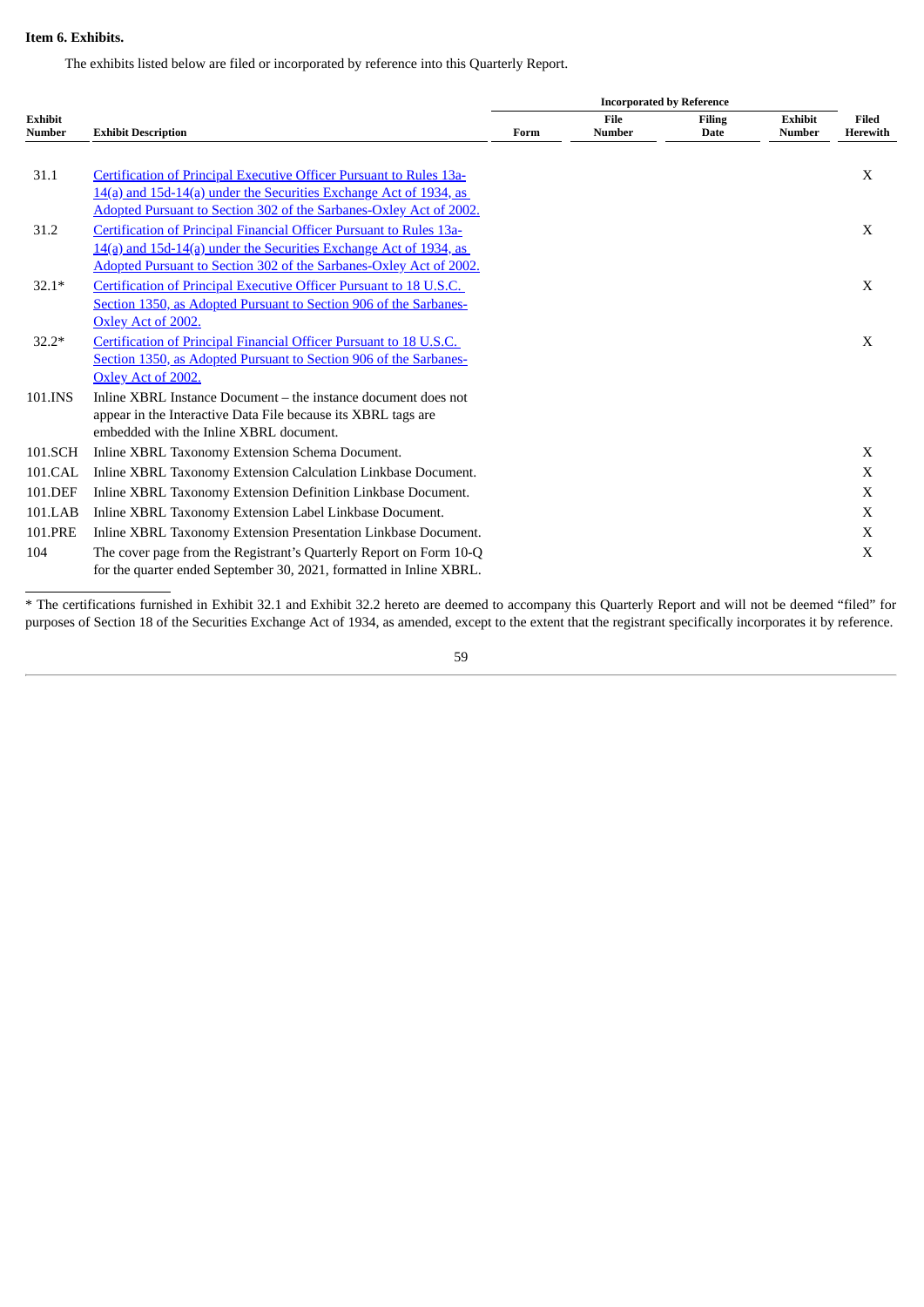### **SIGNATURES**

<span id="page-63-0"></span>Pursuant to the requirements of the Securities Exchange Act of 1934, the registrant has duly caused this report to be signed on its behalf by the undersigned thereunto duly authorized.

|                        | CarGurus, Inc.                                                                                                 |
|------------------------|----------------------------------------------------------------------------------------------------------------|
| Date: November 9, 2021 | /s/ Jason Trevisan<br>By:<br>Jason Trevisan<br><b>Chief Executive Officer</b><br>(Principal Executive Officer) |
| Date: November 9, 2021 | /s/ Scot Fredo<br>By:<br><b>Scot Fredo</b><br>Chief Financial Officer<br>(Principal Financial Officer)         |
|                        | 60                                                                                                             |
|                        |                                                                                                                |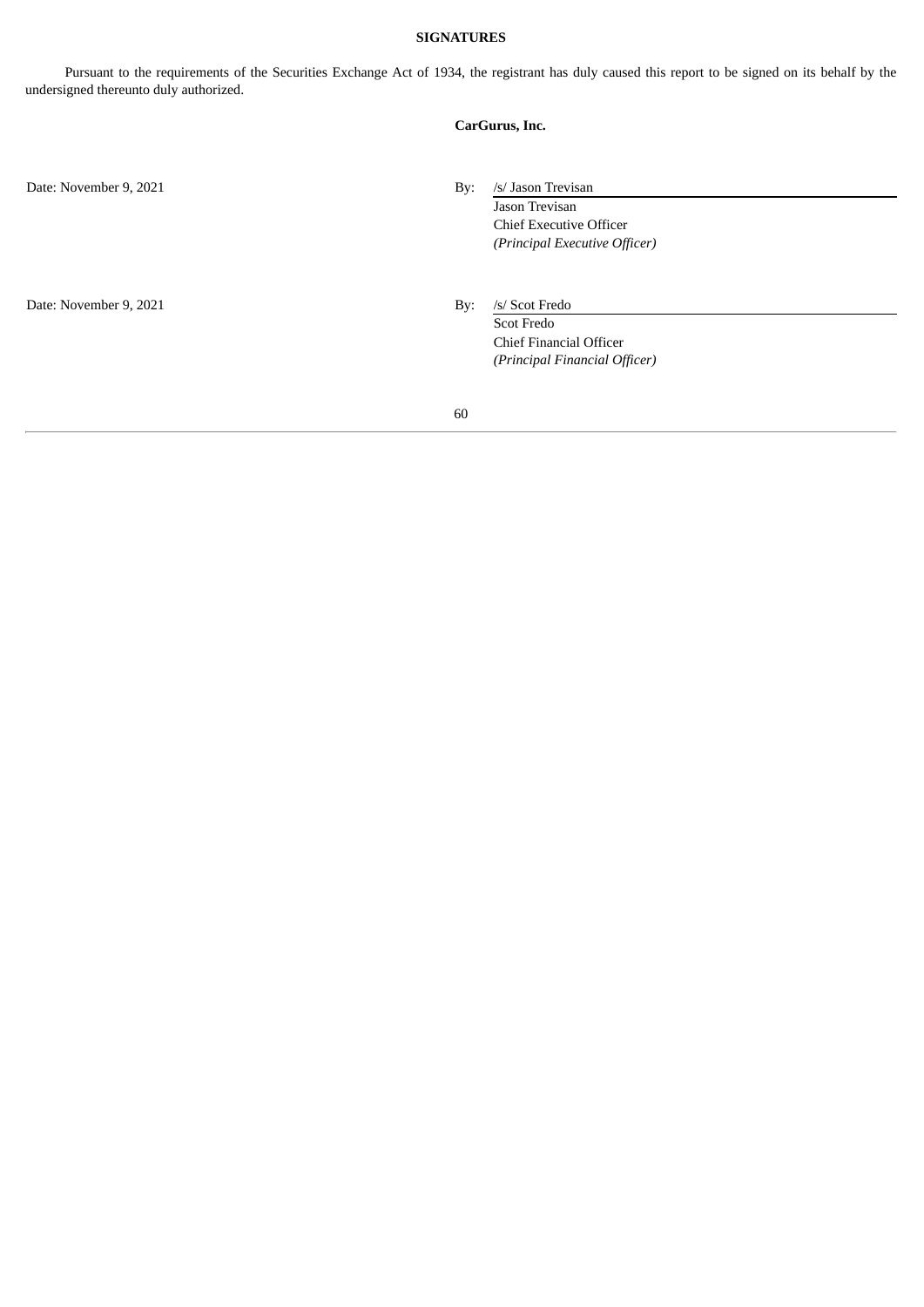### **CERTIFICATION PURSUANT TO RULES 13a-14(a) AND 15d-14(a) UNDER THE SECURITIES EXCHANGE ACT OF 1934, AS ADOPTED PURSUANT TO SECTION 302 OF THE SARBANES-OXLEY ACT OF 2002**

<span id="page-64-0"></span>I, Jason Trevisan, certify that:

- 1. I have reviewed this Quarterly Report on Form 10-Q of CarGurus, Inc.;
- 2. Based on my knowledge, this report does not contain any untrue statement of a material fact or omit to state a material fact necessary to make the statements made, in light of the circumstances under which such statements were made, not misleading with respect to the period covered by this report;
- 3. Based on my knowledge, the financial statements, and other financial information included in this report, fairly present in all material respects the financial condition, results of operations and cash flows of the registrant as of, and for, the periods presented in this report;
- 4. The registrant's other certifying officer(s) and I are responsible for establishing and maintaining disclosure controls and procedures (as defined in Exchange Act Rules 13a-15(e) and 15d-15(e)) and internal control over financial reporting (as defined in Exchange Act Rules 13a-15(f) and 15d-15(f)) for the registrant and have:
	- (a) Designed such disclosure controls and procedures, or caused such disclosure controls and procedures to be designed under our supervision, to ensure that material information relating to the registrant, including its consolidated subsidiaries, is made known to us by others within those entities, particularly during the period in which this report is being prepared;
	- (b) Designed such internal control over financial reporting, or caused such internal control over financial reporting to be designed under our supervision, to provide reasonable assurance regarding the reliability of financial reporting and the preparation of financial statements for external purposes in accordance with generally accepted accounting principles;
	- (c) Evaluated the effectiveness of the registrant's disclosure controls and procedures and presented in this report our conclusions about the effectiveness of the disclosure controls and procedures, as of the end of the period covered by this report based on such evaluation; and
	- (d) Disclosed in this report any change in the registrant's internal control over financial reporting that occurred during the registrant's most recent fiscal quarter (the registrant's fourth fiscal quarter in the case of an annual report) that has materially affected, or is reasonably likely to materially affect, the registrant's internal control over financial reporting; and
- 5. The registrant's other certifying officer(s) and I have disclosed, based on our most recent evaluation of internal control over financial reporting, to the registrant's auditors and the audit committee of the registrant's board of directors (or persons performing the equivalent functions):
	- (a) All significant deficiencies and material weaknesses in the design or operation of internal control over financial reporting which are reasonably likely to adversely affect the registrant's ability to record, process, summarize and report financial information; and
	- (b) Any fraud, whether or not material, that involves management or other employees who have a significant role in the registrant's internal control over financial reporting.

Date: November 9, 2021 By: /s/ Jason Trevisan

Jason Trevisan Chief Executive Officer (Principal Executive Officer)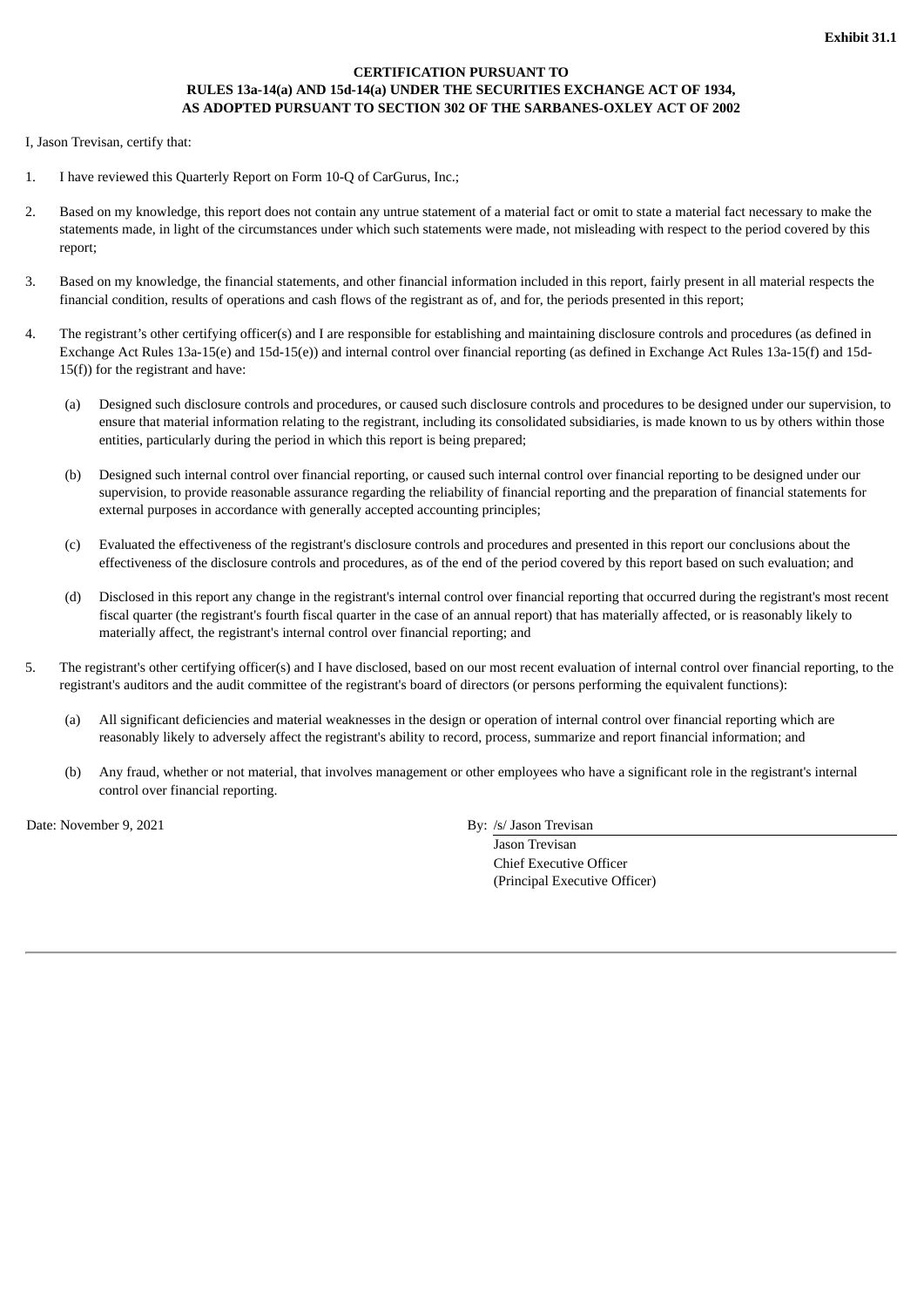### **CERTIFICATION PURSUANT TO RULES 13a-14(a) AND 15d-14(a) UNDER THE SECURITIES EXCHANGE ACT OF 1934, AS ADOPTED PURSUANT TO SECTION 302 OF THE SARBANES-OXLEY ACT OF 2002**

<span id="page-65-0"></span>I, Scot Fredo, certify that:

- 1. I have reviewed this Quarterly Report on Form 10-Q of CarGurus, Inc.;
- 2. Based on my knowledge, this report does not contain any untrue statement of a material fact or omit to state a material fact necessary to make the statements made, in light of the circumstances under which such statements were made, not misleading with respect to the period covered by this report;
- 3. Based on my knowledge, the financial statements, and other financial information included in this report, fairly present in all material respects the financial condition, results of operations and cash flows of the registrant as of, and for, the periods presented in this report;
- 4. The registrant's other certifying officer(s) and I are responsible for establishing and maintaining disclosure controls and procedures (as defined in Exchange Act Rules 13a-15(e) and 15d-15(e)) and internal control over financial reporting (as defined in Exchange Act Rules 13a-15(f) and 15d-15(f)) for the registrant and have:
	- (a) Designed such disclosure controls and procedures, or caused such disclosure controls and procedures to be designed under our supervision, to ensure that material information relating to the registrant, including its consolidated subsidiaries, is made known to us by others within those entities, particularly during the period in which this report is being prepared;
	- (b) Designed such internal control over financial reporting, or caused such internal control over financial reporting to be designed under our supervision, to provide reasonable assurance regarding the reliability of financial reporting and the preparation of financial statements for external purposes in accordance with generally accepted accounting principles;
	- (c) Evaluated the effectiveness of the registrant's disclosure controls and procedures and presented in this report our conclusions about the effectiveness of the disclosure controls and procedures, as of the end of the period covered by this report based on such evaluation; and
	- (d) Disclosed in this report any change in the registrant's internal control over financial reporting that occurred during the registrant's most recent fiscal quarter (the registrant's fourth fiscal quarter in the case of an annual report) that has materially affected, or is reasonably likely to materially affect, the registrant's internal control over financial reporting; and
- 5. The registrant's other certifying officer(s) and I have disclosed, based on our most recent evaluation of internal control over financial reporting, to the registrant's auditors and the audit committee of the registrant's board of directors (or persons performing the equivalent functions):
	- (a) All significant deficiencies and material weaknesses in the design or operation of internal control over financial reporting which are reasonably likely to adversely affect the registrant's ability to record, process, summarize and report financial information; and
	- (b) Any fraud, whether or not material, that involves management or other employees who have a significant role in the registrant's internal control over financial reporting.

Date: November 9, 2021 By: /s/ Scot Fredo

Scot Fredo Chief Financial Officer (Principal Financial Officer)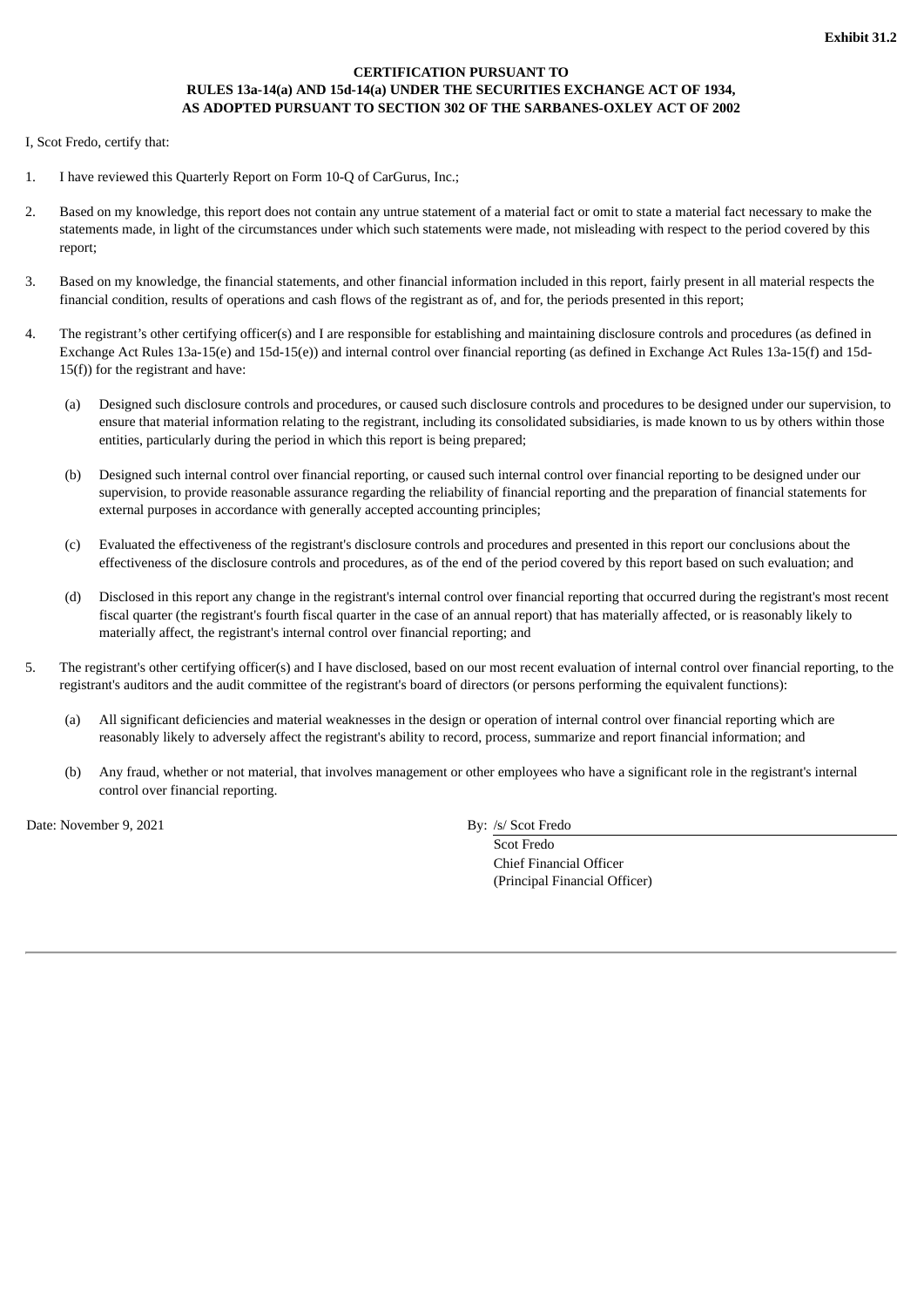### **CERTIFICATION PURSUANT TO 18 U.S.C. SECTION 1350, AS ADOPTED PURSUANT TO SECTION 906 OF THE SARBANES-OXLEY ACT OF 2002**

<span id="page-66-0"></span>In connection with the Quarterly Report on Form 10-Q of CarGurus, Inc. (the "Company") for the period ending September 30, 2021 as filed with the Securities and Exchange Commission on the date hereof (the "Report"), I, Jason Trevisan, Chief Executive Officer of the Company, certify, pursuant to 18 U.S.C. § 1350, as adopted pursuant to § 906 of the Sarbanes-Oxley Act of 2002, that, based on my knowledge:

- (1) The Report fully complies with the requirements of Section 13(a) or 15(d) of the Securities Exchange Act of 1934; and
- (2) The information contained in the Report fairly presents, in all material respects, the financial condition and results of operations of the Company.

Date: November 9, 2021 **By:** /s/ Jason Trevisan

Jason Trevisan Chief Executive Officer (Principal Executive Officer)